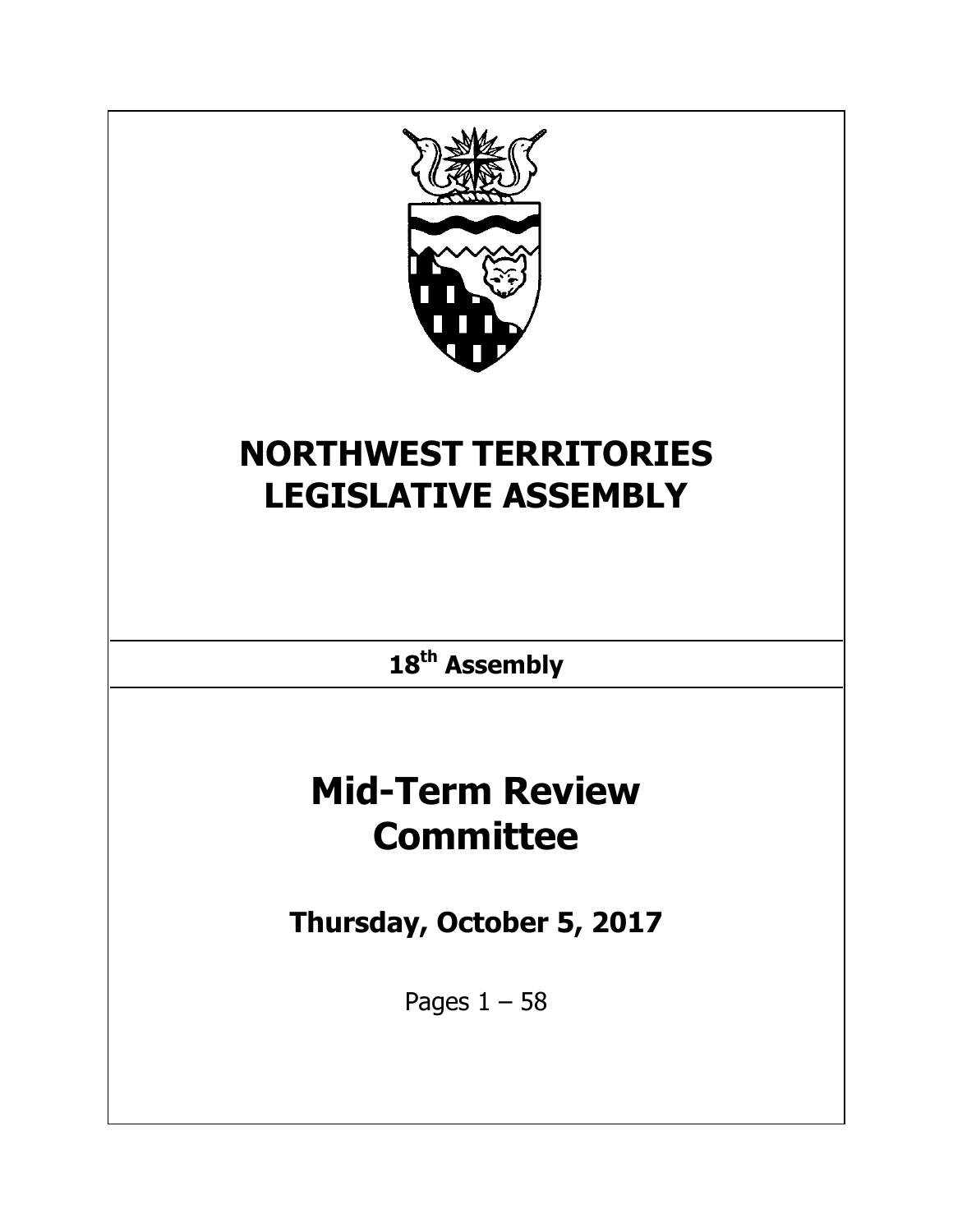**Legislative Assembly of the Northwest Territories**

# **Members of the Legislative Assembly**

**Speaker Hon. Jackson Lafferty** (Monfwi)

 $\_$  ,  $\_$  ,  $\_$  ,  $\_$  ,  $\_$  ,  $\_$  ,  $\_$  ,  $\_$  ,  $\_$  ,  $\_$  ,  $\_$  ,  $\_$  ,  $\_$  ,  $\_$  ,  $\_$  ,  $\_$  ,  $\_$  ,  $\_$  ,  $\_$  ,  $\_$  ,  $\_$  ,  $\_$  ,  $\_$  ,  $\_$  ,  $\_$  ,  $\_$  ,  $\_$  ,  $\_$  ,  $\_$  ,  $\_$  ,  $\_$  ,  $\_$  ,  $\_$  ,  $\_$  ,  $\_$  ,  $\_$  ,  $\_$  ,

## **Hon. Glen Abernethy**

(Great Slave) *Government House Leader Minister of Health and Social Services Minister Responsible for the Workers' Safety and Compensation Commission Minister Responsible for Seniors Minister Responsible for Persons with Disabilities Minister Responsible for the Public Utilities Board*

## **Mr. Tom Beaulieu**

(Tu Nedhe-Wiilideh)

## **Mr. Frederick Blake**

(Mackenzie Delta)

## **Hon. Caroline Cochrane**

(Range Lake) *Minister of Municipal and Community Affairs Minister Responsible for Northwest Territories Housing Corporation Minister Responsible for the Status of Women Lead Responsibility for Addressing Homelessness*

## **Ms. Julie Green**

(Yellowknife Centre)

# **Hon. Bob McLeod**

(Yellowknife South) *Premier Minister of Executive and Indigenous Affairs Minister of Aboriginal Affairs and Intergovernmental Relations*

## **Hon. Robert McLeod**

(Inuvik Twin Lakes) *Deputy Premier Minister of Finance Minister of Environment and Natural Resources Lead Responsibility for Infrastructure*

## **Mr. Daniel McNeely** (Sahtu)

## **Hon. Alfred Moses**

(Inuvik Boot Lake) *Minister of Education, Culture and Employment Minister Responsible for Youth*

#### **Mr. Michael Nadli** (Deh Cho)

## **Mr. Herbert Nakimayak** (Nunakput)

## **Mr. Kevin O'Reilly** (Frame Lake)

## **Hon. Wally Schumann**

(Hay River South) *Minister of Industry, Tourism and Investment Minister of Infrastructure*

## **Hon. Louis Sebert**

(Thebacha) *Minister of Justice Minister of Lands Minister Responsible for the Northwest Territories Power Corporation Minister Responsible for Public Engagement and Transparency*

# **Mr. R.J. Simpson**

(Hay River North)

## **Mr. Kieron Testart** (Kam Lake)

## **Mr. Shane Thompson** (Nahendeh)

**Mr. Cory Vanthuyne** (Yellowknife North)

# $\_$  ,  $\_$  ,  $\_$  ,  $\_$  ,  $\_$  ,  $\_$  ,  $\_$  ,  $\_$  ,  $\_$  ,  $\_$  ,  $\_$  ,  $\_$  ,  $\_$  ,  $\_$  ,  $\_$  ,  $\_$  ,  $\_$  ,  $\_$  ,  $\_$  ,  $\_$  ,  $\_$  ,  $\_$  ,  $\_$  ,  $\_$  ,  $\_$  ,  $\_$  ,  $\_$  ,  $\_$  ,  $\_$  ,  $\_$  ,  $\_$  ,  $\_$  ,  $\_$  ,  $\_$  ,  $\_$  ,  $\_$  ,  $\_$  , **Officers**

**Clerk of the Legislative Assembly** Mr. Tim Mercer

**Deputy Clerks** Mr. Doug Schauerte Ms. Sarah Kay

**Committee Clerk** Mr. Michael Ball

**Law Clerks** Ms. Sheila MacPherson Mr. Glen Rutland

Box 1320 Yellowknife, Northwest Territories Tel: (867) 767-9010 Fax: (867) 920-4735 Toll-Free: 1-800-661-0784 [http://www.assembly.gov.nt.ca](http://www.assembly.gov.nt.ca/)

 $\bot$  , and the state of the state of the state of the state of the state of the state of the state of the state of the state of the state of the state of the state of the state of the state of the state of the state of th

**Published under the authority of the Speaker of the Legislative Assembly of the Northwest Territories**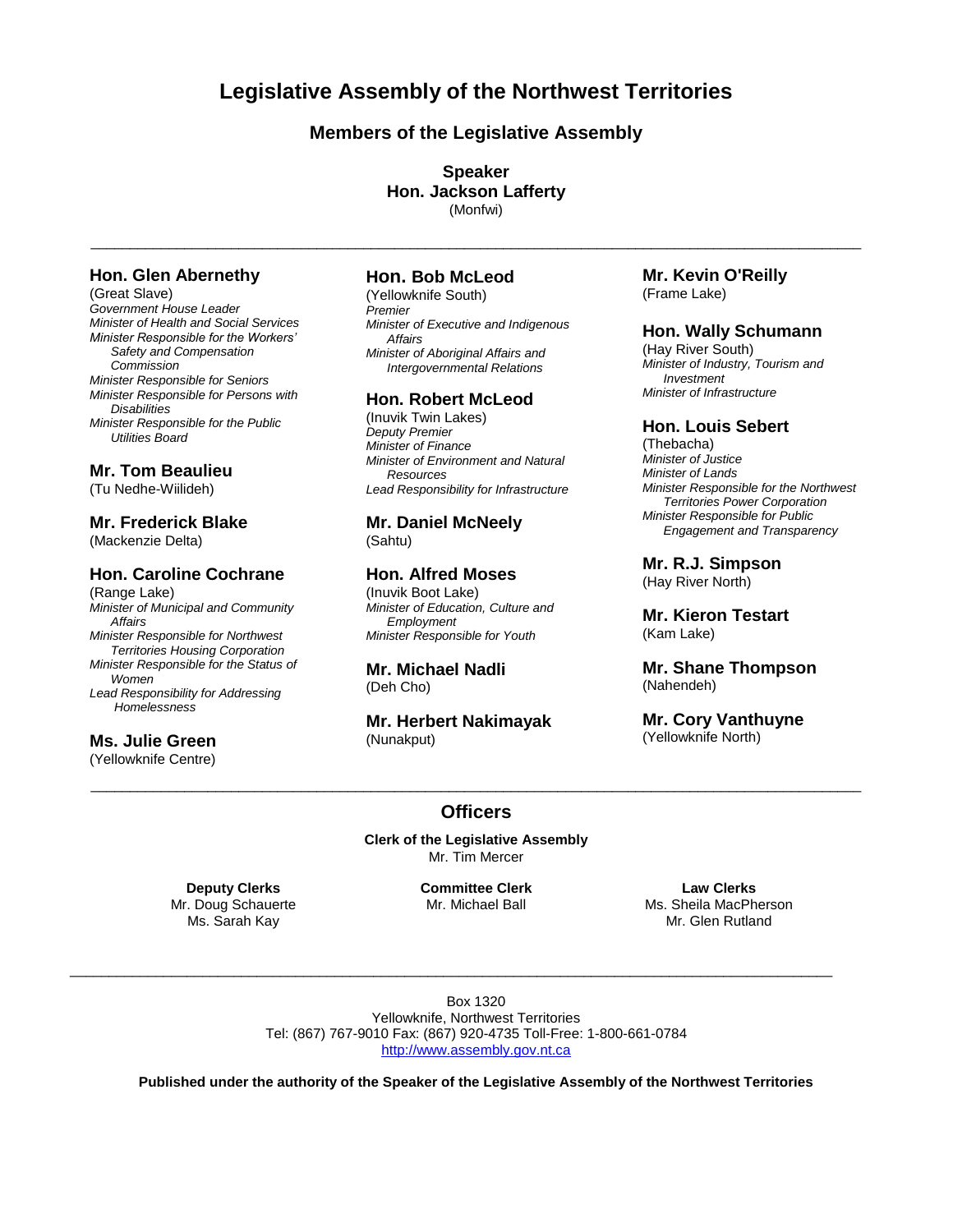# **TABLE OF CONTENTS**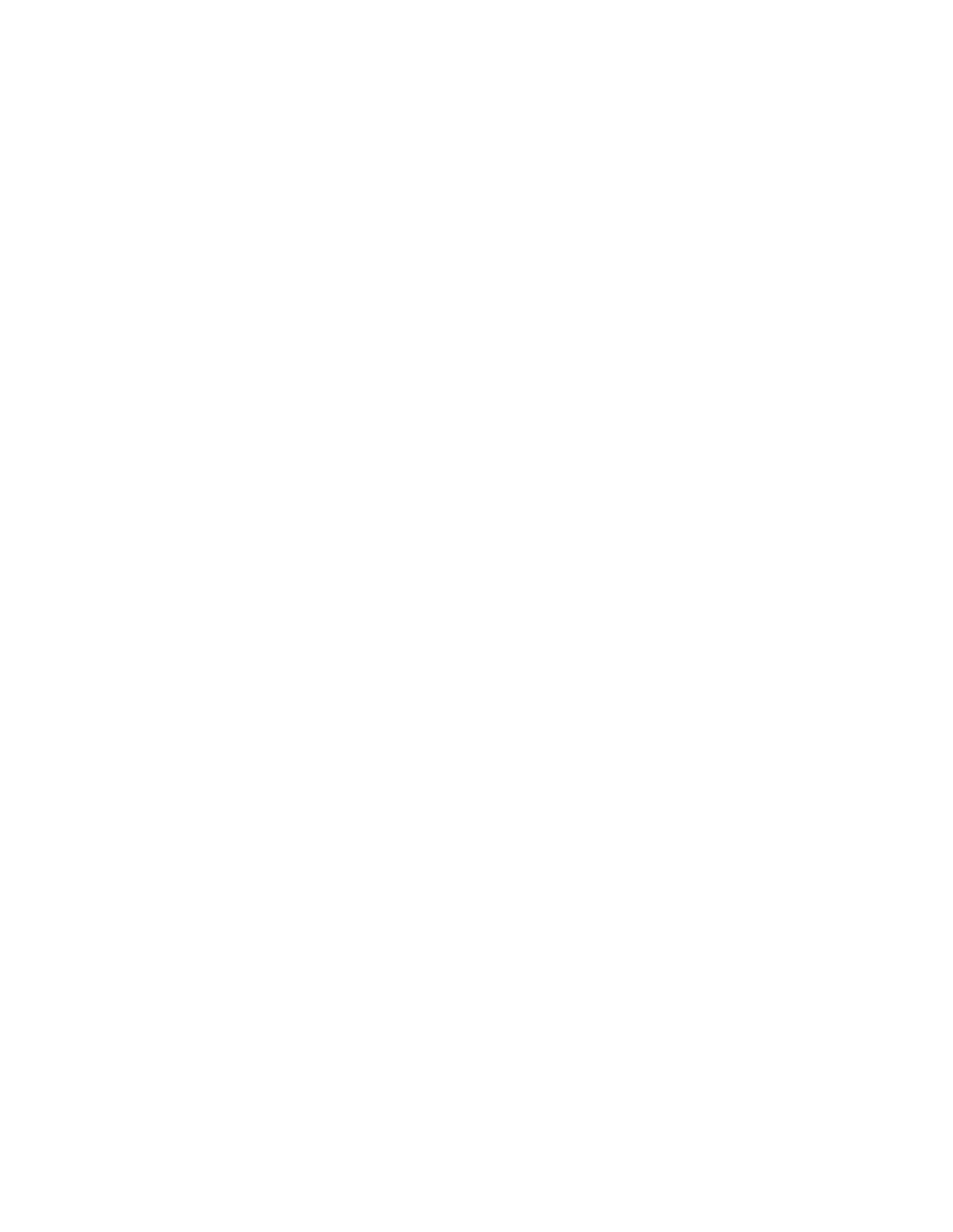#### **YELLOWKNIFE, NORTHWEST TERRITORIES**

#### **Thursday, October 5, 2017**

## **Members Present**

Hon. Glen Abernethy, Mr. Beaulieu, Mr. Blake, Hon. Caroline Cochrane, Ms. Green, Hon. Jackson Lafferty, Hon. Bob McLeod, Hon. Robert McLeod, Mr. McNeely, Hon. Alfred Moses, Mr. Nadli, Mr. Nakimayak, Mr. O'Reilly, Hon. Wally Schumann, Hon. Louis Sebert, Mr. Simpson, Mr. Testart, Mr. Thompson, Mr. Vanthuyne

The committee met at 9:00 a.m.

#### **Call to Order**

**CHAIRPERSON (Mr. Lafferty):** I will call to order the Interim Mid-Term Review of the  $18<sup>th</sup>$  Legislative Assembly, and I would like to ask Member Beaulieu to lead us into a prayer.

## **Prayer**

**MR. BEAULIEU:** [Translation] Marsi. I'd like to say thank you while we're here together. Two years now we've been working together, since we've been elected. So that's why we're here: to do a good job today, and we're here to talk about that today. So that's why I want to ask for prayers. Thank you. [Translation ends.]

---Prayer

#### **Review and Adoption of Agenda**

**CHAIRPERSON (Mr. Lafferty):** Masi, Member Beaulieu. Members, the agenda before you today is one that we have all agreed in Caucus. Do Members agree with the agenda that is before us today?

**SOME HON. MEMBERS:** Agreed.

**CHAIRPERSON (Mr. Lafferty):** Agreed. Masi.

#### **Chair's Opening Remarks**

**CHAIRPERSON (Mr. Lafferty):** Masi. Just some of the opening remarks from the chair. As chair of the Mid-Term Review Committee of the 18<sup>th</sup> Legislative Assembly, I would like to take some opening comments before we proceed today.

All Members have been provided with the guidelines and also procedures for the Mid-Term Review Committee. We have reviewed these guidelines and procedures in Caucus and have agreed to follow all of them throughout our proceedings today. I will review these guidelines and procedures as a reminder to all Members and to explain our process to those joining us here today; as well, for those who are following our

proceedings televised or radio or Facebook Live. In a few minutes we will begin statements by Premier Robert R. McLeod. The Premier will have up to 10 minutes to make a statement on his leadership and performance, as well as leadership and performance of Cabinet as a whole. Following the Premier's statement, each Minister may make a statement of up to five minutes on his or her leadership and performance. The order for Ministers will be alphabetical by surname as follows: Minister Glen Abernethy; Minister Caroline Cochrane; Minister Robert C. McLeod; Minister Alfred Moses; Minister Wally Schumann; and Minister Louis Sebert. Following the statements by all Ministers, we will commence Members' questions to Ministers. Each Member will be permitted to ask up to two questions to each Minister. Questions must not be longer than two minutes; responses from Ministers also must not be longer than two minutes. No extension of time limits will be permitted. Members are not required to ask their full allotment of questions.

As chair, I will recognize Members wishing to ask questions as they catch my attention. I will not recognize the Members wishing to ask second questions or subsequent questions until all Members have had the opportunity to ask their first questions. Supplementary questions will not be permitted. However, second questions on a same topic are acceptable. The chair and the clerks at the table will maintain a tally of how many questions each Member has asked, and to whom. Once recognized, Members may ask a single question to one or more Ministers. If a Member asks a question to multiple Ministers, it will be counted as a question to each Minister.

When there are no further questions to Ministers, or when Members have each asked two questions to each Minister, we will proceed to questions to the Premier. No questions to the Premier will be permitted until questions to the Ministers have concluded. Each Member will be permitted to ask up to two questions to the Premier. Questions must not be longer than two minutes. Responses from the Premier must not be longer than two minutes as well.

Once questions to the Premier have concluded, Members will be called upon to cast their secret ballot in an open forum. The ballot will inquire as to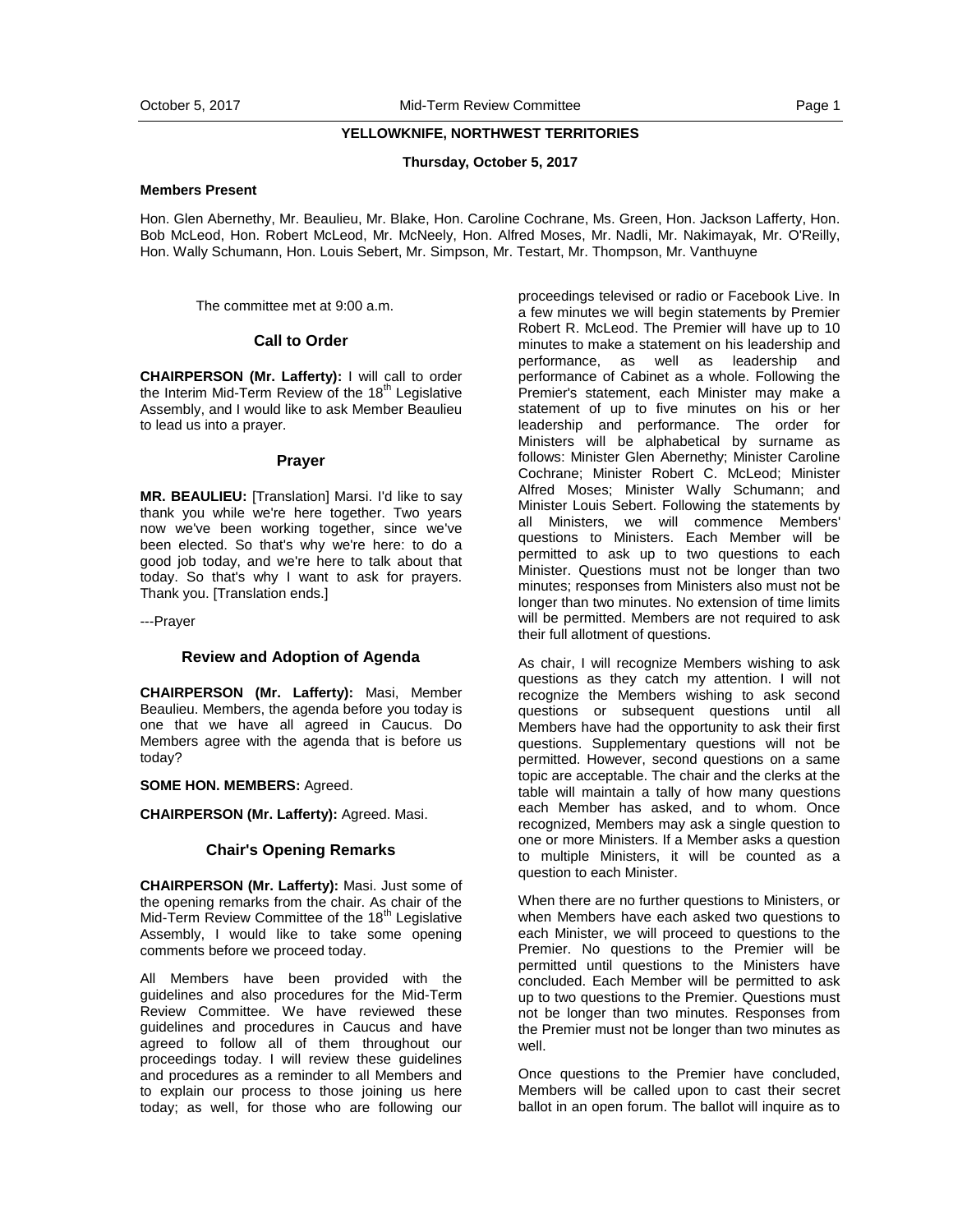whether each Member does or does not have confidence in the performance and leadership of Cabinet as a whole, the Premier, and each Minister individually. A ballot box will be placed in front of the clerk's table and two voting booths will be placed on either side of the clerk's table immediately prior to balloting. Each Member will receive one ballot from the clerk's table. Members must be present to vote and Members will not be permitted to cast their ballots by proxy. As chair, I will cast my ballot once all Members have voted. Once balloting has concluded, the ballot box will be taken to the clerk's office, where the ballots will be counted by the clerks at the table. Incomplete ballots will be rejected. Specific vote totals will not be announced. The bells will be rung for five minutes to call Members back to the Chamber once the results are determined.

As chair, I will announce the aggregated results on Cabinet as a whole, followed by the Premier, and then each Minister in alphabetical order. In the event of equality of votes, I will report an expression of confidence. The order of results will be: Cabinet as a whole, Premier Robert R. McLeod, Minister Glen Abernethy, Minister Caroline Cochrane, Minister Robert C. McLeod, Minister Alfred Moses, Minister Wally Schumann, and Minister Lou Sebert.

As Members, we owe a great duty to our constituents in the Northwest Territories. However, in a forum such as a Mid-Term Review Committee, we must consider the entire territory to the best of our ability. I also wish to remind Members that we have publicly committed to conduct ourselves in a dignified and respectful manner throughout this process. The guidelines and the procedures of the Territorial Leadership Committee will be followed where applicable and all Members are expected to conduct themselves accordingly.

Members, we will now continue with item 4, statement by Premier Robert R. McLeod. I would like to call upon Premier Robert R. McLeod to deliver a statement on his leadership and performance and the collective leadership and performance of the Cabinet. I remind the Premier that he has up to ten minutes to deliver his statement. Premier McLeod, you may proceed.

#### **Premier's Statement**

**HON. BOB MCLEOD:** Thank you, Mr. Chair. Mr. Chair, as Members of the Legislative Assembly and as Cabinet Ministers, it is important that we always remember that our job is to serve the people of the Northwest Territories. I was born and raised in the Northwest Territories, and I am proud to be from Fort Providence in the Deh Cho. I spent more than 30 years in public service working to build a strong and self-reliant territory for our people. I am now in

my third term representing the people of Yellowknife South and have been chosen by my colleagues to serve on Cabinet in all three terms, including the honour of being selected Premier twice, the first person in the history of our territory to return as Premier. My small community roots and travels throughout the territory have helped me learn what the people care about the most. They want jobs and a strong economy, Mr. Chair. They want safe communities and a good future for their children and grandchildren. They want to be healthy and educated, and they look to us here in the Assembly to support them in those aspirations. These are things that I have been working steadily towards for my entire career, and they continue to be priorities for me today.

I am proud of the work I have been a part of as a Member of the Legislative Assembly, as a Cabinet Minister and Premier, and what we have achieved by working together. You will hear in more detail from Ministers today about the good work that they have done to fulfil our mandate, but I wanted to highlight a few areas that are particularly important to me.

Addressing the needs of our people and communities is a priority for me, and I am pleased with the work we have done on this. Some of our achievements including holding health fairs in 18 communities, establishing regional wellness councils, and holding regional and territorial early childhood development workshops. We have completed construction of the Mackenzie Valley fibre link, connecting the people of the Mackenzie Valley to new services and business opportunities and positioning our territory to be a leader in the knowledge economy.

We have begun to address homelessness with Housing First pilot projects in Behchoko, Fort Simpson, Aklavik, and Yellowknife. We have partnered with the K'atlodeeche First Nation and K'asho Got'ine to provide housing for their residents and establish local housing organizations in Gameti, Whati, and Fort Liard. We are addressing the needs of elders with new seniors' supported independent living units in Aklavik, Fort Liard, Fort McPherson, Fort Good Hope, and Whati, and we are responding to the need for long-term care beds with plans for facilities in Norman Wells, Hay River, and Yellowknife in the next three years, as well as additional facilities in Inuvik and Fort Simpson.

We are investing in new health facilities in our communities, including the \$300-million Stanton renewal project, which is on schedule to be completed during this government. We are successfully bringing government closer to the people that it serves through our single window service centres and through Cabinet open houses in every region.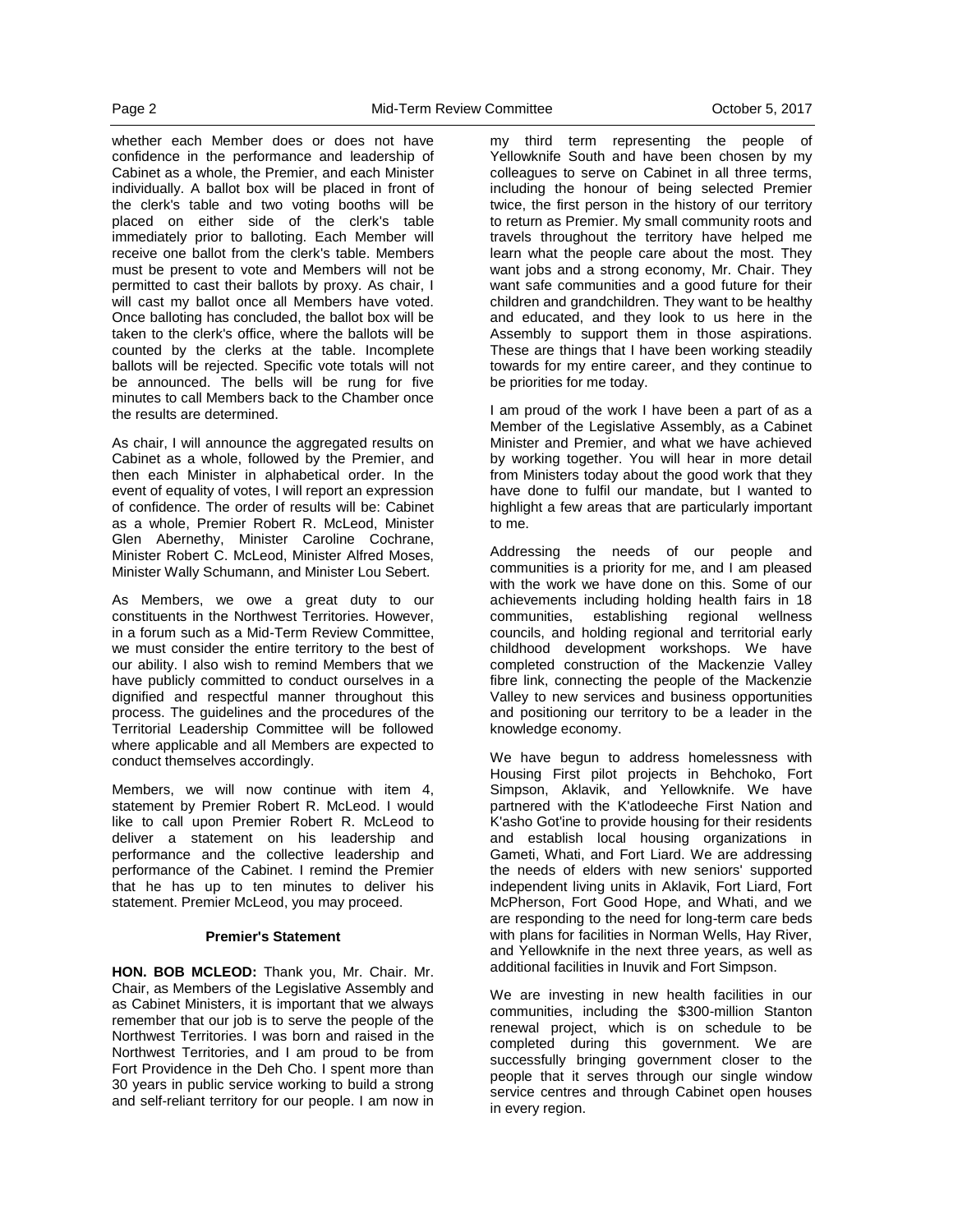We are also doing significant work to address the issue of climate change and the high cost of energy in the Northwest Territories. In addition to completing renewable energy projects in six communities, we have also been working to outline our government's long-term approach to energy and plans for addressing climate change. Early next year, we expect to table a new energy strategy and a climate change strategic framework, both informed by extensive public engagement. We continue to invest in jobs and the economy, Mr.<br>Chair, particularly through infrastructure Chair, particularly through infrastructure investments to support further economic development and diversification. This includes the \$20-million Canyon Creek Road in the Sahtu, the Tlicho all-season road, and work to increase access to the Slave Geological Province, and completing the Mackenzie Valley Highway.

Next month, Members will have the opportunity to be part of the opening of the Inuvik to Tuktoyaktuk Highway. The Inuvik to Tuktoyaktuk Highway will bring new opportunities to the people of Tuktoyaktuk and complete a decades-old vision of connecting Canada by road from sea to sea to sea. We recognize that diversification is critical to the sustainable economic future of our territory and continue to work to expand economic opportunities in all regions and communities. Just one example: our efforts, including trade missions to China, have significantly grown aurora tourism and helped make tourism one of the fastest growing renewable sectors of the economy.

Finally, Mr. Chair, creating certainty around Aboriginal rights and land ownership in the territory would be a major accomplishment for us, and we continue to make progress in all regions. Most significantly, our government was able to make innovative new offers to the Akaitcho and Northwest Territories Metis Nation earlier this year, and I am hopeful that deals are very close. We also continue to pursue negotiations with the Dehcho First Nations, and I remain hopeful that we can find a path forward there.

Mr. Chair, when Members voted unanimously to adopt the first ever mandate of the Government of the Northwest Territories in March 2016, we all made approximately 200 commitments to the people of the Northwest Territories that we said we would complete during our four-year term. Nearly halfway through, we have made progress in all areas of our mandate. We have completed 53 commitments, and another 145 are in progress. Only two of our 200 commitments are in the planning stages. I am pleased with that progress, Mr. Chair, and confident that our record speaks for itself.

I am also pleased with the work that my Cabinet colleagues have done during the first half of our

term. We have a good team that combines the unique strengths of each individual to create a whole that is greater than the sum of its parts. I look forward to working with them under whatever circumstances Members decide on today.

I do recognize, though, that we cannot rest on our achievements or lose our focus. I also know that there is always an opportunity to do better. Today's mid-term performance and mandate progress review is an important opportunity to check our progress and recalibrate our efforts for the remaining two years of our term. Mr. Chair, we all share responsibility for the achievements and accomplishments of this government. Every Member has a role to play and can take credit for what we have done.

I look forward to hearing from Members today about how they think we have been doing and which areas need a renewed focus. On behalf of Cabinet and myself, I thank Members for their support and contributions to date, and should Members express confidence in my leadership and Cabinet's performance, we will continue to work with you to create the strong, healthy, and prosperous Northwest Territories our residents expect and deserve. Thank you, Mr. Chair.

**CHAIRPERSON (Mr. Lafferty):** Masi, Premier McLeod. We will now proceed to statements by Ministers. I remind the Ministers that they will have up to five minutes to deliver their statements on his or her leadership and performance. We will begin with Minister Glen Abernethy. Minister Abernethy, you may proceed with your statement.

## **Ministers' Statements**

#### MINISTER ABERNETHY'S STATEMENT

**HON. GLEN ABERNETHY:** Thank you, Mr. Chair. Mr. Chair, I appreciate the opportunity to stand up today and reflect on what we have achieved together over the past two years. The government's mandate provided an ambitious road map, but I believe that we have made substantial process in a number of areas that are priorities not only for this Assembly, but for residents of the Northwest Territories. Mr. Chair, I have travelled throughout the Northwest Territories, I have met with community leaders and stakeholders, I have listened to the concerns of representatives in this House, and it is clear that concerns about the impacts of mental health and addictions on our community is a priority for all.

Last fall, the Department of Health and Social Services completed a Mental Health and Addictions Strategic Framework that sets the stage for enhancing the range of programs and services that are available to our residents. Last week, I tabled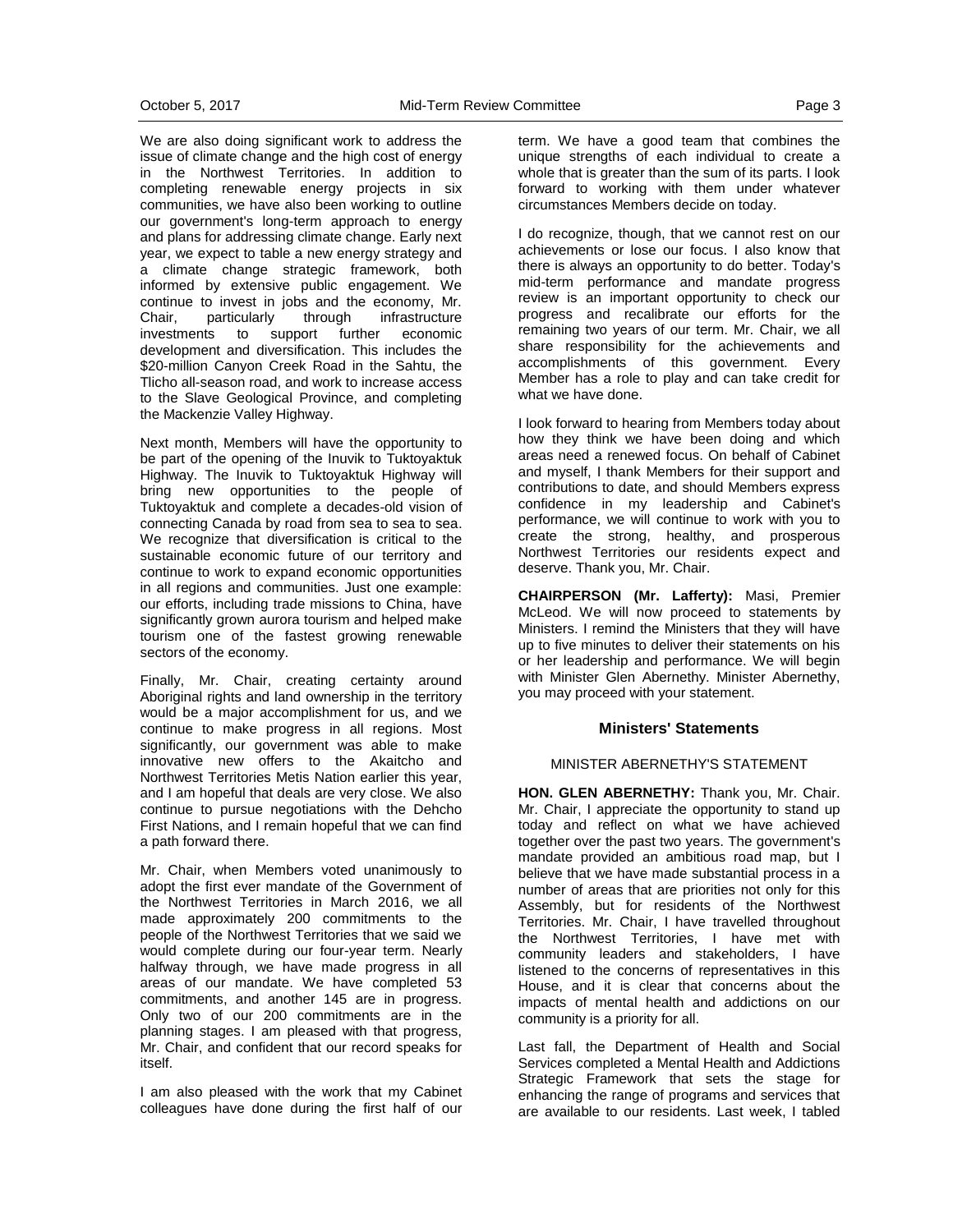the first of three action plans to be completed under this framework. The Child and Youth Mental Wellness Action Plan outlines concrete achievable actions that will take over the next five years in partnership with government departments as well as external stakeholders. These actions will make a real difference in the lives of youth across the Northwest Territories.

Another priority in the government's mandate speaks to taking action so that seniors can age in their communities. Mr. Chair, we have delivered on this priority. We completed a major long-term care review that identified key areas for action. Our Continuing Care Services Action Plan outlines how we will enhance and improve services available for elders, including expanding homecare services and vibrant day programs. New investments in homecare have allowed us to expand services in Yellowknife, Inuvik, Hay River, and, for the first time, offer homecare services in five Dehcho communities, but we also need to take care of elders who are no longer able to live independently.

The government has rolled out a detailed plan to address the projected shortfall of 250 long-term care beds over the next ten years, and their funding is included in the capital plan to make good on that commitment. In the next three years, we will see an 18-long-term-care-bed facility open in Norman Wells, a 48-bed facility constructed in Hay River, a 72-bed facility within the old Stanton Hospital in Yellowknife, and plans underway for facilities in Inuvik, as well as Fort Simpson.

Mr. Chair, just over one year ago, we achieved a major milestone with the establishment of the Northwest Territories Health and Social Services Authority. Integrating six existing authorities has allowed us to implement improvements to care and services delivered to people across the entire Northwest Territories. We have already made significant progress in establishing consistent standards of care across the Northwest Territories. We have improved our ability to deploy staff in situations of physician shortages, as well as community crisis response.

We have seen how implementation of territorial electronic medical records is helping to ensure that patients no longer fall through the cracks and are no longer required to keep telling their stories over again as they move between regions. With the establishment of the new regional wellness councils and the Health and Social Services Leadership Council, regions now have a voice at the territorial level and can bring their issues and concerns forward in ways that they could not in the old system.

Mr. Chair, we have made great strides in addressing the challenges of aging infrastructure.

Hay River and surrounding communities are now benefiting from a state-of-the-art regional health centre, the new health centre in Fort Providence opened last year, and we are poised to move into the new health centre in Fort Resolution. The new Stanton Territorial Hospital project is on time and on budget and will serve residents from across the Northwest Territories and the Kitikmeot region of Nunavut.

Finally, Mr. Chair, I am incredibly proud of the work that has been done in the health and social services system to respond to the recommendations of the Truth and Reconciliation Commission and to address disparities of health outcomes for Indigenous people. Our commitment to building a culturally respectful health and social services system is being realized through the rollout of cultural safety training for frontline workers. We are in the early stages of piloting elders-inresidence programs at Stanton Territorial Hospital and in the Sahtu and the Dehcho regions. We are working with the Deline Got'ine government to implement a traditional healing project.

Mr. Chair, none of this work is accomplished by working in isolation. As a Minister, I have invested a tremendous amount of time and effort in reaching out to communities and stakeholders. I value the knowledge and wisdom of the people in our communities. I value the partnerships we have created with our government departments, our Indigenous governments, and with non-government organizations. I value the perspectives of my colleagues in this House, and I want to take this opportunity to thank you and your contributions to improving health and social services for all residents of the Northwest Territories. Thank you, Mr. Chair.

**CHAIRPERSON (Mr. Lafferty):** Masi, Minister Abernethy. We will now hear from Minister Caroline Cochrane. Minister Cochrane, you may proceed with your statement.

## MINISTER COCHRANE'S STATEMENT

**HON. CAROLINE COCHRANE:** Thank you, Mr. Chair. Mr. Chair, almost two years ago, I stood in front of my colleagues and explained why I felt that I would be an appropriate choice to become one of seven Ministers for the 18<sup>th</sup> Legislative Assembly of the Northwest Territories. I was honoured and humbled with the vote of confidence shown to me at the beginning of this Legislative Assembly, and not once have I forgotten the responsibility I carry for the residents of the Northwest Territories.

We've all worked hard towards achieving the mandate commitments, and I appreciate the endeavours of my colleagues from both sides of this House, as well as the amazing dedication of my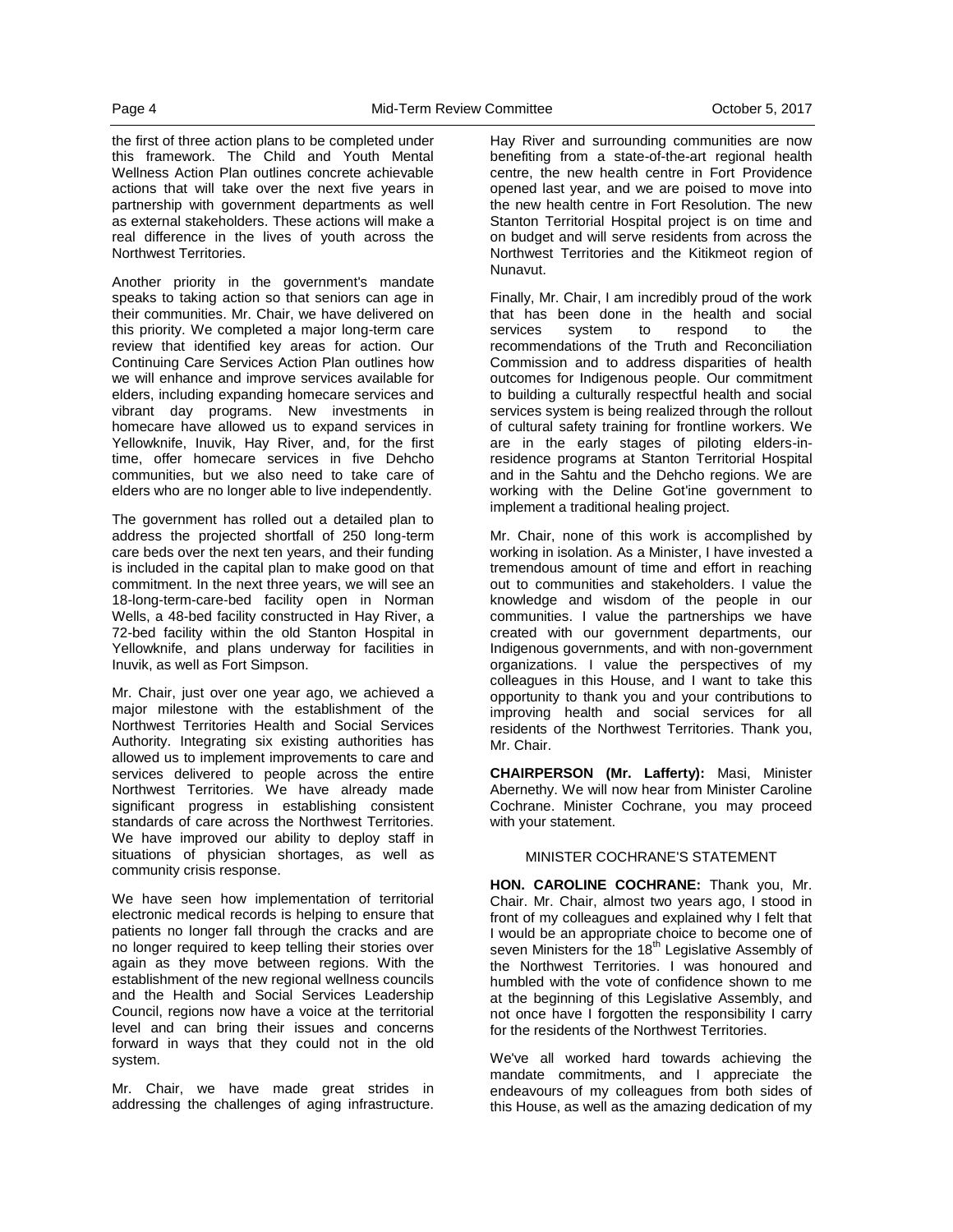personal staff, department heads, employees on the ground, and those behind the scenes. In regards to gender equity, we have made some progress. As of January 2017, gender equity on NWT public boards and agencies reached 50 per cent. We also completed two women in leadership workshops and are reviewing the feedback to develop a made-in-the-North curriculum that will equip women for a broad range of leadership roles.

The Department of Municipal and Community Affairs has enhanced its support to community and Indigenous governments through online courses and training designed specifically for Indigenous governments. As well, we have modified the accountability framework tool and the asset management framework to better assist in capital planning and identifying training needs. We continue to provide a host of supports to encourage wellness through physical activity, healthy lifestyles, and community leadership. Evaluations have been completed on some of the youth programs to ensure that we are providing services that meet their needs.

Mr. Chair, I have held high expectations of all of my team, and I am exceptionally proud of the Northwest Territories Housing Corporation. The corporation has expanded community property management services to provide better service and increase jobs in communities. We are addressing homelessness through support of the City of Yellowknife's Housing First project, building semiindependent units, and constructing shelters in three other communities. We have also constructed more seniors' units, and provided information seminars to assist seniors to age in place.

The Northwest Territories Housing Corporation has made a significant shift in direction. Over the last two years, I have watched the transformation of programs, policies, and even employees as we move beyond simply providing housing supports to a place of supporting people to obtain, maintain, and retain their homes. Mr. Chair, all the work that we have done has been in a spirit of transparency, accountability, and collaboration. MLAs provided direction through the mandate, and we have worked with community and Aboriginal governments, stakeholders, and residents to help shape our approaches and meet the needs of residents. Almost 1500 replies to the Northwest Territories Housing Corporation's survey have provided the background for policy and program enhancements.

We have built solid relationships with provincial and territorial counterparts, and federal Ministers. These partnerships have resulted in funding specifically dedicated to addressing the needs of the Northwest Territories, and I am confident that we will see even more long-term federal investment. Mr. Chair, I

have taken the mandate of this Legislative Assembly seriously, and my team has worked hard to live up to the expectations placed on us. Our successes are the result of a commitment to work together with partners, stakeholders, and residents. I look forward to continuing to work with these amazing people as we all strive to provide the best services for the people of the Northwest Territories. Thank you, Mr. Chair.

**CHAIRPERSON (Mr. Lafferty):** Masi, Minister Cochrane. We will now hear from Minister Robert C. McLeod. Minister McLeod, you may proceed with your statement.

#### MINISTER MCLEOD'S STATEMENT

**HON. ROBERT MCLEOD:** Thank you, Mr. Chair. Mr. Chair, when I put my name forward for consideration as Minister at the start of the  $18<sup>th</sup>$ Legislative Assembly, I outlined the key qualities that I possess and would carry with me during my term as Minister. I am confident that I have approached my work as Minister as I said I would.

I treat people with respect and maintain an open and transparent relationship with MLAs, Ministers, committees, Aboriginal governments, federal Minister, and non-government organizations. I am straightforward and honest. I believe in fairness and the equitable application of government policies and programs and remain committed to ensuring identified policy gaps are addressed in a timely manner. I believe in the committee process. It adds value to the work we do, and ensures input from all MLAs are considered. My commitment remains true and I will continue working with these principles. Mr. Chair, I would like to proceed with highlighting some of the key deliverables from my respective portfolios.

As Minister of Finance, my main responsibility is to ensure the financial resources of this government are well-managed. When we began the  $18<sup>th</sup>$ Legislative Assembly, we had some significant financial challenges. We had to make difficult choices, including implementing reductions and revenue initiatives, and managing our growing expenditure needs. These actions were necessary first steps to better align our expenditures with revenues, and together we have begun to correct our course. Mr. Chair, one of the major initiatives for the Department of Finance has been the Mackenzie Valley fibre link. The completion of this project is evidence of the  $18<sup>th</sup>$  Legislative Assembly's commitment to strategic investment, diversification, and modernization towards a hightech future.

The fibre link brings affordable, high-speed, telecommunications to communities along the Mackenzie Valley and enables our government to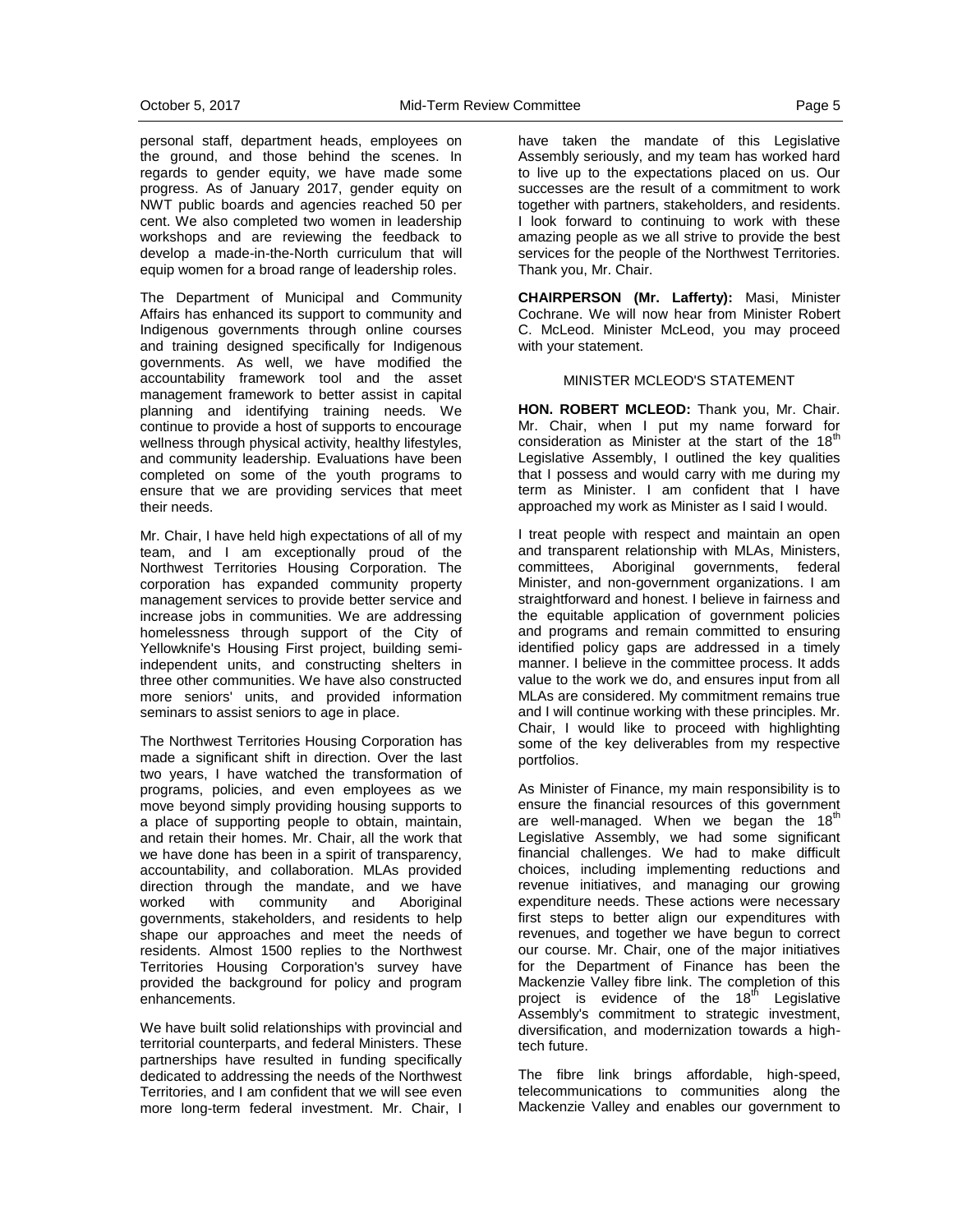offer improved service delivery. The completion of the fibre link not only builds on the GNWT's mandate commitment to help modernize the economy and enable growth in all sectors, but also positions Inuvik to be one of the leading sites for tracking and receiving real-time data from polarorbiting satellites which should lead to further growth of the remote-sensing and commercial satellite industry.

Mr. Chair, early in the  $18<sup>th</sup>$  Legislative Assembly, we fulfilled the commitment to increase the Northern Residents Deductions. I was pleased the federal government agreed to this increase and will help offset the high cost of living in the NWT, and we will continue to raise the issue at every opportunity. Challenges for the Department of Finance include the renewal of our Territorial Formula Financing arrangements, implementation of carbon pricing, and taxation and issues associated with the legalization of cannabis. I am confident that in my role as Minister of Finance that I have made strides in advancing our issues at the federal level and will continue to do so.

Mr. Chair, as you know, the 2016-2020 Water Stewardship Strategy Action Plan has been finalized, and I have tabled the first progress report. As per the action plan, the department of Environment and Natural Resources has released mixing zone guidelines in cooperation with the land and water boards. The department has also finalized, or is working towards finalizing, transboundary agreements with Alberta, British Columbia, Yukon, Saskatchewan, and Nunavut. As part of the overall strategy, the department also continues work to update and modernize the Waters Act. In addition to this piece of legislation, the department is updating the Environmental Protection Act, the Environmental Rights Act, the Forest Management Act, and proposing new legislation for protected areas. This demonstrates GNWT leadership on land and water resource management since devolution.

Mr. Chair, ENR has also been developing an NWT climate change strategic framework. Together with Infrastructure, we have held six regional engagement workshops on climate change and energy, and have made those reports available to the public. That input combined with the recommendations of the OAG audit will inform the final framework document scheduled for tabling in February 2018. As Minister, I remain committed to an open, transparent, fair, and straightforward relationship with this House. I encourage and welcome your input and assistance in making the hard decisions that face all of us in advancing the mandate priorities of this Assembly for the people of the Northwest Territories.

**CHAIRPERSON (Mr. Lafferty):** Masi, Minister McLeod. We will now hear from Minister Alfred Moses. Minister Moses, please proceed with your statement.

## MINISTER MOSES' STATEMENT

**HON. ALFRED MOSES:** Thank you, Mr. Chair. Mr. Chair, I am pleased to report on our achievements in Education, Culture and Employment during the first half of the  $18<sup>th</sup>$  Legislative Assembly. Mr. Chair, as Minister of Education, Culture and Employment, and as Minister responsible for Youth, I am especially proud of the work we accomplished as a result of the Right from the Start Early Childhood Development Framework.

We have increased operating subsidy rates to create more affordable childcare spaces, we eased the burden on operators by offering simplified licensing and funding application processes, and we have made changes to allow for multi-year agreements.

The passing of Bill 16 established junior kindergarten for four-year-olds in 33 communities in the Northwest Territories. This is something that we all can be proud of. I have visited children in junior kindergarten classrooms around the Northwest Territories and their energy and enthusiasm give me great hope for the future. Because of our actions, children in the Northwest Territories are getting a better start to their educational journey. In high schools, I want to make sure that all students have the opportunity to learn and excel in a multitude of subjects.

Distance learning continues to bridge the gap by offering programs that were previously not available in rural and remote communities. I am excited to keep expanding this innovative program. While the factors that influence student outcomes are complex, there is strong evidence to show that giving teachers more time to prepare, assess, collaborate, and professionally develop their teaching practice is critically important. Bill 16 gives teachers this flexibility through the Strengthening Teacher Instructional Practices initiative. Our partnerships with the Northwest Territories Teachers' Association and the Northwest Territories Superintendents Association were significant in reaching this milestone.

Mr. Chair, we must ensure our residents have the skills and training they need to enter the workforce.

The Skills 4 Success 10-Year Strategic Framework aims to improve employment success for all Northerners. We have already completed many key actions including releasing and implementing the Apprenticeship, Trades and Occupational Certification Strategy. This plan details how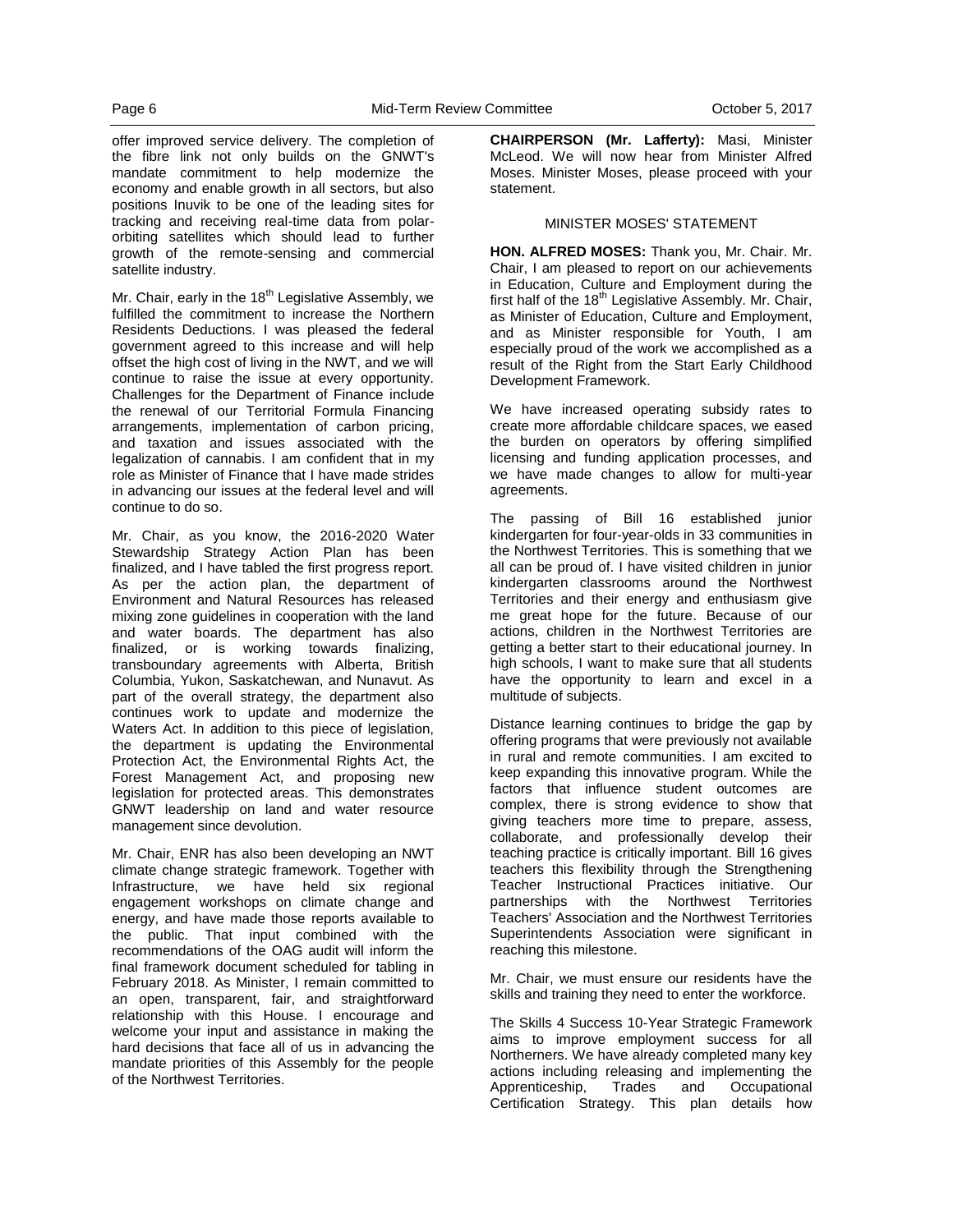training, apprenticeship, and certification opportunities will be improved in skilled trades and industrial occupations across the Northwest Territories. Another part of our actions under Skills 4 Success is working with Aurora College on their renewed strategic plan. Currently the strategic plan has been put aside to allow for other informing work to be concluded. This will make the outcome stronger and enable Northerners to benefit from college programming offered in response to labour market needs.

To fulfil our mandate to increase immigration to the Northwest Territories, the Government of the Northwest Territories has launched a marketing campaign promoting the Northwest Territories Nominee Program. The launch of the ImmigrateNWT website was the first action to increase the number of immigrants working and investing here. I am pleased to report that Education, Culture and Employment's target to increase the number of approved applications by 25 per cent each year has been fully achieved. As well, Education, Culture and Employment and Industry, Tourism and Investment released the first ever Northwest Territories' Immigration Strategy. This strategy supports population growth and addresses labour market gaps and skills shortages, while safeguarding employment for our northern residents.

Mr. Chair, language is the foundation of our culture and heritage, and it expresses the uniqueness of who we are as Northerners. Negotiation with the federal government to provide additional money for official languages has been successful. We received a substantial increase: we now receive \$19.6 million for Indigenous languages and almost \$22.5 million for French through the unprecedented multi-year agreement.

The updated Aboriginal Languages Framework: A Shared Responsibility was tabled in May. This work would not have been possible without the support and expertise from language communities and Indigenous governments.

Mr. Chair, as Minister, I have worked hard with all our partners. I am proud of our achievements to date and certain that with the guidance of Members we will meet our remaining mandate responsibilities by the end of the 18<sup>th</sup> Legislative Assembly.

Mahsi cho. Quyanainni. Merci beaucoup. Thank you.

**CHAIRPERSON (Mr. Lafferty):** Masi, Minister Moses. We will now hear from Minister Wally Schumann. Minister Schumann, please proceed with your statement.

MINISTER SCHUMANN'S STATEMENT

**HON. WALLY SCHUMANN:** Thank you, Mr. Chair. Mr. Chair, the Departments of Industry, Tourism and Investment and Infrastructure play an important role in delivering our mandate to advance economic growth in the Northwest Territories and reduce the cost of living for our people. Natural resources are the foundation of our economy. In the first two years of our mandate, we have invested approximately \$3.4 million under the Mineral Development Strategy to support ongoing geoscience, marketing, Aboriginal capacity building, and the Mining Incentive Program. Our NWT Geological Survey continues to enhance publicly available geoscience, some of which has contributed to the most staking we have seen in years. Mr. Chair, we have completed community engagement sessions of our territory's first Mineral Resources Act and we are on track to ensure the unique needs of our territory are reflected in the legislation before this Legislative Assembly dissolves.

Mr. Chair, we have also made significant progress on an important priority of all MLAs: economic diversification. By supporting entrepreneurs, businesses, and business associations across the NWT with improved programs and services, as well as generous grants and contributions, we are growing areas of our economy to create better opportunities for residents to succeed. We committed to improving our tourism and parks facilities, Mr. Chair. We invested nearly \$7 million to grow the capacity within the sector. Our investments have been reflected in the best-ever year for the NWT tourism sector, now worth more than \$200 million to our economy. Mr. Chair, we released an Agriculture Strategy in March to encourage local food production and commercial capacity. It gives us the foundation to guide the expansion and growth of the business of food in our territory and over time will help address the cost of living, improve food security, foster healthy families, and enhance capacity-building programs for our youth.

We have also introduced a strategy to revitalize the Great Slave Lake commercial fishery, backing our commitments with funding to build a new fish processing plant in Hay River and plans for a collection point in Yellowknife. We have committed to growing a profile of NWT art at home and abroad. Our revamped NWT Arts website is delivering on this commitment by connecting the world to the NWT-made art.

Mr. Chair, with my Infrastructure portfolio, we have achieved progress on our mandate in the first half of this government that will benefit residents across the Northwest Territories. All Members agree that we need to address the cost of living and we have made strides in reducing energy costs and transitioning the territory to alternative energy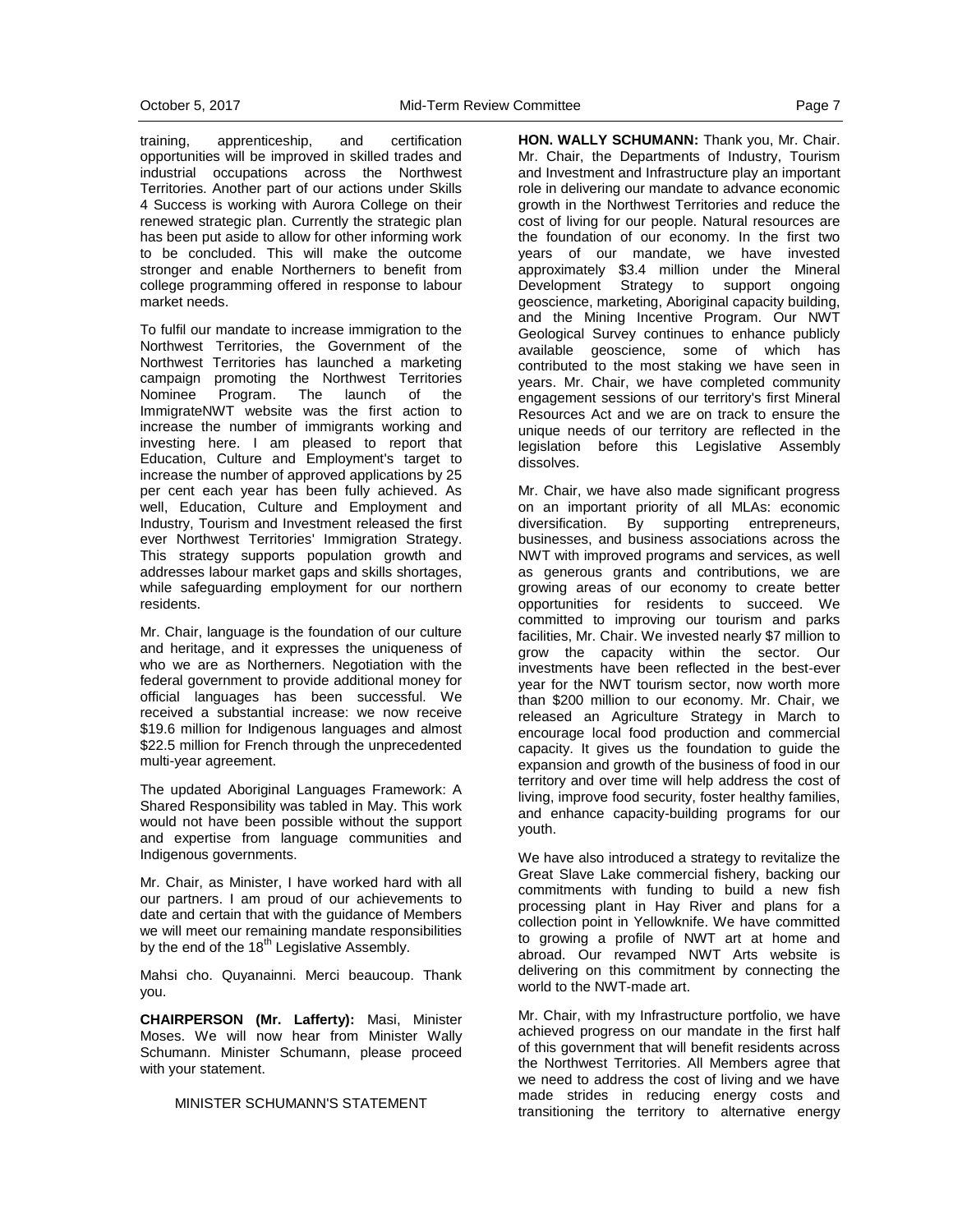production. Mr. Chair, we committed to a comprehensive public engagement on energy and climate change. That informed the development of the draft Energy Strategy. It sets out the long-term vision for energy security in the territory. We have supported alternative energy projects in communities here and now, with two solar installations completed in Inuvik as well as one in Aklavik. Biomass systems were installed in several GNWT facilities and a combined heat and power pilot project is under way in Fort Simpson. A feasibility study looking at building liquefied natural gas storage for power generation in Tuktoyaktuk was completed. Mr. Chair, access to secure, affordable, environmentally sustainable sources of energy is essential to the prosperity of the Northwest Territories and we've continued to work to find markets for the Taltson Hydro Expansion.

We have also made significant process in expanding the transportation system. Construction of the Canyon Creek all-season access road has commenced, creating employment for Sahtu residents while providing access to traditional lands for recreation, tourism, and business development. Mr. Chair, conditional approval of the Tlicho All-Season Road has also been received. The project will provide all-weather access to Whati, while improving winter access to Gameti and Wekweeti. Most recently, expressions of interest for the Slave Geological Province Corridor and the Mackenzie Valley Highway were submitted under the National Trade Corridors Fund. These transformative projects will help create jobs and business opportunities, while increasing access to our territory's extraordinary natural resource potential.

Mr. Chair, I believe in working together. Of the 38 commitments I am responsible for, seven commitments were completed, while the remaining 31 are at varying levels of progress. Mr. Chair, this work would not be possible without the support of Regular Members and their respective standing committees. Our success is not measured on one individual, but on the collective efforts of both sides of this House and the commitment of dedication of public servants to improve the lives of residents and ensure they have the ability to find success in their lives. Thank you, Mr. Chair.

**CHAIRPERSON (Mr. Lafferty):** Masi, Minister Schumann. We will now hear from Minister Lou Sebert. Minister Sebert, please proceed with your statement.

#### MINISTER SEBERT'S STATEMENT

**HON. LOUIS SEBERT:** Thank you, Mr. Chair. Mr. Chair, I was asked to improve access to justice for residents of the Northwest Territories. I am proud to say that through innovative action and the support of this Assembly, we have made progress in this

area. We have expanded the Outreach Legal Aid Clinic allowing residents access to free confidential legal advice for up to three hours on any single legal issue. This expansion makes it possible to offer more in-person clinics in our communities. We have also expanded the Mediation and Parenting after Separation and Divorce programs. Our mandate also set goals for supporting the RCMP and our communities in developing policing action plans. We now have plans in place that reflect local community safety priorities for every community in the Northwest Territories. I am keenly aware that the relationship between community, RCMP, and our government is of critical importance to how we keep citizens safe. I have worked hard to maintain an open and collaborative relationship with the new commanding officer of "G" Division.

Our mandate also set out goals to strengthen initiatives to address the crisis of family violence, including the continuation of A New Day program. Transitioning A New Day program from a pilot project to a long-term program was not without challenges. Of utmost importance to me was ensuring that the program was flexible to meet the needs of participants, provide greater opportunity for success, and be sustainable for the future. The changes made improved the program. The transition to the new service provider has been smooth and all supports are in place, including wellqualified, culturally competent, and experienced facilitators.

I want to acknowledge Members' support of this program. The objective of having the best programs available to prevent and reduce family violence is one we all share. I also want to acknowledge the role that Members have played in supporting our extensive engagement program with the public and stakeholders on cannabis legalization. We want to make sure that we understand the views of Northerners and I look forward to discussing what we heard with committee in the near future.

As Minister of Lands, I continue to work with the Premier on a number of land issues with the federal government. Together we have shared our concerns about participant funding and reducing regulatory duplication in the Inuvialuit Settlement Region, as well as on proposed changes to the Mackenzie Valley Resource Management Act. In March, I tabled the Recreational Leasing Management Framework. We are hard at work on implementing the framework's action items and are working towards fulfilling this mandate commitment. Over the summer, we also engaged with Aboriginal governments, stakeholders, and the public on the review of the Commissioner's and Northwest Territories Lands Acts. Work is also underway on developing a Yellowknife Periphery Area Management Plan. Our Aboriginal engagement process has started, and we hope to have a draft of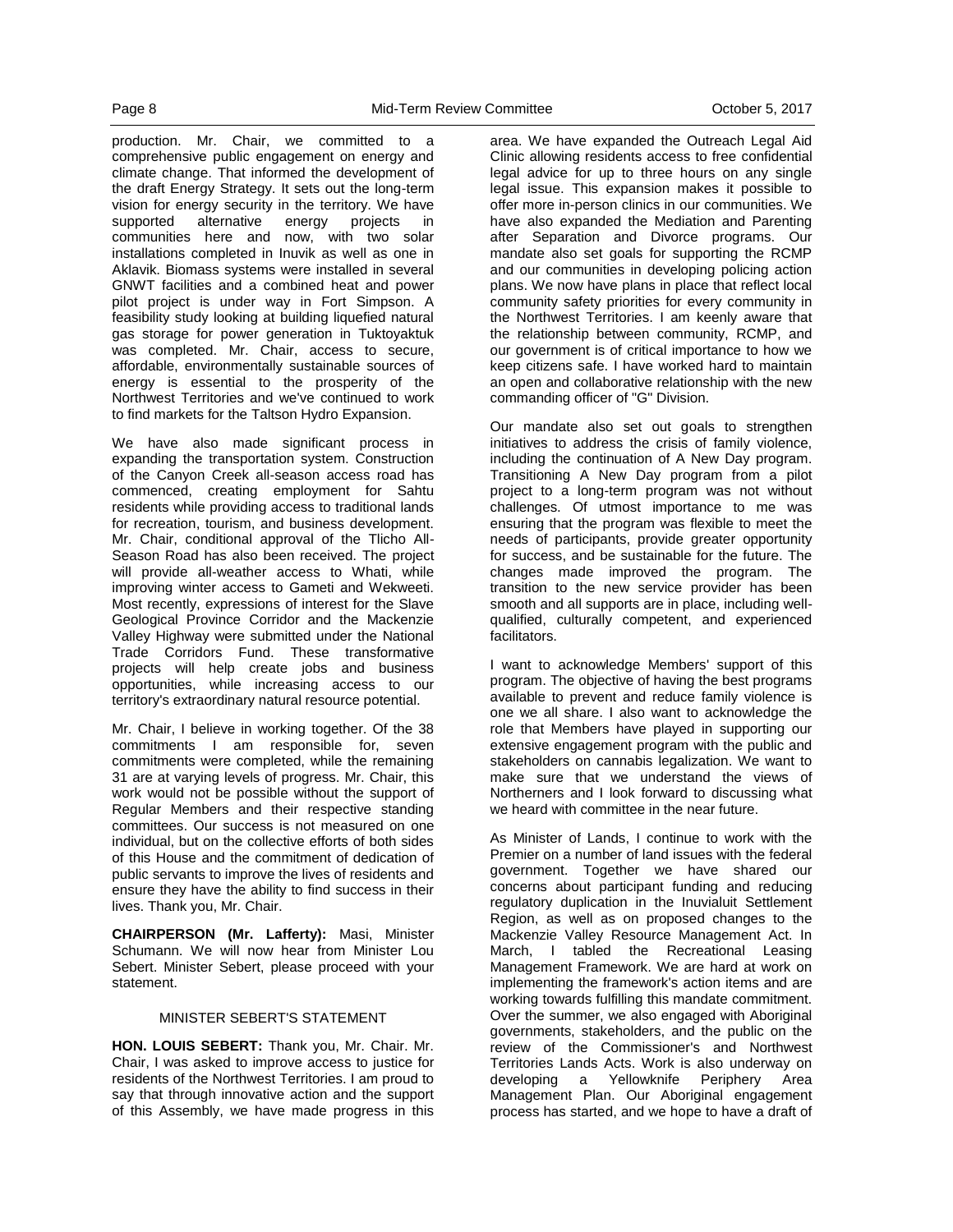the plan ready for public review in early 2018. This plan will provide direction and guidance on how to manage recreational lands outside and around Yellowknife, Ndilo, and Detah. Mr. Chair, I have heard the concerns of residents and Members on issues of land ownership, and I have made it a priority to seek out solutions. I have given clear direction to the department to return with options on how to resolve issues with equity leases, and I look forward to discussing these with committee in the coming year.

Finally Mr. Chair, open and transparent government has been a top priority of our government, and I was happy to take a leadership role in helping bring forward an open government policy, ombudsman legislation, and changes to the Access to Information and Protection of Privacy Act. As lead Minister for open government, I visited every constituency in the Northwest Territories and personally hosted 16 open houses in 14 communities. True democracy involves working with citizens and stakeholders, not just for them, and this progress will lead to a more engaged and involved public to ultimately support and enable the development of better policies, decisions, programs, and services. Mr. Chair, I look forward to working with all Members of this Assembly to advance all of our priorities.

**CHAIRPERSON (Mr. Lafferty):** Masi, Minister Sebert. That concludes the statements from the Premier, Ministers on their leadership and performance, as well as collective leadership and performance of Cabinet. At this time, I would like to recognize former Members: Mr. Anthony W.J. Whitford, former Commissioner, former Speaker, former Minister, Sergeant-at-Arms, honourary clerk at the table, and also with us our former Member Wendy Bisaro,  $16^{th}$  and  $17^{th}$  Assembly Member. Welcome. Members, just being mindful of interpreters: obviously, they will need a break from this. The chair is going to call for a short recess, and we will be back ten after 10:00. Masi.

#### ---SHORT RECESS

**CHAIRPERSON (Mr. Lafferty):** Members, we just went through the statements from the Premier and Ministers. We will now proceed to Members' questions to Ministers. Members' questions to Ministers. I remind everybody that each Member is permitted to ask up to two questions to each Minister, no longer than two minutes each. Responses by the Ministers must not be longer than two minutes as well. We'll proceed. Are there any questions? Member Green.

### **Members' Questions for Ministers**

MS. GREEN'S QUESTION

**MS. GREEN:** Thank you, Mr. Chair. Mr. Chair, my question is for the Minister of Health and Social Services. Earlier this year, the GNWT signed a new healthcare funding arrangement with Ottawa. It offers less money, even with the special allocations for specific purposes such as homecare, at a time when the cost of providing healthcare and the demand for service is growing. My question for the Minister is: what is your assessment of this gap, and how are you going to close it? Mahsi.

**CHAIRPERSON (Mr. Lafferty):** Masi. Minister Abernethy.

**HON. GLEN ABERNETHY:** Thank you, Mr. Chair. The money that we are getting from the federal government, when you look at the Canada Health Transfer and the new monies for the individual pots, is less than we would have received if they had maintained it at a six per cent growth rate for CHT. This is certainly a challenge, but we are working on a number of mandate items within this government. We are looking at seeking additional resources for many of the activities that we are undertaking, things like homecare, things like midwifery services, and things like community counsellors in communities throughout the Northwest Territories. We continue to work with the federal government to try and get a better understanding of how we can utilize these funds, but clearly it is a challenge. Many of these funds are what are often referred to as boutique funding because they have a real short time period. They start one day and they end a number of years later. We are going to use these dollars to help actually build some capacity within the system, training and putting in new programs that we can use those dollars to help design, to make real changes for people in the Northwest Territories. Thank you, Mr. Chair.

**CHAIRPERSON (Mr. Lafferty):** Masi. Questions. Next on my list: Member Simpson.

#### MR. SIMPSON'S QUESTION

**MR. SIMPSON:** Thank you, Mr. Chair. Mr. Chair, a lot of people have commented to me that today will be an interesting day. Spoiler alert: it won't be. The Ministers' statements we heard today are no different from the Ministers' statements we hear during session. The MLAs everyone expects to ask questions will ask questions and the Ministers will answer them in the same manner they've done for two years.

This is essentially just another sitting day, albeit a longer and likely less productive one. For those who have paid any attention to the proceedings in this House, there will likely be nothing new. However, Mr. Chair, what most people do not know is what happens when we're not in this Chamber. Residents generally are not aware of how Ministers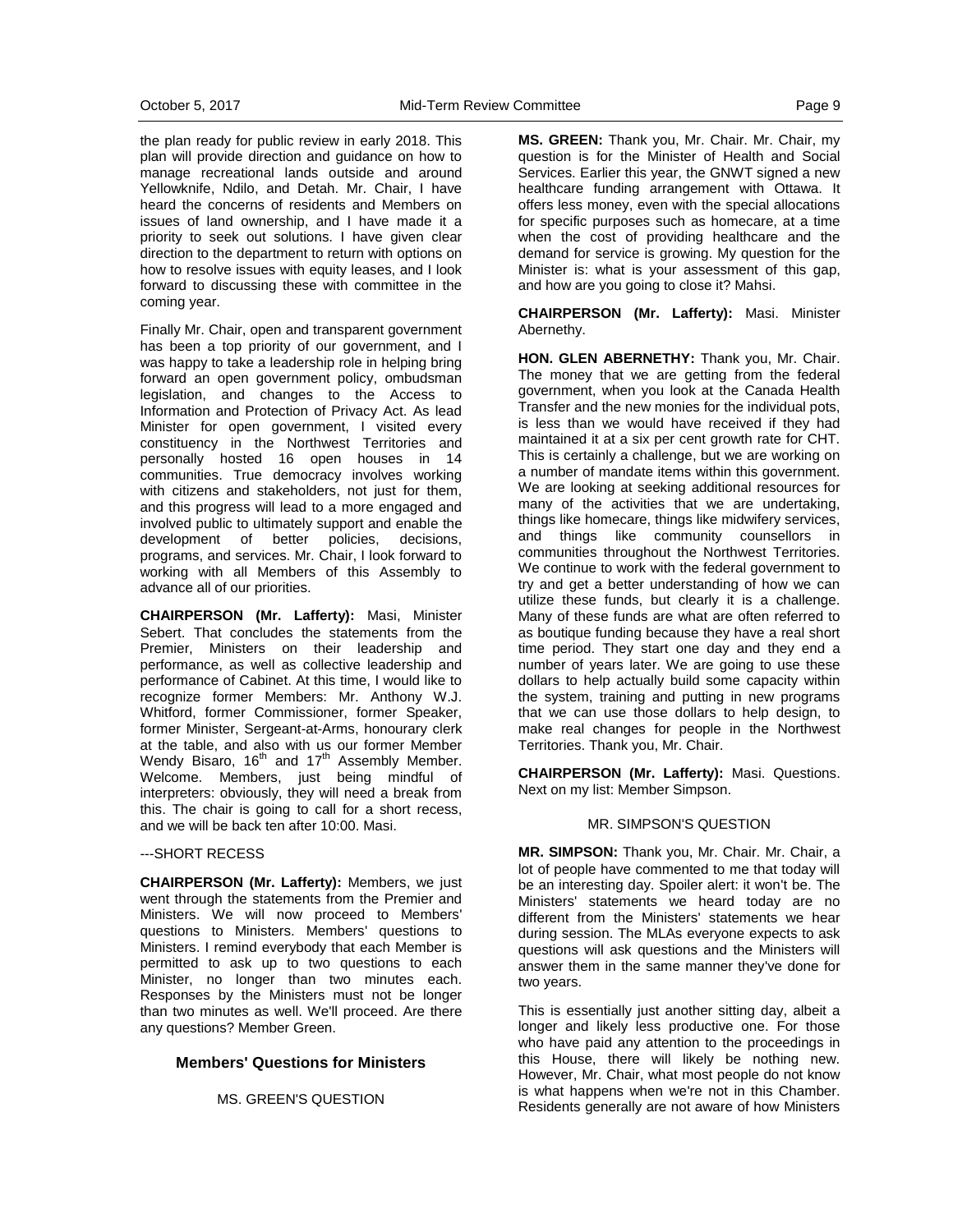handle the constituents' issues that we bring to them, how their offices respond to our requests for information, or about the battles that some Ministers have with their departments and with other Ministers when they attempt to change the status quo for the benefit of the territory. All of this will factor into my decision today.

Mr. Chair, with all that being said I would like to start with a general question addressed to all Ministers. If you receive a vote of non-confidence from the majority of this Assembly today, will you step aside, or will you be defiant and force Members to remove you? Thank you, Mr. Chair.

**CHAIRPERSON (Mr. Lafferty):** Masi. Minister Abernethy.

**HON. GLEN ABERNETHY:** Thank you, Mr. Chair. Mr. Chair, there are established protocols for how an individual can be removed from this House and from this Chamber. The only way to remove somebody from Executive Council is through an open public vote in this Assembly. Given the protocols that exist, the protocols that have been agreed by this Assembly, I wouldn't resign. I would take the criticism. I would work with Members to make improvements where appropriate and hopefully be able to do a better job moving forward, but I wouldn't resign. Thank you, Mr. Chair.

**CHAIRPERSON (Mr. Lafferty):** Masi. Minister Cochrane.

**HON. CAROLINE COCHRANE:** Thank you, Mr. Chair. The MLA has asked an interesting question, and I have to agree that if we do get a vote of nonconfidence it would be hurtful, in all honesty. I believe that I have worked hard over the two years. I believe that I have a lot of work to do. I came with a purpose. I have been working towards fulfilling that purpose, so no. I have to say that if I do get a vote of non-confidence that I would want to see who actually believes that I need to step down. In all honesty, we all take feedback, and we need to be able to take that feedback and improve our work, but to step down is not what I came for. Thank you, Mr. Chair.

**CHAIRPERSON (Mr. Lafferty):** Masi. Minister Robert C. McLeod.

**HON. ROBERT MCLEOD:** Thank you, Mr. Chair. Mr. Chair, one of the things we have talked about a lot in here is transparency, and if any of us, or if I were to resign, that would go against what we have been talking about for the last two years. I would not resign. I would wait for a motion or revocation, which is far more transparent and is something that we are preaching and we should practice. Thank you.

**CHAIRPERSON (Mr. Lafferty):** Minister Moses.

**HON. ALFRED MOSES:** Thank you, Mr. Chair. Mr. Chair, being a Minister takes a lot of hard work, dedication, and sacrifice. Over the last two years, I've made a lot of investment into increasing relationships with our partners to accomplish a lot of the goals and achievements that we have done. A very interesting question by the Member. No, I would not look at resigning if I received a vote of non-confidence. Thank you, Mr. Chair.

**CHAIRPERSON (Mr. Lafferty):** Masi. Minister Sebert.

**HON. LOUIS SEBERT:** Thank you, Mr. Chair. I share the sentiments of my colleagues that you've already heard from. Members may recall that when the rules committee came forward with their plans and suggestions around the whole issue of the midterm review, I did file a minority report. I was particularly concerned about the secretive nature of the vote we are facing today. Therefore, no, I would not resign, and if Members opposite wish to remove us, they can do so in an open vote. Thank you.

**CHAIRPERSON (Mr. Lafferty):** Minister Schumann.

**HON. WALLY SCHUMANN:** Thank you, Mr. Chair. After hearing all my colleagues, I agree with everything that has been said today. When we all ran to be Members of the  $18<sup>th</sup>$  Legislative Assembly, we know this is a consensus government. We all want to work collectively for residents of the Northwest Territories and do the best things that we can. There is a lot of work to be done in this Chamber, and there continues to be a lot of work done, and I think everyone has done a great job bringing forward the work that's been done so far.

We have one of the largest mandates ever in the history of the Northwest Territories. We are collectively working towards fulfilling that for the residents of the Northwest Territories, and as my colleague said, the Minister of Finance, I would not resign just based on openness and transparency that we talk about continually in this government. I would want to have an open and fair discussion in this Chamber to do that. Thank you, Mr. Chair.

**CHAIRPERSON (Mr. Lafferty):** Questions to Ministers. I have next on my list: Member O'Reilly.

#### MR. O'REILLY'S QUESTION

**MR. O'REILLY:** Merci, Monsieur le President. My question is for Minister Abernethy. On December 9, 2015, MLA Abernethy put his name forward to serve as our Premier. In his candidacy speech, Mr. Abernethy said "we have a new energy, new ideas" and "the status quo is no longer acceptable." Can the Minister tell us what he has personally done to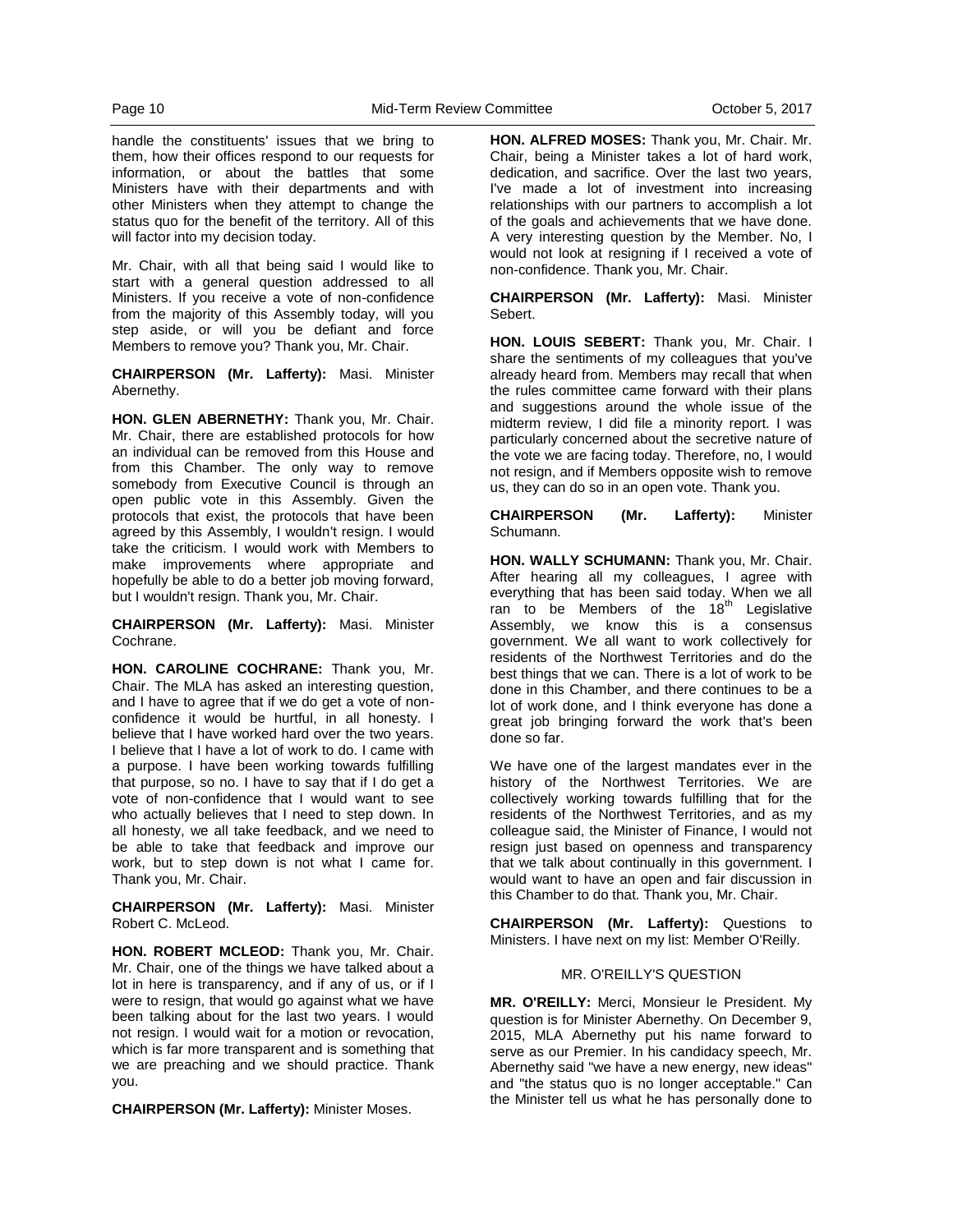change the status quo here at the Legislative Assembly over the last two years, and what further work remains? Mahsi, Mr. Chair.

#### **CHAIRPERSON (Mr. Lafferty):** Minister Abernethy.

**HON. GLEN ABERNETHY:** Thank you. Thank you, Mr. Speaker. Mr. Speaker, I remember intimately what it's like to be a Member of this Assembly and not sit in on the Executive Council side. It can be very frustrating for Members when they don't feel like they are getting information, or there are surprises that occur in the House. I do not support surprises for anybody in this Assembly on either side, so I've worked very hard over the last two years to make sure that Members are informed on issues related to health and social services.

I have gone extra steps to make sure that we are providing them with detailed information when crises are occurring in communities, and providing them updates on a regular basis. I'm trying hard to work with MLAs on a regular basis to make sure that their input is incorporated in things that are actually happening in this Assembly. Outside of this Assembly, we have also tried to do things differently. I believe that there are answers, and good, great ideas in communities on the issues that are facing them, and I think it's really important for us to really engage with stakeholders.

When it comes to things like developing a framework and an action plan for things like disabilities, I have gone to the stakeholders and asked them to be part of the design of frameworks. I have asked them to actually help hold the pen. This is not something that has happened very often in this Assembly. It happened once before on the anti-poverty framework and action plan. These are things that are important to me, and working with Members and working with stakeholders, and giving them opportunities to take their consideration, and listen to what they are saying, and use those ideas to make change is different than things have been done traditionally, and I think it is a good way of doing business. Thank you, Mr. Chair.

**CHAIRPERSON (Mr. Lafferty):** Questions to Ministers. Next on my list: Member Testart.

#### MR. TESTART'S QUESTION

**MR. TESTART:** Thank you, Mr. Chair. Mr. Chair, my question is for the Minister of Education, Minister Moses. When he was on this side of the House, he made many statements into the proposed junior kindergarten program at the time. He sought additional funding for educational authorities, going so far as to request an extra supplementary appropriation to "offset these costs and let education authorities out there know we will

support what they do, whether they had a surplus or a deficit." Further, he supported a motion to get dollars for the implementation of junior kindergarten and that whole early child education initiative, and even went on to question whether or not Cabinet takes it seriously, what Regular Members were doing. Now, when we embarked on continuing the junior kindergarten initiative, the Minister resorted to the exact same plan, which left a funding gap that took years to resolve. My question for the Minister is: what experience did he gain on this side of the House criticizing that program? Why did he continue on with the same plan? Why didn't he work with his department to make it a better plan that would be supported by the majority of Members, and when Members raised opposition to the plan because it left our school boards out in the cold, why did he continue along with it? Why was it such a battle to get full funding for junior kindergarten? There's still a question to that full funding. Thank you, Mr. Chair.

#### **CHAIRPERSON (Mr. Lafferty):** Minister Moses.

**HON. ALFRED MOSES:** Thank you, Mr. Speaker, and I appreciate the Member's comments and questions. Yes, when we first looked at implementing junior kindergarten, there was concerns, and my experience is we waited until we got the comprehensive report that was released in the 17<sup>th</sup> Legislative Assembly. As you heard in my opening comments, I did visit schools as a Regular Member and as a Minister, and looked at the junior kindergarten classes. We heard from education authorities.

We've developed a really strong relationship with education councils, listened to the concerns, but also listened to the concerns of committee, and moving forward, working with my colleagues on this side of the House, working very hard to find a solution and that's where we looked at fully funding junior kindergarten. It is all that experience working with our education councils, with Members on that side, and committee, and finding a solution. Thank you, Mr. Chair.

**CHAIRPERSON (Mr. Lafferty):** Masi. Questions to Ministers. Next on my list: Member Beaulieu.

## MR. BEAULIEU'S QUESTION

**MR. BEAULIEU:** Marsi cho, Mr. Speaker. Mr. Speaker, I have a question for the Minister of Education. During the last couple of years, one of the key things that occurred with the Department of Education was the close-down of the Teacher Education Program and the social work program. This upset many students. This upset many people that were hoping to, mature students, especially students that already are married and have children that the best place for them to attend school was in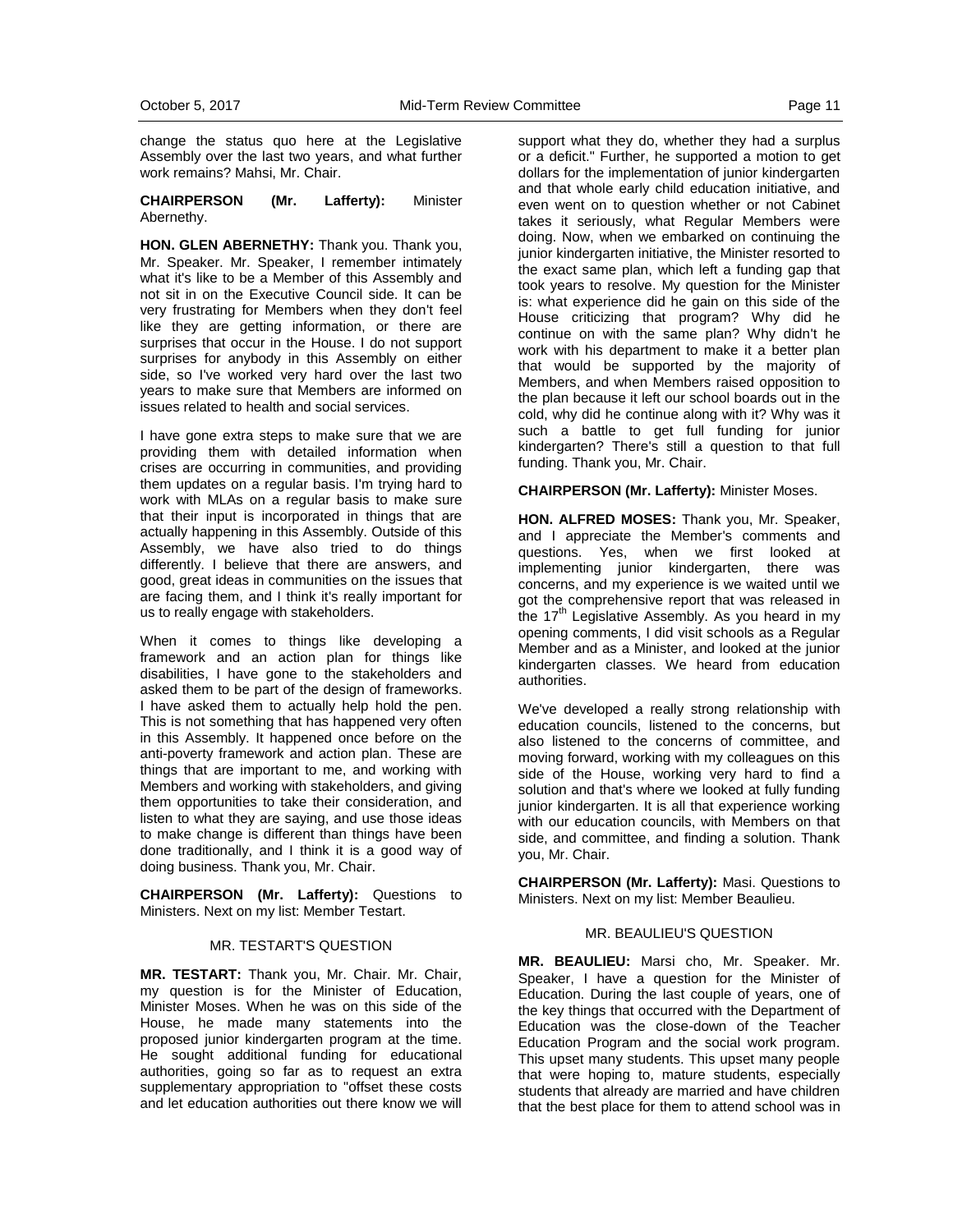Fort Smith. However, those programs were shut down. Even the community of Fort Smith was upset over it. There was lots of letter writing going back and forth in the community, over to here, and then at the end of the day, the board was dissolved. I'd like to ask the Minister: who, and by who I mean a person not a department. Which person made the decision to close those two important programs down? Thank you, Mr. Chair.

**CHAIRPERSON (Mr. Lafferty):** Masi. Minister Moses.

**HON. ALFRED MOSES:** Thank you, Mr. Speaker. Just to clarify, we did put a hold on those two programs until the foundational review was completed. The students in those two programs will continue to get support to complete the programs in Fort Smith, as well as the social work program. They are getting work from our department. They are getting support from staff at Aurora College. Plus we continue to support students that are taking a degree, granting programs for education, as well as social work, outside the territory.

These discussions were brought forth in the May-June sitting. I listened. We worked with Aurora College, and we decided to put those two programs on hold until the foundational review was completed. We did not shut them down. We stopped. What we did shut down was enrolments into the access program, and we will wait for that foundational review to come out. Thank you, Mr. Chair.

**CHAIRPERSON (Mr. Lafferty):** Masi. Questions to Ministers. Next on my list: Member Vanthuyne.

## MR. VANTHUYNE'S QUESTION

**MR. VANTHUYNE:** Thank you, Mr. Chair. Mr. Chairman, we all know that in the early days of this Assembly that there was a kind of a contention and some tension between Regular Members and Cabinet relating to the fiscal strategy and the budget process at the time. One of the things that we have as an opportunity through that process is the opportunity to stand up and provide a reply to the Budget Address. My question is for the Minister for Health and Social Services, Minister Abernethy.

While all of us Regular Members took advantage of that opportunity to stand up and give our thoughts, positive or negative, it was our opinions and our views that we were sharing on the budget at the time. Minister Abernethy had his right to do that, and he stood up in this House and gave his reply to the budget address. However, as most know, it did not seem to be a reply to the budget address. It was more a criticism of Members and their replies to the budget address. I would like to ask the Minister: if he had the opportunity to do it again,

what would he do to change, if anything? Thank you, Mr. Chair.

**CHAIRPERSON (Mr. Lafferty):** Masi. Minister Abernethy.

**HON. GLEN ABERNETHY:** Thank you, Mr. Speaker. Mr. Speaker, I'm an MLA as well as a Member of the Executive Council and I've been around for a few years in this Assembly, and I do have to say that that budget process was one of the more frustrating budget experiences that I have been around for. This is a consensus government. This is supposed to be about working together. If you go back and read that statement, I made some criticisms and maybe I was a little harsh and I apologize that, but I was also hard on Cabinet as well.

I did indicate that we have an obligation as Cabinet to work with the Members of this Assembly, to work together to find compromise and it seemed like we were both having difficulty in that process at that time. I was frustrated. I might tailor my words slightly differently and be a little bit more soft in some of my approach, but I do acknowledge that I did criticize both sides of this House. We're supposed to work together in the best interests of the people of the Northwest Territories. That takes compromise. That takes work. Some of the statements that were being made, in my mind, some of them were not exactly accurate. It was frustrating, so I made a statement. Thank you, Mr. Chair.

**CHAIRPERSON (Mr. Lafferty):** Masi. Questions to Ministers. Next on my list: Member McNeely.

## MR. MCNEELY'S QUESTION

**MR. MCNEELY:** Thank you, Mr. Chair. My question is to the whole Cabinet. We heard earlier on the accomplishments and the targets achieved from the Members across the floor, and now we know what is there. Now I'd like to discuss what is not there. My question: which department or departments within your portfolios can you explain that needs the attention of what is not achieved, aside from the presentation we heard earlier? Thank you, Mr. Chair.

**CHAIRPERSON (Mr. Lafferty):** Masi. Minister Schumann.

**HON. WALLY SCHUMANN:** Thank you, Mr. Chair. I think that is a hard question to answer, what we have not achieved, because a lot of the stuff that's within my portfolios is well under progress. We are working to achieve them. We have a number of initiatives. Like I said in my statement earlier today, I had 30-some commitments of the mandate, and we are working to achieve those. If I wanted to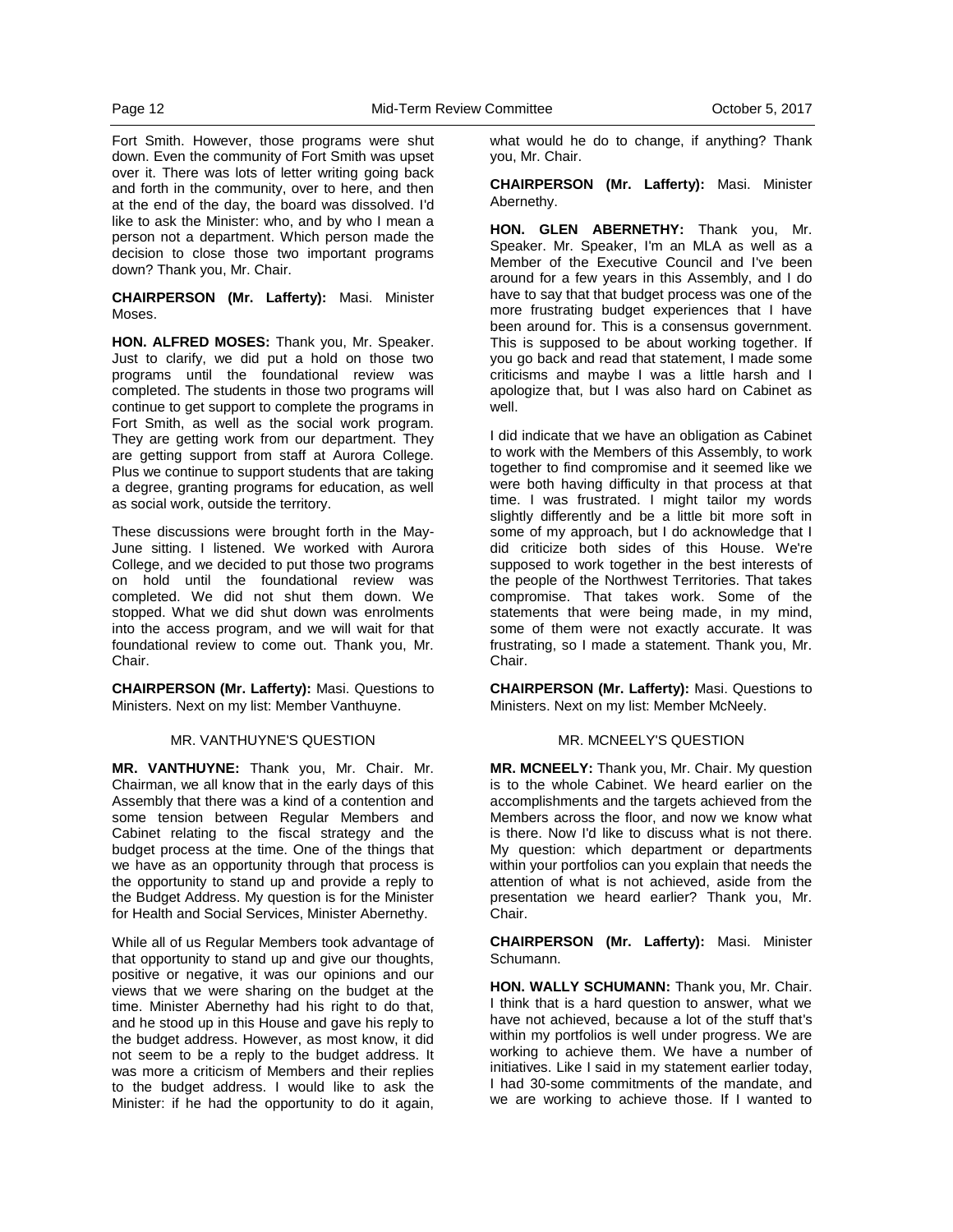speak about specifically one particular commitment that has been left behind a little bit, I guess, would be the Petroleum Resources and Oil and Gas Act, and there is a reason for that. It has to be dovetailed in with the energy strategy that we are working on. It has to fit in with the climate change framework that's being proposed with this government. With the downturn of the economy in the oil and gas sector, it was one I think that was not quite brought forward in a timely manner that maybe in different Assemblies possibly could have been, but with the sector down right now… We are trying to figure out how we can capitalize on this energy sector to help facilitate bringing the cost of living down for residents of the Northwest Territories. I think out of all the general ones that I have that are in progress, that's the one that sticks in my mind that we need to be working on, but there is a reason for it, which was my explanation of what I've just said. Thank you, Mr. Chair.

**CHAIRPERSON (Mr. Lafferty):** Masi. Minister Sebert.

**HON. LOUIS SEBERT:** Thank you, Mr. Chair. I think one of the greatest challenges that I have faced in my time as Minister is dealing with the issue of equity leases. I was aware of this issue in private practice before I became a Minister and certainly was made further aware of it by members of my profession who contacted me soon after I became a Minister, seeking a resolution of this serious issue. I had thought that it might be simpler than it has turned out to be. I didn't realize when I first looked at the issue that there were literally hundreds of equity leases; I think around 250 in the Northwest Territories. Certainly, when I did my travels to the communities, concerns about equity leases and the need for people receiving certainty in their land tenure were brought to me. We are working on this matter. I will be working with the department to bring options to Cabinet, and hopefully we can come to a satisfactory resolution of this matter before the end of this term. It's a very important issue, particularly in the smaller and more remote communities. Thank you, Mr. Chair.

**CHAIRPERSON (Mr. Lafferty):** Masi. Minister Moses.

**HON. ALFRED MOSES:** Thank you, Mr. Chair. We do have a four-year mandate in front of us here. We are halfway through. There are a lot of good things that the Department of Education has done to meet their mandate commitments. Obviously, two years in, you're not going to meet all of them. I am looking forward to addressing some of the other ones, especially around post-secondary education. There's work that we can do, we've had questions in the House about it, working with our postsecondary institutions and our partners to address other learning opportunities for our northern residents, obviously creating jobs in small communities, developing skills and training for our Northerners so that they can enter the workforce. We've got a lot of things under education renewal that when we get them implemented and running, we are going to see a lot of really good impacts there moving forward as well. Thank you, Mr. Chair.

**CHAIRPERSON (Mr. Lafferty):** Masi. Minister Robert C. McLeod.

**HON. ROBERT MCLEOD:** Thank you, Mr. Chair. Mr. Chair, one of the biggest challenges that we faced when we all got elected, I think even before we sat down in this Chamber, was the fact that the federal government made an announcement of a \$34 million decrease to our Territorial Formula Financing. I would have to say that we are fortunate that they gave us \$24 million back, but we are still short \$10 million. I think that has been our biggest challenge, and that's one that we will continue to work on. With regards to the other portfolios I have, there are some challenges in there. There's some things we want to see going forward, but we still have two years left in the mandate. We have a couple more business planning cycles left and a couple more budgets. I think you will see some of the initiatives come forward then. Thank you, Mr. Chair.

**CHAIRPERSON (Mr. Lafferty):** Masi. Minister Cochrane.

**HON. CAROLINE COCHRANE:** Thank you, Mr. Chair. As I had stated in my Minister's statement at the beginning of today, I hold high expectations for all of my team. I know that they are out there watching, so just letting you all know that no one is getting off easy. We still have a lot of work to do. I will be putting a greater focus on every department. The Department of Municipal and Community Affairs has important legislation around public safety that we need to get addressed. Women in Leadership, we are still only two out of 19, so we have huge work to do with that to get women involved in politics. Of course, like I had said earlier, the Northwest Territories Housing Corporation, I'm really excited, actually. We have a lot of work to do in policy renewal and we also are looking at an educational component. Every team member out there, it's been great to work with you, but we have a lot more to do. Thank you, Mr. Chair.

**CHAIRPERSON (Mr. Lafferty):** Masi. Minister Abernethy.

**HON. GLEN ABERNETHY:** Thank you, Mr. Chair. Mr. Chair, the Department of Health and Social Services had 84 different milestones within the mandate that we're following here in the Government of the Northwest Territories: 43 of them have been completed; 26 are on schedule;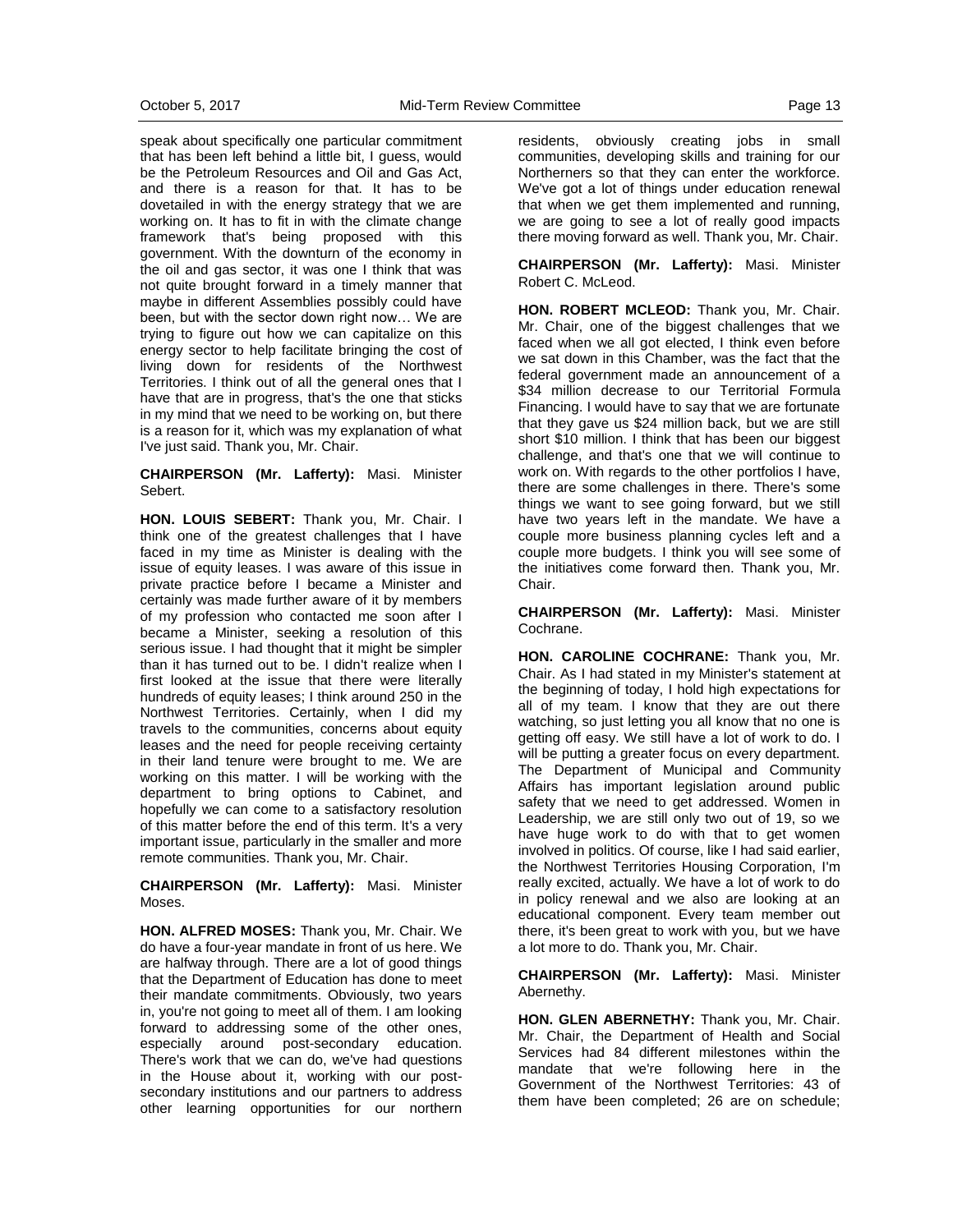but yes, some of them are clearly behind. Outside of the ones that have been behind, there are some things that obviously I think are frustrating for myself and for Members. For the Members in Yellowknife, I think one of the things that has been frustrating is the fact that it has taken us so long to get a sobering centre up in place. This is an area that I am keenly interested in and pushing the department very hard, but I am frustrated, as I think everybody in this territory is, with finding the location and getting that location up and running. We're still committed to getting it done, but it is clearly something that has been frustrating. Another area that has been frustrating for me is an area that I am passionate about, and I think Members who have been around for a while know, is moving forward with Building Stronger Families. We are on the fourth year of a five-year rollout of Building Stronger Families. We have to fundamentally change how we provide child and family services here in the Northwest Territories, and in my opinion we're on the right track, but it feels painfully slow. I've accepted that we have to take time in order to get this right, that we have to test the different tools that we've put in place and make sure that they work, rather than rushing the implementation and ending up with tools that are really no better for families here in the Northwest Territories. I'd love to see this go faster, but I'm committed to getting it right. I am frustrated, as I think everybody in the Northwest Territories is, about how long it has taken us to get to the point where real change is evident, but it's coming. We're rolling into our fifth year, and we'll see some real change shortly. Thank you, Mr. Chair.

**CHAIRPERSON (Mr. Lafferty):** Masi. Questions to Ministers. Next on my list: Member Nadli.

#### MR. NADLI'S QUESTION

**MR. NADLI:** Thank you, Mr. Chair. Good morning. One of the priorities of the  $18<sup>th</sup>$  Assembly was to settle outstanding land claim agreements here in the NWT. We all understand: if we conclude the land claim agreements throughout the NWT, it will create of course a level of certainty and bolstering of course the economic climate in the NWT, but we also have to be aware that in some respects we're led by the federal policies. One of the significant, more likely principles, that guides this whole process is section 35 of the Constitution Act. My question is to all of the Members of Cabinet. In your view, what are the GNWT impediments to negotiating outstanding land claim and selfgovernment agreements? Mahsi.

**CHAIRPERSON (Mr. Lafferty):** Masi. Minister Robert C. McLeod.

**HON. ROBERT MCLEOD:** I believe the Member said "impediments." I would like to see them all come to the table. I would like to see them get land claims settled. I don't know what the impediments might be. Maybe they're reluctant to settle. I know there's been offers out there. I recognize the importance, in this day and age, of getting the land claims settled, because I don't want to see the people across the NWT lose opportunities because the land claims have not been settled yet. Thank you, Mr. Chair.

**CHAIRPERSON (Mr. Lafferty):** Masi. Minister Moses.

**HON. ALFRED MOSES:** Thank you, Mr. Chair. To the question on the land claims and impediments and work that's being done. I think we really need to build a strong working relationship with the Indigenous governments throughout the Northwest Territories. I believe this government, under our leadership, has progressed us in that area, with all the bilateral meetings that we're having with all the governments across the Northwest Territories and continuing to work with the federal government to address these issues. Thank you, Mr. Chair.

**CHAIRPERSON (Mr. Lafferty):** Masi. Minister Sebert.

**HON. LOUIS SEBERT:** Thank you, Mr. Chair. I think we're all interested in settling land claims. We have seen the success in those areas that do have settled land claims, and more generous and comprehensive offers have been made recently. We're hoping for a favourable response to those initiatives because, as I say, it is really to the benefit of everyone. I know that in the area of lands knowing what the regime will be in your region certainly would be a great help to landowners. As I say, those areas that have settled their land claims are moving ahead. Certainly this government is interested in the completion of the program, as it were, so that all land claims could be settled, and all residents, including industry, could have certainty moving ahead. Thank you, Mr. Chair.

**CHAIRPERSON (Mr. Lafferty):** Masi. Minister Abernethy.

**HON. GLEN ABERNETHY:** Thank you, Mr. Chair. Mr. Chair, I have had an opportunity to talk to Aboriginal leaders across the Northwest Territories, and this issue often comes up. One of the things that I have heard from a number of our partners and the individuals that we're negotiating with is that the reliance on the old Dene Metis claim as the foundation of negotiations does not necessarily make sense in this day and age. The Premier and the departments have worked hard with the federal government and those that we're negotiating with to move away from the Dene Metis claim as sort of the foundation and looked at new ways of producing an agreement or finding ways forward. I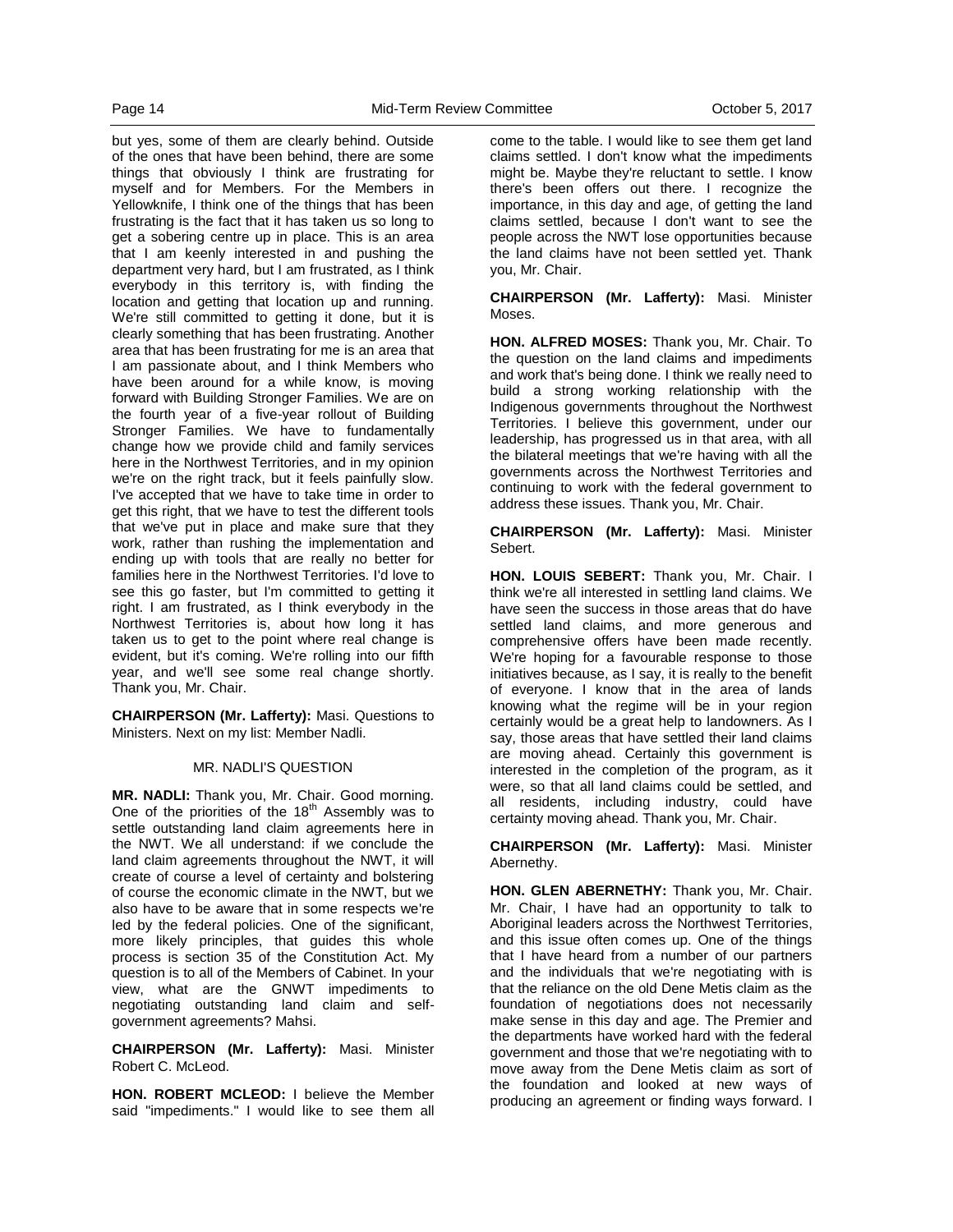think that was incredibly important, not relying on the way things were done in the past, but trying to do things differently. The Premier has worked with the federal government, brought in some individuals to do some work on how we can move forward together, united, in the best interests of all people in the Northwest Territories. It is a long process. It is a detailed process. There are a lot of questions that need to be asked, whether it is land quantum or what areas an individual government's going to take on as far as mandate. The work is under way. We all know it's not going as fast as we'd like it, but it is moving forward. Now that we have a new way of moving forward, I'm optimistic that we are going to see more progress in the future, and I'm excited by the opportunities that that presents. Thank you, Mr. Chair.

#### **CHAIRPERSON (Mr. Lafferty):** Masi. Minister Schumann.

**HON. WALLY SCHUMANN:** Thank you, Mr. Chair. Great question by the Member. As he's well aware, he and I have both been on both sides of the table. I think if you want to get right to the meat of this question, there's a lot of issues internally amongst Aboriginal groups. There has got to be consensusbuilding amongst themselves to bring some of these things forward, to have a position where they can stand together to bring issues forward as a group and deal with the federal and territorial government. Overlap issues is another big one as an impediment. I think a lot of people that don't realize it, don't follow it. Particularly, the South Slave region is probably the most contentious overlap issue area in all of Canada. There are so many groups that need to be dealt with, and thankful to the Premier and his great leadership, he's got the federal government at the table to bring new offers and new ideas on how we can settle these things. I think the biggest impediment is, as I've said in my opening statement, that, as Aboriginal peoples we have to get ourselves organized and have a united front on what our actual position is to be able to sit down and deal with the territorial and federal government. It's been frustrating, as I've said, as a negotiator when I was at the table, but I think a lot of things have changed under the leadership of the Premier now and the federal government with regards to how they are reaching out to try to settle this. It is something that is the number one priority of this government. Thank you, Mr. Chair.

#### **CHAIRPERSON (Mr. Lafferty):** Masi. Minister Cochrane.

**HON. CAROLINE COCHRANE:** Thank you, Mr. Chair. The issue of land claims is really important to all of us. As a Northerner whose family business was in mineral exploration, and still in mineral exploration, I've taken a keen interest in the needs of people in that field, and I recognize that it is the major economic driver within the Northwest Territories. It is impacting mineral exploration and new monies coming into the territories so it's a priority. As the Minister of Municipal and Community Affairs, I know that it's also a priority because municipalities are waiting for land claims to get finished so that they can deal with their land needs as well. It is important for all of us. I believe that some of the issues that are affecting it is that Aboriginal governments want to get it right. They have one chance at this, and so it is really important for them that they try to get things as they need, because they might not have another chance at it. I recognize that it's a difficult decision for their leadership and something that we have to support. I do want to give credit where credit belongs. Our Premier has cleared his docket. It is his number one priority. I am hoping that it will be his legacy when he leaves here, that he will have the Aboriginal governments settled, and I know that he is working hard towards that. Like I say, I need to give credit where credit is due, and our Premier, it is his number one priority, and he is working hard at finishing these. Thank you, Mr. Chair.

**CHAIRPERSON (Mr. Lafferty):** Masi. Questions to Ministers. Next on my list is Member Nakimayak.

#### MR. NAKIMAYAK'S QUESTION

**MR. NAKIMAYAK:** Thank you, Mr. Chair. Mr. Chair, I didn't write anything, but I represent four coastal communities, and sovereignty in the Arctic, in my region is important as far as infrastructure. As well, they are all Indigenous people, mainly Inuit. My questions are for all of the Ministers, Mr. Chair. I've been lucky to have a couple of tours with the Ministers in my region, and I just want to say that tours like this are important. We need to ensure that we host Caucus and other meetings like that around the territory, mainly in the smaller communities where sometimes access to information is very limited and very much so, and sometimes very slow. My question to the Ministers is mainly: can you highlight achievements, as well as how you have refined the working relationships, with Indigenous leaders, not just with the Inuvialuit, but as with the Gwich'in and other Indigenous groups around the territory as well? I think it is important for the government to be involved and, like I said, refine that working relationship and have liaisons between the government and the Indigenous groups to show more of a presence on both sides. My question is: how are the Cabinet Ministers and their departments going to reach out and connect more closely with Indigenous governments? Thank you, Mr. Chair.

**CHAIRPERSON (Mr. Lafferty):** Masi. Minister Cochrane.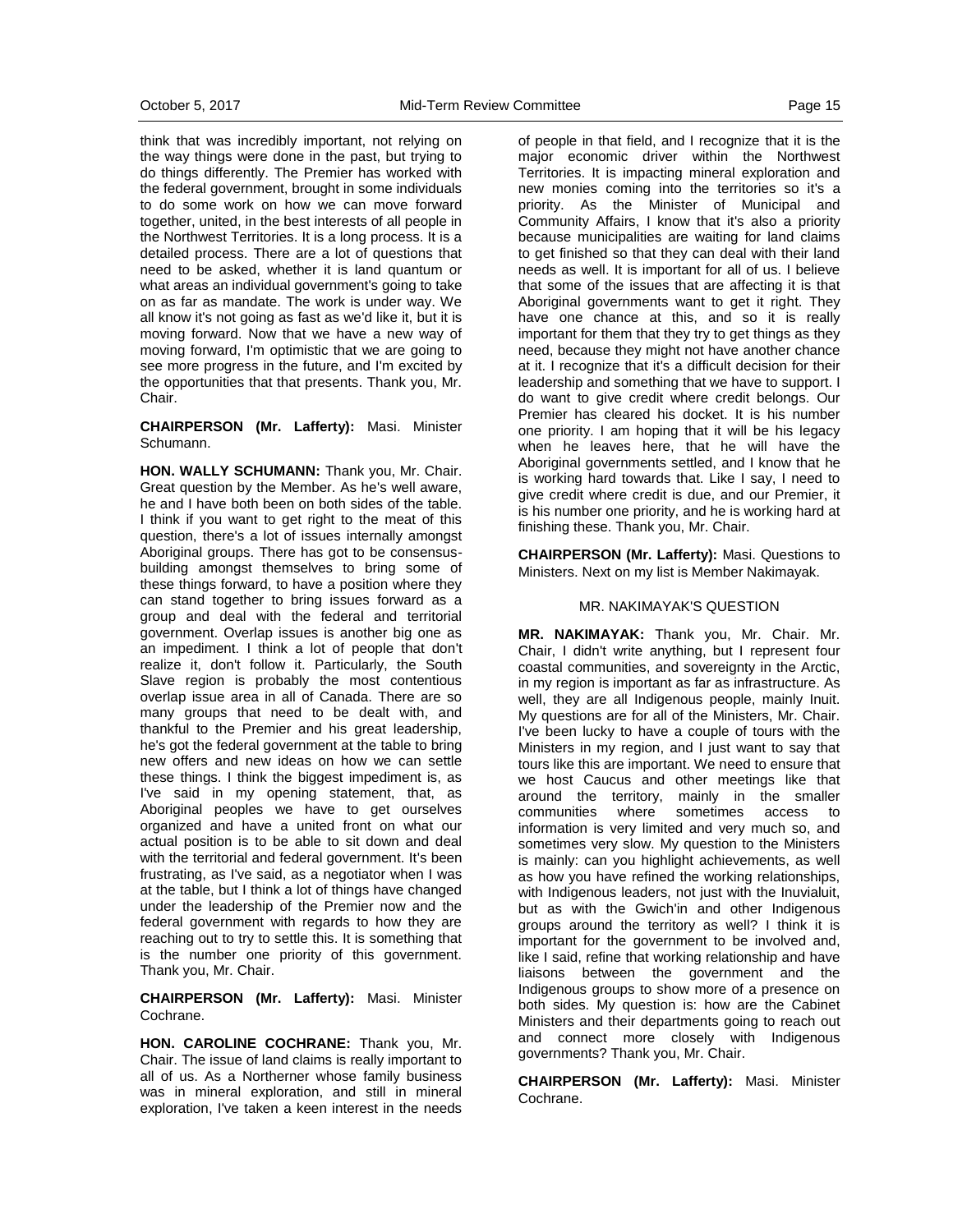**HON. CAROLINE COCHRANE:** Thank you, Mr. Chair. I was actually honoured to be able to travel to some of the communities within the MLA's region, although I recognize I still need to get to Sachs Harbour. We got weathered in at the time. Each region, when I was travelling, I noticed has different needs and different beauties, actually. It really reinforced that the Northwest Territories is really beautiful. We need to appreciate what we have here. It is not all rock. What have we done, though, to support Aboriginal governments? The Department of Municipal and Community Affairs works hard with Aboriginal governments. We developed the online training and the training components in partnership with the federal government to provide support so Aboriginal governments can govern their people properly and as they need to. The Housing Corporation has also worked really closely with the Inuvialuit Regional Corporation to support not only our housing needs, but their housing aspirations. We work very diligently with Aboriginal governments. Like I had said when I first took on, accreditation is about working with people. It is about getting constant feedback, and it is important that Aboriginal governments have feedback into what we are doing to govern the Northwest Territories. Thank you, Mr. Chair.

**CHAIRPERSON (Mr. Lafferty):** Masi. Minister Schumann.

**HON. WALLY SCHUMANN:** Thank you, Mr. Chair. As a Member of the Executive Council, and having the opportunity, I've been to all 33 communities these last two years in the Northwest Territories. A number of my files allow me to interact directly with either Aboriginal governments at a land claim level, or at a local level, or a band level, and this interaction is very important as the population of the Northwest Territories is 50 per cent Indigenous. As many of the people watching on TV know, most of our communities are small and remote communities, and are led by Aboriginal people. There are various different degrees of leadership in these communities which is very important to understand when we're travelling around when we are dealing with issues. We've a good interaction with them. I think as Cabinet we have our bilaterals with the Aboriginal groups in the Northwest Territories on a grander scale and their issues, and we continue to do that. That is very informative on government-to-government relationships on how we build and try to prosper the Northwest Territories for our residents. But also, when you start digging down into some of my portfolios, you can even get right down to some programs like the CAP programming, the Community Access Program, where we deal with right down at the local level on how we can work with Aboriginal governments to help facilitate projects within the

community, and bring awareness to job training, and economies and such. These are very important relationships to this government, and particularly when I'm at FPT tables and travelling around the country, I try to explain to people of Canada the importance of the relationship that this government has with Aboriginal people, and how we interact with them, and how we are leaders in this country in how we deal with Aboriginal people in the great country we live in. Thank you, Mr. Chair.

**CHAIRPERSON (Mr. Lafferty):** Masi. Minister Moses.

**HON. ALFRED MOSES:** Thank you, Mr. Chair. As my colleague had mentioned, we do have these bilateral meetings with all Indigenous organizations. Usually, out of those bilateral meetings through the Department of Education, Culture and Employment, we set up more face-to-face direct meetings where you get down to the issues of educational challenges within a community or within a region. We have started those. I know on the community tours, we do get a lot of questions as well and sometimes we work on looking at setting up another meeting with the community groups to address the issues. We are working very hard to build that strength and that collaboration of work. One other thing we do through our department is through official languages. We do fund directly Indigenous governments so that they can take on the ownership and responsibility, the strength in our official languages throughout the Northwest Territories, as well as some of the residential school training that we offer, and we usually get leadership to participate in that. I know through our bilateral meetings, community tours, that's already strengthening the relationships and the trustbuilding with our Indigenous governments, and continue to look forward to it over the next two years to build on that strength. Thank you, Mr. Chair.

**CHAIRPERSON (Mr. Lafferty):** Minister Abernethy.

**HON. GLEN ABERNETHY:** Thank you, Mr. Chair. There's a couple of different ways that we do this. From a system point of view, we have gone to a single authority here in the Northwest Territories with the exception of the TCSA and Hay River. There are members on the regional wellness council from all over the Northwest Territories, and the chairs of those wellness councils have the ability to provide regional and community-based input at a territorial level which has never existed before. It is pretty exciting, and we are starting to get some good results. Of course, there are growing pains with any new transformation, but we are starting to see some positive results.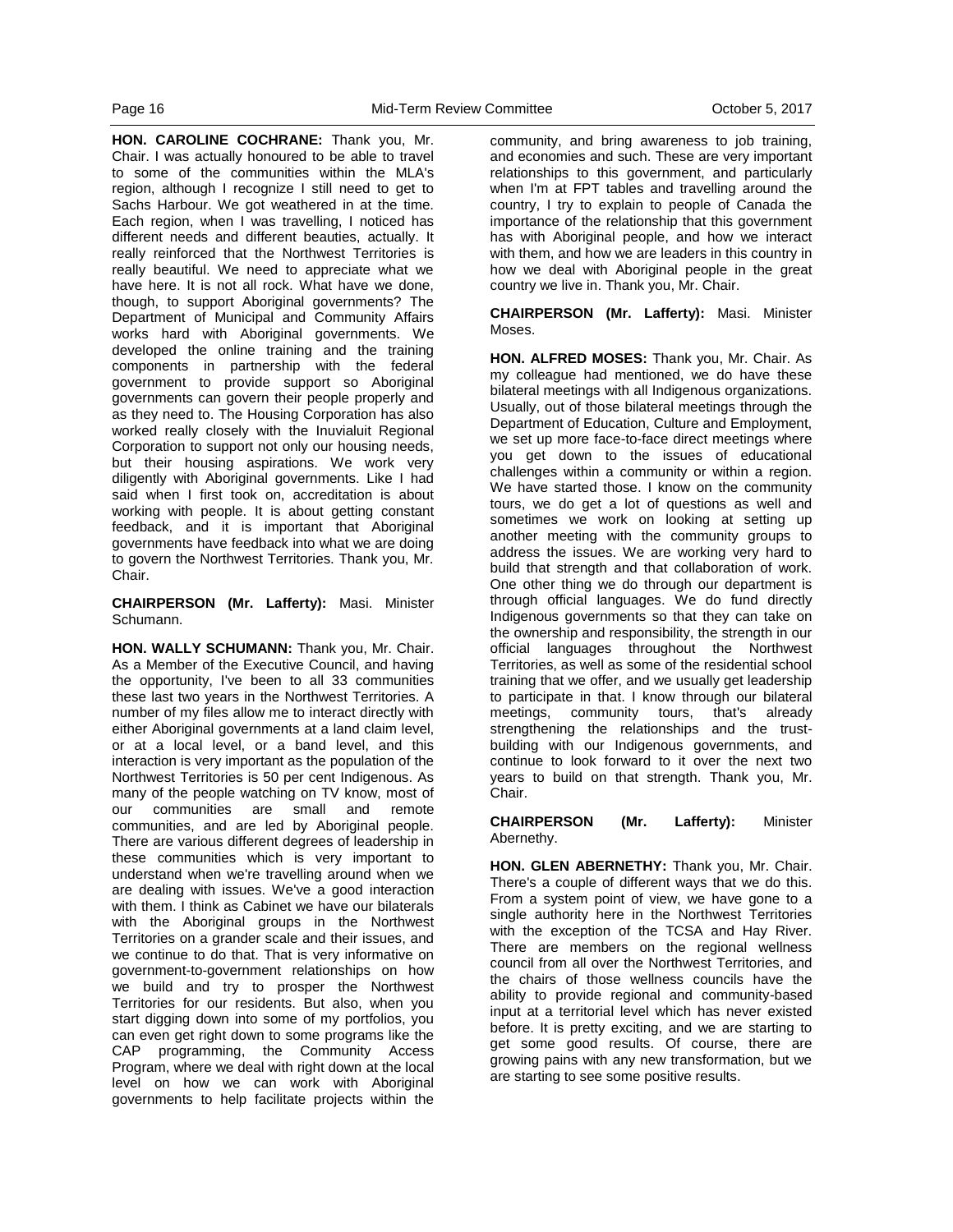From a Cabinet point of view, Members have already talked about our bilateral meetings which we hold on a regular basis. From a ministry point of view, from Health and Social Services, I've tried to do something a little different than it's been done before. It has never been done to my knowledge, but I've called together a meeting of Indigenous leaders on an annual basis to talk about shared priorities and areas where we can work together to benefit their people, but also the people of the Northwest Territories. There are a lot of areas where we could work together, whether it's wellness initiatives or suicide prevention initiatives or other initiatives. Those partnerships at the community but also with the Aboriginal governments, is vital to making things happen. I've called these leadership meetings on an annual basis. We've had some good results. One of the things that came out of that, that I am particularly proud of, is the Indigenous Knowledge Advisory Group. That was really interesting because the actual members of the Indigenous leaders that we pulled together, they all identified staff who had worked with the department to develop a terms of reference. That terms of reference is done, and we're getting nominations from the different Aboriginal leaders, and we're putting this group in place which is going to provide some real great information on how to move forward with traditional knowledge, traditional healing, but also battling and trying to break down the barriers we're experiencing with systemic racism in our system. It is those relationships with those leaders that I think has really given us some headway in these areas. Thank you.

#### **CHAIRPERSON (Mr. Lafferty):** Masi. Minister Sebert.

**HON. LOUIS SEBERT:** Thank you, Mr. Chair. As has been mentioned, this government, this Cabinet, often has bilateral meetings with Aboriginal organizations, and those are very important so that we can deal with them in a government-togovernment way, and hear their concerns, and hopefully allay their concerns. Apart from that, the Department of Lands as I mentioned earlier when we are dealing with frameworks, leasing frameworks, Yellowknife periphery area management plans, of course, we do consult with the Aboriginal groups, which is quite appropriate. Apart from visiting the individual communities as I mentioned, the Cabinet often goes out to communities to meet on a bilateral basis with Aboriginal governments. I am expecting that to continue and I am hoping that we will have continued success. Thank you.

**CHAIRPERSON (Mr. Lafferty):** Masi. Minister Robert C. McLeod.

**HON. ROBERT MCLEOD:** Thank you, Mr. Chair. Mr. Chair, I think of all the departments within the government, the one that has pretty well the closest ties with the Aboriginal people and the Aboriginal governments would be Environment and Natural Resources. A lot of work we do, we rely on their traditional knowledge, and with the initiatives and LPs that we bring out, we use to consult with the Aboriginal governments, receive their feedback amongst other people in the Northwest Territories. We have membership on a lot of the land and water boards, the wildlife boards, and we work with the Aboriginal governments. On the finance side of it, since devolution with the resource revenue sharing, the Aboriginal governments that have signed on to devolution have been able to receive some money as part of the agreement with the Aboriginal governments that have signed on. That goes back to an earlier question that I was asked before, and I replied, there were some missed opportunities there. Thank you, Mr. Chair.

**CHAIRPERSON (Mr. Lafferty):** Masi. Questions to Ministers. Next on my list: Member Thompson.

## MR. THOMPSON'S QUESTION

**MR. THOMPSON:** Thank you, Mr. Chair. I thank the Ministers and the Premier for their speeches and that, and they talked about working together and the importance of working together. I truly believe in that. They talked about consensus government, and I do have a difference of opinion with Cabinet on what consensus government I believe is, and sometimes we miss out on it. As you are aware, I represent six communities, especially the small communities. Again, when I sit there and I try to work with Cabinet, there's been some challenges, pushback or whatever. I would have to comment positively on how they developed the committee on rural and remote communities. I think that's a great step, but it's two years in. We're two years in, so we're coming down to it. I thought about this, and I looked at this, and I am going to be asking the same question to all Ministers here.

Mr. Chair, besides the Mandate documents, can each Minister explain what they and their department have done to make residents of smaller communities a better place to live and reduce their cost of living? Thank you, Mr. Speaker.

**CHAIRPERSON (Mr. Lafferty):** Masi. Minister Moses.

**HON. ALFRED MOSES:** Thank you, Mr. Chair. One of the things that we've implemented, Mr. Chair, we actually piloted in a lot of the communities in Nahendeh, was around early childhood funding and the changes that we made to early childhood subsidies. We funded a lot of the daycares. That helps out families but also gives the child the greatest chance from the start. We've also funded them through languages programs, small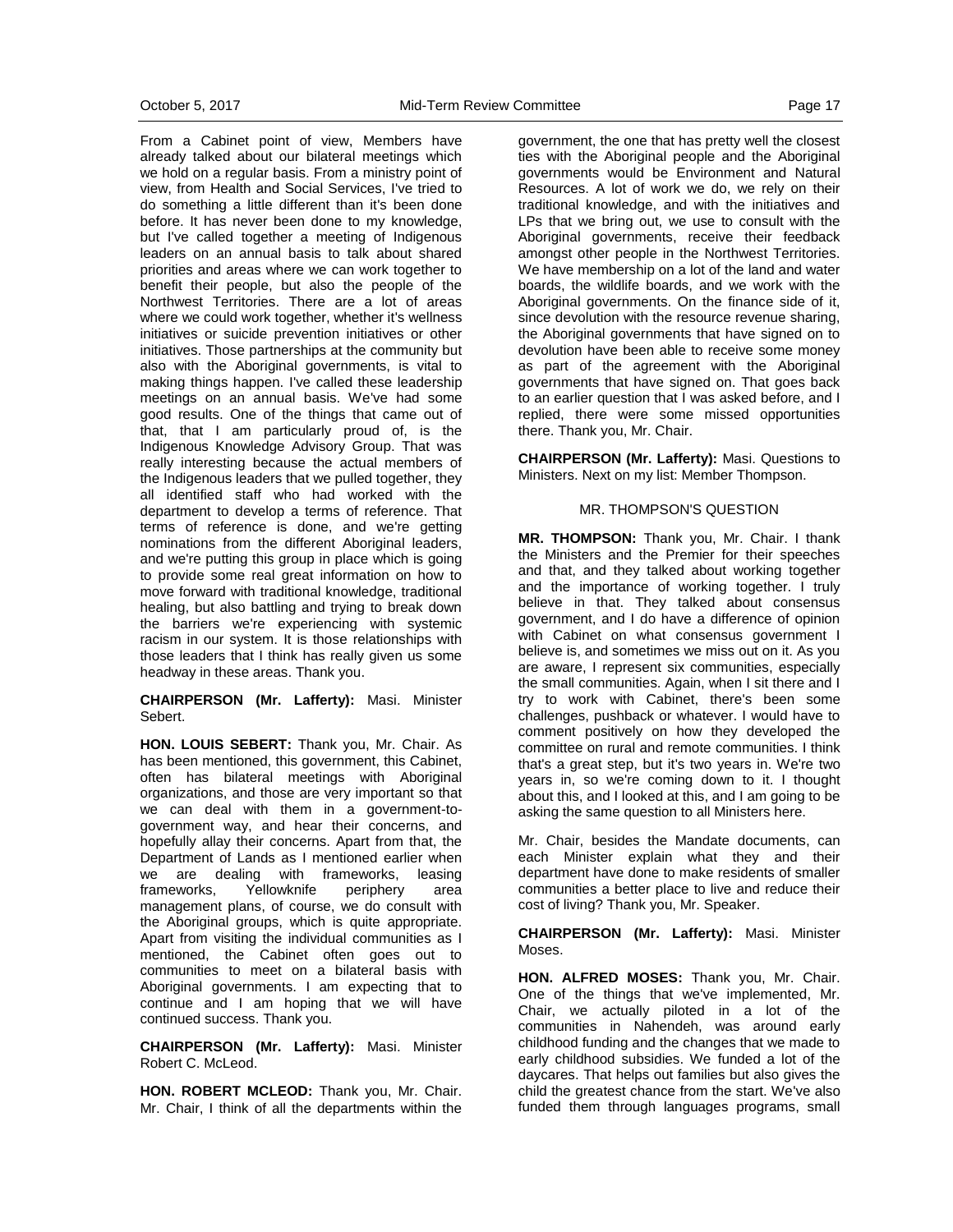community employment program funding over the years, especially with the influx of the \$3 million. Two communities in Nahendeh had access to those fundings as well. We are also looking at creating distance learning education to help some of the small communities in Nahendeh to be able to take academic courses that they weren't previously able to take. I think the big one moving forward, though, in looking forward to working with the rural and remote communities is in the small community employment program. I know we're two years in and the committee just got started, but I think that committee can make a lot of positive impacts for job creation, skill development, and training for our residents in small communities which the Member has a few in his riding, and look forward to working with the Member, and the rural and remote communities, as well as the leadership in Nahendeh to address job creation in small communities. Thank you, Mr. Chair.

**CHAIRPERSON (Mr. Lafferty):** Masi. Minister Schumann.

**HON. WALLY SCHUMANN:** Thank you, Mr. Speaker. Great question. My department, in particular ITI, has a number of initiatives that we work on this. Agriculture is the first one that comes to mind that would help to bring the cost of living down in the small communities. We have the Small Scale Foods Program that we have done in all 33 communities. We have the community gardens that we have done in all 33 communities. These sorts of things are definitely directly related to helping do that. We are working with the federal government to develop a national food policy which we hope is going to clearly support bringing down the cost of food and subsidies in the area of small communities, so we are working greatly with the federal government on that. As I mentioned earlier today, the CAP program is another one, I think, that is directly related to economic development to help and create employment and economic opportunities within the program that is delivered out of the Department of Infrastructure. That one is well taken up. It is always expended completely every year. We have \$1 million that is directly invested into that. The traditional economy: we work along with ENR to try to facilitate that with the fur buying program to help support the hunters and trappers in all small communities in the Northwest Territories in particular. That is one of the best programs I think that we have in the government to help support people in the small communities. You know, as far as how we are trying to diversify our economy, the Great Slave Lake Fishery initiative. We want to expand that into small communities. We had an opportunity this year to go to Tsiigehtchic to help residents understand how they can get into the commercial fishery, and we are open to do that to all regions in the Northwest Territories. There's a

number of initiatives that we have within the Department of ITI that help supports these types of things. Thank you, Mr. Chair.

**CHAIRPERSON (Mr. Lafferty):** Masi. Minister Robert C. McLeod.

**HON. ROBERT MCLEOD:** Thank you, Mr. Chair. Mr. Chair, as the previous speaker had mentioned, there was a fur harvesters program which through ENR and ITI is a great program for supporting small communities. On the finance side, I think that putting this government in a position where we are able to make infrastructure investments or match federal dollars for infrastructure investments. We've seen firsthand the contribution it has to small communities and small community employment. Also, I would like to mention that this summer, we had 347, I believe, summer students that were hired across the Northwest Territories. One of the challenges I put to the department is to ensure that we have all 33 communities in the Northwest Territories with summer students next year. Thank you, Mr. Chair.

**CHAIRPERSON (Mr. Lafferty):** Masi. Minister Cochrane.

**HON. CAROLINE COCHRANE:** Thank you, Mr. Chair. When I think about support for small communities, actually, a lot comes to my mind. Within the Northwest Territories Housing Corporation, we have put money into small communities. We put a lot of money into small communities. In fact, that's reflected in our core needs report. The difference between 2009 and 2014, how the core needs in small communities have actually gotten better at the cost of bigger communities such as Yellowknife where the core needs have increased because of that, so I need to look at a balance as well. Small communities as well… Doing the housing survey; that is about asking the people, what do you want versus us sitting up here in our nice chairs and deciding what is best for people. It is on the ground. It is asking the people, what do you want, and listening to them, and revising our policy and programs because of that. The Department of Municipal and Community Affairs: it's all about supporting small communities and communities in general. They provide extra support to small communities in regards to their community leadership and the supports they can do. They also provide great programming for youth. They provide leadership programs, and not only physical activity but leadership so that we can actually get more youth that are actually role models to the communities. The more role models we have, the healthier communities are; positive role models, not negative, of course. Women in leadership: doing the workshops. Women are huge decision makers in communities. Many communities, women are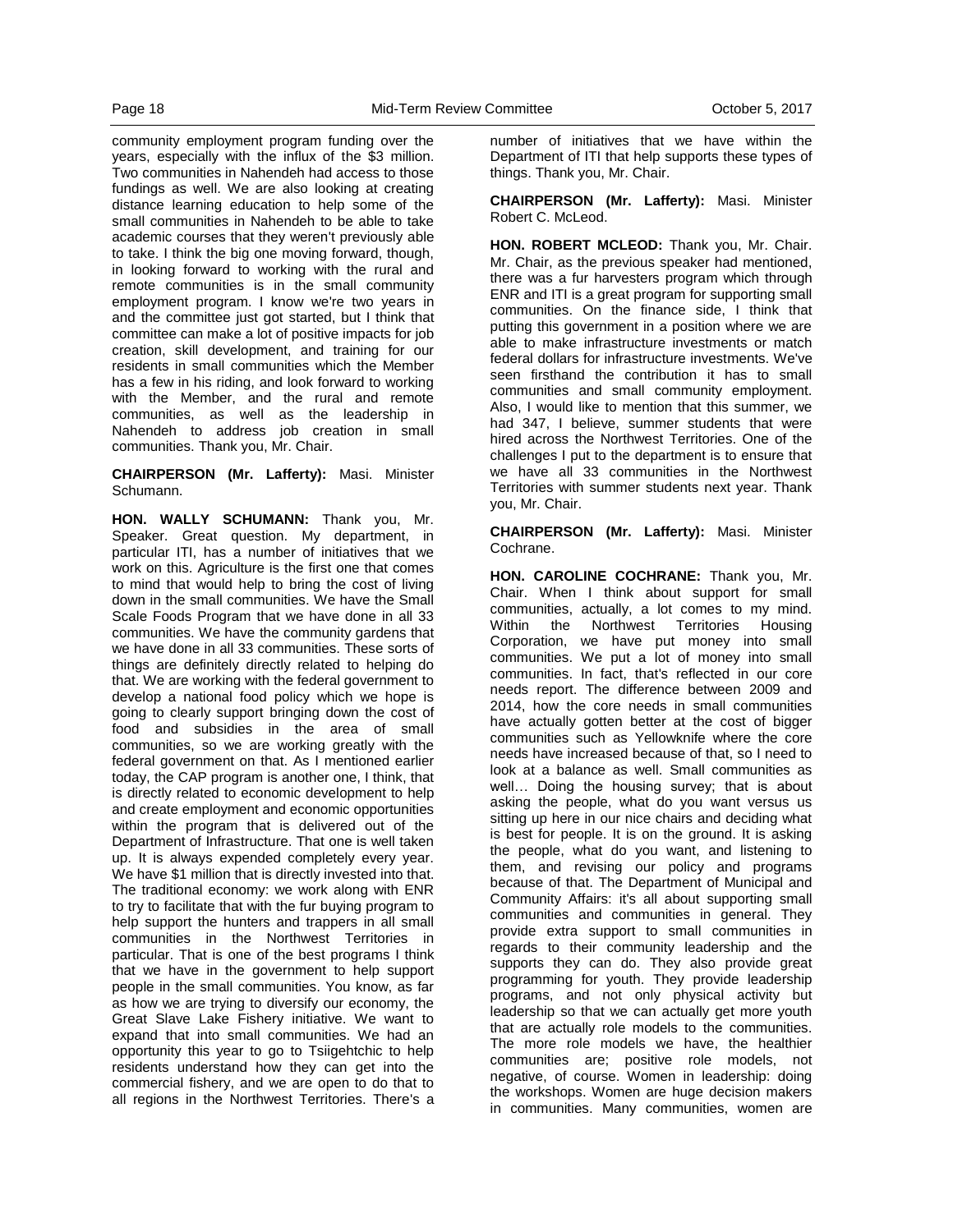underrepresented. The more workshops that we do, the more women that take leadership roles, the better, the healthier, the communities will be. I believe that all departments that I oversee have done a lot for small communities. Thank you, Mr. Chair.

**CHAIRPERSON (Mr. Lafferty):** Masi. Minister Sebert.

**HON. LOUIS SEBERT:** Thank you, Mr. Chair. As is the case with other Ministers, I've had an opportunity to go around to many of the smaller communities including the Member opposite', smaller communities that I had the opportunity of visiting this summer. Some of the concerns I heard during those visits, not only in his riding but in other ridings, was the importance of land tenure and ownership. People want to have the ability to improve their houses, build their businesses, and they need certainty as to the ownership, and that is why we are hoping to address this issue of equity leases which hopefully will improve the economic situation in small communities. In the area of justice, one of the programs that has been quite successful is the legal aid outreach which has been delivering legal services to the more remote communities, and hopefully reducing the cost of those legal services that otherwise could probably be only obtained in the larger centres. Thank you, Mr. Chair.

**CHAIRPERSON (Mr. Lafferty):** Masi. Minister Abernethy.

**HON. GLEN ABERNETHY:** Thank you, Mr. Chair. Mr. Chair, the Member's question seemed to be more focused on things that aren't in the mandate, so I'd like to talk about a few of the things that may not appear as direct lines in the mandate but are part of core business, or part of some of the things that we're doing. Ultimately, many of the things that we're doing in Health and Social Services are tied directly to the mandate in some capacity. There's no question that it is a challenge to ensure that residents in our small communities have equitable access to programs and services that are available to residents in the larger centres. During my time as Minister, I've made it a priority to get into as many communities, all communities, from the Northwest Territories to meet with residents, to hear from them, to hear about the issues that are important to them, but also to hear from them on recommendations on how to make improvements, because I truly believe that communities are the experts who can provide us real solutions, real local solutions. In that light, we've done a couple of things differently in the Department of Health and Social Services. We're trying new things. We've been working with the community of Tsiigehtchic to put in a pilot program where we could train local people to do local work and provide emergency

response when there are crisis in the communities. When there have been some suicide and other challenges in communities, we have gone to communities. We have sent them the extra capacity into the communities to help the communities go through those crises, but we haven't directed or led those particular initiatives because the communities have some of the best ideas. We want to work with the communities. In two different communities in the Northwest Territories, Fort Good Hope and Fort Simpson, Fort Good Hope provided us with a plan on how they wanted to move forward, and how we can be partners in addressing those issues. We're still waiting for a plan from Simpson, but they're working hard on a plan to help them address things like suicide and other things, and we want to work closely with them when they roll out that plan. Mr. Speaker, it's about working with the communities, hearing from the communities, taking their ideas. Thank you.

**CHAIRPERSON (Mr. Lafferty):** Masi. Questions to Ministers. I have next on my list: Member Blake.

#### MR. BLAKE'S QUESTION

**MR. BLAKE:** Thank you, Mr. Chair. Mr. Chair, I know it's on the minds of many people throughout the territory. The Ministers are given a great responsibility through their departments, and I know I've heard many people say this, so I'd like to ask the Ministers: within your departments, are you taking a lead role in decision making, or are you simply reading the lines that the department gives you? Thank you, Mr. Chair.

#### ---LAUGHTER

**CHAIRPERSON (Mr. Lafferty):** Masi. Minister Robert C. McLeod.

**HON. ROBERT MCLEOD:** Can't take it as notice, can we?

#### ---LAUGHTER

No, I think one of the reasons is that we are where we are is our ability to take a lead role. I think it would be evident quick enough if we are just reading the lines that are given to us. We do have meetings with our departments. If there are some things we do not agree with, we let them know. If there are some items that the Members have raised with us, then we raise that with the departments. There is a lot of pushback between the Ministers and the department, and I think that's a healthy relation, like the relationship we have with the Regular Members. There's some give and take. There's some back and forth. We can't always agree on everything, but that's what makes this an interesting building to work in. The short answer to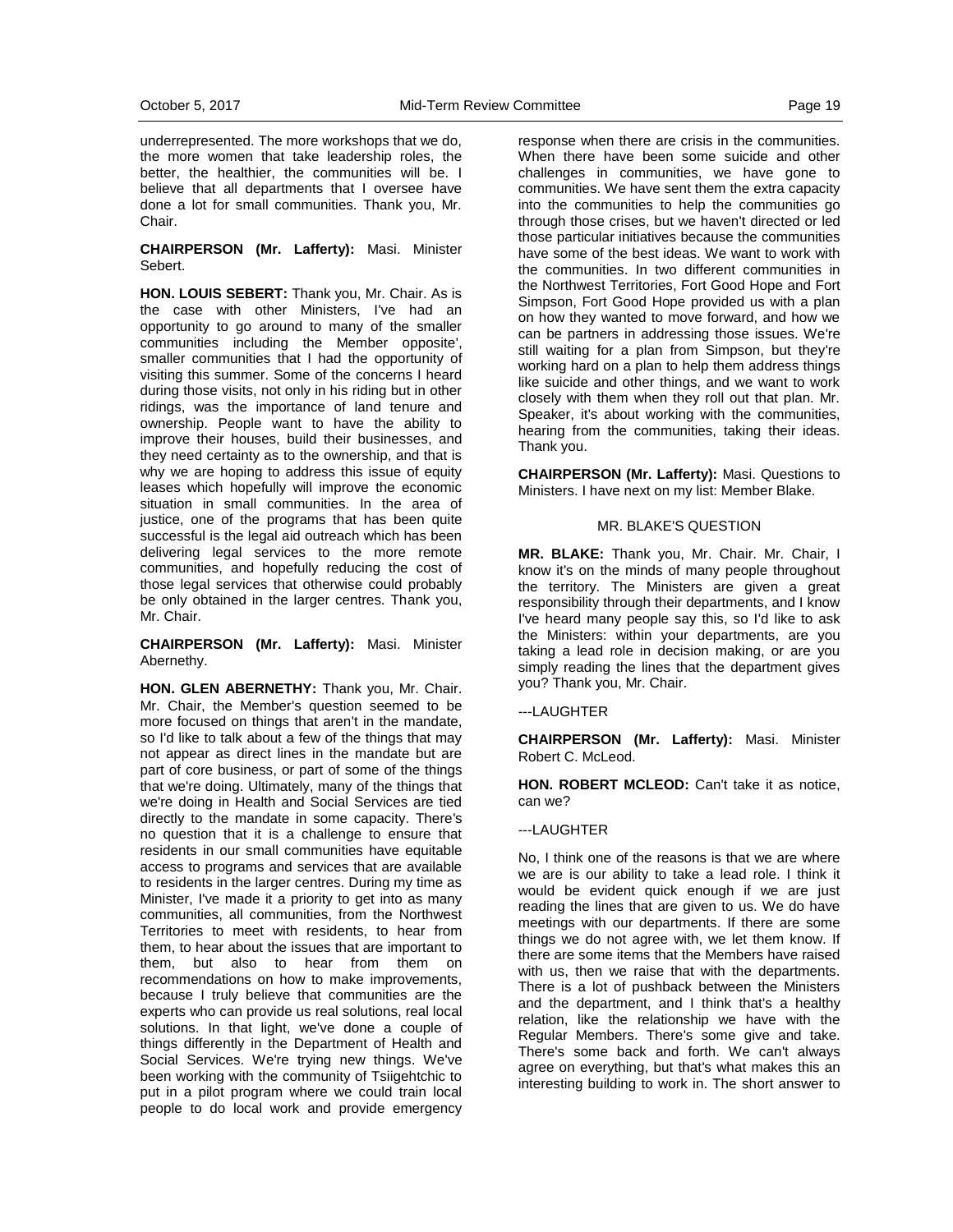the question is, no. Personally, I take a lead role. Thank you.

## **CHAIRPERSON (Mr. Lafferty):** Minister Abernethy.

**HON. GLEN ABERNETHY:** Thank you, Mr. Chair. Mr. Chair, I think anybody who actually knows me, knows that I am not particularly a mouthpiece. I may talk a lot, but I'm not a mouthpiece for other people. I listen to the MLAs in this House; I listen to the people of the Northwest Territories. My role as a Minister is to bring political change, and change to the departments of Health and Social Services and the other departments that I have been responsible for. I know I do drive the departments crazy once in a while trying to bring these initiatives forward, pushing them forward as fast as we had, but I provide political direction to the departments. When it comes to answering MLA responses on constituent issues, there are some legislation limitations, and I'm not prepared to break legislation, but if there are barriers or problems with dealing with constituent issues, we need to work together to change those policies. We need to work together to change those pieces of legislation. When it comes to constituent issues or program issues, I am bound by the policies that exist, but I'm prepared to change them when appropriate, and when it's providing political direction, I'm giving the direction to the department. I do accept their wisdom and their experiences because some of them have different training than you and I have, and we do have to respect those people that are in the system, but the political direction is coming from me, from this Assembly. Thank you.

**CHAIRPERSON (Mr. Lafferty):** Masi. Minister Sebert.

**HON. LOUIS SEBERT:** Thank you, Mr. Chair. Of course, we do listen to the MLAs in this House, and we also listen to the expertise that is provided by our departments, but ultimately, the political direction that we provide is ours. We are responsible for it. I am fortunate that at least one of the departments that I work with, Justice, I have long experience as a lawyer: approximately 40 years. In Lands, I have to rely more on their expertise because I am not as familiar with the department. Ultimately, however, the decisions are ours, and I provide political direction to them, and I do not simply always agree with what they suggest. Thank you.

**CHAIRPERSON (Mr. Lafferty):** Masi. Minister Cochrane.

**HON. CAROLINE COCHRANE:** Thank you, Mr. Chair. I have a feeling that the Northwest Territories Housing Corporation is laughing at this point. Do I take a seat and just leave things status quo, or am I

the decision maker? MLAs notice that we have a five-day return thing for BFs for enquiries that are coming from people. I often send them back. I am sometimes late, often late actually, because I don't like the answers, and so I send them back to the departments and say, like, give me a right answer, give me something that actually makes sense, not the status quo as to how it has been. The whole transformation of the Northwest Territories Housing Corporation… I don't want to pretend that was easy. That was huge. Nobody likes change. It is normal that people kind of like status quo. I have pushed that corporation hard and they are amazing. They have done outstanding work. No. Like I say, you can all stop laughing now in the corporation. I do take a leadership role. Thank you, Mr. Chair.

**CHAIRPERSON (Mr. Lafferty):** Masi. Minister Schumann.

**HON. WALLY SCHUMANN:** Thank you, Mr. Chair. I'm proud to stand here and say I take a lead role in making the decision making because first of all I was elected to be a Minister by all 19 Members here, and that's the role that we are assigned to: to make decisions on behalf of the Government of the<br>Northwest Territories, and particularly the Northwest Territories, and particularly the departments we were assigned to. My previous life, I was a private business owner my whole life. I had to make decisions about running a company, employing people, and their well-being since I was 18 years old, and I'm very proud to stand here and say that I've done that, and I work very hard at doing that. I feel that that type of experience has brought me to where I am today, to be able to lead these two departments on behalf of the people of the Northwest Territories. I think one of the things that hasn't been captured when we talk about the lead role playing and the decision making that we have to make is that when I am talking to constituents, a lot of people don't understand the process. A lot of the hardest decisions that we have to make, and decisions we have to make are in that Cabinet room amongst all my colleagues on this side of the House, and those get very contentious sometimes. They are probably the hardest place to make some of these decisions that we need to on behalf of the people of the Northwest Territories. I am proud to say if I don't think it is right I will stand up to not just my Cabinet colleagues but even to the Premier if need be on a decision that has to affect the people of the Northwest Territories, and I believe that, yes, I do take a lead role as a decision maker. Thank you, Mr. Chair.

**CHAIRPERSON (Mr. Lafferty):** Masi. Minister Moses.

**HON. ALFRED MOSES:** Thank you, Mr. Chair. One of the first things that I think you need to establish is a good working relationship with your department and the regional centres to build that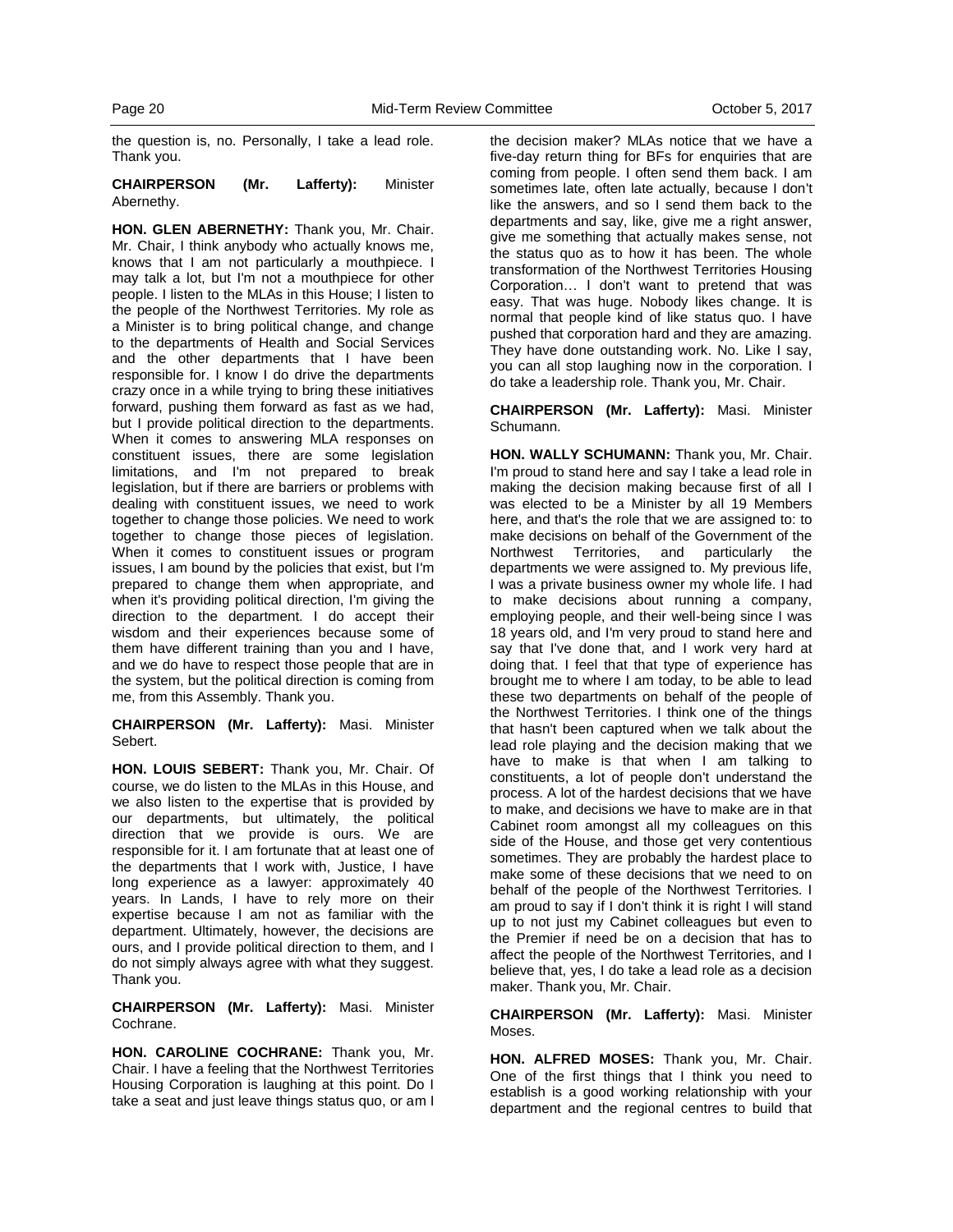relationship, build that trust, work on their expertise, their knowledge. A lot of them have been employees with the government for a number of years. However, to find solutions, you do have to question the department, and you question the department not only with your experience, but also with experience and comments and direction from Regular Members, from Indigenous governments, from our partners that we work with on a regular basis, and I think we've done that. We listen to people in the Northwest Territories. We bring that back to the table, and we give direction to the department to make those decisions. As you heard Minister Schumann say, some of those decisions come to the Cabinet room and rely on Cabinet expertise, and knowledge, and input as well to make those decisions, but some of it also comes from working with committee and listening to committee. I think over the last two years being Minister of Education, Culture and Employment, we have seen some significant changes. Some of them might not have been very welcomed at the beginning, but those changes are going to make for a brighter future, better outcomes, better results for residents, for our families, and that's direction I've given as Minister of Education, Culture and Employment since I've been the Minister. Thank you, Mr. Chair.

**CHAIRPERSON (Mr. Lafferty):** Masi. Questions to Minister. Next on my list: Member Vanthuyne.

#### MR. VANTHUYNE'S QUESTION

**MR. VANTHUYNE:** Thank you, Mr. Chairman. Mr. Chairman, my question is for Minister Moses, Minister responsible for Education, Culture and Employment. Mr. Chair, public representation through boards has been an important part of ensuring that government hears from and includes representation of the public. This is a crucial part of our democracy, and to public openness and transparency that we have committed to as a government. The Minister decided to dissolve the board of Aurora College even before review of its operations. In the interests of democracy and transparency, and in the interests of public representation, I would like to ask the Minister: would he do anything different today if he had to make that decision again? Thank you, Mr. Chair.

**CHAIRPERSON (Mr. Lafferty):** Masi. Minister Moses.

**HON. ALFRED MOSES:** Thank you, Mr. Chair. Previous to disbanding of the Aurora College board, we did meet with them on a couple of occasions, and moving forward with the questions and the work that was brought forward in the May-June sitting, and looking at the review of Aurora College and the suggestion to do a foundational review, I felt that it was in the best interests to put in a public

administrator to oversee the foundational review and work with the Aurora College staff to make sure that we have the best programs in place to ensure the best outcomes and best services for our residents that want to take post-secondary education here in the Northwest Territories. No, Mr. Chair, I would not do anything different. Thank you, Mr. Chair.

**CHAIRPERSON (Mr. Lafferty):** Questions to Ministers. Next on my list: Member McNeely.

#### MR. MCNEELY'S QUESTION

**MR. MCNEELY:** Thank you, Mr. Chair. I'm being mindful of the workload the Ministers have. Taking into account the many beyond-our-control challenges facing our mandate: the remaining term until the writ is dropped, our ministerial mandate, our physical position, and TFF income… Being mindful of all those factors really faces the energy of success. My question to all of the Ministers is on communications. What will you do to improve communication of departmental strategies and action plans over the remaining term so we have a clear idea of the direction our government's going for the respectful benefits to our constituents? Thank you, Mr. Chair.

**CHAIRPERSON (Mr. Lafferty):** Masi. Minister Abernethy.

**HON. GLEN ABERNETHY:** Thank you, Mr. Chair. Mr. Chair, when it comes to initiatives within Health and Social Services, I have already said it and I will say it again. I am not a big fan of surprises. I am not a big fan of surprising myself but also surprising my colleagues, so I work pretty hard to make sure that information is getting out to them on specific issues and initiatives. But when it comes to sort of the larger picture initiatives or things that we're moving forward, we have actually as a Cabinet been working on a communications staff positions here to help improve overall Cabinet communication, get information out, and more of a government approach. The Department of Health and Social Services is clearly working with the central communications group to try to improve the communications and have more consistent communications. This is work of all of us in Cabinet. This is work of all of the staff in the Executive and staff in all of the departments. We can do better as far as getting information out to the public and I think the direction we are taking as a Cabinet is going to take us there and make it a little more seamless, a little bit more comprehensive in our communication, but at an individual level, I am still committed to providing Members with updates on department-specific initiatives, things that are happening in the communities that are a surprise, or if there are emergencies, so that they're aware and not surprised when they go out into the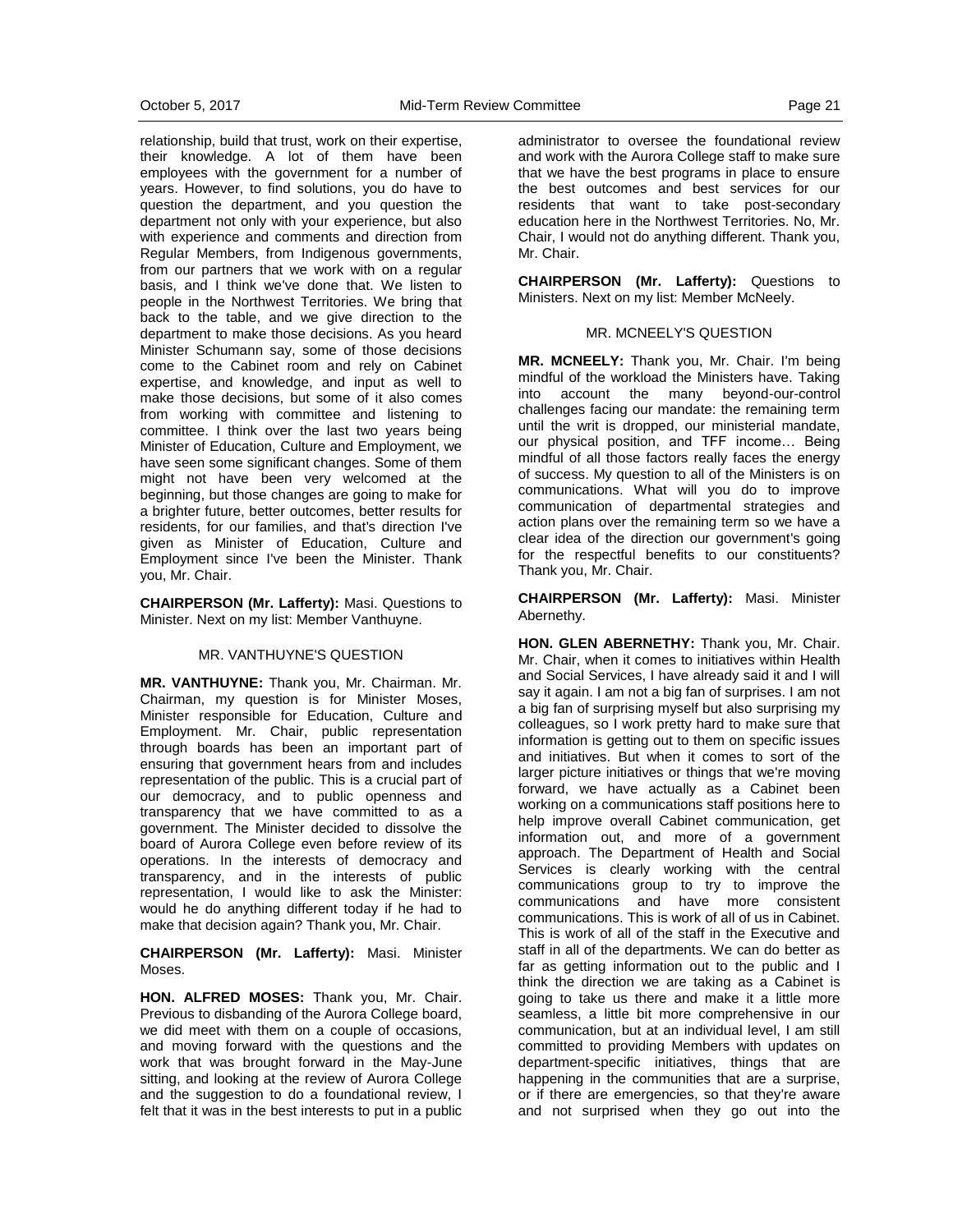communities and are talking to their residents. Thank you, Mr. Chair.

**CHAIRPERSON (Mr. Lafferty):** Masi. Minister Robert C. McLeod.

**HON. ROBERT MCLEOD:** Thank you, Mr. Chair. Mr. Chair, one of the things we heard right at the beginning of this Assembly was the communication between this side and the Regular Members, and I think we've taken steps to improve that. We have conversations with Members all the time, and we have taken steps to improve our communication with the public as well, ensuring that our message gets out there. As far as our communication with the public on what we plan to do for the next two years, we have the business planning process that we go through with the Regular Members and we have two more budgets coming up, so we'll have an opportunity there and even beforehand to communicate with the Members what some of the priorities may be for the next two years. Then, as we go through the budget cycle in February-March, then there's an opportunity again to communicate that publicly. Anything we do, we try to give Members a heads up, and where the opportunity exists, we will send out public notices as well. Thank you, Mr. Chair.

**CHAIRPERSON (Mr. Lafferty):** Masi. Minister Moses.

**HON. ALFRED MOSES:** Thank you, Mr. Chair. I think communication is important, and I've worked with my department to see how we can increase communications with all our partners, as well as with Regular Members, committee, all Members of the 18<sup>th</sup> Legislative Assembly. One way we're going to do that is we are going to develop plans to monitor, evaluate, and be accountable to this government, but be accountable to our partners as well. We have a lot of big projects that are coming out over the remainder of this government: junior kindergarten, STIP, small community employment fund. We're going to monitor that, we're going to evaluate it, we're going to keep Members up-todate, but we are also going to make sure that our partners in the Northwest Territories know what's working, and if something is not working, how do we fix it, and work together to find solutions. It's got to be lateral accountability too. We take a lot of responsibility at the department, but we have really good partners that I think also need to be accountable to us so that we can find good solutions and be effective and efficient. That's where we're moving forward with the department. Thank you, Mr. Chair.

**CHAIRPERSON (Mr. Lafferty):** Masi. Minister Schumann.

**HON. WALLY SCHUMANN:** Thank you, Mr. Chair. Along with my colleagues, we have worked with Cabinet here to have corporate communications, to how to get the message out there better, along with our departments and their communications staff. I think the question is: how are we going to communicate the strategies and action plans going forward for the next two years? There's a number of ways if we do all this, and one of them starts, top of mind for me, is the Intergovernmental Council that works with the Premier on what's going on with the Northwest Territories, what's important to Aboriginal governments. That's the first one. I think that comes as top of mind like I said. Public engagement is a great big one. As Minister Sebert's well aware, the cannabis legislation coming forward is one of the most engaged ones we have ever had in the Territories and I think that's dependent on committees as well. When they go out and do their legislative proposals, when they go out and discuss this with the public, that engagement is very important. There's a number of different things there, but even communications, moving these strategies and action plans forward is all dependent on public engagement and their interest. A lot of times, people say the government doesn't do a very good job communicating, but even you can throw all the good stuff out there, the great work that we're doing as a Legislative Assembly, but if the public doesn't have an interest in this, and some of these meetings aren't very well attended. Open and transparency: the Minister travelled to 16 communities, I believe, and some communities, we had one person from the public attend. It's hard to blame the Minister when there's not public interest in some of these things. I think a lot of it is appetite of the public. I know we're working very hard to try to figure out communications, and how do we get things out in a better manner, and reach out because we are a very spread-out territory with 33 remote communities, and because something is heard in this Assembly doesn't necessarily mean it reaches all 33 communities, so we need to continually work on this. Not just the  $18<sup>th</sup>$  Assembly, the  $19<sup>th</sup>$ , the  $20<sup>th</sup>$ ... We going to have to continually do the work—

**CHAIRPERSON (Mr. Lafferty):** Masi, Minister. Minister Cochrane.

**HON. CAROLINE COCHRANE:** Thank you, Mr. Chair. I believe that the Department of Municipal and Community Affairs actually deals with communications with their stakeholders in the way that I know best which is actually engaging them, bringing the stakeholders together and, as a group making decisions. As I stated earlier, I see this process actually as a place to get feedback, a place to decide what we need to work more on, and what we need to improve our own skills on. I have to say that computers is one of my weaknesses. I grew up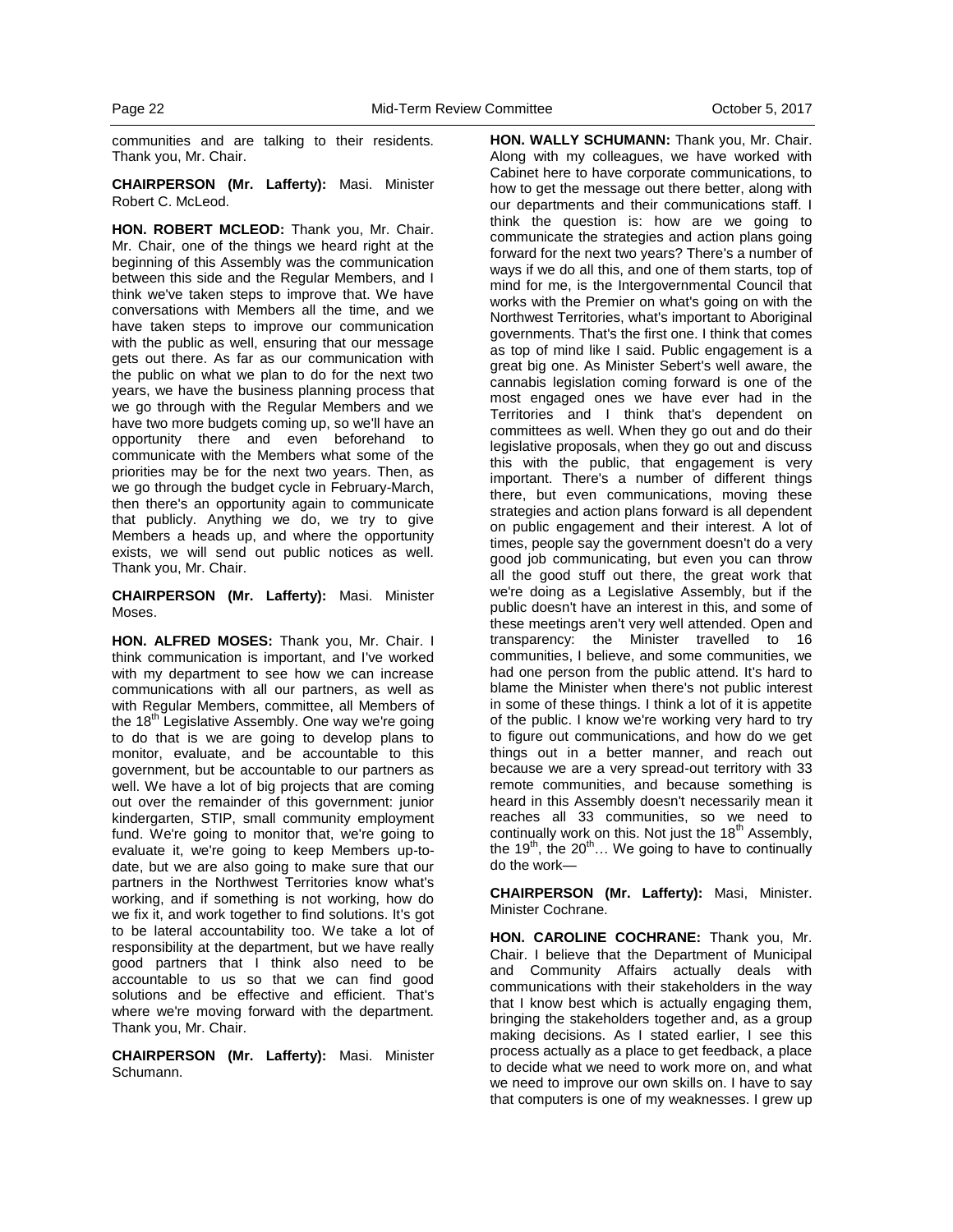in an age when manual typewriters were out there, and I can type like a devil—

#### ---LAUGHTER

but I have a hard time navigating computers. I've just nailed down Facebook, and now I realize I have Twitter that I have got to figure out.

#### ---LAUGHTER

What that gave me is that I'm not the abnormality, I believe. I believe that there is a whole generation of people that struggle with communications and websites, so when I actually went onto the housing website and trying to figure out programs, I couldn't navigate the programs. We have a lot of work to do. One of the pieces that I need to do is to make sure that our departments have websites that, actually, people can navigate, people like me who are a little bit old and don't know the social media as much. It is one area that I need to work on. Thank you, Mr. Chair.

#### **CHAIRPERSON (Mr. Lafferty):** Minister Sebert.

**HON. LOUIS SEBERT:** Thank you, Mr. Chair. Whether formally in committee meetings or informally by simply walking down the hall, I'm always open to ideas and suggestions from the Regular Members. With respect to the broader public, as was mentioned, as Minister for open government I visited 14 communities with staff and our helpful consultant, and heard from the public. Sometimes not huge numbers, but we did visit every single riding. Similarly, with respect to the upcoming cannabis legislation, we have been seeking the opinions of the public. Staff has gone out to nine communities and I believe there have been more than 1100 online submissions. I am engaged both with the Regular Members and Cabinet Ministers, of course, but also with the public. That has been illustrated by my visiting many communities with respect to the issue of open government, and also having staff visit communities to assist us in the upcoming cannabis legislation. Thank you, Mr. Chair.

**CHAIRPERSON (Mr. Lafferty):** Masi. Questions to Ministers. Next on my list: Member Green.

#### MS. GREEN'S QUESTION

**MS. GREEN:** Thank you, Mr. Chair. Mr. Chair, my question is for the Minister of Finance. Climate change is arguably the most pressing environmental issue of our time. We in the North experience the effects of climate change most severely as temperatures warm and permafrost and ice disappears. It's not enough to study or adapt to climate change. We also have to reduce our greenhouse gas emissions. The government is working on a climate change framework, I'm aware of that, and also on an oil and gas strategy. How does the Minister of ENR balance these competing interests in Cabinet? Thank you.

**CHAIRPERSON (Mr. Lafferty):** Minister Robert C. McLeod.

**HON. ROBERT MCLEOD:** Thank you, Mr. Chair. The Member is correct. Climate change is something we have been experiencing firsthand, and it's something that we have to adapt to, and we have all heard the federal government make their announcement on carbon tax and their desire to try to reduce greenhouse gas emissions. They say it is about to get to 30 per cent of your 2005 levels. I think we are well ahead of that. We've also been proactive knowing that the federal government made the announcement, and we want to ensure that we can do what we can to have very little effect on the people of the Northwest Territories through the carbon tax. We've seen climate change firsthand here in the Northwest Territories and I think our biggest challenge is trying to adapt to it and work with those across the Northwest Territories to reduce our greenhouse gas emissions. I think this government's got a number of programs and initiatives in place to help address that. Thank you, Mr. Chair.

**CHAIRPERSON (Mr. Lafferty):** Masi. Questions to Ministers. I have next on my list: Member Testart.

#### MR. TESTART'S QUESTION

**MR. TESTART:** Thank you, Mr. Chair. Earlier today, my colleague Mr. Simpson asked a question about would the Ministers resign and honour the results of this process, and they said "no." They have cited a need for transparency and accountability, and yet in the Territorial Leadership Committee, which this process is modelled after, secret ballots were fine. Vote totals could be kept secret, but the process used to judge confidence has to be public. I find that very disingenuous to the reason we are here today, which is about accountability in ministerial performance. My question for each of the Ministers is: given that they are seeking greater transparency and will not honour the results of today's vote, will they commit to revising the Territorial Leadership Committee so that all leadership decisions in this Assembly are public on the floor of this House? Thank you.

**CHAIRPERSON (Mr. Lafferty):** Masi. Minister Abernethy.

**HON. GLEN ABERNETHY:** Thank you, Mr. Chair. Mr. Chair, this question was actually asked, and we had a significant amount of debate about it in early days of this Assembly. I have no problem standing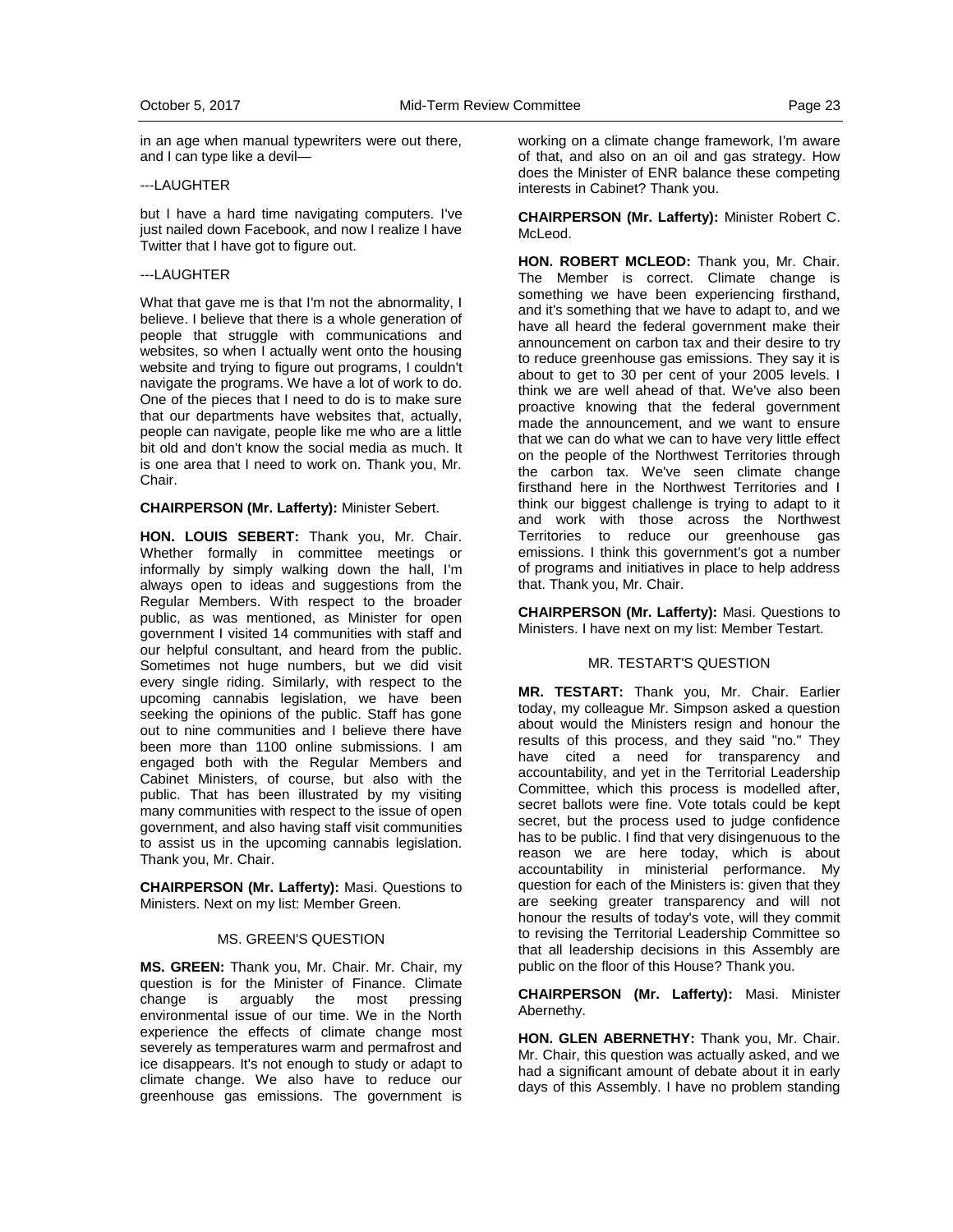by any vote that I make in this House. Thank you, Mr. Chair.

#### **CHAIRPERSON (Mr. Lafferty):** Masi. Minister Schumann.

**HON. WALLY SCHUMANN:** Thank you, Mr. Chair. Very interesting question, because when we're voting for the leadership of the Executive Council and the Premier of the Northwest Territories, I think that's a little bit of a different situation than having a secret ballot of trying to kick somebody out, where we have all said we want to bring it to the floor and have an open and transparent vote. These are two different issues. One is we're picking the leadership of the territorial government, the six Cabinet Members and the Premier to make decisions on behalf of the people of the Northwest Territories. This is a political body. Political ideas are exchanged here. It's politics at the end of the day. If you want to kick somebody out in a secret ballot and not stand up and say in revocation why you want to kick this person out and give that person an opportunity to speak to that is two different things, in my opinion. I stand by my decision that I would rather have a secret ballot for Cabinet and the Premier and have an open process for trying to kick someone out of Cabinet. Thank you, Mr. Chair.

**CHAIRPERSON (Mr. Lafferty):** Masi. Minister Moses.

**HON. ALFRED MOSES:** Thank you, Mr. Chair. As this is a new process, hasn't ben been done in over about 20 years with the mid-term review, it was discussed at length with all Members during the terms of reference to see how we would be voting in this open and transparent style of government. With the streak of ballots during the mid-term review, I think that's another discussion that needs to be discussed by all 19 Members if we are going to look at the TLC and make it an open and transparent way of governing as well. At this point, I would keep the TLC process the same way it would be. Thank you.

**CHAIRPERSON (Mr. Lafferty):** Masi. Minister Sebert.

**HON. LOUIS SEBERT:** Thank you, Mr. Chair. As I mentioned earlier, as one of the members of the rules committee, I opposed the secret ballot at the mid-term review for reasons that I set out in my minority report. I think we should look at the whole TLC process. I'm not speaking for Cabinet, of course; just for myself. I think if we had a consensus that it should be open, I would certainly suggest as Minister of transparency now that that would likely be something we should look at for the next TLC process. Thank you.

**CHAIRPERSON (Mr. Lafferty):** Masi. Minister Robert C. McLeod.

**HON. ROBERT C. MCLEOD:** Thank you, Mr. Chair. Mr. Chair, in any election that you have across the Northwest Territories, be it hunters and trappers, municipal election, territorial election, you go into a voting booth and you vote. I agree with that. As the Territorial Leadership Committee, as we elect Ministers of this Cabinet, we go into a voting booth and we vote. But if there is a movement to have a vote of non-confidence or confidence, then I was firmly of the opinion right off the start that if you have non-confidence in any particular Member, then you should stand up, look that Member in the eye, and say "I have no confidence in you" and would expect that Minister to resign. We do it through revocation. We do it through revocation. When we've removed someone in the past, we've had an open vote. I would stay with the terms of the TLC.

**CHAIRPERSON (Mr. Lafferty):** Masi. Minister Cochrane.

**HON. CAROLINE COCHRANE:** Thank you, Mr. Chair. As stated earlier, if a vote of non-confidence came on my way, I would not step down. It's really important to note again that we only have two women here, and it's been many, many years since we had a woman on Cabinet, so you would have to take me out screaming and kicking. I will not give up this seat easily. However, in saying that, I do want to say that I am about change. That's been my whole career. I think that we should look at the terms of reference, I think we should look at our processes, but I do not think it should be a decision just made by myself or made by Cabinet. I think that is a Caucus decision that we should be looking at as all Regular MLAs to make decisions on how we change the rules and procedures. Thank you, Mr. Chair.

**CHAIRPERSON (Mr. Lafferty):** Masi. Questions to Ministers. I have next on my list: Member Beaulieu.

#### MR. BEAULIEU'S QUESTION

**MR. BEAULIEU:** Thank you, Mr. Chairman. Mr. Chairman, I have questions for three Ministers, all the three Ministers sitting to the left of the Premier. I had initially had a lot of discussion on layoffs at the GNWT. I found that as we moved through the process the layoffs were very selective. I find that layoffs are devastating to the families and the employees that are receiving layoff notice. I find that layoffs have a very adverse effect on markets, whether it is in a market community like Yellowknife or in other markets of Hay River, Fort Smith, Inuvik, and so on. I also find that layoffs adversely affect the economy. In addition, I find that if people who are laid off in the GNWT, who have arrived here as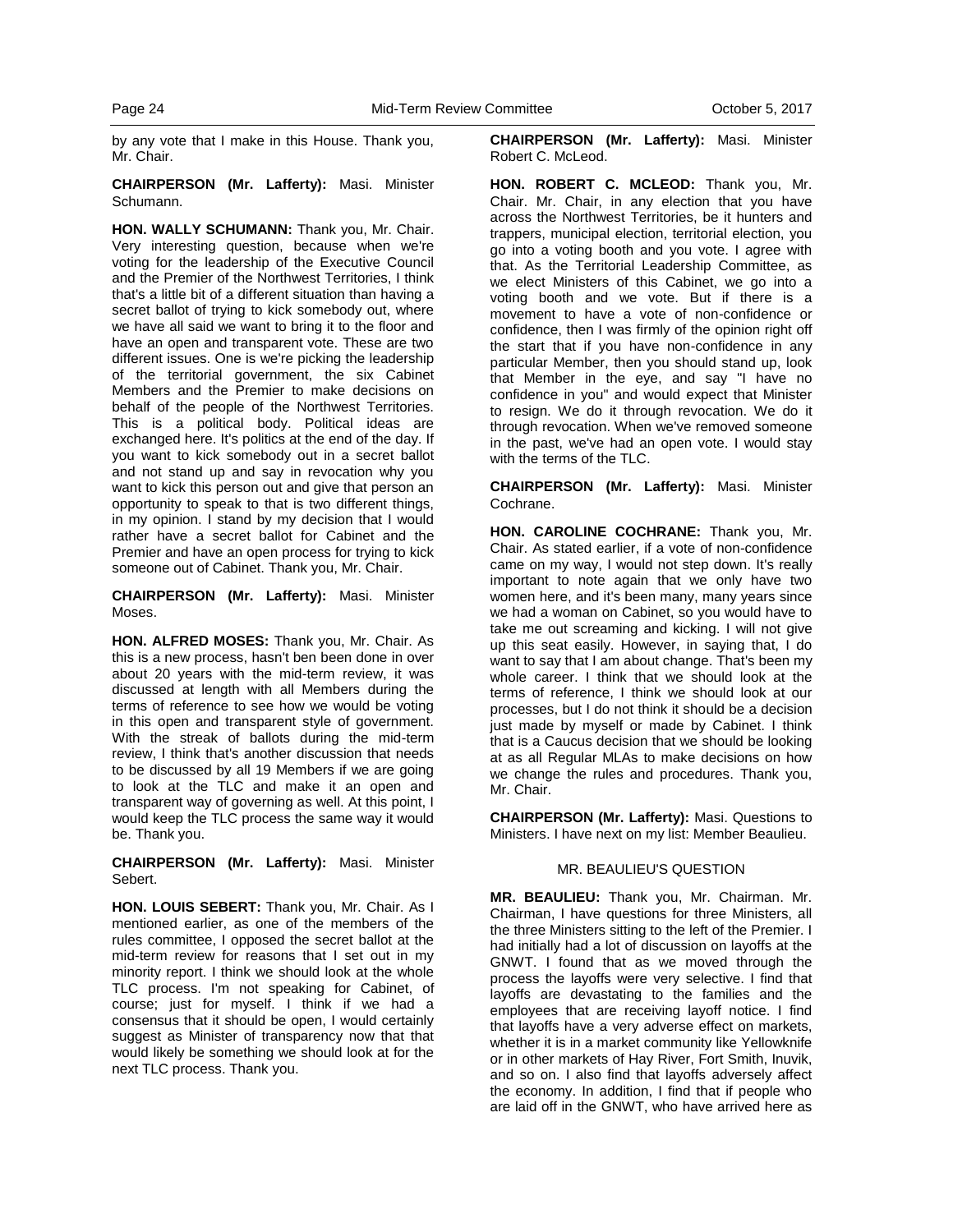maybe single people or couples and now have families of five and are leaving the Northwest Territories, then that has a negative impact on the transfer of payments versus what would be saved as far as the actual salary that is saved. Quickly to my question: do these three Ministers, when they are doing layoffs, do they do any evaluation of the position being laid off, as in all these points that I considered? Do those Ministers take a look at those points when they're doing layoffs? Thank you.

**CHAIRPERSON (Mr. Lafferty):** Masi. Minister Robert C. McLeod.

**HON. ROBERT MCLEOD:** Thank you, Mr. Chair. Mr. Chair, I think that this question may have been asked before, and it was something about doing a socio-economic impact of layoffs. There's a number of reasons a position would be identified for layoffs. In the two years since we have been elected… Well, in 2016-2017, we had 124 positions that were reduced by the NWT. Fifty-six employees were impacted by these layoffs: 40 of the 56 were redeployed; five retired; and 11 were laid off and took a layoff option. There's a number of things that the department looks at, but it's unfortunate that sometimes it's a part of doing business where people move around the country for jobs. It's unfortunate we lose any people in the Northwest Territories because they were laid off, but at the end of the day, we like to try to think that we had worked with employees to have every option available to them and layoff is the final. Thank you, Mr. Chair.

## **CHAIRPERSON (Mr. Lafferty):** Masi. Minister Schumann.

**HON. WALLY SCHUMANN:** Thank you, Mr. Chair. What I'm thinking about as soon as this question comes up here is the amalgamation of the two departments and how that proceeded to make the Department of Infrastructure. This was something that's brought two huge departments together. I personally am not selective on who gets laid off or the positions that are brought forward to be given layoff notice. I know the department did a great job accommodating the people within and spreading them out within the Northwest Territories as the Minister just said, but there is an evaluation process to do that, and we take all that stuff very seriously. This question is more than just: are we being selective on who is getting laid off? This is about the leadership of the Government of the Northwest Territories. We've had to make changes. We've all been elected based on change for the greater part of this Assembly, and it was something that was unfortunate that we've had to do to streamline things. As leaders, we're chosen to make decisions that need to be made. At the end of the day, we brought these two departments together for the benefit of the residents of the Northwest Territories to make it a more efficient, streamlined organization within the fiscal landscape that we presently have. But I do not personally make decisions on who gets laid off, and the Department of HR does a great job trying to accommodate them. Thank you, Mr. Chair.

### **CHAIRPERSON (Mr. Lafferty):** Masi. Minister Sebert.

**HON. LOUIS SEBERT:** Thank you, Mr. Chair. I think all of us realize how painful layoffs can be, particularly those of us who live in the smaller communities because it's not as though we do not know the people that are unfortunately laid off. These decisions are not made in any arbitrary or random manner. There is a careful evaluation made of our needs going forward. As Minister McLeod mentioned, there were layoffs, but ultimately there were, the numbers he mentioned, only 11 that took the layoff options. I am not downplaying what that would have meant to those people. Certainly, it was a very serious event in their lives to be laid off. I understand, however, overall that the civil service is no smaller than it was when we started two years ago. Thank you, Mr. Chair.

**CHAIRPERSON (Mr. Lafferty):** Masi. Questions to Ministers. Next on my list: Member O'Reilly.

## MR. O'REILLY'S QUESTION

**MR. O'REILLY:** Merci, Monsieur le President. I was a bit worried that there's a few of us that have not asked a lot of questions, and we're going to get jammed up here at the end. I have a question for Minister Cochrane as the Minister responsible for the Housing Corporation. We certainly heard a lot in this House about new federal infrastructure funding programs and how that will help the NWT with energy megaprojects and Roads to Resources. I am not convinced that these are going to always fly with the federal government, and they certainly, I don't think, are going to make any meaningful contribution to greenhouse gas reductions, or perhaps even help us with housing needs. I would like the Minister to explain and commit to the preparation of proposals for federal infrastructure funding that will better enable us to meet our climate change and housing needs. Is she prepared to make that commitment? Mahsi, Mr. Speaker.

**CHAIRPERSON (Mr. Lafferty):** Masi. Minister Cochrane.

**HON. CAROLINE COCHRANE:** Thank you, Mr. Chair. The Northwest Territories Housing Corporation has been working diligently with the federal government to try to address the housing needs within the Northwest Territories. We are not working alone in that. We are in partnership with the other two territories because it's important that all the territories stand together. We have unique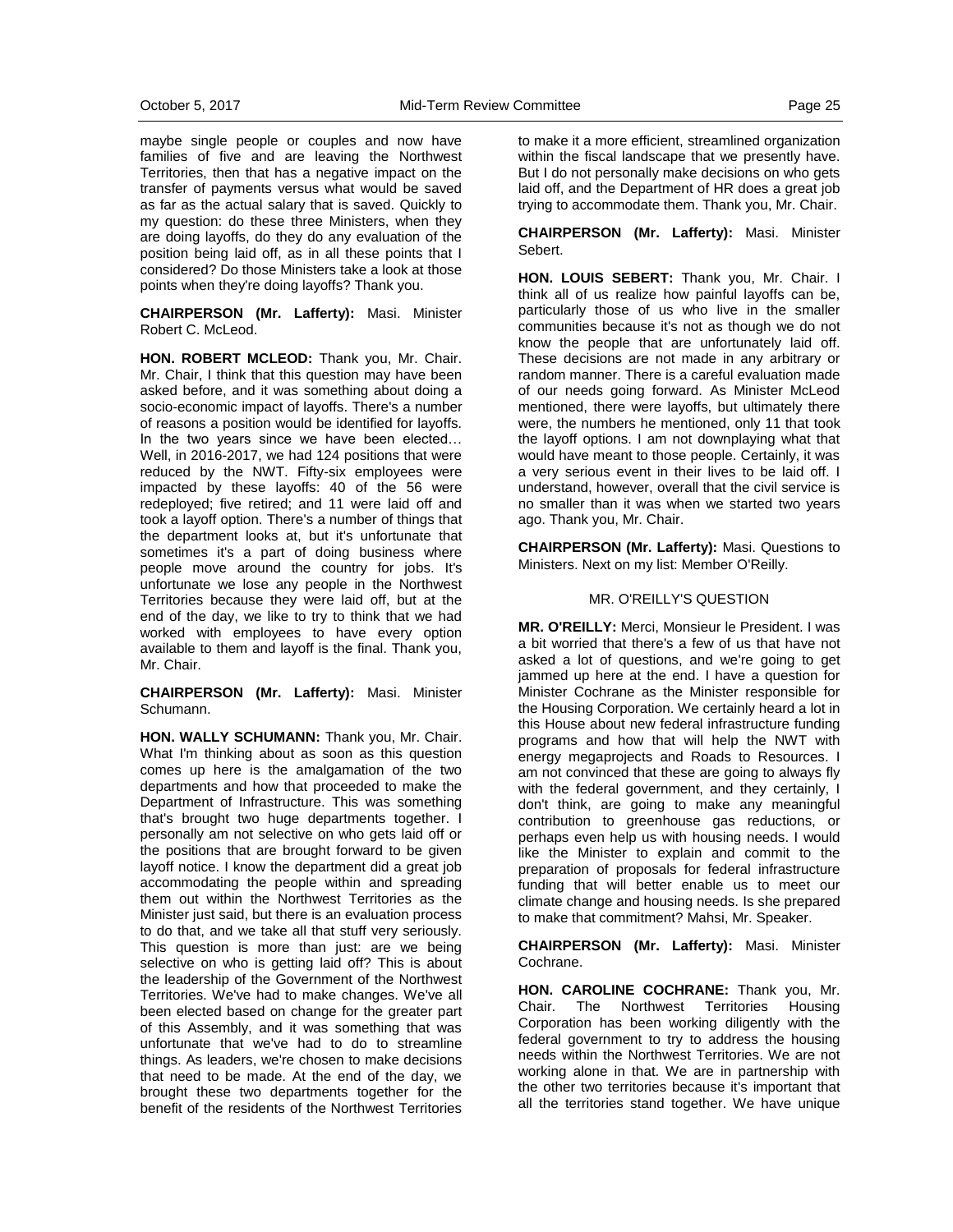needs that all three territories share that are different than the southern jurisdictions, so we have a tri-territorial partnership. I know that I was asked to be able to share that. That is a public document. It is accessible. We have been negotiating. We've gone down there, and because of our negotiations with the federal government, we actually got \$300 million just recently for the three territories to address the needs of northern residents. They also have made a commitment that they would look at base-plus funding which is a new move because before it was always based on per capita funding. The territorial government and the federal government are working hard to address housing needs within the Northwest Territories. I am always open to feedback from the Regular Members. If they have ideas that they'd like to share with me, I am open to hearing their suggestions. Thank you, Mr. Chair.

**CHAIRPERSON (Mr. Lafferty):** Masi. Questions to Ministers. Next on my list is Member Thompson.

#### MR. THOMPSON'S QUESTION

**MR. THOMPSON:** Thank you, Mr. Chair. Mr. Chair, I would just like to make one comment. I looked everybody in their eye and told them what I was going to do here today. Let us not say "secret ballots" whatever. I can stand up in the House and say what I am going to do. I just want to make that clear.

I also had a second question but my colleague already asked it, so I am going to talk about what happened after the selection of Cabinet. I was advised by the Cabinet, and one particular Minister, "You have got to go down that hallway and start working with people, talking to people, talking to the Ministers to get your questions and concerns answered." I took that word and have been doing that. However, when I asked all the Ministers this question: can the Minister describe how they have worked with Ordinary MLAs and come down to our side of the hallway, and met with our concerns and our issues to see how we are doing with things? Thank you, Mr. Chair.

## **CHAIRPERSON (Mr. Lafferty):** Minister Sebert.

**HON. LOUIS SEBERT:** Thank you, Mr. Chair. I am always happy to hear from MLAs, and I often do drop down to your side of the hall and to hear your opinions. You will recall, of course, that just a couple of weeks ago, we were up at Reindeer Station, and there was a full discussion of many of the issues, and nobody shied away from that discussion. You had access to us. We heard all of your ideas and took many of them with us. I think that openness will continue. Certainly, for me. I can say that I will continue to meet with you whenever you want. Very happy to come down and speak to

you in your office, and I am sure that I speak for the Cabinet in that. Thank you.

**CHAIRPERSON (Mr. Lafferty):** Masi. Minister Abernethy.

**HON. GLEN ABERNETHY:** Thank you, Mr. Chair. Mr. Chair, early in the life of this Assembly, I think even before the TLC, I think I talked to a lot of new Members and said, "Make sure regardless of where you are sitting, whether you are on the Cabinet side or the non-Cabinet side, go up and down the hallway and talk to people because this building is about relationships. This building is about working together." I do. I feel like I do get down the hallway. I talk to Members in their offices. I am thankful that most of the Members come to my office on a regular basis and talk to me about issues that are important to them, whether we are talking about a constituent issue which is a little different than a policy or a program or a legislative issue. I have travelled with Members to their communities. I have spent time with them in their communities talking to their residents. I do believe that it is critical for Members on both sides to work together, and to spend time going down and talking to each other in their offices, and it is two-way. I feel like Members have felt like they could come to my office. My office door is always open, and it will remain open regardless of where I sit in this building, and I am looking forward to continuing to have that relationship where people feel comfortable, hopefully feel comfortable coming to my office, and I feel comfortable going to theirs. Thank you, Mr. Chair.

**CHAIRPERSON (Mr. Lafferty):** Masi. Minister Schumann.

**HON. WALLY SCHUMANN:** Thank you, Mr. Chair. Relationships. That is what it is all about, this job. It is not just with the Members of the  $18<sup>th</sup>$  Legislative Assembly. It is about having relationships with all people of the Northwest Territories. We have to be very approachable, be able to have conversations, but the biggest thing I think as a Minister, in particular, is you have to have the ability to listen. Listening is the best way of communicating. In my ability, one of the things that my Cabinet colleagues will probably tell you is I tend to probably sit there and listen more than I do talking. I have been to all 33 communities of the Northwest Territories in the last two years already. I have not got to go with every Member across the floor on their constituency things, but I have gone with a number of you to your communities and hear what the residents had to say in the Northwest Territories. We take that back and use those as part of our deliberations and considerations on how we move things forward. I think my biggest strength is to be able to listen to what people have to say. Thank you, Mr. Chair.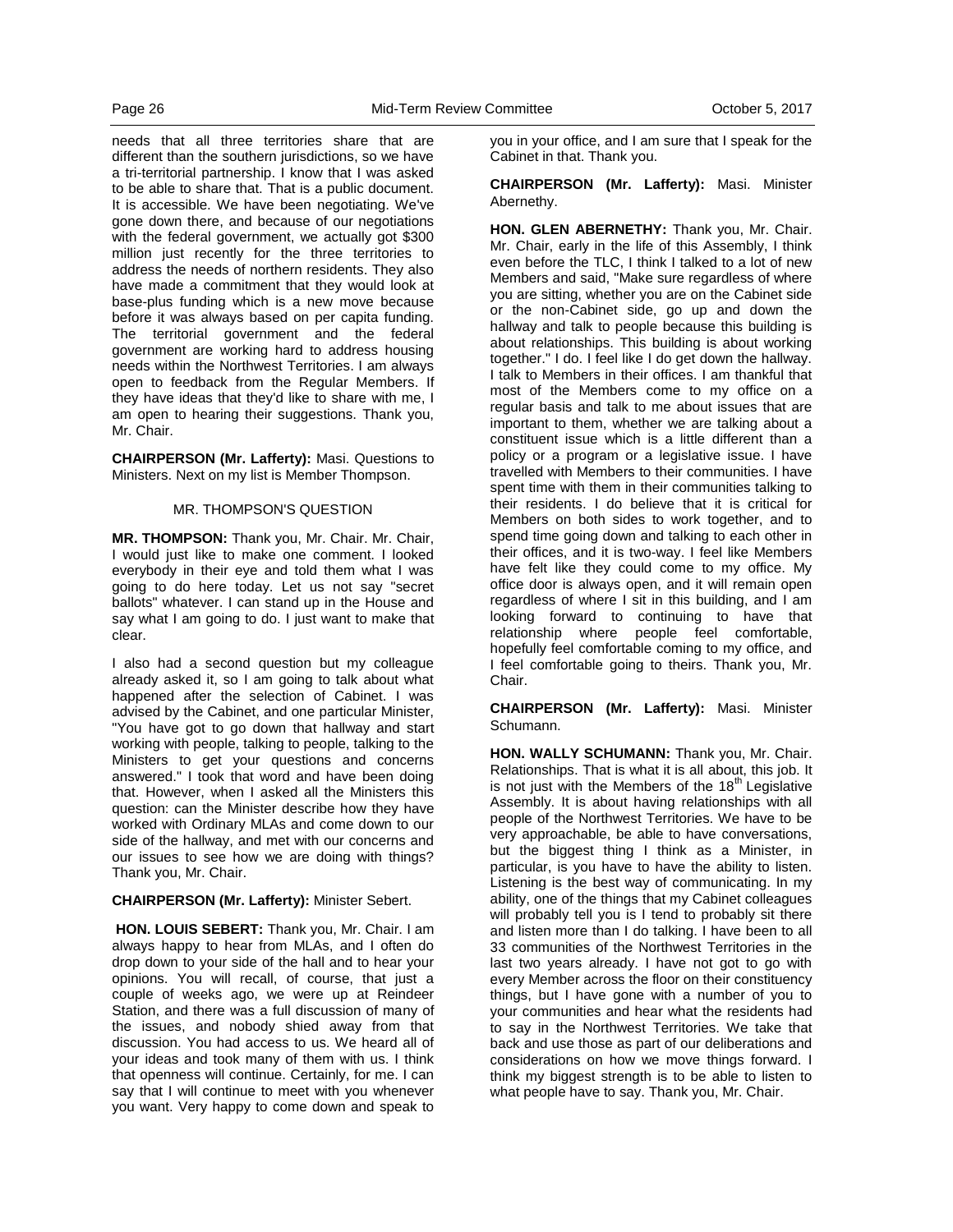**CHAIRPERSON (Mr. Lafferty):** Masi. Minister Moses.

**HON. ALFRED MOSES:** Thank you, Mr. Chair. I would be the first to admit that I do not go up and down the hallways of the Regular Members on a regular basis. Being an out-of-town Minister when I do get to Yellowknife, there are other meetings that I have with other organizations and partners that I work with closely to address educational concerns, and however, I do communicate through e-mails, phone calls, correspondence to committees. As Minister Abernethy said, when I am in town and I am in my office, the door is always open. I do get Members that come by and sit down, talk about the issues, and even just discussions. I also travel to the communities on community tours. I have attended constituency meetings with Members, and willing to continue to do that in the future. Thank you, Mr. Chair.

**CHAIRPERSON (Mr. Lafferty):** Masi. Minister Robert C. McLeod.

**HON. ROBERT MCLEOD:** Thank you, Mr. Chair. Mr. Chair, as the longest serving Member of this House, I feel sometimes that with my past experience, and I think I have tried to provide advice to a lot of the Members when they first got elected as to how it works. Communication is big. I would like to think I have a relationship with all the Members over there. I have Members coming into my office and we chat, and we have a lot of opportunities to communicate. I go down the hall once in a while, maybe not as often as I should, but we have plenty of opportunity to communicate. I am also a Member of the "outdoor Caucus," so I have an opportunity out there to communicate with some of the Members as well.

Ministers have said, communication is key in the work that we do, and I think I have taken that to heart. I do take to heart the fact that I am the longest serving Member in this Assembly, and I have tried to provide advice to Members about experiences I have learned from the past. Thank you, Mr. Chair.

**CHAIRPERSON (Mr. Lafferty):** Masi. Minister Cochrane.

**HON. CAROLINE COCHRANE:** Thank you, Mr. Chair. I do believe actually that I have a good working relationship with most of the MLAs. I do walk down the hall, not only because my nephew actually needs a ride home but also to talk to people as well. I receive phone calls late at night, and I have spent hours talking to Regular MLAs on the phone in the evenings. I am not opening that up to everyone else as well. It is not nice all the time when it is midnight and I am still on the phone. I recognize that I do not know everything. I am old enough that I feel comfortable enough to say that I have areas to grow in, and when I know that there are Regular MLAs out there that have expertise in different fields, such as youth sports or politics, I go to those MLAs and ask them for their advice because those are areas of weakness, and I respect their expertise, and that only helps me grow as a better person and a better Minister. Thank you, Mr. Chair.

**CHAIRPERSON (Mr. Lafferty):** Masi. Questions for Ministers. Next on my list is Member Nakimayak.

#### MR. NAKIMAYAK'S QUESTION

**MR. NAKIMAYAK:** Thank you, Mr. Chair. That was a very entertaining conversation, and the song, You are Always on my Mind comes to mind after listening to the Ministers. Mr. Chair, earlier I spoke about Indigenous governments, and Indigenous people, and communities across the territory. My next question, the direction I am going, for all the Ministers in their department, in their respective departments, I know there has been a lot of engagement with the Inuvialuit, with other Indigenous groups especially in my region. The Members mentioned earlier that given a vote of non-confidence, they would not resign. Maybe there is something of a lesson learned coming from things like this, and what else can we do better, and where can we improve, and where can we accelerate, and sometimes drive policy faster than other places in Canada? We are certainly in a position to do that with this government seeing how we work with other Indigenous organizations in the territory. Mr. Chair, my question to the Ministers are, in all their departments that they lead is: what will you do next in the next two years, and then the next five years, ten years, moving forward, so that this Legislative Assembly is at its best standing as we change leadership in the next term, and as well further down the road, and how are they going to plan to work with the Indigenous organizations collaboratively? Thank you, Mr. Chair.

**CHAIRPERSON (Mr. Lafferty):** Masi. Minister Moses.

**HON. ALFRED MOSES:** Thank you, Mr. Chair. As Members know, over the last few years, we have implemented a lot of strategies, action plans, initiatives that we are going to have to monitor and evaluate over the next two years, so that gives us direction to make evidence-based decisions for the next government that is coming in. I am very excited with the work the Department of Education has done, and the work that we started with Indigenous governments, with the IRC as well. Monitoring, evaluating, and making sure that the decisions that we have made as a department and as a government continue to be pursued, supported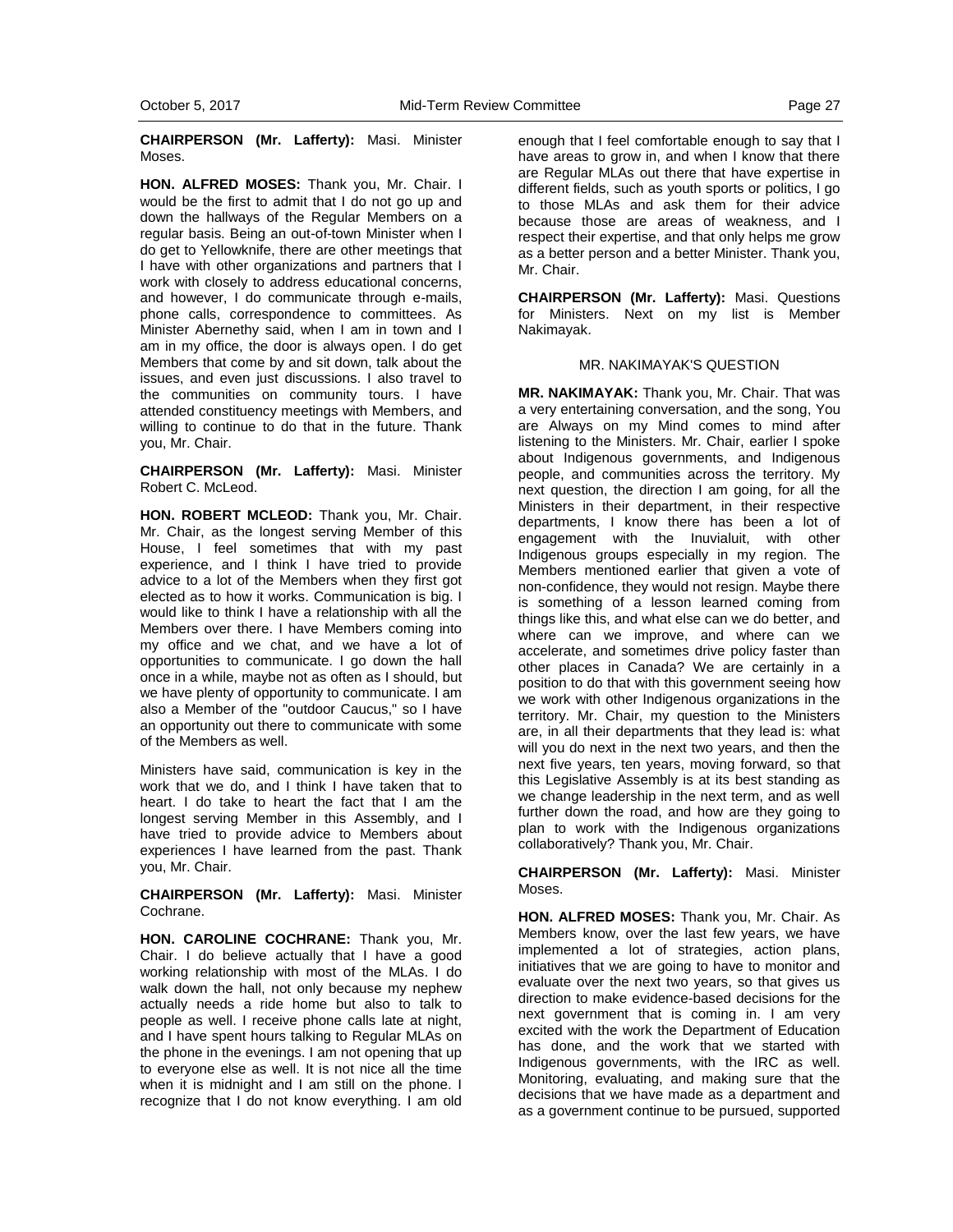with resources financially, human resources, so that we see success, so that we see our Northerners getting the jobs. We see our Northerners getting educated. We see success in early childhood. We are going to monitor, evaluate, and then at the end of this government, we usually develop a transition document, and hopefully all the initiatives that we have started, have implemented within the Department of Education, Culture and Employment will continue to be supported in future governments. Thank you, Mr. Chair.

**CHAIRPERSON (Mr. Lafferty):** Minister Robert C. McLeod.

**HON. ROBERT MCLEOD:** Yes, thank you, Mr. Chair. One of the things I would like to see before the end of this government, I think we have already started the work, and then as we transition into a  $19<sup>th</sup>$  Assembly, I would like to see the financial situation improve so that there is an opportunity for the  $19<sup>th</sup>$  Assembly to make a lot of investments that would benefit the people in the Northwest Territories, and I think we are well on our way. We just need to continue to do the work for the next two years.

On the Environment and Natural Resources side of it, caribou is a big issue. One of the things, and I have given a shout out to the Aboriginal government before. I thought they showed a lot of leadership in governing themselves as far as the harvesting of caribou goes. I would like to see, not only the next Assembly, but 20 Assemblies down the road, I would like them to still have the opportunity to practice what we have been practicing for many years. I think through the leadership shown by many of the Aboriginal governments, I think that is going to happen. There is a number of other initiatives that I would like to see this Assembly complete within the next two years, and as we go through the business plans and in our conversations with the Members, I think we will have an opportunity to work with them on advancing some of the issues and priorities of the 18<sup>th</sup> Legislative Assembly. Thank you, Mr. Chair.

**CHAIRPERSON (Mr. Lafferty):** Masi. Minister Abernethy.

**HON. GLEN ABERNETHY:** Thank you, Mr. Chair. Mr. Chair, none of us are guaranteed to be here beyond the next two years. The next Assembly could be 18 or 19 new Members with new ideas, new initiatives, but the things we do today, the things that we do in this Assembly do have lasting impacts on people of the Northwest Territories. It is important that we work together to get these things right. There are things that I would like to see concluded in the life of this government, and I will talk about Health and Social Services, specific things, that will carry on beyond. One of the things

that we need to get done is we really need to lock down and get the work done in the long-term care facilities. We have a plan but we need to get those buildings built and those people employed. That is going to create employment in all regions of the Northwest Territories. Hundreds of new jobs that do not exist today that will exist outside of Yellowknife, in Hay River, in Inuvik, in the Deh Cho, in the Sahtu, real jobs. As I have travelled around the Northwest Territories, I have talked to leaders about employing local people, training local people for local work. There are huge opportunities here, and Health and Social Services, although it is a social provider of services, it is also a massive economic driver. We employ more people in Health and Social Services than any other department in the Government of the Northwest Territories, so these things that we are doing will have long-term impact on people of the Northwest Territories, both from employment but from a high quality care. There is lots of work to get done. I am excited by the opportunities that it presents, and I am excited to work with Members to make these things a reality before we are gone in two years. Thank you, Mr. Chair.

**CHAIRPERSON (Mr. Lafferty):** Masi. Minister Schumann.

**HON. WALLY SCHUMANN:** Thank you, Mr. Chair. How would we work with Indigenous organizations collaboratively in the life of the Assembly in years to come? First of all, my portfolios all based greatly around economic development, and our commitment is to work to help support the growth of Aboriginal governments and Aboriginal people, and also help them build capacity. These are very important to the people of the Northwest Territories, in particular, Aboriginal organizations going forward because we need these types of supports and capacity going forward to make a better Northwest Territories for everybody, and concluding particularly Aboriginal governments and their people in their regions. My department is working very hard on these sorts of things, and we will continue to do that.

I think one of the other things that we need to do collaboratively with Aboriginal governments and people in the Northwest Territories is collaboration around federal issues. Our issues sometimes do not exactly match up with theirs, and in a lot of cases, they do. They have particular issues around some federal issues that we need to work with them collaboratively moving things forward along with the federal government. I think that will continue on well past this Assembly because every federal government has their own agenda going forward.

That being said, it comes back to some of the stuff we have already talked about today. We need to help some of these Aboriginal governments settle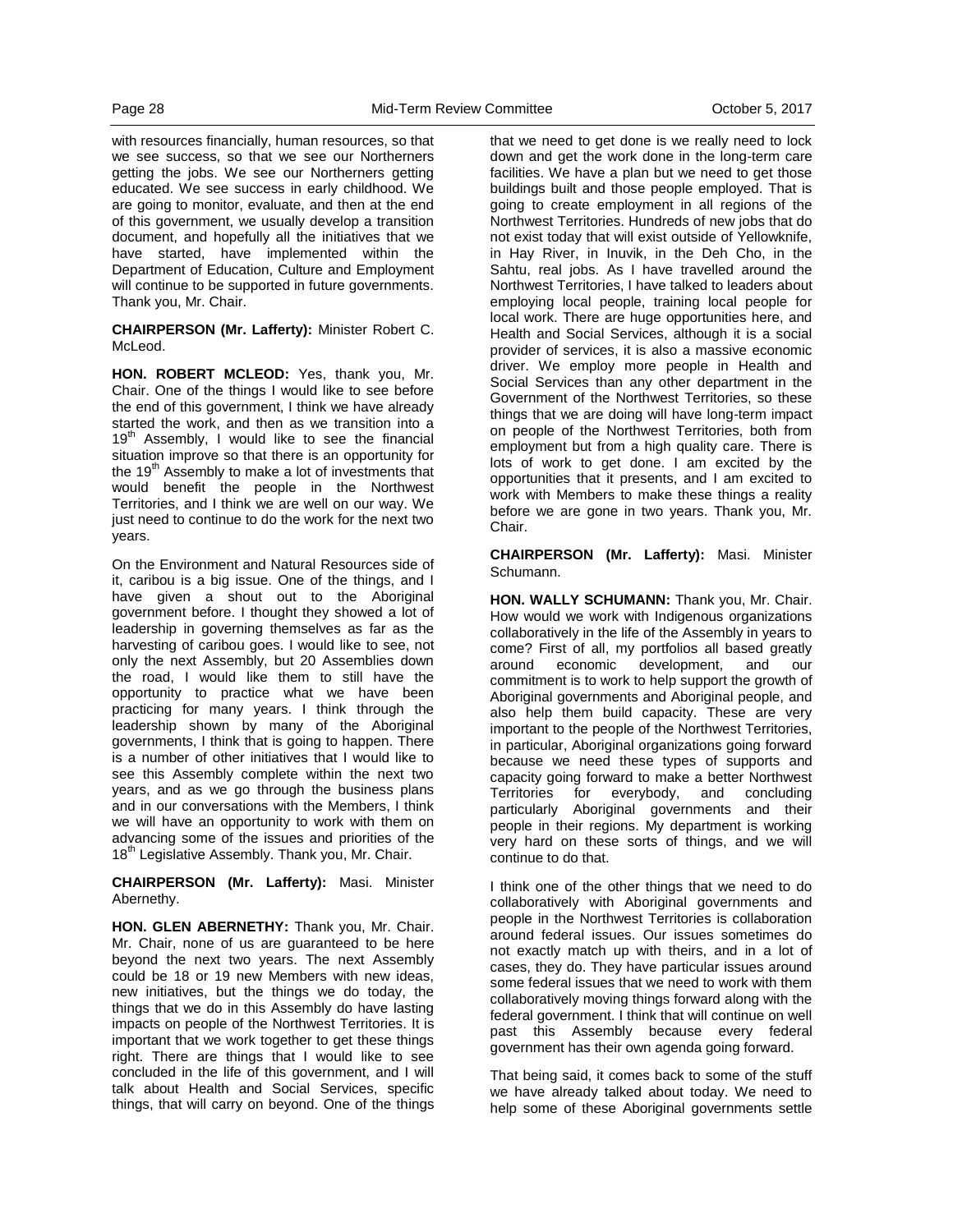their land claims, get on with self-government, get those concluded so they can bring certainty to their organizations and their people and to continue to work on the betterment of residents in the Northwest Territories. Thank you, Mr. Chair.

**CHAIRPERSON (Mr. Lafferty):** Masi. Minister Cochrane.

**HON. CAROLINE COCHRANE:** Thank you, Mr. Chair. How will we support Indigenous governments even after we are finished here? I went to university as an adult single parent with two kids, and as an Indigenous woman, it was actually when I took Indigenous studies that I learned about the trauma that happened with Indigenous people, things I did not know about, things that were kept a secret growing up.

I also learned about self-government 20 years ago and the healing process. I heard that, I took that to heart, and I believe that. All of the years that I have practised, outside of these Chambers as well, I have focused on self-government and giving Indigenous people the right to self-determination and the right to define their own paths and their own healing.

I am not waiting until the next Legislative Assembly. I have been doing work. The Housing Corporation has done a community initiative that we work with Aboriginal governments, not only the Inuvialuit Regional Corporation, but there are other Aboriginal governments that have come forward, so that we can work in partnership to address their housing needs and meet the needs of the Housing Corporation as well.

We are doing a communication strategy, and we are revising our workshops for women in politics so that we actually have a mentoring piece, and I am hoping that will carry on. I know that I am committed to mentoring other women in leadership, and I am hoping that the other solo woman here will actually provide more time after as well. I know that we are both committed to seeing more women in leadership. MACA has just finished the online training components for Aboriginal self-government so that they have the skills, and we are always looking at revising and updating it. I think that we have worked hard to support Aboriginal governments now, and when the time comes, the transitional report will have my recommendations as well. Thank you, Mr. Chair.

**CHAIRPERSON (Mr. Lafferty):** Masi. Minister Sebert.

**HON. LOUIS SEBERT:** Thank you, Mr. Chair. Certainly the settlement of land claims is an absolute priority of this government. Of course, we have to work with the Aboriginal governments on that, obviously, and we also often have to work with the federal government. With respect to the settlement of those claims, that will give certainty to the residents and the industry in the Northwest Territories and will enhance our economic future.

With respect to my departments, in particular, the Lands Department, we are working on regional land use planning in the Northwest Territories, consulting with our Aboriginal partners, and hopefully moving ahead. Again, these plans, whether it is a land use plan or a land claim and self-government, will give certainty to the residents of the Northwest Territories and enhance our economic future. Thank you.

**CHAIRPERSON (Mr. Lafferty):** Masi. Colleagues, at this time, the chair is going to call for a lunch recess, and we will back at one o'clock. Masi.

#### ---LUNCH RECESS

**CHAIRPERSON (Mr. Lafferty):** Good afternoon, Members. We left off from questions to Ministers. We'll continue with that. I have next on my list, Member Vanthuyne.

### MR. VANTHUYNE'S QUESTION

**MR. VANTHUYNE:** Thank you, Mr. Chair. Mr. Chair, we all know that when we started at this Legislative Assembly, the first couple budgets, as I mentioned in an earlier question, held quite a bit of contention and consternation. We felt like we were fighting a battle rather than working together. Members, of course, clearly felt that it was their job to uphold and protect the mandate. Certainly, the government had felt that it was their responsibility to get the fiscal house in order.

We know that, Mr. Chair, as I mentioned this kind of had a massive back-and-forth effect between us. I think the biggest problem, Mr. Chair, was that we felt like we were not a part of the decision-making process and that we weren't included in it. My question is for the Minister of Finance, Minister McLeod, I'm wondering. He had the opportunity again: would he do anything specifically to change the process again and especially as it relates to having MLAs be more inclusive in the process. Thank you, Mr. Chair.

**CHAIRPERSON (Mr. Lafferty):** Masi. Minister C. McLeod.

**HON. ROBERT MCLEOD:** Thank you, Mr. Chair. Mr. Chair, this was a process that this Assembly has viewed for a while. There is the business planning process that we go through where Members have an opportunity to have input into the budget. We recognize the fact that we had some mandate items that we were looking out for.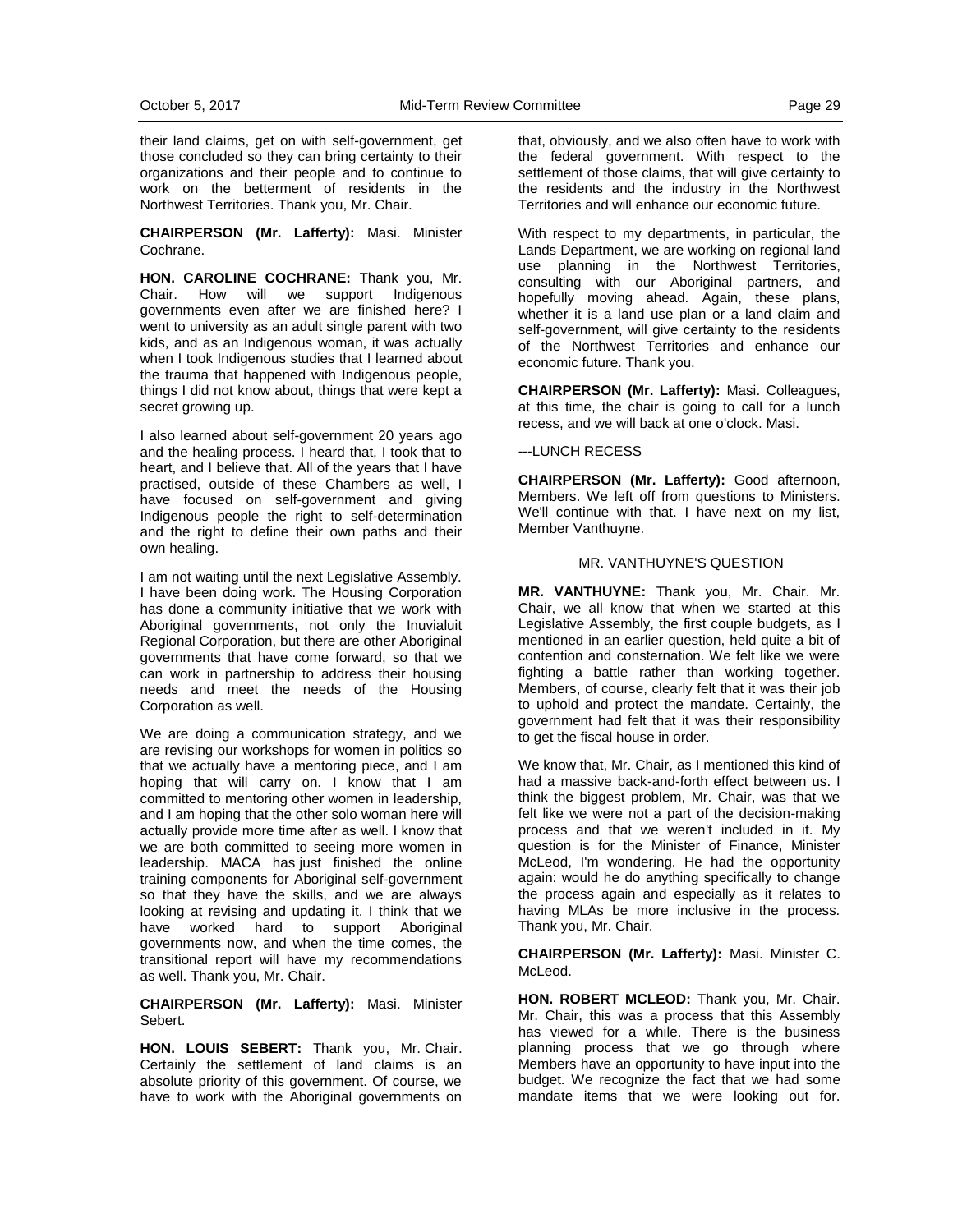Members would write back to the Finance Minister with their suggestions of the budget. Some of them were incorporated. Some of them were not. Some of the things that cabinet wanted in the budget were incorporated. Some were not on the advice of committee, so the process we used right now as far as involving committee, and we have our conversations as we spoke of earlier this morning. We have our conversations with individual Members of this assembly. The process we use, I think, is one that serves the consensus style of government that we operate under very well. We'll continue to use that process. Again, there is opportunity for input from all Members. Thank you, Mr. Chair.

**CHAIRPERSON (Mr. Lafferty):** Masi. Colleagues, I'd like to draw your attention to visitors in the gallery. We have with us Mr. Michael McLeod, former member of  $15^{th}$ , 16 $^{th}$  Assembly. Welcome. We also have a delegation, members of House of Commons, standing committee on finance. Welcome to our Assembly.

**CHAIRPERSON (Mr. Lafferty):** Questions for Ministers. Next on my list, Member Testart.

#### MR. TESTART'S QUESTION

**MR. TESTART:** Thank you, Mr. Chair. Mr. Chair, the City of Yellowknife has recently unveiled its municipal budget and they are asking for a tax increase in order to pay for an increased amount of service demand, particularly around social services. I'd like to ask Minister Abernethy how is he going to work with the City of Yellowknife to offset those increased costs. At this point, we're asking Yellowknife taxpayers to support what many consider to be a territorial responsibility, which is providing social services to our poorest residents many of whom come to Yellowknife to access those services. How is the Minister going to assist the City of Yellowknife so Yellowknifers don't have to look forward to increasing amounts of taxes on a municipal level to pay for these services that again are rightfully a territorial responsibility? Thank you.

## **CHAIRPERSON (Mr. Lafferty):** Minister Abernethy.

**HON. GLEN ABERNETHY:** Thank you Mr. Chair. Mr. Chair, I know there is some housing money that does go to the city for their Homes First program and a number of the other things that they're doing. That wouldn't necessarily hit the taxpayer, but I do know that as by way of example, the city is funding the Safe Ride program. They haven't approached at this point asking us for money, but we do hear the concern. Ms. Green did bring up that question in the House the other day. Since then, I've had a conversation with the Department of Health and Social Services to review some of the pots of funding that we have available to see if any of our wellness money or other money might be something that the community of Yellowknife might be able to take advantage of in order to help them not put those costs on to the taxpayers. That's work that we're doing right now is exploring some of those funds. Thank you, Mr. Chair.

**CHAIRPERSON (Mr. Lafferty):** Masi. Questions for Ministers. Next on my list, Member Green.

## MS. GREEN'S QUESTION

**MS. GREEN:** Thank you, Mr. Chair. Mr. Chair, the government is advancing three road projects during this Assembly. This is a question for the Minister of Infrastructure. The road that's likely to have the greatest economic impact to my view is the road to the Slave Geological Province. This road has the potential to expand and extend the economic viability of the current diamond mines and to connect prospective mining developments to markets, yet the road that is the top of the government's list is one that stops 50 kilometres short of a potential mine that itself has only an eight-year life span. Why is the road to Whati this government's top road priority? Mahsi.

#### **CHAIRPERSON (Mr. Lafferty):** Minister Schumann.

**HON. WALLY SCHUMANN:** Thank you, Mr. Chair. This Legislative Assembly has a mandate for three highway corridors. The Whati, Slave, and the Slave Geological. The Whati is not our number one priority. The situation with the Whati road, it was a P3 project. It was submitted to the federal government under that basis along with our business plan. It was selected through the federal government's process to conditionally fund the Whati road, conditional on us getting through the Environmental Assessment Project. There's no tier ranking on these highway systems. Thank you, Mr. Chair.

**CHAIRPERSON (Mr. Lafferty):** Masi. Questions for Ministers. Next on my list, Member Nadli.

#### MR. NADLI'S QUESTION

**MR. NADLI:** Mahsi, Mr. Speaker. Mr. Speaker, my question is to all of the Ministers. Can you provide one example of an achievement you are most proud of and how you help small communities? Mahsi.

**CHAIRPERSON (Mr. Lafferty):** Masi. Minister Sebert.

**HON. LOUIS SEBERT:** Thank you, Mr. Chair. We're particularly proud of the expansion of the legal aid outreach services. There are, of course,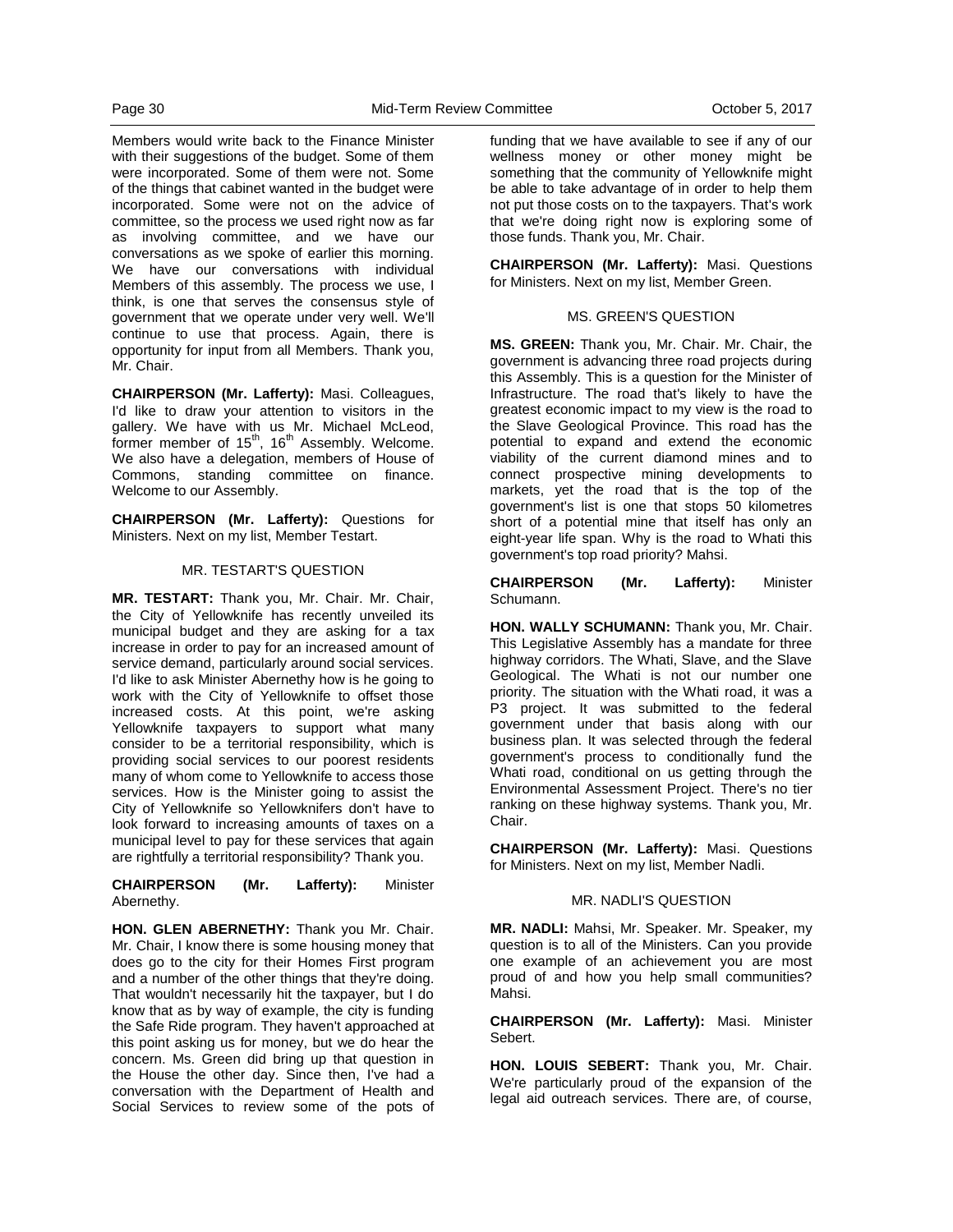lawyers who are located in some of the bigger centres but there are not in the smaller communities. This program allows people to access legal services even if they are living outside of communities where there is an easy access to lawyers. We are proud of this program. It does fill that gap also of need for legal services between having a lawyer for such things as real estate and at the other end, legal aid. In such areas as wills and estates, relations with landlords, and so on, this service has been particularly helpful to the citizens and particularly the small communities. Thank you.

**CHAIRPERSON (Mr. Lafferty):** Masi. Minister Moses.

**HON. ALFRED MOSES:** Thank you, Mr. Chair. I think probably the biggest achievement is the passing of Bill 16. It allows four-year-olds to enter the junior kindergarten system in all of our communities, all 33 communities across the Northwest Territories. Not only is it giving the fouryear-olds a better chance at life at an early age but Bill 16 also introduced Strengthening Teacher Instructional Practices which gives our teachers the time to prepare, collaborate, have professional development done in all our communities as well; so we'll have better quality education for our students. Not only is that a great achievement in our small communities, all 33 communities, but I also worked on building a partnership with our education authorities, the NWT Superintendents' Association, as well as the Northwest Territories Teachers' Association. Thank you, Mr. Chair.

**CHAIRPERSON (Mr. Lafferty):** Masi. Minister Robert C. McLeod.

**HON. ROBERT MCLEOD:** Thank you, Mr. Chair. Mr. Chair, I think through the exercise that we have gone through over the last couple of years, I think we have been positioning this government very well to make investments in infrastructure that, I think, would benefit the small communities. Working with the enhancements to the Small Community Employment Fund pot of money, through working with Regular Members, we were able to enhance that pot by about \$3 million. Again working with Regular Members, that pot has been specifically targeted for small community employment. I think that just realizing some of the decisions that we have had to make and we made them and what benefit that they might have to creating employment in small communities and communities across the Northwest Territories. Thank you, Mr. Chair.

**CHAIRPERSON (Mr. Lafferty):** Masi. Minister Abernethy.

**HON. GLEN ABERNETHY:** Thank you, Mr. Chair. Mr. Chair, one of the areas that I am particularly proud of, and I think this entire Assembly should be,

is the work that we have done to support wellness at community level through our wellness funding that we do provide to the communities that they use for things like on-the-land programs and other things that we are doing.

Building on that, I think something that is very exciting is the work that we have been doing with Indigenous partners to actually develop an evaluation framework for on-the-land programming, which is something that has never been done before. That will actually help us and help the Aboriginal governments that are delivering these programs assess those programs and make sure that they are adding value and that they are providing these supports that the communities and the individuals want.

Another thing that I am proud of, and I think the Assembly should be, is the amount of Healthy Living Fairs that we have actually been taking out to communities throughout the Northwest Territories and actually working with communities in the delivery of these programs, sharing very valuable information on healthy living, early childhood development, and healthy families. This is exciting work that is happening, and I really applaud the Aboriginal Wellness and Community Wellness Division of the Health and Social Services for being so incredibly proactive and working with the communities on a daily basis. Thank you, Mr. Chair

**CHAIRPERSON (Mr. Lafferty):** Masi. Minister Schumann.

**HON. WALLY SCHUMANN:** Thank you, Mr. Chair. The community that has probably benefited the most from my agenda so far is the road to Whati, securing the funding for the road to their community. As a small community, that is going to make a big change in their community.

As my whole portfolio holds a number of things, I think the number one thing that we have done in Infrastructure and ITI, in particular ITI, is our economic diversification agenda. We have moved a number of initiatives forward that I think are going to benefit the communities around tourism, in particular; the agriculture strategy, as we move that forward, we have talked about how we are implementing those in communities across the Northwest Territories; the traditional economy; and also, the NWT Arts and moving that initiative forward. Particularly that one, because there are a lot of traditional crafts that are done in the communities, and we try to bring their stuff to market, not just to residents of the Northwest Territories, but to the whole world. The department is doing a great job on that. As the Minister of Finance said, we have the Small Communities Fund that we are bringing forward, and I think if we use that along with some of the cap funding, we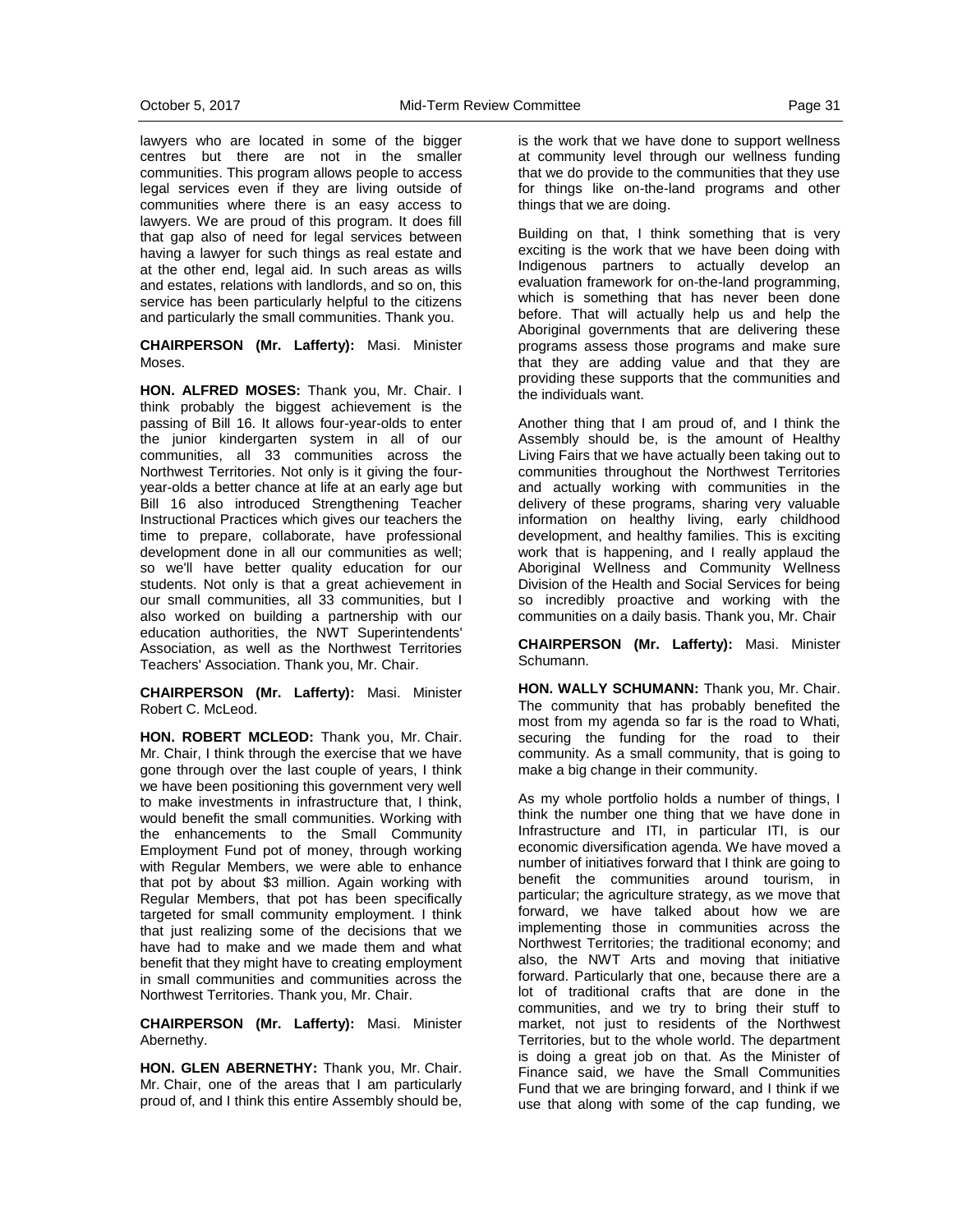can make a really big difference in some of the small communities. Thank you, Mr. Chair.

**CHAIRPERSON (Mr. Lafferty):** Masi. Minister Cochrane.

**HON. CAROLINE COCHRANE:** Thank you, Mr. Chair. I think the work that I have done that makes me the most proud of the support that we have provided to small communities was actually giving small communities a voice. One out of ten residents in the Northwest Territories actually replied to our housing survey. Every single community replied to that housing survey. We are doing things, we are listening to them, and we are making changes, and within a cultural context. Within the new seniors' homes that we have been building for the last few years, we have a gathering space for seniors to be able to socialize, which is really important for their well-being. We are looking at other things that we can incorporate into our seniors' units, such as smokehouses on the outside and things that are culturally appropriate.

At the beginning of the next session, you will hear some of the policies that we have made changes to with housing, and again, two of my favourites that are coming up here are: the new housing design that is actually for multigenerational people. I have heard that not all people feel that they are overcrowded. Not all people want to have their own little white house and nice white picket fence. Some people like to live with their family members. I am addressing that and working with that. The other thing that I am really proud is going to be the lease-to-own. Not everyone in small communities can get a bank mortgage, because of things like not even having a bank in their community or having bad credit. We are actually working with people to give them leases to own, because ownership in your housing is key. It gives pride. It works to save us money, and it works to give pride in the community. Of all the things that I am proud of is the work that we are doing with housing to address the needs of small communities. Thank you, Mr. Chair.

**CHAIRPERSON (Mr. Lafferty):** Masi. Questions to Ministers. I have next on my list, Member Simpson.

## MR. SIMPSON'S QUESTION

**MR. SIMPSON:** Thank you, Mr. Chair. Mr. Chair, a few of the Ministers touched on this earlier, but I want to address this question to everyone regardless. It is about how Ministers deal with constituency issues. There are some Ministers who I know that, when I have a legitimate constituency concern, they are going to treat it as a priority. For example, I have had many constituency issues related to education. I have come to trust that Minister Moses' office will deal with these issues

immediately, and they will be solved even if that means going above and beyond and finding creative solutions.

For some MLAs, the way Ministers handle constituency issues might not seem like an important consideration for a Mid-Term Review, so this might seem like a softball question, but I have seen the positive and direct impact that assistance from Ministers' offices can have on a constituent's life. However, sometimes I will not hear back from a Minister for weeks on an issue. I am not even sure if they read the e-mails I send or the ones that are sent back to me from their offices. I often feel like I am getting a boilerplate response, and there is no effort put in on the part of the Minister. Ministerial assistance and engagement with constituency issues also educates Ministers about the issues that our residents are facing. If I bring the same type of issue over and over again, and it just gets forwarded on to the department and whatever comes back is rubberstamped, then that Minister does not see what is going on on the ground and how their policies could be changed to better serve residents.

I want to know: when a constituency issue is brought to a Minister's office, what is the policy for dealing with it? For example, do Ministers even read the e-mails we send? Do they read the responses from the department? Do they ever send the response back saying they want something better? I would like to hear each Minister's step-by-step process. Thank you, Mr. Chair.

**CHAIRPERSON (Mr. Lafferty):** Masi. Minister Abernethy.

**HON. GLEN ABERNETHY:** Thank you, Mr. Chair. Mr. Chair, I read every MLA e-mail that comes across my desk. When they come across my desk, I then forward it to the department with an indication of what I hope to see or what I expect to see in a response, recognizing that there are policies and procedures out there.

We do have a five-day turnaround. Sometimes we cannot meet the five-day turnaround based on the complexity; so our protocol requires us to send an update to MLAs saying we need more time. Yes, absolutely, from time to time, given the large number of e-mails that come across my desk from MLAs, sometimes we are late, and I apologize for that, but for the most part, we get within the five days. If we do not get the five days, you do get the heads up.

Sometimes e-mails come back after I have given direction, and they say what I expect they are going to say and provide the supports we need. In those situations, I will send those e-mails, and I do send those e-mails out on my own behalf for the most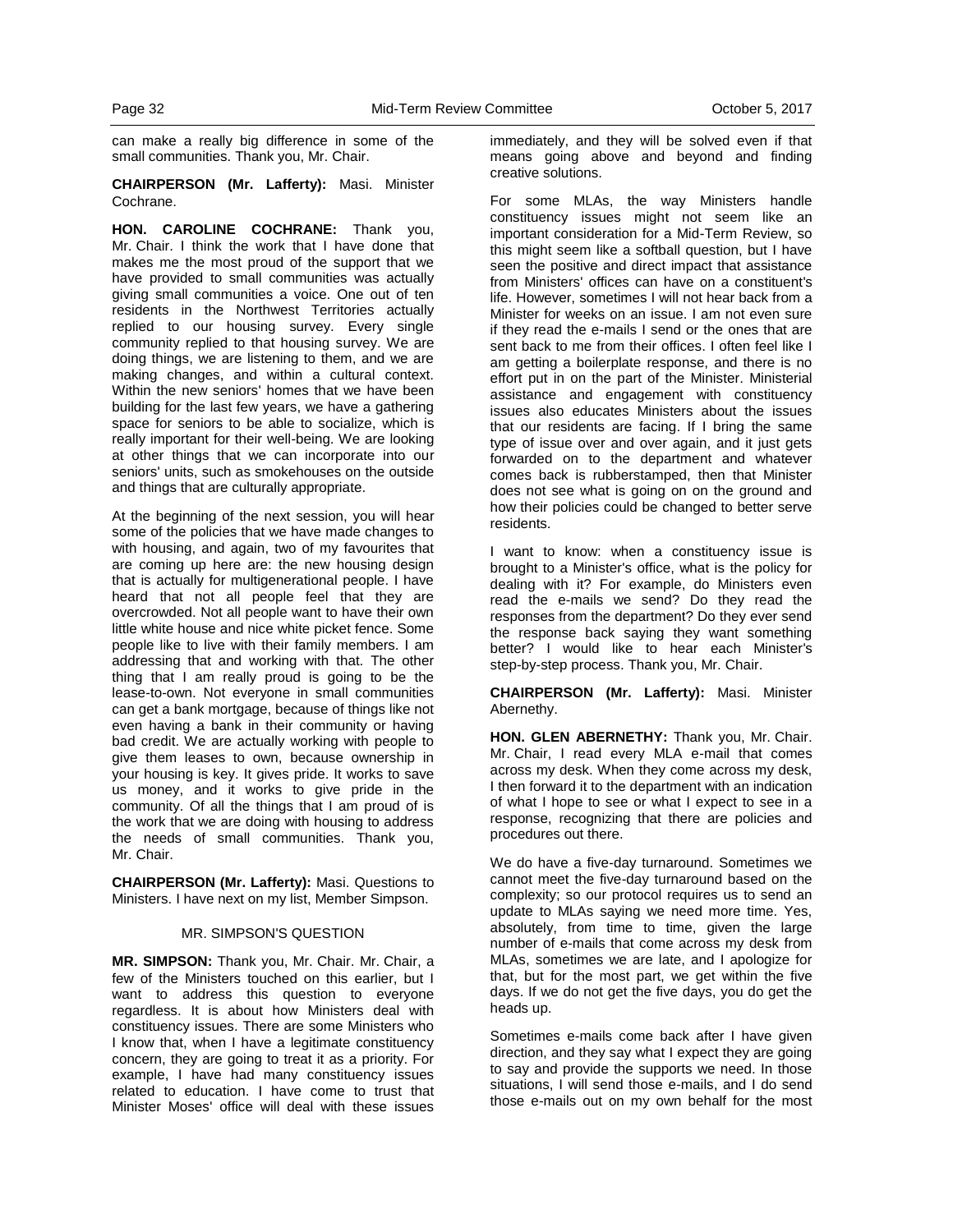part. There are times when the MLAs' requests come back and what I see from the department is, in my mind, completely unacceptable. It does not answer to the question, it does not even come close to answering the question, or it is just, frankly, too policy-based without any compassion. I do send those back, Mr. Chair, on a regular basis, looking for more. As they became more familiar with me over the last couple of years, I find that a lot more of the e-mails are coming that are more in kind or in keeping with what I hope to see from the department in responding to the MLAs. We need a compassionate system here, Mr. Chair. That is what we are trying to do.

I do take the Member's point, and I said this earlier: the input we are getting from the MLAs from their constituents actually helps inform change within the system. If we do get something over and over and over again, it does ask the question: is there something wrong with the policy? Is the policy right? Is it time for a review? Is it time for a change? Some of those questions that come on a regular basis do result in real change in programs and policies within this government. Thank you, Mr. Chair.

**CHAIRPERSON (Mr. Lafferty):** Masi. Minister Robert C. McLeod.

**HON. ROBERT MCLEOD:** Thank you, Mr. Chair. Mr. Chair, when we get constituent issues from the Members, we usually send it out to the department. I usually send it off to the department, and we will get a response back. There are times when, along with Minister Abernethy, the response is not one that we were expecting, was too bureaucratic, or was too policy-driven. Again, that goes back to my earlier comment this morning. If we hear about it being policy-driven, then maybe the policy needs to be looked at. Sometimes you need to use common sense in dealing with a lot of these constituent issues.

We get issues from constituents in most ridings actually e-mailed directly to us. What we try to do sometimes is make the Member aware that I have got this e-mail from your constituent. They may be able to provide more insight into that particular issue, and there are times when the request requires a lot of information that goes beyond our five-day turnaround. For the most part, we have been trying to give Members a heads up that this is going to take a bit longer than the five-day turnaround, and then, we will provide the proper information. Thank you, Mr. Chair.

**CHAIRPERSON (Mr. Lafferty):** Masi. Minister Moses.

**HON. ALFRED MOSES:** Thank you, Mr. Chair. Usually when we get a constituency issue, we start that process of trying to find a solution on the same day. In some cases, we will need more information, and if we cannot get it out of the Member, in some cases, the Member will share the constituent's phone number with us, or the person, and we will follow up with them directly. In some cases, the constituent just needs to go back to their caseworker or the regional staff to find a solution. If timeline is urgency, we do mark it down as a priority, and try to get the information as quickly as possible, but we look at every avenue to find a solution for the constituent, and that means working with the Member very closely, and in some cases, working with the constituent. The office does try to get a solution as quickly as possible. Thank you, Mr. Chair.

#### **CHAIRPERSON (Mr. Lafferty):** Masi. Minister Sebert.

**HON. LOUIS SEBERT:** Thank you, Mr. Chair, when we receive a request, I usually review with my ministerial assistant, and we then send it to the relevant department. I would like to think that we are always getting answers within five days but I know that is not always the case. When we do not get back to you or the person who is putting in the concern within five days, we obviously should be indicating the reasons for that. Sometimes issues are complex, but I do believe that in most cases, we do respond on a timely basis. Thank you.

**CHAIRPERSON (Mr. Lafferty):** Masi. Minister Cochrane.

**HON. CAROLINE COCHRANE:** Thank you, Mr. Chair. When I first started in the Legislative Assembly a couple of years ago, housing was identified as, if not one of the major needs in the territories, if not the number one need. I am taking a moment to address the federal government because I am completing my mandate commitment to lobby for northern housing.

How do I address constituents? Housing was a number one need, and therefore when I first started, I was reading every single e-mail that came through, not realizing that I was getting hundreds of e-mails every week. In all honesty, I stopped reading the initial e-mails, and I started transferring them to the departments, and I still read every single e-mail that comes back with the reply from the departments, and I look at the initial questions to make sure that they are addressing them properly. We do try to be timely, although in all honesty, sometimes we are late. Sometimes, you will get an e-mail from my office that says, "We need more time." That might be that the question is very difficult, but a more higher probability is that I did not like the reply, so I have sent it back to get back to them, and give me something that I can actually stand behind and agree that that is the right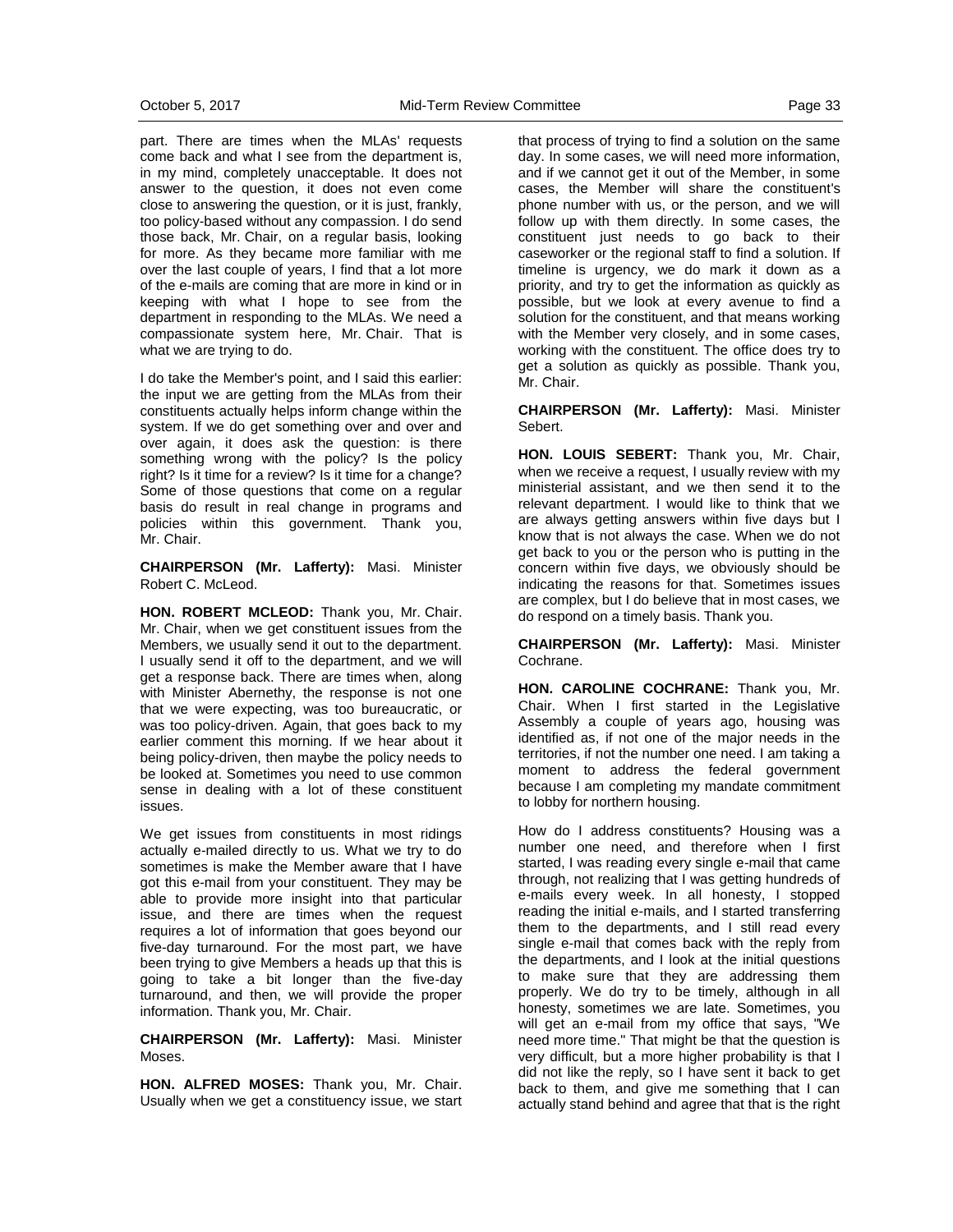philosophy. Yes, sometimes, we are late. We get a lot of e-mails, but I make a point of reviewing every single e-mail, and making sure that they answer the questions to the satisfaction of where I want the departments to go as a leader. Thank you, Mr. Chair.

**CHAIRPERSON (Mr. Lafferty):** Masi. Minister Schumann.

**HON. WALLY SCHUMANN:** Thank you, Mr. Chair. I do not know if there is much I can add to this because we have all made our point, and yes, we have a procedure in place that does this. We have a five-day response. I believe the Premier went and implemented a tracking system because there were so many overwhelming e-mails, particularly for Minister Cochrane, and Minister Abernethy, and their departments. They get hundreds of e-mails a day, where I probably only maybe get 10 or 20 emails a day, and most of them are not constituency issues. They may have something to do with the Department of Infrastructure or contracting and these sorts of things.

My colleague across the floor, we share a community. I think we have a very limited number of constituency issues compared to probably the rest of the Northwest Territories, but the procedures are put in place, and the Premier has implemented this tracking program, and we try to adhere to the policies. Thank you, Mr. Chair.

**CHAIRPERSON (Mr. Lafferty):** Masi. Questions for Ministers. Next on my list, I have Member O'Reilly.

#### MR. O'REILLY'S QUESTION

**MR. O'REILLY:** Merci, Monsieur le President. My question is for the Minister of Education. Junior kindergarten implementation has had many issues including a \$1.7 million shortfall in funding to the district education authorities, unresolved issues such as busing, and the impacts of early childhood programs including Aboriginal Head Start and Montessori. Rather than debate this, and I do not want the Minister to go there. I want to give the Minister a chance to see what lessons he may have learned. What would the Minister do differently if he had to start over again with junior kindergarten implementation, and how would he apply these lessons to future initiatives? Mahsi, Mr. Chair.

**CHAIRPERSON (Mr. Lafferty):** Masi. Minister Moses.

**HON. ALFRED MOSES:** Thank you, Mr. Chair. I think the big lesson we learned in junior kindergarten, and actually Bill 16 altogether is communication; that we inform Members. We inform Members as well as education authorities,

councils, parents, about the implementation of junior kindergarten moving forward. It was a good lesson learned, and good feedback from Members, as well as Cabinet, and our partners. Moving forward, I think we can build a better partnership communicating with anything dealing with education, and make a better and smoother transition on any of our future initiatives. Thank you, Mr. Chair.

**CHAIRPERSON (Mr. Lafferty):** Masi. Questions for Ministers. I have next on my list, Member Green.

**MS. GREEN:** Thank you, Mr. Chair. Mr. Chair, in her candidacy speech for Cabinet, the Minister of Municipal and Community Affairs said, "My vision for the  $18<sup>th</sup>$  Legislative Assembly is to address many of the issues long talked about but not acted on." One of those issues is to how to close the multi-million dollar funding shortfall for communities. In her mandate letter, the Premier directed the Minister to develop a strategy to close the gap in funding levels to meet municipal core needs. My question is: what has the Minister accomplished in this, and will the Minister be able to complete this strategy during the remainder of our term? Mahsi.

**CHAIRPERSON (Mr. Lafferty):** Masi. Minister Cochrane.

**HON. CAROLINE COCHRANE:** Thank you, Mr. Chair. The funding gap for community governments is actually a very serious issue that we do need to address. Yes, we are working on a strategy, and we will have that completed within the next year actually. Not by the end of my term, before the end of my term.

We have gotten some money from the territorial government for operating the maintenance. The gap is actually more, right at this time, in the capital monies. Thank you to the federal government who have left the building, that they actually, when they give infrastructure money, we are prioritizing the capital needs of communities based on the funding gap, so it is not the ideal solution at this point. We will have a strategy coming up, but in reality, we do have fiscal restraints, or not restraints, fiscal realities that impact all of our departments, but it is not something that I have taken lightly, or that I have forgotten. It is a priority of mine to address. Thank you, Mr. Chair.

**CHAIRPERSON (Mr. Lafferty):** Masi. Questions for Ministers. Next on my list, I have Member Beaulieu.

#### MR. BEAULIEU'S QUESTION

**MR. BEAULIEU:** Marsi cho, Mr. Speaker. Mr. Speaker, I have questions for two Ministers: Minister Abernethy and Minister Cochrane.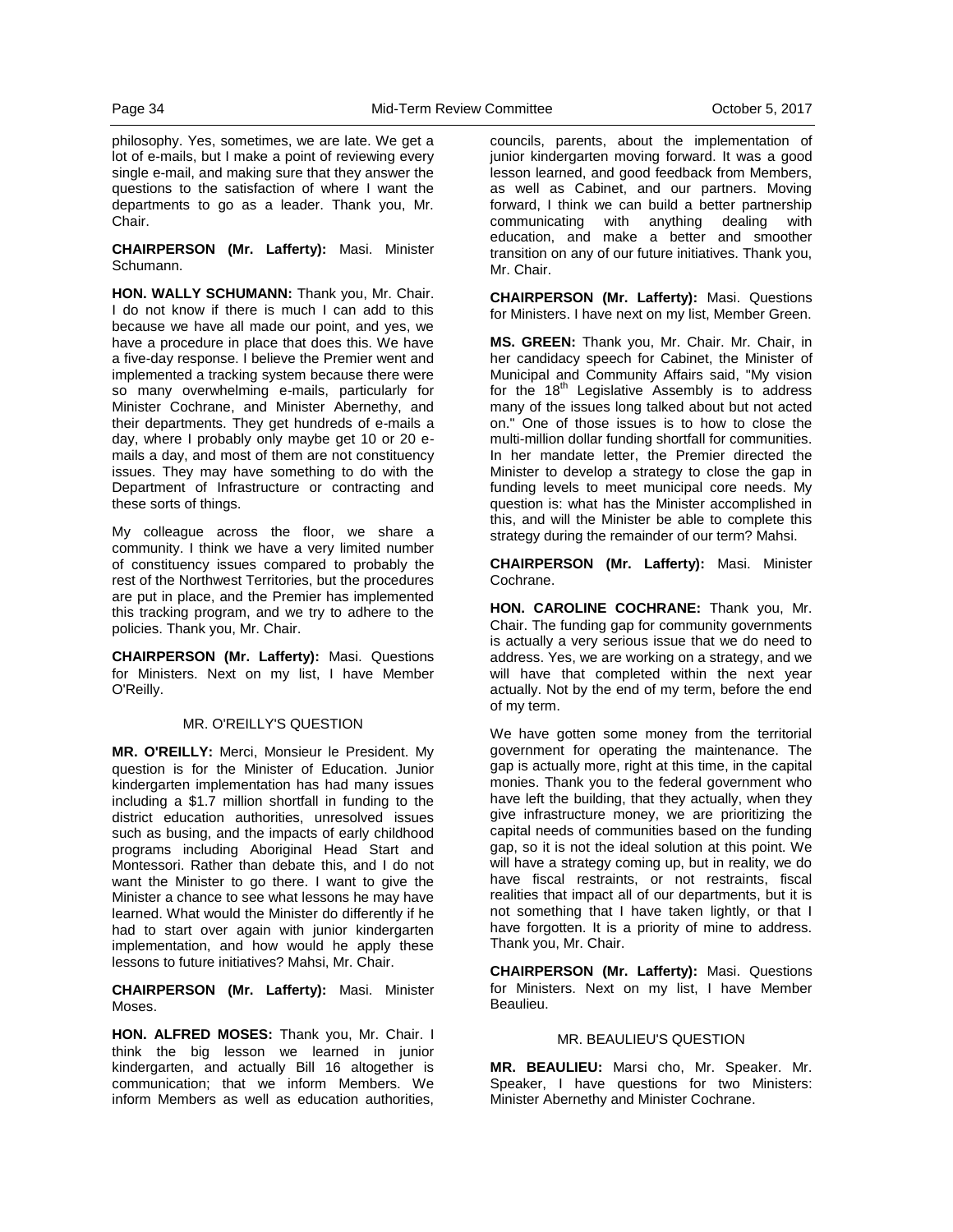Mr. Speaker, the small communities in the Northwest Territories want to retain their elders. They want their elders at home. As everyone knows, the elders' population is diminishing, and as they get older, the elders then are usually sent to a central location into a long-term care. I recognize that long-term care cannot be provided in all the communities because of the economies of scale, but there are huge benefits to keeping elders in their home, in their communities, and in their home; otherwise we are referring to aging in place.

Maybe just a little background. I feel that there is a shared responsibility. I do not want a response that there is going to indicate that there is something in place because there is not anything in place. What I think we need to do for aging in place, we need to develop both a program from Housing that keeps elders in place that are able to function in their home for ten years; and then also having a program that has continuing care as well. I will come down to a question. Do the Ministers know that using 2017 dollars, the value of you keeping 300 elders in their homes, in their communities, is worth almost half a billion dollars? Thank you.

**CHAIRPERSON (Mr. Lafferty):** Masi. Minister Abernethy.

**HON. GLEN ABERNETHY:** Thank you, Mr. Chair. Mr. Chair, we know the value, not just financial benefits, but the human benefits, of keeping people in their communities. Everything the Member said is correct. This is something that this government is committed to. This is part of my mandate, and this is something that we are working on. We have come forward with a continuing care action plan, which actually articulates programs that we are going to put in place at a community level, including moving forward with community and family caregivers, which I know the Member thinks is exciting, and I think is exciting as well.

This continuing care action plan is not a Health and Social Services document alone. In order to help people stay in their communities, it is going to take partnership. It is going to take the Housing Corporation and the Department of Health and Social Services. I know that in the continuing care action plan there is direction for the Housing Corporation to actually work on some of the programs that they have that will allow seniors to make renovations to their homes so that they can stay there longer. This could include things like ramps. This could include things like grab bars. This could include widening doorways if there are mobility issues. These are things that the Housing Corporation is currently working on.

When we work together on independent living units in the communities, we have actually worked together, and the new design includes program

space so that we can actually provide some highquality day programs for residents, not just the ones living in the independent living units, but those that are living in their own homes or in their family's homes, so that they have a place to go where they can receive some supports. We have already begun enhancing homecare. We put homecare positions in communities that have never had them before, like in the Deh Cho region.

We are looking at doing the homecare review. We are doing the RFP on that right now so that we can go out and do a review to figure out where we need to put our resources for maximum benefit so that we can really help people stay in their communities. I have received a lot of input from the Member on this. I have received input from the Members on this side as well as that side. I think we are going to in the right direction. A lot of work is still required. We are two years through our mandate, we have got two more to go, and a lot needs to happen, and a lot will happen. Thank you, Mr. Chair.

**CHAIRPERSON (Mr. Lafferty):** Masi. Minister Cochrane.

**HON. CAROLINE COCHRANE:** Thank you, Mr. Chair. As an Indigenous woman, our elders and our seniors are very important to us culturally, and I think that crosses all cultures in all honesty. They are our knowledge keepers, and we need to value them. We need to make sure that their last days are actually in a place that is respectful and has dignity.

I think the Northwest Territories Housing Corporation has done a lot. We have built seniors' units in communities that have a cultural component to them. We are looking at a new multigenerational design of a home that will accommodate for larger families to be able to care for their aging members, with ramps, et cetera.

We have implemented, thanks to the lobbying of the Regular MLAs, the additional funding for seniors. They can still apply for the CARE Major, CARE Minor programs, up to \$100,000 for CARE Major. They can still get the CARE PM, Preventative Maintenance program, but they can also get special funding to address the needs of seniors.

We are doing a study within this new year, actually, about what their needs are, and not only what their needs are and how many seniors are out there, but what do they want? What is it they want to see in their homes? I think that is a missing component that we need to address.

I do value our seniors, very much so. I value my elders. One thing I should also state is that I have walked down the streets of Yellowknife, and I see some of the seniors in buildings that I think are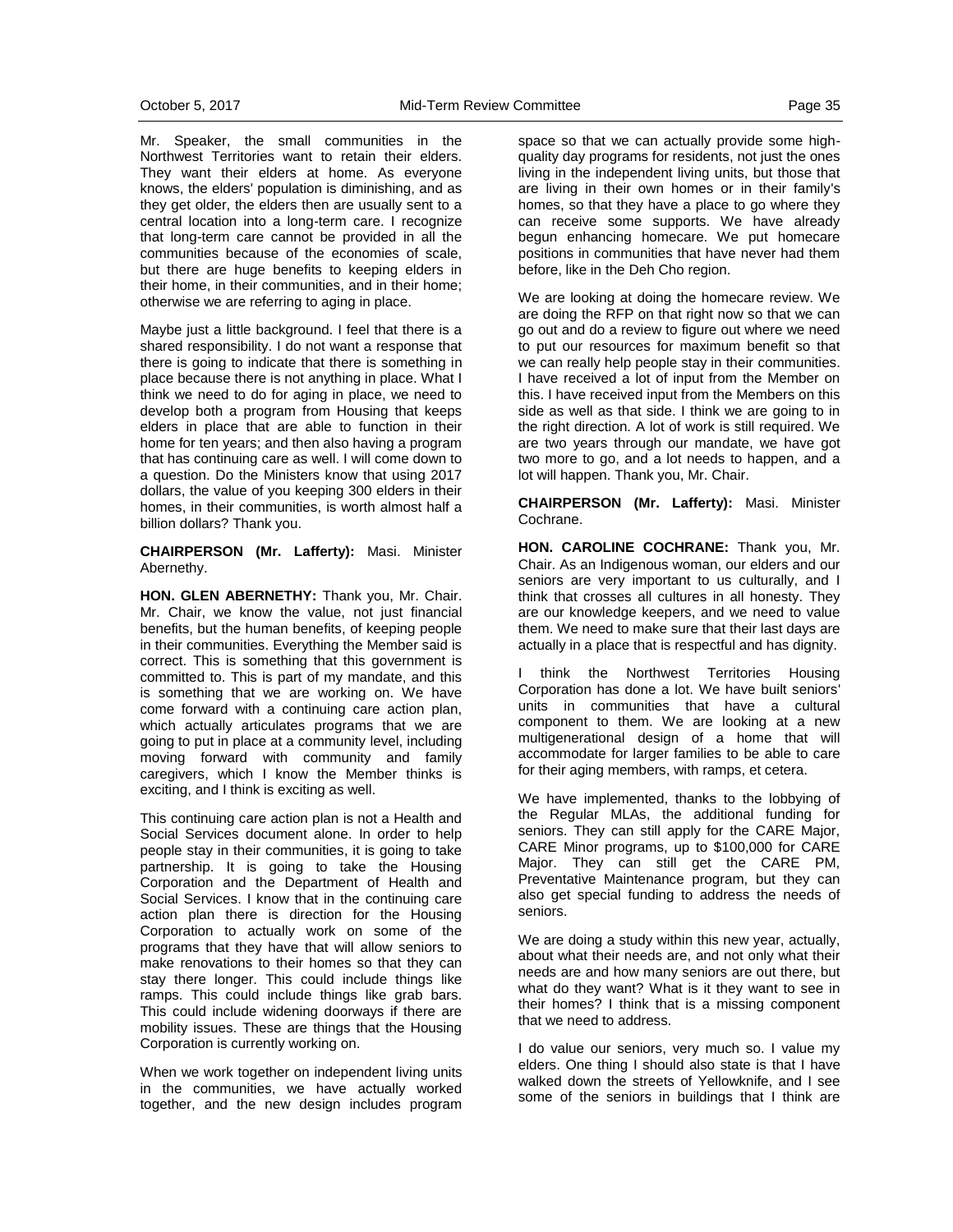unsafe. One of the projects we are looking at as well is: can we do a seniors' housing unit that is not based on income, but actually addresses just a seniors' housing unit, so that all seniors can live in that, market seniors and low-income seniors? Safety is what I am looking at. I take it very seriously, and we will be focusing in more depth on how we can support them, not only to give them a house, but a house that they want to live in. Thank you, Mr. Chair.

**CHAIRPERSON (Mr. Lafferty):** Masi. Questions to Ministers. Next on my list, I have Member Vanthuyne.

#### MR. VANTHUYNE'S QUESTION

**MR. VANTHUYNE:** Thank you, Mr. Chair. Mr. Chair, my next question is for all of the Ministers. Earlier today, we had some federal representatives in the Legislative Assembly, and they had the opportunity to watch our unique form of consensus government.

Mr. Chair, this form of government and this House always comes under fire and is constantly criticized. Is the best form of government to represent the people of the Northwest Territories? I am sure everybody gets a barrage of questions along the lines of what they would do to improve consensus government during election time. I know I have. I would like to raise that question in the House, only because these are the Members that we have chosen to essentially run the government. As it relates to the government's performance in general, I would like to ask the Members: what have you identified as one of the gaps or challenges in consensus government, and what would you do to change that and improve it? Thank you, Mr. Chair.

**CHAIRPERSON (Mr. Lafferty):** Masi. Minister Robert C. McLeod.

**HON. ROBERT MCLEOD:** Thank you, Mr. Chair. Mr. Chair, first of all, I believe in consensus government. For the population that we have, I believe that we well represent our ridings and our constituencies in a consensus government system. I have seen a number of changes over the years to consensus government. At the beginning of the 18<sup>th</sup> Assembly, there were some suggestions, like the mid-term review, for example. The transparency that this particular government has is something that we have improved on.

To improve it in the future? That is a good question. We all find little tweaks when we first gather as a group of 19 to discuss our priorities and mandate for the coming Assembly, and we find little ways that we could tweak our style of government. I really cannot think of any off of the top of my head. I know communication is something that we talk a lot about. Public involvement is another one that we talk a lot about, and I think we have taken some small steps to address that.

As Members come into the  $19<sup>th</sup>$  Legislative Assembly, I am sure they will have a discussion. They will bring fresh new ideas and thoughts towards how they could improve consensus government. I do believe it is a system that works well for the Northwest Territories, and it is an opportunity, as we go through the budgeting process, where we all have a chance to see the budget before it is brought into this House for debate. Thank you, Mr. Chair.

**CHAIRPERSON (Mr. Lafferty):** Masi. Minister Moses.

**HON. ALFRED MOSES:** Thank you, Mr. Chair. With consensus government, I really believe that it has equal representation from our smallest communities right to here in Yellowknife. In terms of gaps, as Members know, this is my second term as a Member of the Legislative Assembly. I have not seen any gaps. I know that it takes a while to get things moving through the House at times. I do believe that it can be strengthened through communication and collaboration between Regular Members, committees, Indigenous governments, our other partners, and Cabinet. I cannot really see any gaps, but to improve the process, better communication and better collaboration of work amongst all partners of all governments. Thank you, Mr. Chair.

**CHAIRPERSON (Mr. Lafferty):** Masi. Minister Abernethy.

**HON. GLEN ABERNETHY:** Thank you, Mr. Chair. Mr. Chair, I believe in the principles and tenets of consensus government. I believe it can work if all Members believe, and I think we have Members that do believe in consensus government. It is by no way, shape, or form perfect. There is no form of government that is perfect.

As a Cabinet Member, there are things that do frustrate me about consensus government, and I will tell you one of the things that annoys me the most. If you were in a party system, you have a platform. You run out on that platform. You say, "over the life of this government, we are going to X, we are going to do Y, we are going to do Z, and we are going to do it first year, second year, third year, fourth year." We have difficulty doing that in this system because we run through business plan processes; budgets are approved every year. You cannot really assume you know what you are going to get in the third or fourth year of this Assembly as far as a budget.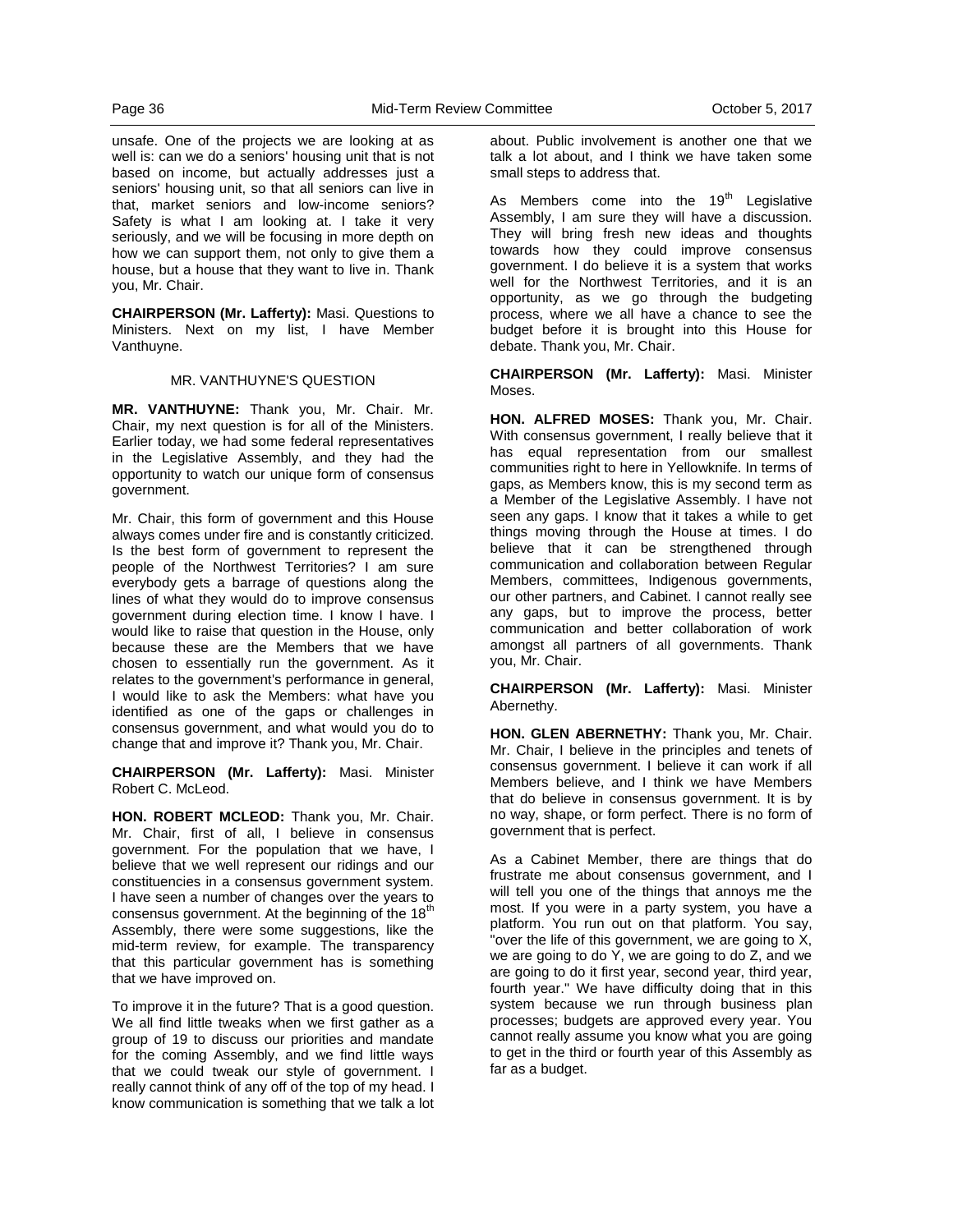I have done work in the department. We have done work on a number of initiatives that are mandatedriven, and we are ready to roll out, and we are planning to roll out in the fourth year of this Assembly, but I cannot saying we are going to roll that out absolutely because we still have to go through all these processes. I have raised this with my Cabinet colleagues: we need to find a way to be more proactive and say, "hey, this is part of our plan. We are going to do this in the life of this government. We are going to fund it in the life of this government. We know how much it costs, and we are going to get it done," even though it still has to go through some of the planning processes.

It does get awkward because we cannot speak for future years, and that is a frustration of this system. I sure would like to be able to come out and say, "you know what? We are doing X. It's going to happen the fourth year. It's going to be funded, and we are going to make it happen"; but it still has to go through six or seven processes before we get there. I find that frustrating. I am sure others do as well. We want to be proactive. We want to be leaders. We want to get these things done. They do not all happen today, but we should be able to talk about tomorrow, and in this system, it is a little bit more difficult than it would be in a party system.

**CHAIRPERSON (Mr. Lafferty):** Masi. Minister Sebert.

**HON. LOUIS SEBERT:** Thank you, Mr. Chair. When I first came here two years ago, I had a lot of questions about consensus government and thought that perhaps the party system might be better, but I've changed my mind over the last two years working with all of you. As for improvements while I'm on the rules committee, which when I joined was told met once or twice a year, well, more like once or twice a month, we've done good work on a electoral reform mid-term reviews so there are changes going on all the time. I know that the committee system has been opened up. I think we would all like a freer flow of information and that things would be kept secret or in camera only if absolutely necessary and our default option would always be open. Thank you.

**CHAIRPERSON (Mr. Lafferty):** Masi. Minister Cochrane.

**HON. CAROLINE COCHRANE:** Thank you, Mr. Chair. I'm realizing this mid-term process is really about picking out my weaknesses. I already told you I'm not very good at social media, so let's talk about politics. When I first came in, I came in for the work. I did not know politics. I did not know and in fact, I knocked on a door in my constituent and I apologize to the man. In my riding, who was a Premier, I did not know Joe Handley, you know, honestly, so I did not know the difference between

consensus and party politics. I learned that. That is a steep learning curve that I took and I was open, so it actually gave me – I was open. I didn't know the difference, so I was open to hearing. What I heard though is that party politics does not work for small communities. Having one voice does not always work for smaller places that they can't skip. The initiatives actually won't address their needs within those communities and I adhere to that. One policy does not work for all people. We need to make people's needs the priority, not the party politics.

The biggest gap of not having party politics is that I have no one to blame. I have to take all the responsibility on myself. I can't say it's about a political stance, so for me, the biggest gap is that I'm on my own as a Minister. I have to take responsibility for my own faults, my own actions, and that is a benefit because I get to define my own path as well. Thank you, Mr. Chair.

**CHAIRPERSON (Mr. Lafferty):** Masi. Minister Schumann.

**HON. WALLY SCHUMANN:** Thank you, Mr. Chair. You know what, for a long-standing time I was in Metis politics. I always believed that consensus government was the true form of politics for the Government of Northwest Territories and the people. I've never believed in the party politics system as Minister Cochrane just said because I believe it needs to represent all of us. I think we have a shared responsibility as all Members of this assembly to represent the people of the Northwest Territories and not hide under any particular colour or brand or party.

One thing that drives me crazy though about politics since I've come here and I'm being totally honest. I've come from the private sector. When you can make a decision and move on that decision on a timely matter and be able to implement it as quickly as you can and come to a government system, and that's more because I come from the private sector my whole life. That part drives me crazy.

We have a system, I think, that works with the people of Northwest Territories. My fear was always party politics would suppress the voice of the small communities as well. I've always said that. I've argued that continually with a lot of my Metis colleagues who believe in the party system, but you know, it's an ideology that is based on personal preference and my preference is we have a system that works for residents in the Northwest Territories. Thank you, Mr. Chair.

**CHAIRPERSON (Mr. Lafferty):** Questions for Ministers. Next on my list, I have Member O'Reilly.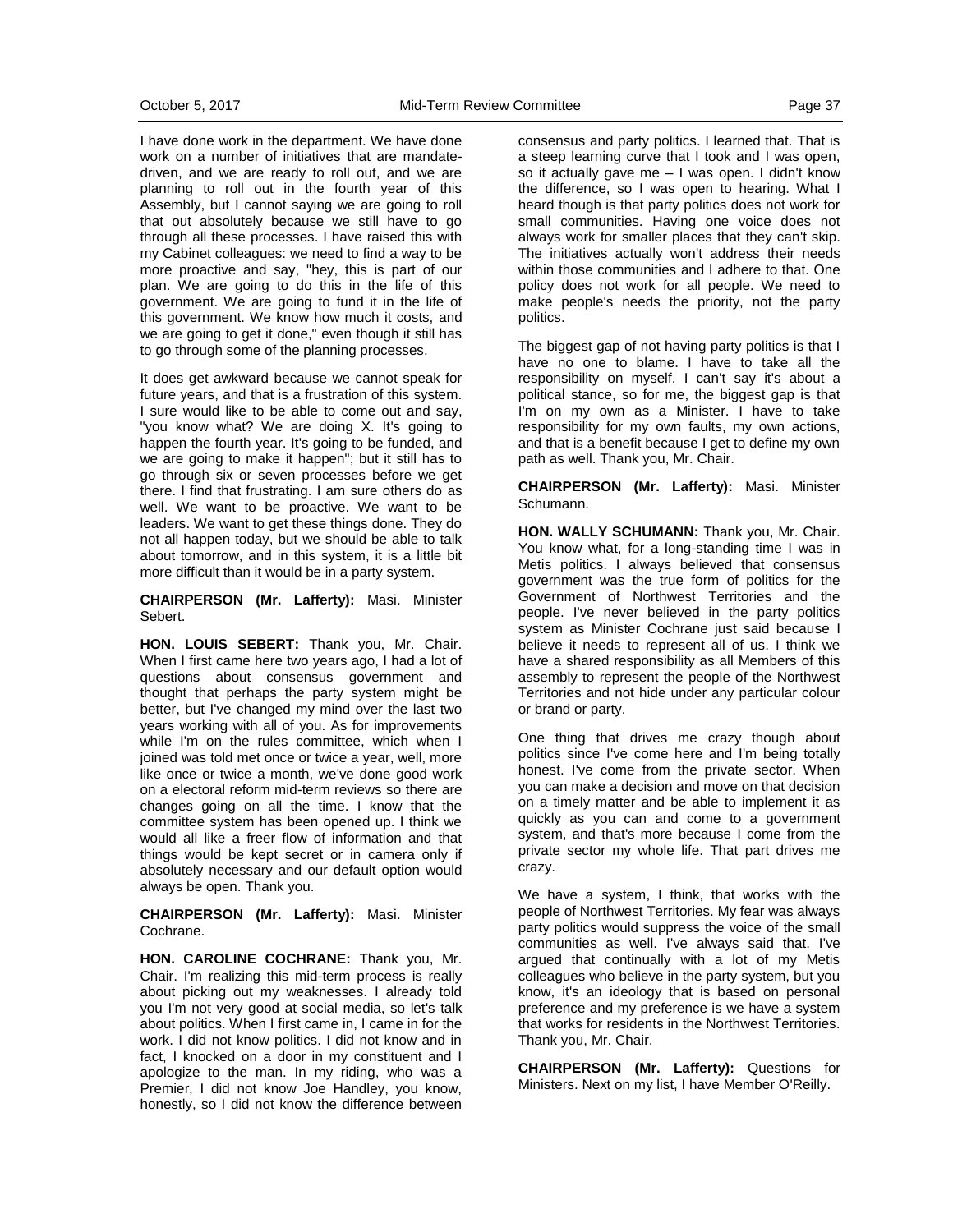## MR. O'REILLY'S QUESTION

**MR. O'REILLY:** Merci, Monsieur le President. Look, I'm having so much fun here. I'd like to get a referral to rules so that we can extend question period every day in the House, but more seriously, my question is for the Minister of Minister of Industry, Tourism and Investment: there's been a lot of upheaval and loss of visitor service capacity in Yellowknife with the closure of the Northern Frontier Visitors Centre. It's my view that this was completely preventable if adequate and comparable support had been provided by ITI. Can the Minister describe his vision for tourism in Yellowknife for the next two years? How he's going to get there and whether he will dedicate funding to get us there? Mahsi, Mr. Chair.

**CHAIRPERSON (Mr. Lafferty):** Masi. Minister Schumann.

**HON. WALLY SCHUMANN:** Thank you, Mr. Speaker. As the Minister of Industry, Tourism and Investment, I don't focus particularly right on one city as his question is related. Tourism is a territorial-wide initiative. It's one way we are going to diversify our economy and help build Aboriginal businesses and corporations to be part of the tourism industry in a government-wide initiative. Specifically for the City of Yellowknife, we are working directly with the City of Yellowknife and moving this initiative forward. It's unfortunate that the Northern Frontier Visitors Centre had financial challenges around running their operation and they've made a decision to walk away and shut down. We've taken the building back as part of that initiative and taken that off their hands so there's responsibility for them on that part. We will work closely with the city. Tourism is a big part of our industry in the Northwest Territories as I said in diversifying our economy. It's injecting 200 million dollars into it. The City of Yellowknife does reap the biggest benefits of it because it's the central location of where people come. We're spending \$7 million across this initiative territorial-wide and we will continue to do that. Thank you, Mr. Chair.

**CHAIRPERSON (Mr. Lafferty):** Masi. Questions for Ministers. Next on my list, I have Member Green.

## MS. GREEN'S QUESTION

**MS. GREEN:** Thank you, Mr. Chair. Mr. Chair, this question is for the Minister of Justice. In his mandate letter for the Minister of Justice, the Premier asks him to, "improve our social response to crime reduction by examining and analyzing social indicators, conducting research on what works to reduce crime, and identifying any gaps and territorial programming." My question for the

Minister is: how is this work progressing? Thank you.

**CHAIRPERSON (Mr. Lafferty):** Minister Sebert.

**HON. LOUIS SEBERT:** Thank you, Mr. Chair. One of our successes in this area is the integrated case management operation. I can advise this house that we will be receiving an evaluation report shortly. This has assisted members of the community who have multiple needs and I think it is an important and successful program. ICM is working well and hopefully, it will work well into the future. Thank you.

**CHAIRPERSON (Mr. Lafferty):** Masi. Questions for Ministers. Next on my list, I have Member Beaulieu.

### MR. BEAULIEU'S QUESTION

**MR. BEAULIEU:** Marsi cho, Mr. Chairman. Mr. Chairman, I have a question for the Minister of Infrastructure. Mr. Chairman, the GNWT could spend \$200 million on infrastructure. Staying in NWT economy that could be worth two or three times that amount, so have a significant impact of \$400 to \$600 million on GNWT economy annually if that money could remain in the Northwest Territories using economic terms like the invisible hand multiplier effect and how the money works in the economy. I'd like to ask the Minister if he would look at or if he would commit to looking at all ways of keeping the money in the Northwest Territories for all of the contracting that goes on by the GNWT. Thank you.

**CHAIRPERSON (Mr. Lafferty):** Masi. Minister Schumann.

**HON. WALLY SCHUMANN:** Thank you, Mr. Speaker. We have lots of large projects within the Department of Infrastructure. We have a fiscal policy that we have to follow when we tender these things out. We looked at all multiple ways that we can have NWT residents participate in all contracting opportunities in the NWT and be it a road project or a large building, these sorts of things. We have MOUs that we have signed with Aboriginal governments around business opportunities with them. We will continue to support those moving forward. We are in discussions with some of them right now and also signing new MOUs around that process, but we have a fiscal process that we follow, a framework. We will continue to work on that, but we do on a case-bycase basis try to have this money reach as many GNWT businesses and residents as possible when we're contracting. Thank you, Mr. Chairman.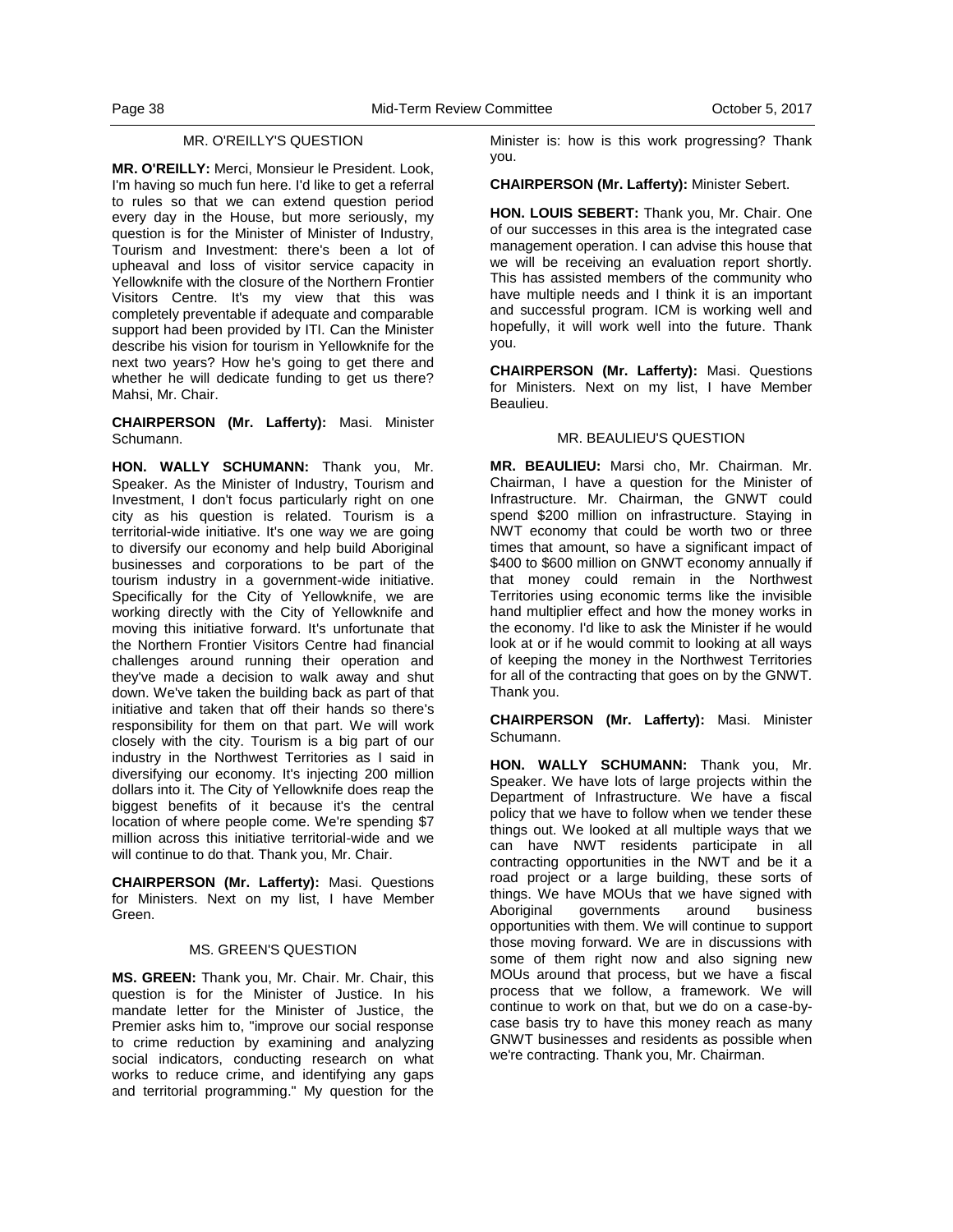**CHAIRPERSON (Mr. Lafferty):** Masi. Questions for Ministers. Next on my list, I have Member Testart.

#### MR. TESTART'S QUESTION

**MR. TESTART:** Thank you, Mr. Chair. The Standing Committee on Government Operations has worked on several files related to the Department of Municipal and Community Affairs. We've asked for certain changes to be made, such as to the NGO fund. We've made recommendations there. We've made recommendations to performance audits. Oftentimes, the department disagrees with us despite the fact that the committee made up of representatives of thousands of Northerners are asking to work with the Minister on these things. The answers back are often unsatisfactory, so I'd like to know if the Minister, over the second course of her term, will endeavour to have a better working relationship with this committee, especially around performance audits and around long-standing issues like the NGO Stabilization Fund and the amendments to the CTV Act. Thank you.

#### **CHAIRPERSON (Mr. Lafferty):** Minister Cochrane.

**HON. CAROLINE COCHRANE:** Thank you, Mr. Chair. I wasn't aware, actually, that the standing committee felt that we didn't work well with them on the performance audit, actually, because we have implemented all of the recommendations from the Auditor General and we are implementing recommendations from the standing committee on that, as well. So that's kind of news to me to start with.

The CTV Act, we've been really engaged, and we've heard the Members on the CTV Act. We are working with the City of Yellowknife and the taxbased communities on getting a hotel levy tax, and also an energy retrofit program. So I'm not sure; if there are pieces that I'm missing on that, then please bring that to my attention because I'm not aware that I'm actually missing more on those as well.

So, yes, I'm more than willing to work with the standing committee. In fact, when I started, I thought it would be a different process. I thought we would actually sit down together and bring up issues and be able to sit and brainstorm like normal workshops facilitation goes on. I didn't realize that the process that I had to bring something forward and standing committee gave me their feedback and then I had to come back. If I was to change things in government, that would be one thing I would change. I think it would save us a lot more time if we could actually sit around a table and hash things out and then go back and do the work.

Yes, I am more than willing to work with standing committee, and if there are things that within the audit or the CTV Act that I have missed, then please bring that to my attention because I'm not aware of them. Thank you, Mr. Chair.

**CHAIRPERSON (Mr. Lafferty):** Masi. Questions for Ministers. Next on my list, I have Member Green.

#### MS. GREEN'S QUESTION

**MS. GREEN:** Thank you, Mr. Chair. Mr. Chair, my question is for the Minister of Health and Social Services. In your mandate letter the Premier asks you to develop financing options for long-term care facilities, propose a regulatory framework for longterm care, develop and implement an action plan for enhanced home and community care services, and develop and implement an action plan for expanded palliative care services. Of this list, just one item has been accomplished, and that's the continuing care plan, which is a plan looking for resources. Can the Minister tell us whether he will be able to complete the rest of the tasks on this list in the life of this Assembly? Mahsi.

**CHAIRPERSON (Mr. Lafferty):** Minister Abernethy.

**HON. GLEN ABERNETHY:** Thank you, Mr. Chair. Mr. Chair, as I indicated earlier today, there are over 84 individual items that fall under the mandate in the government right now. We have completed many of them. We are in process of many of them, and yes, we are behind on a couple, but I am committed to getting all of that work that the Member described done. I am committed to moving forward every mandate item that is in this document for the Department of Health and Social Services. I will be working closely with committee to move those forward. I believe, you know, we're only two years in, Mr. Chair. We've got two years left. We have done an awful lot of work in the first two years, and there's an awful lot of work left in the last two years. I'm committed to getting that done, and I look forward to working with committee to make it a reality. Thank you, Mr. Chair.

**CHAIRPERSON (Mr. Lafferty):** Masi. Questions for Ministers. Next on my list, I have Member O'Reilly.

#### MR. O'REILLY'S QUESTION

**MR. O'REILLY:** Merci, Monsieur le President. My question is for the Minister of Lands. Part of our mandate commitments included development of a "sound financial security system to prevent public liabilities." During our watch of NWT resources, the Cantung Mine went into receivership and Cabinet took out a special warrant to buy Mactung. I cannot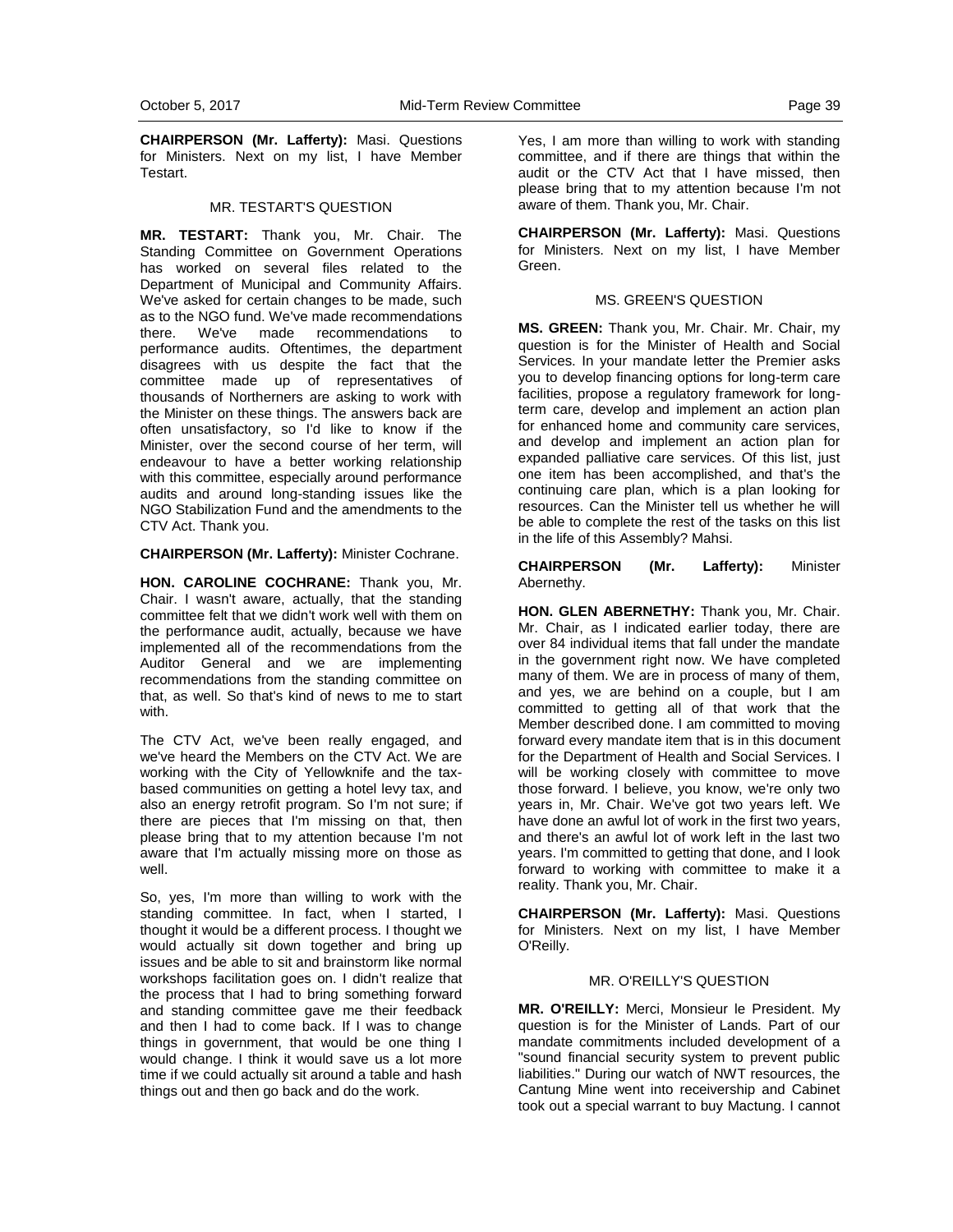recall seeing any new policy, regulations, or legislation that could possibly protect us from new public liabilities from resource development. Can the Minister explain why there's been no visible progress on this important mandate commitment to prevent public liabilities? Mahsi, Mr. Chair.

**CHAIRPERSON (Mr. Lafferty):** Masi. Minister Sebert.

**HON. LOUIS SEBERT:** Yes, Mr. Chair. The amounts of money that are paid in as security for these projects are being constantly reviewed by the Government of the Northwest Territories. Members will know there has not been all that much mining or other industrial activity that would lead to a need to enhance those amounts. We are looking at this constantly, as I mentioned, and if there are legislative changes needed, we will certainly bring them forward, but we think the present system is working quite well. Thank you, Mr. Chair.

**CHAIRPERSON (Mr. Lafferty):** Masi. Questions for Ministers. Next on my list, I have Member Vanthuyne.

#### MR. VANTHUYNE'S QUESTION

**MR. VANTHUYNE:** Thank you, Mr. Chair. Mr. Chairman, my question is for Minister Schumann. Mr. Chair, the Yellowknife Airport Improvement Fee and the Airport Revolving Fund were brought in at a time when the economy was sluggish, and the fee certainly raised a number of concerns about contributing to the increasing costs of living, as well as the increasing costs of doing business. The Northern Air Transportation Association, many airlines, the NWT Tourism, the Chamber of Mines, and of course plenty of individuals shared their opinions and views and their concerns about the effects of this fee. The Standing Committee on Economic Development and Environment made a number of recommendations, including considering a phased-in approach. I would like to ask the Minister, if he had the opportunity again, would there be any changes with regard to the parts of the process leading to the establishment of that fee? Would he make any changes? Thank you, Mr. Chair.

**CHAIRPERSON (Mr. Lafferty):** Masi. Minister Schumann.

**HON. WALLY SCHUMANN:** Thank you, Mr. Chair. I guess this goes back to the question we had earlier today about leadership. When the department came to me about implementing the revolving fund, I sat there and I went through it with the officials, and I made a decision. I believe we made the right decision. This is going to help spur economic growth, particularly in the Yellowknife Airport and the surrounding region. The costs that are going to be passed on to the residents of the Northwest Territories are very minimal; I believe when I was in front of Committee of the Whole I said I don't want to do a phased-in approach because we might as well rip off the band-aid and get right to it. I believe it's the right decision that we made as a government, and it's freed up other capital so we can put it towards other initiatives that this Assembly wants to do. Thank you, Mr. Chair.

**CHAIRPERSON (Mr. Lafferty):** Masi. Questions for Ministers. Next on my list, I have Member Green.

#### MS. GREEN'S QUESTION

**MS. GREEN:** Mahsi, Mr. Chair. Mr. Chair, my question is for the Minister of Finance. In your Department of Finance mandate letter, the Premier directs you to implement the government's new Financial Administration Act in order to improve government-wide planning and accountability. How have you improved accountability in the Department of Finance while you've been Minister? Thank you.

**CHAIRPERSON (Mr. Lafferty):** Masi. Minister Robert C. McLeod.

**HON. ROBERT MCLEOD:** Thank you, Mr. Chair. I believe that, through the process that we go through in the Legislative Assembly with the business planning process and budget planning debate on the floor of this House, I think we've gone to improve the transparency within the Department of Finance and there are a number of other - in our meetings with Regular Members we continue to keep them updated as to some of the initiatives we have on the go, and as far as the financial administration, a lot of the departments, when they come forward, when their requests are reviewed by our policy analysts over at Finance, there's always a question there of whether it abides with the Financial Administration Act. So we continue to do the work to be as transparent as possible and to keep this House informed as to all that's going on within the Department of Finance. Thank you, Mr. Chair.

**CHAIRPERSON (Mr. Lafferty):** Masi. Questions for Ministers. Next on my list, I have Member O'Reilly.

#### MR. O'REILLY'S QUESTION

**MR. O'REILLY:** Merci, Monsieur le President. My question is for the Minister of Finance. For at least the last two years, and probably longer, GNWT has raised more money from taxes on alcohol and tobacco than we get to keep from resource revenues as a result of devolution. Rather than get into a debate about what other benefits we may be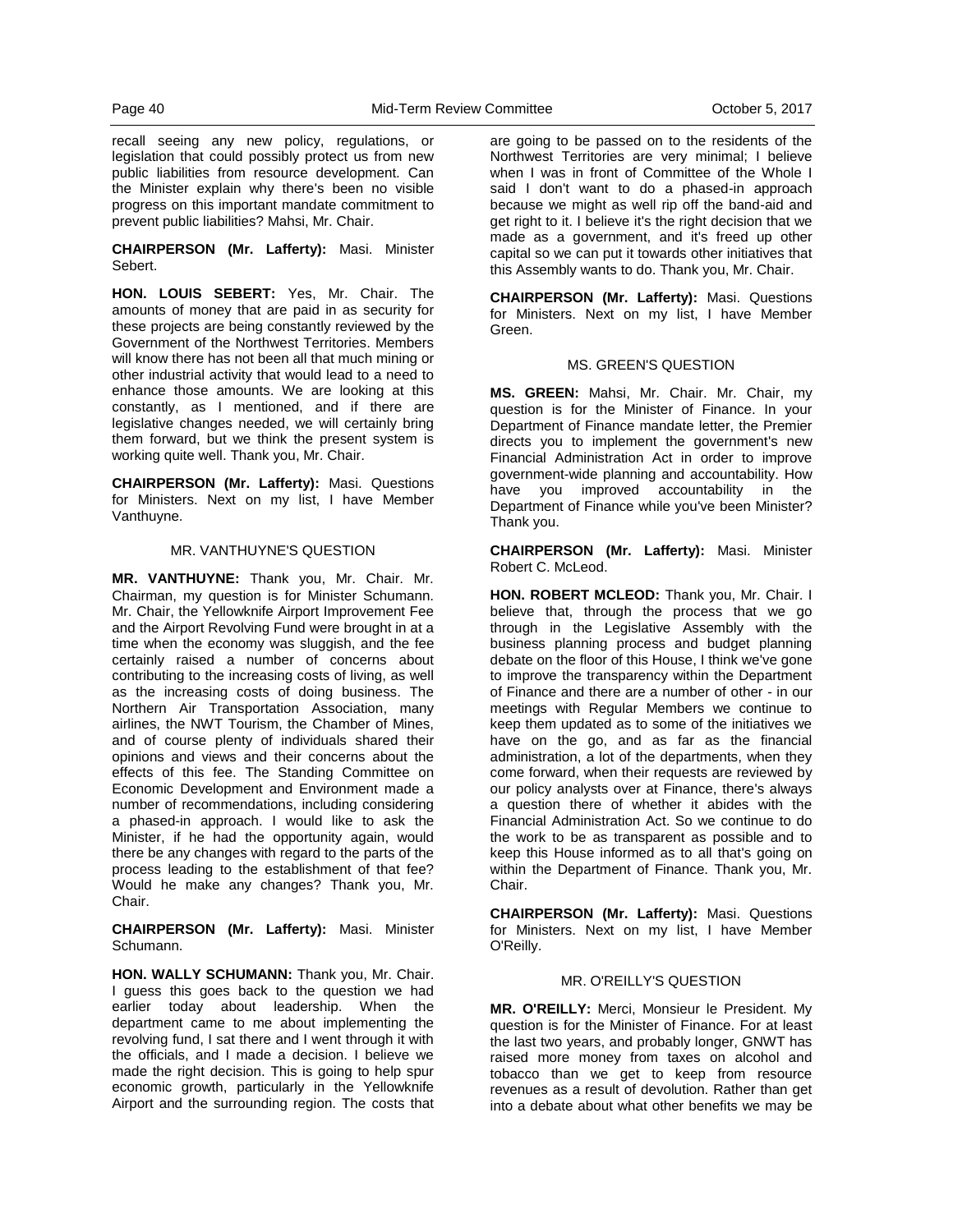getting from resource development, I want the Minister to discuss what he has done with regard to tax fairness and what he intends to do in the remainder of our term on tax fairness. Mahsi, Mr. Chair.

**CHAIRPERSON (Mr. Lafferty):** Masi. Minister Robert C. McLeod.

**HON. ROBERT MCLEOD:** Thank you, Mr. Chair. Mr. Chair, with the discussions we have in this House all the time about the cost of living across the NWT, I think one of the biggest accomplishments for tax fairness across the Northwest Territories is the fact that we haven't raised personal tax for years and have people pay for some of the challenges that we have been facing, because we all recognize that there is a high cost of living in the Northwest Territories. We do review our taxes; I think we made a couple of recommendations through our business planning process that we've gone through, but we will continue to ensure that the taxes are fair for all residents across the NWT. Again, I remind Members that one thing we do not want to do is increase personal income tax and have that burden beared by the residents of the Northwest Territories. Thank you, Mr. Chair.

**CHAIRPERSON (Mr. Lafferty):** Masi. Questions for Ministers. Next on my list, I have Member Testart.

#### MR. TESTART'S QUESTION

**MR. TESTART:** Thank you, Mr. Chair. There is a mandate commitment to lower taxes on small businesses. At this point two years into our term, no progress has been made on that that I have seen, or that the standing committees have seen. Can the Minister of Finance indicate when he is going to be prepared to either table a tax plan, or share a tax proposal with Members of this House on lowering taxes for small business, or somehow reducing the tax burden on northern businesses? Many of these businesses in Yellowknife are located in my riding, and they depend on government spending and government support. We put that tax plan in the mandate to do exactly that, to support those businesses and make sure they have a competitive edge when competing against larger southern contractors. This is an important part of our mandate. We have seen no progress to date. I would like to know when the Minister is going to have something to share with us? Thank you.

**CHAIRPERSON (Mr. Lafferty):** Minister Robert C. McLeod.

**HON. ROBERT MCLEOD:** Thank you, Mr. Chair. Mr. Chair, the Member is correct. It was one of the mandate items that we will reduce taxes on small

businesses. We have four years of this Assembly. We still have two years left in our mandate, and we have looked at it a couple of times. I think it was a 1 per cent decrease to taxes of small business. I think that was the number that was thrown around. At this point, it is a relatively small impact on the road to do business across the Northwest Territories, and we believe that there are better ways to support small business across the NWT. Thank you, Mr. Chair.

**CHAIRPERSON (Mr. Lafferty):** Masi. Questions for Ministers. Next on my list, I have Member Green.

#### MS. GREEN'S QUESTION

**MS. GREEN:** Thank you, Mr. Chair. Mr. Chair, my question is for the Minister of Industry, Tourism and Investment. There is language in the mandate about diversifying the NWT economy beyond the traditional pillars of mining, and oil and gas, into areas such as tourism, agriculture, filmmaking and so on. In order to develop these alternatives as solid contributors to our GDP, we need investment, yet investments in the last budget were modest at just \$12.5 million in total. My question to the Minister is: what is he waiting for? Thank you.

**CHAIRPERSON (Mr. Lafferty):** Masi. Minister Schumann.

**HON. WALLY SCHUMANN:** Thank you, Mr. Chair. A number of these initiatives, the commercial fishing strategy, the agriculture strategy, these things, we are moving these forward. Particularly, the agriculture strategy, we have laid out the first one for the Northwest Territories. It is a blueprint for moving this forward. We want to help develop and implement the agriculture strategy. As I have said, this is a blueprint that we have laid out. There are actions that have to be taken to move this thing along. We have a working group with the Department of Health and Social Services; Lands; ENR, to move that one along. The fishing strategy, we are in conversation with the fishing federation. We have to make a decision at some point if we are going to stay involved in that or not. We are creating a marketing plan for exporting fish out of the Northwest Territories, so there are a number of things that has to be done. The groundwork has to be laid out before we can just start throwing money at these things, so we are doing our homework to find what is the best way to move these initiatives forward, and we will continue to do that. Thank you, Mr. Chair.

**CHAIRPERSON (Mr. Lafferty):** Masi. Questions for Ministers. Next on my list, I have Member O'Reilly.

MR. OREILLY'S QUESTION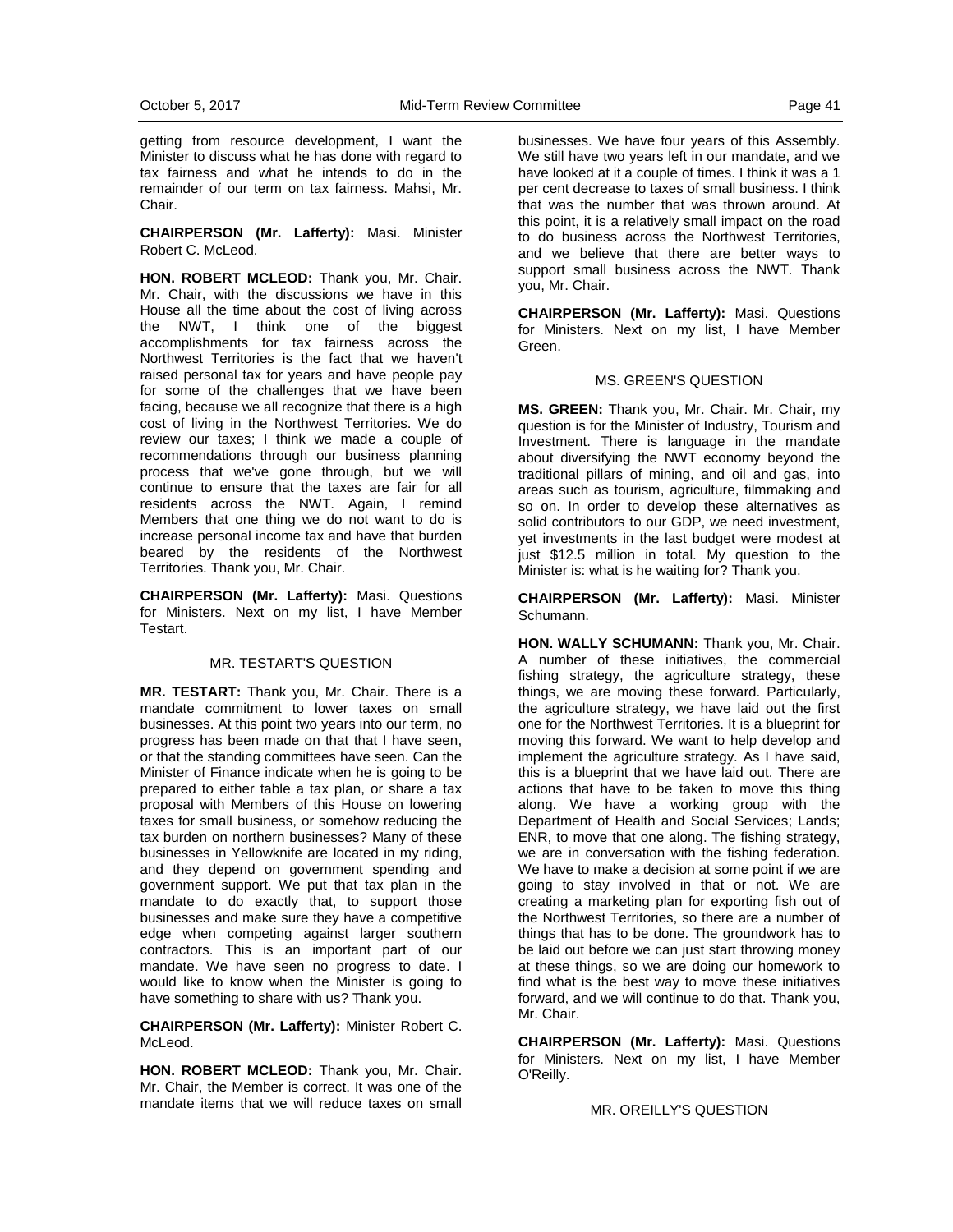**MR. O'REILLY:** Merci, Monsieur le President. My question is for the Minister responsible for the Public Utilities Board. We have this weird situation, Mr. Chair, where we now have deputy ministers sitting as the board of the Northwest Territories Power Corporation, so we have some control over what they propose to the Public Utilities Board. We also appoint the Public Utilities Board, and we also provide direction to them. The last time the Minister provided direction to the Public Utilities Board came completely out of the blue. Regular Members had no idea that this was going to happen. It is just a very unusual situation. I am hoping the Minister can help me understand what his vision is for the future of the Public Utilities Board is over the next two years? Mahsi, Mr. Chair.

#### **CHAIRPERSON (Mr. Lafferty):** Masi. Minister Abernethy.

**HON. GLEN ABERNETHY:** Thank you. Thank you, Mr. Speaker. Mr. Speaker, the Public Utilities Board has a very important role in reviewing the rates that different energy providers and distributors want to charge residents across the Northwest Territories. That is the Power Corp. as well as other organization like NUL. There are more than one organization that they are reviewing the rates from. As long as there is multiple organizations, multiple power providers, I think it is in the best interests of the people of the Northwest Territories that we have this independent body reviewing the numbers that are being proposed by these different distributors and power providers.

At this point in time, there is no anticipation of removing the board or getting rid of the Public Utilities Board. As a note, Ministers have given direction to PUB in the past. We can give direction, general policy direction, not specific direction, but general policy direction prior to them going into reviews of different applications which is what we did in this case. I have answered questions to this effect to the Member previously. I, of course, would love to have been able to provide the Members more updates, but the information came to us that required a fairly quick decision. We made the decision and immediately gave the MLAs a heads up. We will certainly endeavor to give MLAs more heads up in the future because like I said before, I am not a big fan of surprises. Sometimes, situations do arise that need immediate response, and that was the situation in this particular case. Thank you, Mr. Chair.

**CHAIRPERSON (Mr. Lafferty):** Masi. Questions for Ministers. Next on my list, I have Member Beaulieu.

## MR. BEAULIEU'S QUESTION

**MR. BEAULIEU:** Marsi cho, Mr. Speaker. Mr. Speaker, I have a question for the Minister of Lands. Mr. Speaker, the land lease policies considered by committee to be a disruptive type of a policy. It is a policy where individuals need to have their land lease in order to apply for housing programs as an example, and other legal things that are needed for land; however, it is extremely high. I talked about this in the House, too. Some of the elders would be required to pay a huge amount. Elders have to apply for the small little programs through the Housing Corporation every year just to sort of bandage up their houses. I would like to ask the Minister if he has made any changes to the land lease policy so that it fits the economic realities of small communities? Thank you.

## **CHAIRPERSON (Mr. Lafferty):** Masi. Minister Sebert.

**HON. LOUIS SEBERT:** Mr. Chair, there are really two types of leases the government is involved in, in the Northwest Territories. There are equity leases which I have referred to earlier, and I will be coming to Cabinet shortly with some options that will hopefully resolve that situation. With respect to the normal leases, the department looked at lease amounts that are charged elsewhere, and it was determined that a fair lease amount would be 10 per cent of the assessed value. Now, certain people such as elders do receive a discount of 50 per cent on that amount. Thank you, Mr. Chair.

**CHAIRPERSON (Mr. Lafferty):** Masi. Questions for Ministers. Next on my list, I have Member Green.

#### MS. GREEN'S QUESTION

**MS. GREEN:** Thank you, Mr. Chair. Mr. Chair, my question is for the Minister responsible for the Northwest Territories Housing Corporation. As we hear often in this House, the core housing need is 20 per cent, or almost 3,000 households in the NWT, and these problems encompass affordability, suitability, and adequacy. The Minister has committed to reduce the number of households in core need by 250 per year for the next three years, and I am wondering how that is going to work. Thank you.

**CHAIRPERSON (Mr. Lafferty):** Minister Cochrane.

**HON. CAROLINE COCHRANE:** Thank you, Mr. Chair. Actually, at the beginning of the next session, I will be tabling a document on how we are going to address the core need within the territories which is one of my requirements, so that will be coming forward. There are a variety of needs. There is not one brush that paints all. So if it is suitability, or affordability, or adequacy, then we need to look at different programs for them. If it is a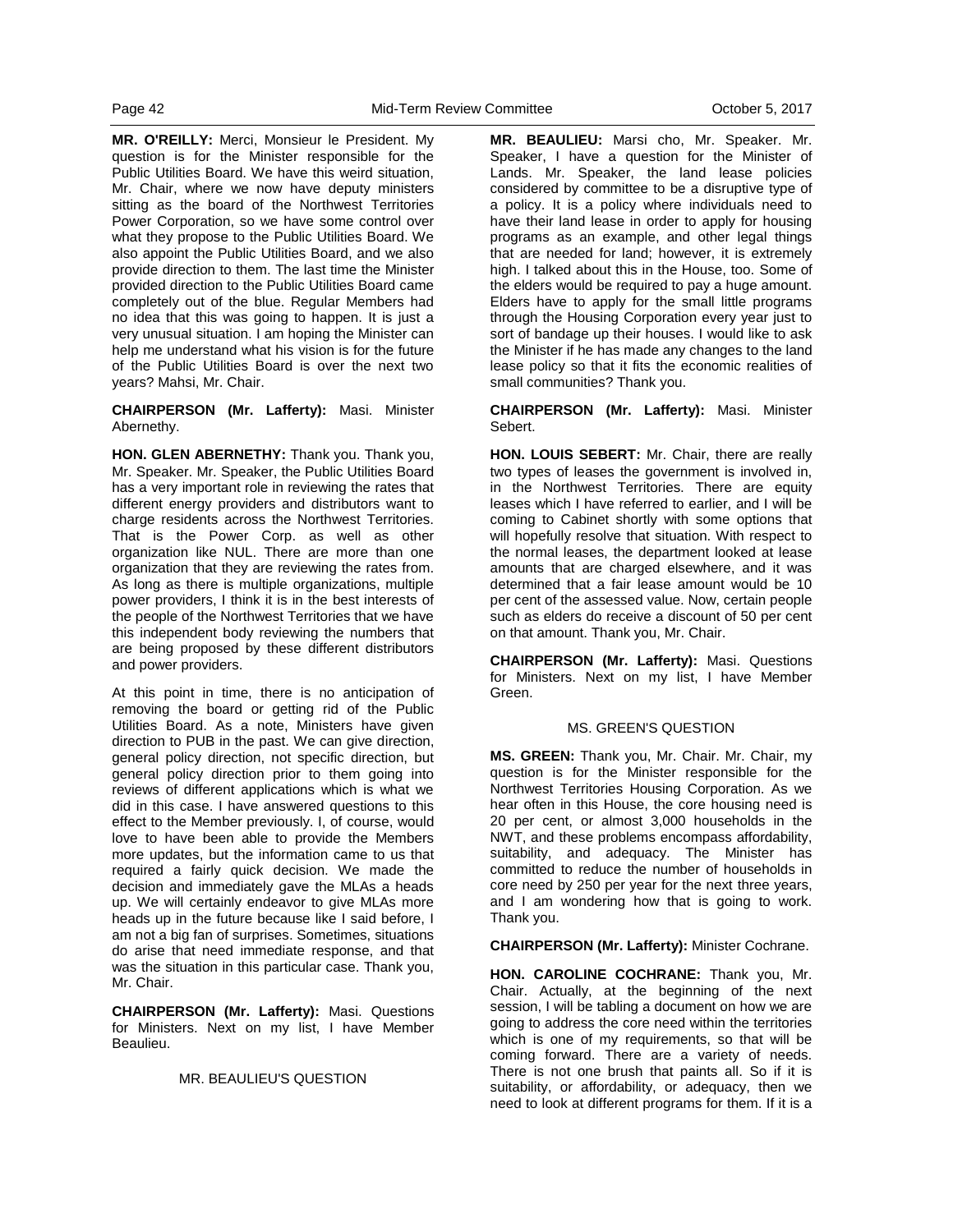matter of getting them into a bigger unit; if it is a matter of actually helping to pay some of their expenses; or if it is a matter of fixing up their homes so that it is safe, we are looking at a variety of programs. As I mentioned earlier, the biggest need at this point, we have done amazing in the smaller communities, brought down our core need based on the 2014 survey compared to the 2009 survey. It actually did not do well for the municipality of Yellowknife, so we will actually be looking at implementing a subsidized rent program that will be coming out again at the very beginning of the next session. I look forward to actually presenting on the new initiatives and the new policies that we have worked on; and through the next two years, there are a lot more policy changes that we still need to do. Thank you, Mr. Chair.

**CHAIRPERSON (Mr. Lafferty):** Questions for Ministers. Next on my list, I have Member O'Reilly.

#### MR. O'REILLY'S QUESTION

**MR. O'REILLY:** Merci, Monsieur le President. My question is for the Minister of Finance. Traditionally, Ministers of Finance have met with NGOs, the business community, and the public in seeking input into, and explaining our budgets. I can personally recall meeting with at least four different Finance Ministers at such consultations before I became an MLA. Budget dialogue 2016 was a website-based consultation process, and that happened during a period of major cutbacks. Does the Minister intend to undertake any meaningful public engagement around the remaining two budgets? Mahsi, Mr. Chair.

**CHAIRPERSON (Mr. Lafferty):** Masi. Minister Robert C. McLeod.

**HON. ROBERT MCLEOD:** Thank you, Mr. Chair. Mr. Chair, the Member is correct. There was a time when there was some budget dialogue that went around across the Northwest Territories, and I remember being part of a Regular Members committee that actually split into two groups and did budget dialogue in the northern and southern parts of the Northwest Territories. We were able to get some valuable feedback out of that process, but that process took place long before the business plans were even developed. Our business plans are in the process of being developed right now. I believe we have business plans coming up in November. If there is commitment to do some budget dialogue, to actually add some value to it, it would have to be done before the business planning review has even started, so we can incorporate what some of the comments we get back. There is processes through the website, and in talking to your MLAs, and in meeting with people out there, but I would have to find out. I do not know if we have time this year because the business plan is being developed. I can commit as we go forward to probably the last year of our last budget, then, there may be an opportunity there to take it out on the road, but then we would have to do it before our business plans are developed. Thank you, Mr. Chair.

**CHAIRPERSON (Mr. Lafferty):** Masi. Questions for Ministers. Next on my list, I have Member Beaulieu.

## MR. BEAULIEU'S QUESTION

**MR. BEAULIEU:** Thank you, Mr. Chairman. Mr. Chairman, I have a question for the Minister of Health and Social Services. Mr. Chairman, I am familiar with some of the work where we would call territorial doctors' pool. What I am looking at is a situation of how, having doctors living in the Northwest Territories that serve the Northwest Territories is important not only to the people they serve but also just in general to the economy. There are lots of positive aspects. I have thought about ideas. If you need two doctors in the Sahtu, you hire four doctors and they all work half-time in the Sahtu, and they work half-time in the hospital here because a lot of the doctors need to work in both places. They need to work in a hospital environment. They work in pediatrics. A lot of the doctors need to maintain some sort of designation by working in certain areas, and they can do general practitioner work as well. I would like to ask the Minister, how far along the road has this department gone to bring that type of pool into the Northwest Territories, a territorial doctors' pool? How far are they from not using locums in the Northwest Territories as doctors? Thank you.

**CHAIRPERSON (Mr. Lafferty):** Masi. Minister Abernethy.

**HON. GLEN ABERNETHY:** Thank you, Mr. Chair. Before my time as Minister of Health and Social Services, there was a Minister of Health and Social Services who thought it was a great idea to move to a territorial pool of physicians across the territories. I think he is sitting across the hall right now asking me a question. It was fantastic direction because the net result of that is by having a territorial pool of physicians, having all the physicians as employees of the one organization as opposed to multiple organizations, they all had some responsibility or authority to engage with the territorial system. We have been able to build on that, and as a result, we have been able to actually get more physicians hired and located in the Northwest Territories than we have ever been able to before. We used to struggle miserably trying to find permanent physicians in places like Beaufort Delta and Inuvik. We actually have been able to find and retain some doctors in those communities. Yes, there is always turnover, but we are getting people to hire in. We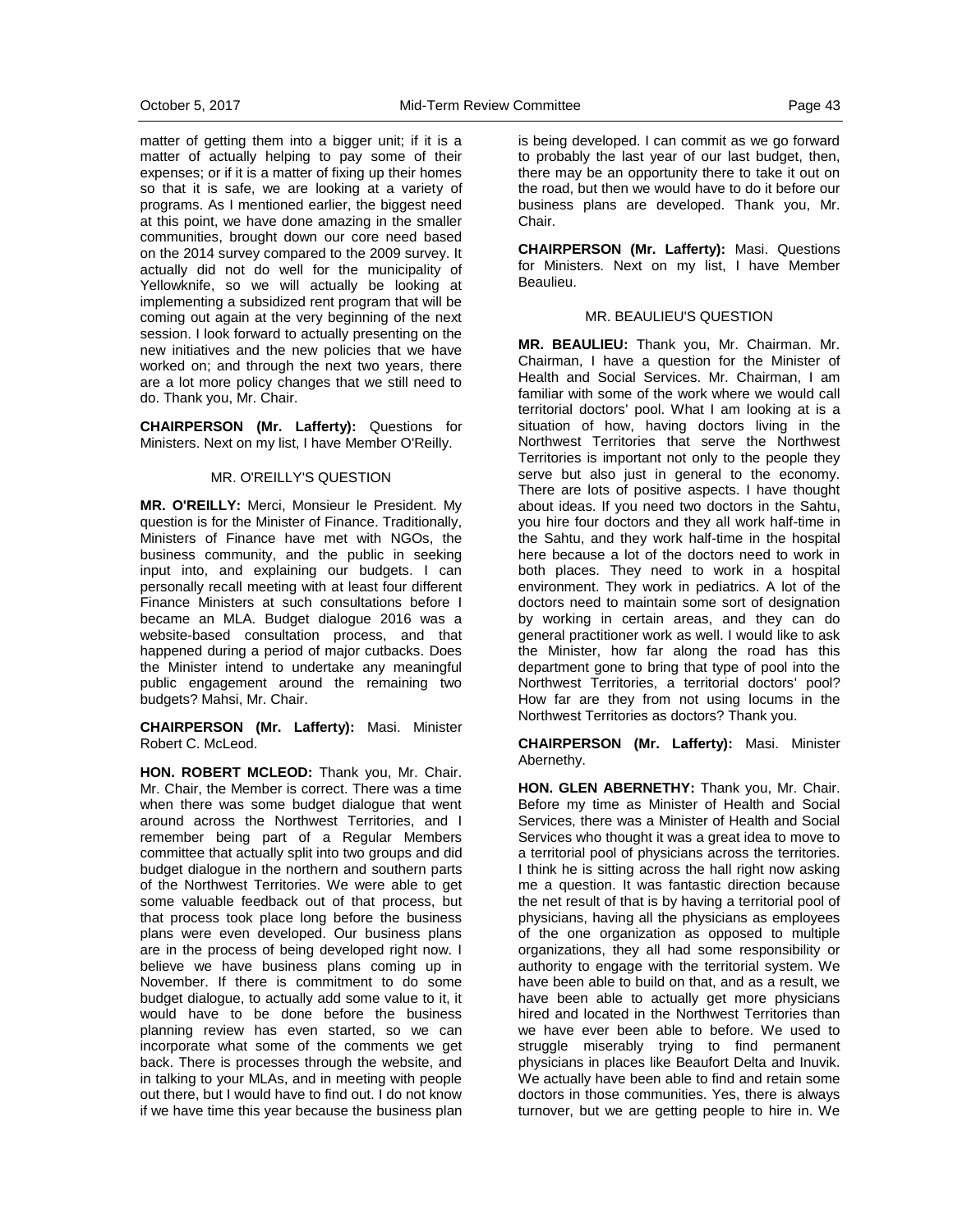are still having some difficulty, though, in the smaller communities like Behchoko and Norman Wells where we still have to rely on some locums. We are exploring those exact types of scenarios that the Member has described about maybe finding some people that are maybe located in Yellowknife and I guess a locum type support in Norman Wells but being the consistent person going back and forth. We still are not all the way there. We are having difficulties finding individuals who want to do that, but at a territorial level, the direction to move to a single medical system, I think has paid off significantly because we do have a stable core of doctors in Beaufort Delta. We almost never had that. We have had much better luck getting physicians in places like Fort Smith and Hay River in particular. Yes, more work needs to be done. We believe it is still a valid process, and we are trying to find people that might be interested in doing exactly the things the Member has described. Thank you.

**CHAIRPERSON (Mr. Lafferty):** Masi. Questions for Ministers. Next on my list, I have Member Green.

## MS. GREEN'S QUESTION

**MS. GREEN:** Thank you, Mr. Chair. Mr. Chair, my question is for the Minister of Justice. The mandate letter doesn't direct the Minister to revamp the program for men who use violence in their relationships, and nor did the assessment of the program completed a year ago, yet a revamp is what this program got despite pleas from Regular MLAs not to fix what wasn't broken. How does the Minister's approach to A New Day demonstrate his commitment and willingness to work with Regular MLAs in the spirit of the openness and transparency he touted in his candidacy speech? Mahsi.

#### **CHAIRPERSON (Mr. Lafferty):** Minister Sebert.

**HON. LOUIS SEBERT:** Thank you, Mr. Chair. I think we all recognize this as a very serious issue. It is part of the government's initiative and partnership to prevent and reduce family violence. The original A New Day program, of course, was a pilot project, and when that pilot came to the end of its term, or prior to its coming to the end of its term, we did ask for an evaluation of the program. As a result of that evaluation, some changes were made to the program, which in our view, improved it. For example, men who had left the program were allowed to re-enter the program later on. Based on that, we did make some changes to the program which we think led to an improvement. Thank you, Mr. Chair.

**CHAIRPERSON (Mr. Lafferty):** Masi. Questions for Ministers. Next on my list, I have Member Testart.

#### MR. TESTART'S QUESTION

**MR. TESTART:** Thank you, Mr. Chair. The Department of Lands has a number of ambitious challenges before it. A key part to developing our economy is making land accessible for agricultural purposes, sorting out legislative gaps, and coming to some sort of common leasing system. We have more than 250 leases that all have their own individual terms. The Minister in his time in this portfolio honoured a deal that was made by an assistant deputy minister long since passed, without consulting this government, and without respecting essential policy of his department. I think that is scandalous, Mr. Chair, and I would like the Minister to tell us what his vision is for Lands? Every time these questions are put to him, he shrugs his shoulders and says, "It is complicated. It is challenging. We are working at it." We need some clarity. There are people across the territory, whether it is Yellowknife or smaller communities that depend on a coherent system of land management in the Northwest Territories. Our agricultural strategy will fail if we do not have cohesive land policy that can make it work. What is the Minister's vision for land in the Northwest Territories, and can he at least commit to developing a comprehensive plan to deal with these issues, and will he also commit to no longer honour deals that are not part of government policy? Thank you.

#### **CHAIRPERSON (Mr. Lafferty):** Masi. Minister Sebert.

**HON. LOUIS SEBERT:** Thank you, Mr. Chair. This is a multi-headed question. I don't know really where to start. The Member opposite has correctly identified that there were 250 or so equity leases. As I have mentioned earlier today, we are looking at this situation very carefully. I do want to resolve the matter. It is an issue that arose long before I became Minister. I was well aware of it in my prior capacity as a lawyer. I certainly heard from members of the legal profession about it, and I had hoped initially that there would be an easy solve to this. There isn't, because the leases, as has been pointed out, are different. Despite all of that, we are looking at various options, and I will be bringing options forward to Cabinet that will hopefully resolve the issue of equity leases. With respect to the issue of Cassidy Point, yes, that is an exception to government policy. However, my understanding about this matter is that a promise was made by the government, and it is the honour of the Crown that such promises be followed through, and that property ownership be granted in Cassidy Point.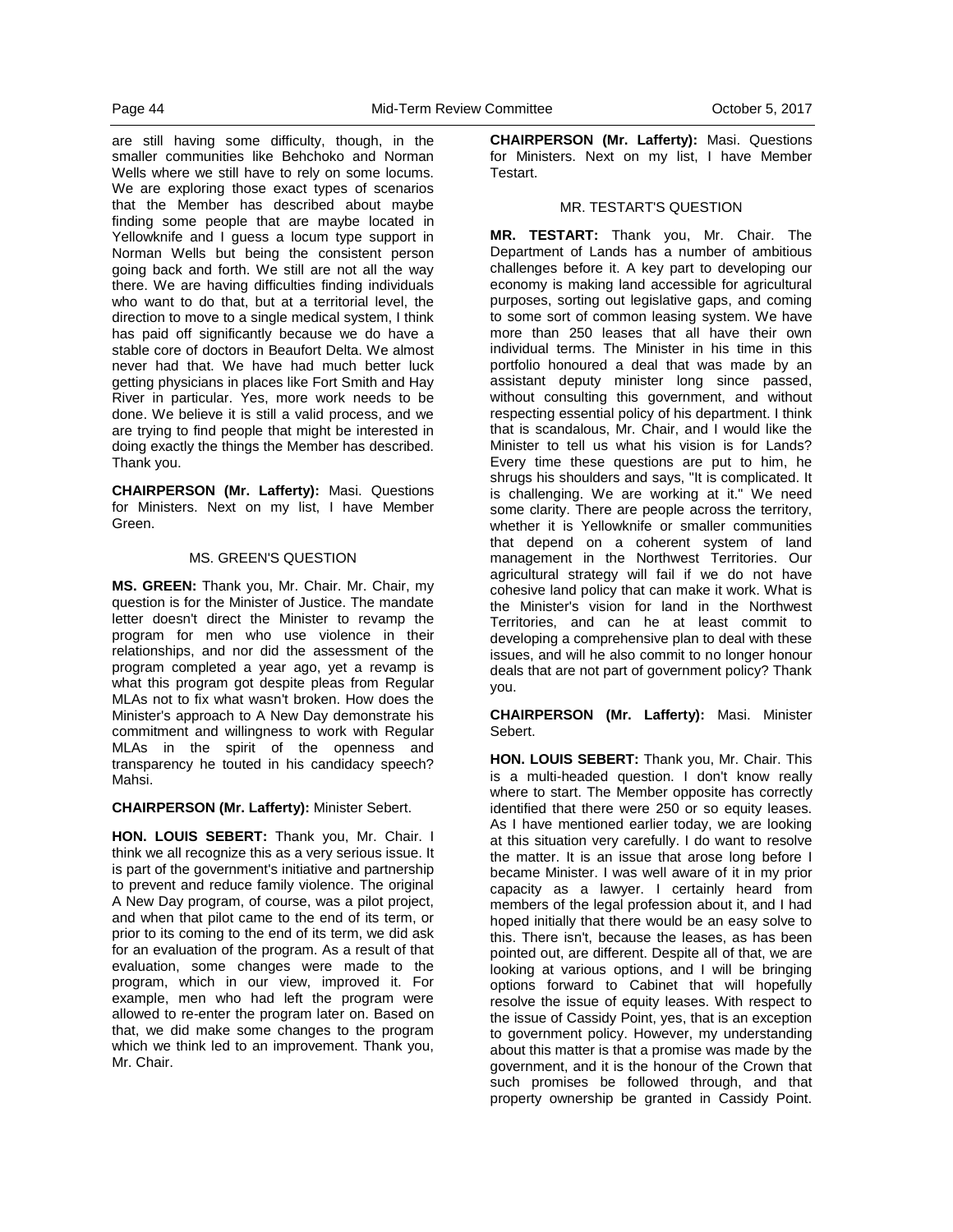Perhaps in the future, similarly positioned people who have equity leases possibly may be able to also acquire ownership. Thank you, Mr. Chair.

**CHAIRPERSON (Mr. Lafferty):** Masi. Questions for Ministers. Next on my list, I have Member Blake.

#### MR. BLAKE'S QUESTION

**MR. BLAKE:** Thank you, Mr. Chair. Mr. Chair, my question is for the Minister of Health and Social Services. Mr. Chair, back in the  $16<sup>th</sup>$  Assembly, decisions were made to take long-term care facilities out of smaller communities like Aklavik, and focus on regional centres. Many residents in the NWT would like to have these facilities back in our smaller communities. Does the Minister see this happening in the near future? Thank you, Mr. Chair.

**CHAIRPERSON (Mr. Lafferty):** Masi. Minister Abernethy.

**HON. GLEN ABERNETHY:** Thank you, Mr. Chair. Mr. Chair, by definition, a long-term care facility is a level three-four facility that is providing 24-7 medical care, nursing care, and other supports for individual with high needs. The facility in Aklavik, by way of example, was not a long-term care facility as defined in the way that I've just described. It was more of an independent living unit that actually had a home care position staffed out of that unit. We aren't putting long-term care units in the smaller facilities as a result of capacity, but also it is mostly a safety issue because the individuals who are residing in long-term care facilities have a much higher acuity, a much higher medical need, and require really what is 24-7 care. But with the Housing Corporation, we are working to put independent living units in some of the smaller communities as an important part of the continuum of aging in place.

In those designs, in order to recognize that there is programming that is also needed at the community level, which we have talked about today and many times previously, the Housing Corp. is actually incorporating space in these new designs that will allow for programming to take place, where we could have our staff come in and help by providing day programs and other things. In short, Mr. Chair, the answer is no, we are not planning to put longterm care facilities in smaller communities throughout the Northwest Territories. They are very expensive to build. We have to make sure that they're safe. They have to meet infection control protocols, and they have to be able to provide 24-7 care. Long term, independent living units we are absolutely looking at, and I believe there is room for that across the territories. We are looking forward to working with Members and the Housing Corp moving forward. Thank you, Mr. Chair.

**CHAIRPERSON (Mr. Lafferty):** Masi. Questions for Ministers. Next on my list, I have Member O'Reilly.

### MR. O'REILLY'S QUESTION

**MR. O'REILLY:** Merci, Monsieur le President. I've spoken in this House before about what I have used, legislative inertia, and I want to pose a question to the Minister of Municipal and Community Affairs. A big part of that backlog of work I think comes from that department, as well. Earlier today and earlier in the House, as well, she talked about moving forward with some municipal legislation, one of the pieces being the Cities, Town and Villages Act, to empower communities to be able to levy local improvement charges, in particular.

In her statement, she talked about how they had been undertaking months of consultation around this issue. I don't know what that "months of consultation" is really all about, because NWTAC has been on board with this for a long time. The city even provided draft language on what the change had looked like. I don't understand what the problem is here, why there needs to be more or why we have to do months of consultation. What kind of assurance can the Minister provide that this important piece of work is actually going to get done in the next two years? Merci, Mr. Chair.

**CHAIRPERSON (Mr. Lafferty):** Masi. Minister Cochrane.

**HON. CAROLINE COCHRANE:** Thank you, Mr. Chair. Yes, the Department of Municipal and Community Affairs does try to engage with as many stakeholders as possible, and I do support that they do that work. I think it is important that we hear from all people who are affected. The Cities, Town and Villages Act was supported. The recommendations were supported by the NWT Association of Communities at an AGM. However, as soon as that AGM was finished, there were some municipalities that actually approached the department and said that they had concerns, so we did have to go back to them to hear what their concerns were. We have met with the City of Yellowknife and the tax-based communities over the last few months. They are in support of it, but we are still finishing up the piece because there are other stakeholders, as well.

I know that we have met with the Chamber of Commerce; they are in agreement with it. We are meeting with the hotel association to find out where they stand with it, so we are right at the end of the stakeholder engagement. I can promise that that legislation will be put forward before two years, and as long as there is no contention from the other side, it will be passed within two years. Thank you, Mr. Chair.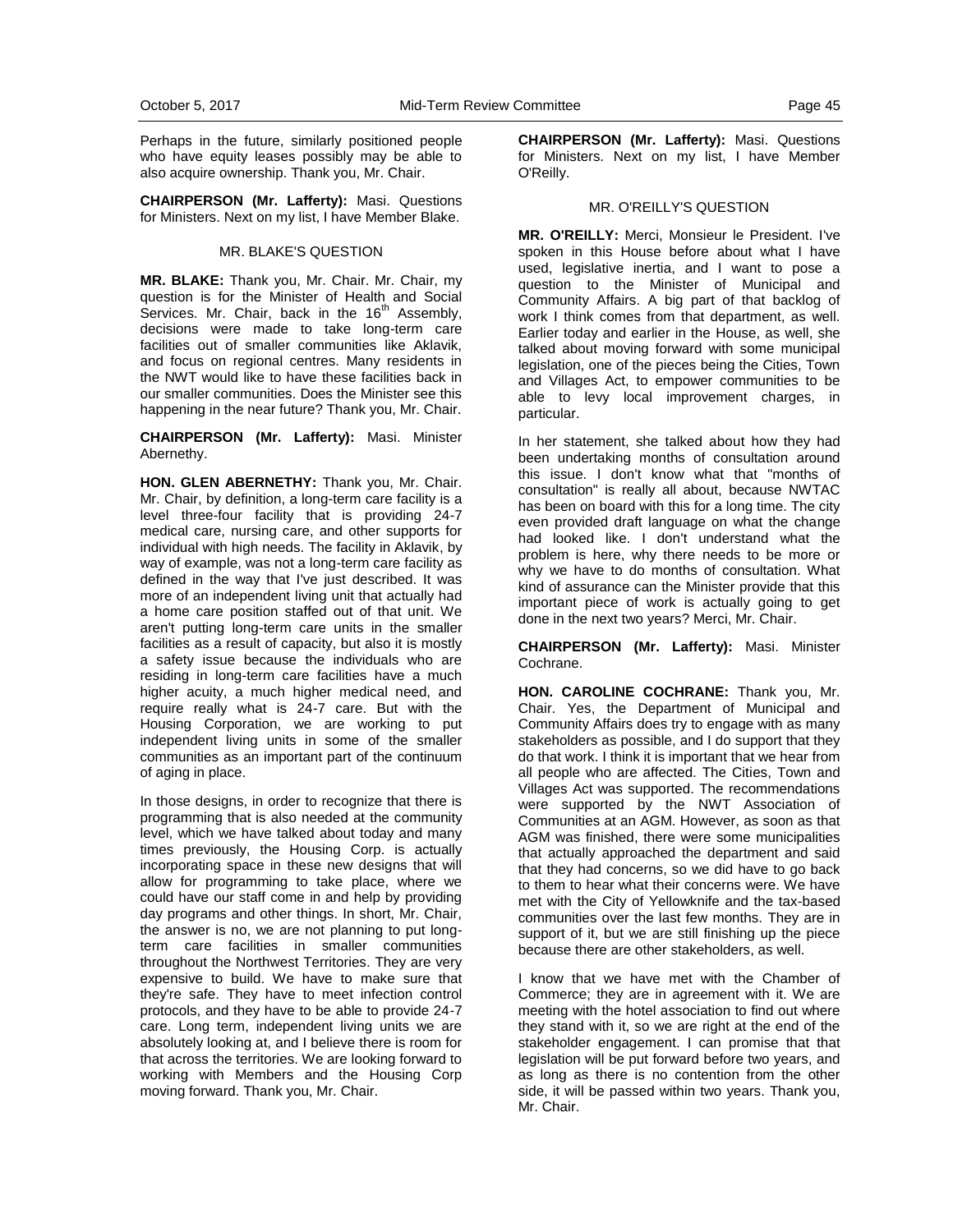**CHAIRPERSON (Mr. Lafferty):** Masi. Questions for Ministers. Next on my list, I have Member Green.

### MS. GREEN'S QUESTION

**MS. GREEN:** Thank you, Mr. Chair. Mr. Chair, my question is for the Minister of Education, Culture and Employment. In his mandate letter to the Minister of Education, Culture and Employment, the Premier said, "meaningful dialogue and engagement with residents of the NWT must be an ongoing priority." In fact, whether it's the expansion of junior kindergarten, the introduction of reduced instructional hours, cuts at the college or the introduction of a new ministerial directive for French language education, there has in fact been a real absence of meaningful dialogue and engagement.

The public uproar around each of these initiatives is unprecedented in the  $18<sup>th</sup>$  Assembly. My question to the Minister is: why should he retain his portfolio? Thank you.

**CHAIRPERSON (Mr. Lafferty):** Masi. Minister Moses.

**HON. ALFRED MOSES:** Thank you, Mr. Chair. As I mentioned over the past few years, we have done a lot of work, have made a lot of achievements and accomplishments within the Department of Education, Culture and Employment. An earlier question was what would I do differently around implementation of junior kindergarten? I did mention communication was what we heard, and we are committed to communicating with all our partners. We've built some strong relationships with our education authorities: with our NWT Superintendents Association, NWT Teachers' Association, as well with our Indigenous governments over the years. We're going to continue building those partnerships, and continue to work on improvement or communications and making communications better so that we can make more smoother transitions for future initiatives in education. Thank you, Mr. Chair.

**CHAIRPERSON (Mr. Lafferty):** Masi. Questions for Ministers. Next on my list, Member Vanthuyne.

## MR. VANTHUYNE'S QUESTION

**MR. VANTHUYNE:** Thank you, Mr. Chairman. My question is for the Minister responsible for the Power Corporation. Mr. Chairman, since day one of this Assembly, since the first day we came into this House, it seems as though there has been one challenge or another with regard to the Power Corporation. In the early days, the Minister made the sole decision to dissolve the public representative board for the purposes of saving \$1 million. He assigned an internal government board.

Later, we'd seen the battle with ATCO for service provisions. There was the making of guarantees, or call it "promises to lowering rates" in Hay River, while rates in Yellowknife continue to rise.

The previous president, for whatever reasons, departed, and of course now, the latest is the generator catastrophe. Mr. Chair, we need leadership for this government-owned entity. We expect it from this Minister. My question is: does the Minister responsible for the Power Corporation believe he has provided good leadership in managing this corporation? What will he do to provide principal leadership and direction going forward? Thank you, Mr. Chair.

**CHAIRPERSON (Mr. Lafferty):** Masi. Minister Sebert.

**HON. LOUIS SEBERT:** Thank you, Mr. Chair. Yes, I do feel that I have provided leadership for the Power Corporation. I am in constant contact with the CEO. The issues that have been raised are of great concern. The Member opposite raised the issue of the board. Yes, I did replace the board. That saved \$1 million, \$100 per household in the Northwest Territories. There have been other issues that have come along, but it's important to remember with respect to the power rates in Hay River, that was an initiative of the Town of Hay River. They've decided to seek out alternate providers. We believe we can provide that power for less. I'm sorry; I've received a signal that my time was up. I hadn't thought I'd gone on that long. I will continue.

#### ---Laughter

Yes, the generator issue has been a thorn in our sides. I would not classify it as a "catastrophe." When the contract was initially let, it was let to Virdi Power which did have a good reputation, had many previous similar contracts, as I understand it, with the government of the United States. As I mentioned the other day, although I was pessimistic for a long time about the contract, it does seem that there is a greater likelihood of success than previously. We do have an inspector; the generators are going through a final inspection. Unfortunately, they're not yet at the Canadian border, but I am optimistic.

Going forward, of course, there are always issues with respect to the Power Corporation. We all want to keep rates down, but with a stable or declining population, that is difficult. Ultimately, I'll be working with other Ministers to seek out new customers. That would seem to me, really, to be the only way to reduce rates. Thank you, Mr. Chair.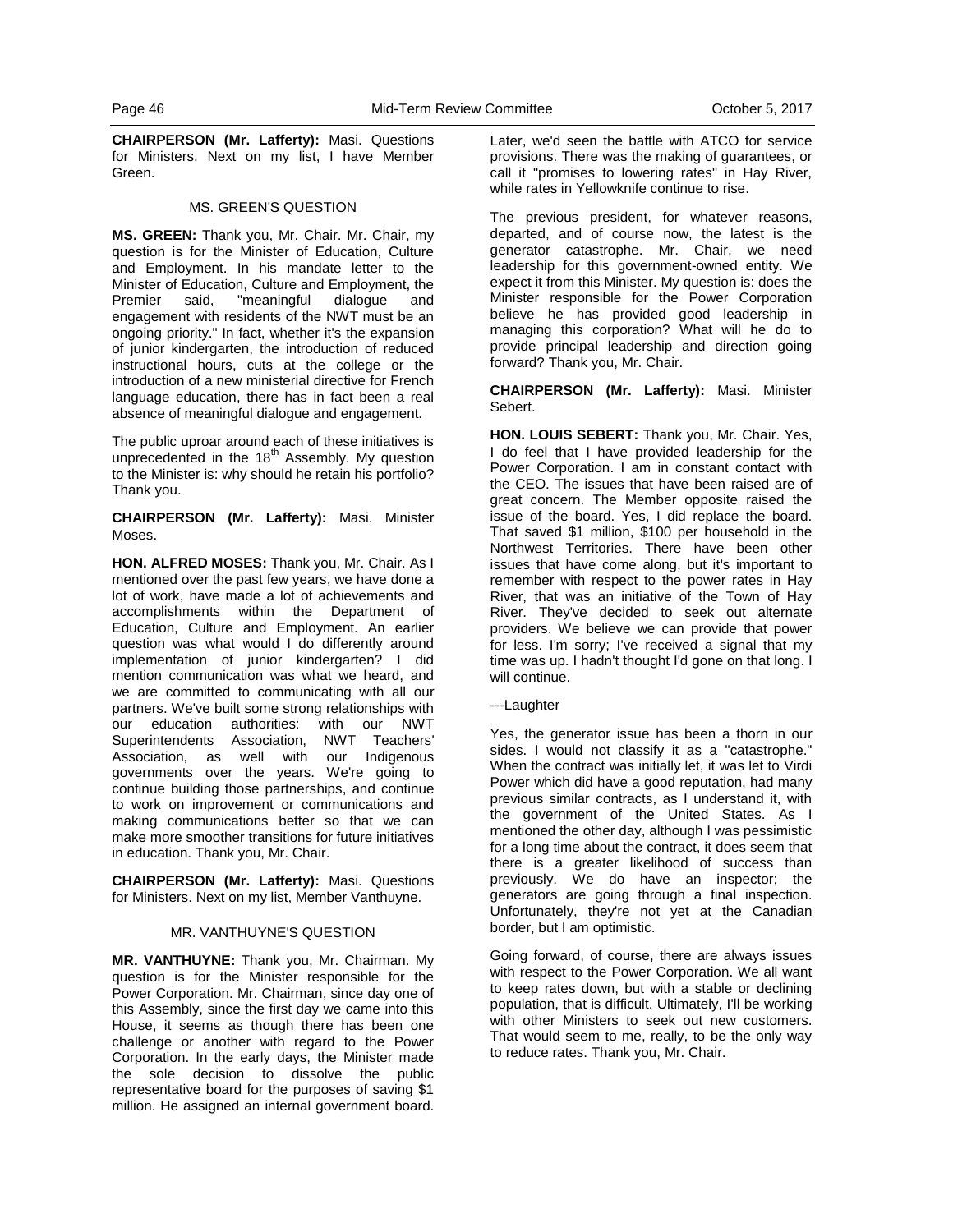**CHAIRPERSON (Mr. Lafferty):** Masi. Questions for Ministers. Next on my list, I have Member Beaulieu.

### MR. BEAULIEU'S QUESTION

**MR. BEAULIEU:** Marsi cho, Mr. Chairman. Mr. Chairman, I have questions for the Minister of Finance. This is a fairly general question, but I want to direct it to the Minister of Finance, at any event. I'm interested in the strategic spending of the GNWT. Mr. Chairman, in the House, I have talked about how there's some strategic spending that's available in the NWT. I used a couple of examples; I used the example of the guardianship program that's run in Australia where for every dollar they spend, they save \$3.70 in social spending. The same group that did the work for me used the example of the Nihat'ni Dene in Lutselk'e. Their numbers were for every dollar spent; they were saving \$2.50 in social spending.

I'd like to ask the Minister of Finance if there is any policy or any program or any initiative on the part of his colleagues and himself when they are spending GNWT dollars, if this money is directed – if he directs the departments to ensure that they're spending money strategically. Thank you.

**CHAIRPERSON (Mr. Lafferty):** Masi. Minister Robert C. McLeod.

**HON. ROBERT MCLEOD:** Thank you, Mr. Chair. Mr. Chair, I would like to think that we are spending our money strategically, and Members used a couple of examples. We used some examples over on this side, as well, if we make an investment into work projects or projects that will generate some work. There's some strategy to that, and the Member and I both know that your rent collections go up; your income support goes down. That would be part of it and as well in the health and social services field, if you're spending money on prevention, then that should be classified as strategic spending. That should have an effect on the money that you spend on health and social services.

I like to believe that anything this government does with the money we have, we spend it strategically, and we look for what the long-term results may be down the road and what effect it might have on the people of the Northwest Territories, because we fully recognize that, and Members raised it a number of times on strategic spending. He's given some good examples, and we like to think we practice that, as well. Thank you, Mr. Chair.

**CHAIRPERSON (Mr. Lafferty):** Masi. Questions for Ministers. Member O'Reilly.

MR. O'REILLY'S QUESTION

**MR. O'REILLY:** Merci, Monsieur le President. My question is for the Minister of Education, Culture and Employment. It appears that no matter what our government seems to do, the use of Indigenous languages continues to decline in the Northwest Territories. I'm not saying we're not trying; I'm not saying that the work is not good that's being done in the communities but no matter what our government seems to do, we don't seem to be making a difference. What does the Minister intend to do to reverse this trend, and what can he bring to the job to get it done? Merci, Mr. Chair.

**CHAIRPERSON (Mr. Lafferty):** Masi. Minister Moses.

**HON. ALFRED MOSES:** Thank you, Mr. Chair. I agree with the Member, and that's why we worked hard with the federal government to sign this official languages agreement, to increase the funding for Indigenous languages as well as the French. We've also released an NWT Aboriginal languages framework and action plan to address these issues. We have more funding going to Indigenous governments because they know how to spend the money. They know where the money needs to be invested, so we're actually giving them a majority of the dollars.

Our Aboriginal secretariat is doing a good job to address the issues, so we've got a lot of investment into Indigenous languages as well as the French language, and over time with these new investments, we're hoping to start to see a revitalization of Indigenous languages across the NWT with our nine Indigenous languages. Thank you, Mr. Chair.

**CHAIRPERSON (Mr. Lafferty):** Masi. Questions for Ministers. Next on my list, I have Member Testart.

## MR. TESTART'S QUESTION

**MR. TESTART:** Thank you, Mr. Chair. Mr. Chair, I represent the largest industrial centre in the Northwest Territories out in Kam Lake, and my constituents are always bringing concerns about procurement. I want to make sure that northern procurement policies of this government keep money in the North as much as possible. I've talked to the Minister of ITI multiple times about procurement reform, procurement analysis, looking at procurement, suggesting reforms for procurement. He has rebuffed my efforts, to date. I know it's not a mandate commitment. I know he hasn't heard any complaints except for the ones that I've shared in this House, but I would like to know if he's going to help me help my constituents the remainder of this term by either coming to a constituency meeting and speaking to them directly, telling them there's no problem with our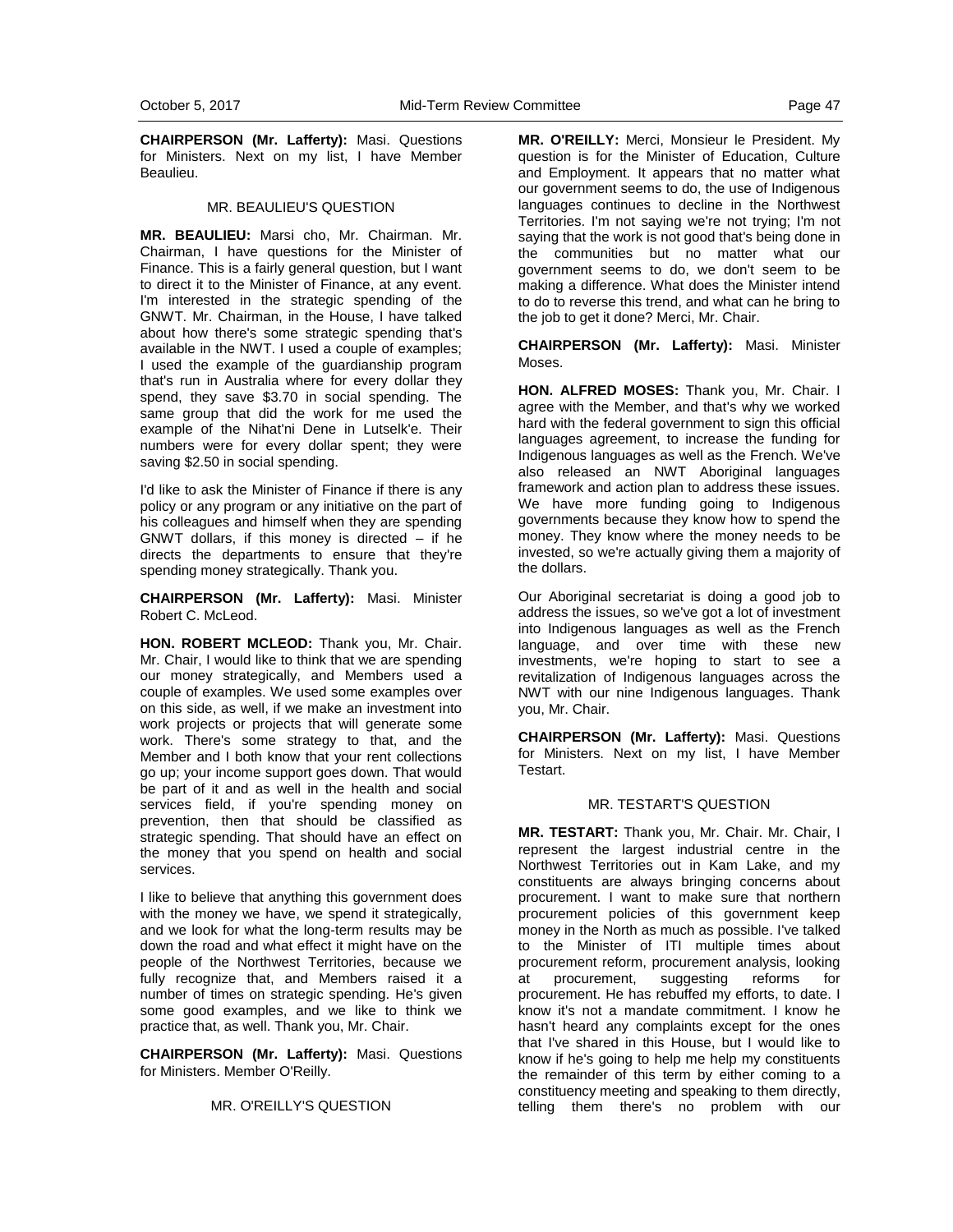procurement system, or actually sitting down with me and working on procurement reform in a way that's fair, balanced, and ensures a maximum value for money that government dollars are going to Northerners. Thank you.

#### **CHAIRPERSON (Mr. Lafferty):** Masi. Minister Schumann.

**HON. WALLY SCHUMANN:** Thank you, Mr. Chair. The Member is correct; I have rebuffed him a number of times. I think it's three times I've rebuffed him on this question in the House, maybe four, but he shared some information with me yesterday after a question that he gave me in the House. I will have a look at some of that information, what they're doing across the country around procurement, and I will gladly sit down and have that discussion with him when I finish reading the documents that he presented to me. Thank you, Mr. Chair.

**CHAIRPERSON (Mr. Lafferty):** Masi. Questions for Ministers. Next on my list, I have Member Beaulieu.

#### MR. BEAULIEU'S QUESTION

**MR. BEAULIEU:** Thank you, Mr. Speaker. I apologize, I keep calling you Mr. Speaker. Mr. Chairman. That took 40 seconds.

#### ---Laughter

Thank you, Mr. Chairman. Mr. Chairman, I have a question for the Minister of NWT Housing Corporation. Mr. Chairman, many times I spoke about the lack of community housing development plans in the communities of the NWT. In this housing development plan, we should be drawing out the needs of the various nuclear groups: the seniors, what the seniors' needs are, what the singles' needs are, families', and couples', and what types of housing needs they have to determine their core need level.

I will use an example: Fort Resolution has approximately 200 units. They have approximately 30 per cent core needs, so they have 60 houses that are in core need. Recognizing that public housing tenants are kept artificially out of core need with that program, I would like to ask the Minister if they have done any work towards doing a housing development plan, and if not, why not? Thank you.

#### **CHAIRPERSON (Mr. Lafferty):** Masi. Minister Cochrane.

**HON. CAROLINE COCHRANE:** Thank you, Mr. Chair. I want to start by saying that I am very, very proud of the work that the Northwest Territories Housing Corporation has done in a short time. In two years, we've actually changed, transformed a whole agency that used to be about just housing services, and now we're moving into a social program that provides support. So I do want to say that they've worked hard. I think that we've done a couple of things. We did the survey, and with the survey we actually have identified within every single community what their priorities are. We're working with Aboriginal and community governments, very closely, actually, to determine what their needs are and how we can best support them. We will be coming out at the next session with the core needs; I don't know the name of the document, but it's a core needs. It's about how much it would cost to actually address the core needs.

So, yes, we've worked very hard. Will I do another plan in the next two years? That, I can't really commit to, in all honesty, because I have committed to revising the programs and the policies, and that right now is my priority. If I can get through that work, and it's a huge amount of work, then I can look at more planning, but I think the days of planning need to be put aside and we need to get the work done. Thank you, Mr. Chair.

**CHAIRPERSON (Mr. Lafferty):** Masi. Questions for Ministers. Member O'Reilly.

## MR. O'REILLY'S QUESTION

**MR. O'REILLY:** Merci, Monsieur le President. My question is for the Minister of Industry, Tourism and Investment and Public Works and Services. So our government has more than doubled the Mining Incentive Program that provides public subsidies for exploration. In contrast, our funding for Arctic Energy Alliance has actually declined. Can the Minister explain this contrasting investment pattern when we have obligations with regard to climate change and investment in energy retrofits creates more jobs per dollar invested than any form of nonrenewable resource development? Mahsi, Mr. Chair.

**CHAIRPERSON (Mr. Lafferty):** Masi. Minister Schumann.

**HON. WALLY SCHUMANN:** Thank you, Mr. Chair. We put more money into MIP for resource development in the Northwest Territories; that was one of the mandated things that we wanted to do as the  $18<sup>th</sup>$  Legislative Assembly, was to bring mineral development back to the Northwest Territories, and we continue to do that. Arctic Energy Alliance is a very important part of my portfolios under Infrastructure. This is something that's going to be something very important moving forward around our energy strategy, our climate change strategy moving forward. As I've said in the House, we have lobbied the federal government and the Minister of Infrastructure for some more funding, and I think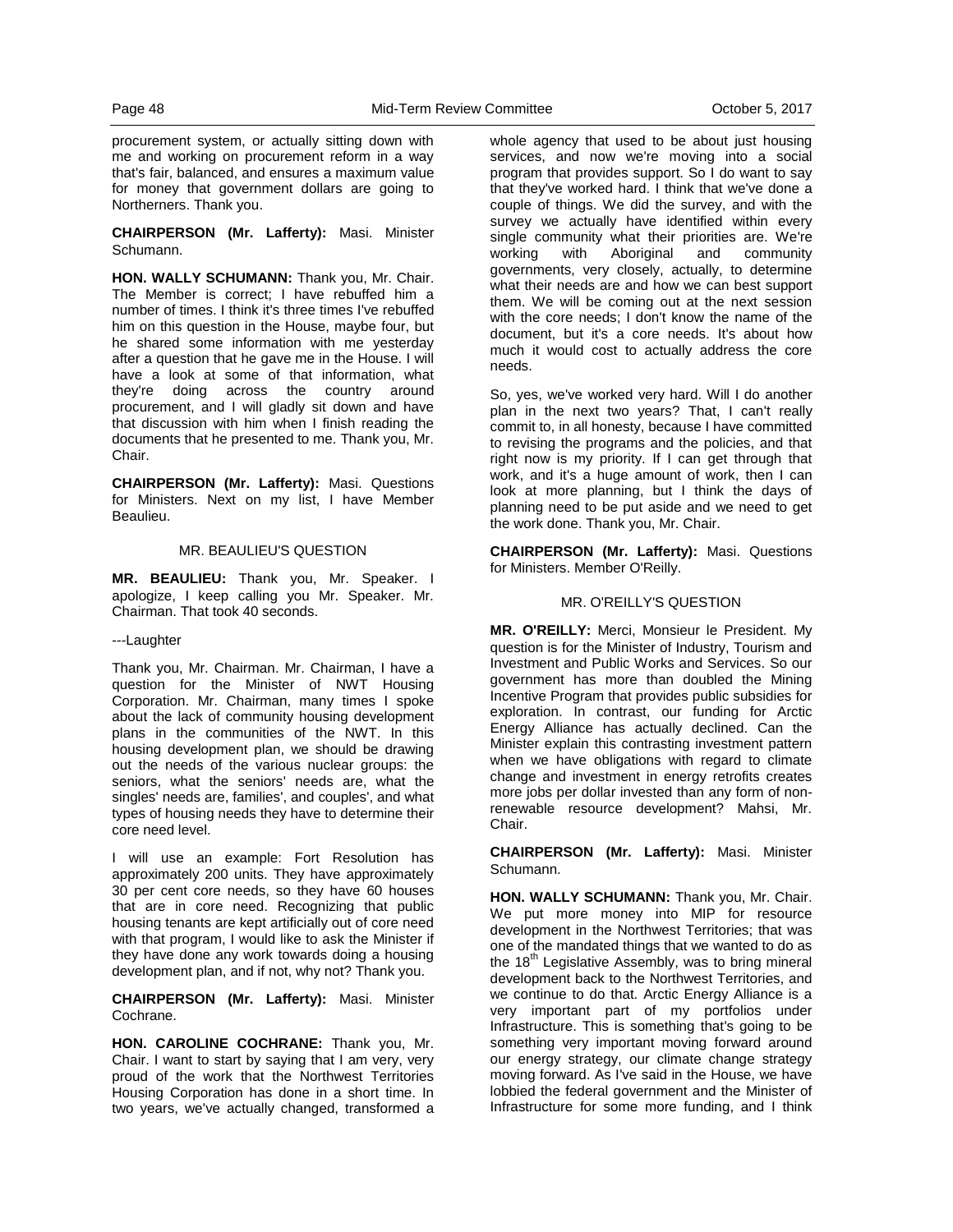there are some great opportunities. I think I've been on the record as saying we're going to try to get an extra million dollars for the Arctic Energy Alliance moving forward, and I believe in this agency and the great work that they're doing for the residents of the Northwest Territories. We will continue to work on both of these things and initiatives moving forward for the Government of the Northwest Territories. Thank you, Mr. Chair.

**CHAIRPERSON (Mr. Lafferty):** Masi. Questions for Ministers. Any other questions? Member Beaulieu.

#### MR. BEAULIEU'S QUESTION

**MR. BEAULIEU:** Thank you, Mr. Chairman. Mr. Chairman, I have a question for the Minister of Education, Culture and Employment. Mr. Chairman, in 2014 the Member for Inuvik-Boot Lake asked the then Minister of Education to put more money into a social work program. As Minister, he cut the social work program. I asked him a question earlier: who made the cuts to the Teacher Education Program and the social work program? I'm looking for a person, here, Mr. Chairman. I want to ask, and I want to be very clear, I'm asking the Minister which person decided to make the cut to TEP and the social work program? Thank you.

#### **CHAIRPERSON (Mr. Lafferty):** Masi. Minister Moses.

**HON. ALFRED MOSES:** Thank you, Mr. Chair. We did look at the programs and did a review of Aurora College programs earlier in this government. My staff and the staff of Aurora College looked at data, looked at success rates coming out of these two programs. As I mentioned earlier during the session, the graduates that were coming out of the programs were very low and a recommendation came to my office. I approved the recommendation to reduce these two programs and continuing to support the students who are in the two programs to completion. So it came to my office and I approved the recommendations. Thank you, Mr. Chair.

**CHAIRPERSON (Mr. Lafferty):** Masi. Questions for Ministers. Any other questions? Member O'Reilly.

#### MR. O'REILLY'S QUESTION

**MR. O'REILLY:** Merci, Monsieur le President. I always try to get the last word here, maybe, but I have one more question. It's my last one for my Cabinet friends, and this one is to Minister Sebert. During his candidacy speech to serve in Cabinet, MLA Sebert said, "I don't think this is time for excessive restraint." So what happened? Can the Minister explain his current perspectives on our fiscal strategy and what he sees happening over the remainder of our term? Mahsi, Mr. Chair.

#### **CHAIRPERSON (Mr. Lafferty):** Minister Sebert.

**HON. LOUIS SEBERT:** Well, there is no excessive restraint. There is reasonable restraint by all of this government. Also, at that point I had never had the honour of sitting here. I'd never gone through the books, I'd never heard the very substantial concerns that have been expressed around Cabinet about budgets. I was looking at our overall financial situation the other day, and we have quite a bit of debt. It's almost per capita the same rate as Ontario, where that seems to be a crisis. Despite that, we still have moved ahead on very many programs, and I think we're all proud of those programs, and in the end I don't think the restraint we've shown is excessive. I think it's proper. Thank you.

**CHAIRPERSON (Mr. Lafferty):** Masi. Questions for Ministers. Any other questions from Members? I see none at this point. I believe that we've concluded the Members' questions to Ministers. Before we proceed to the next item, the chair is going to call for a short recess. Masi.

---SHORT RECESS

#### **Members' Questions for the Premier**

**CHAIRPERSON (Mr. Lafferty):** We left off with the conclusion of questions for Ministers. Now we will proceed to Members questioning the Premier. I remind everyone that each Member is permitted to ask up to two questions to the Premier, no longer than two minutes each. Responses must be no longer than two minutes, as well. Members' questions for the Premier. Member Beaulieu.

## MR. BEAULIEU'S QUESTION

**MR. BEAULIEU:** Thank you, Mr. Chairman. Mr. Chairman, earlier in our deliberations, we had that question from the Member from Hay River North, asking each of the Cabinet members if they would resign if they were to receive a vote in nonconfidence. All the Cabinet members said they would not resign if they received a vote of nonconfidence in a secret ballot. I would like to ask the Premier if he would ask the members of Cabinet if any Ministers were to receive a vote of nonconfidence, I would like to ask the Premier if he would ask that Minister to resign, or strip that Minister's portfolios. Thank you, Mr. Chairman.

**CHAIRPERSON (Mr. Lafferty):** Masi. The Honourable Premier.

**HON. BOB MCLEOD:** Thank you, Mr. Chair, and I thank the Member for his question. For many years,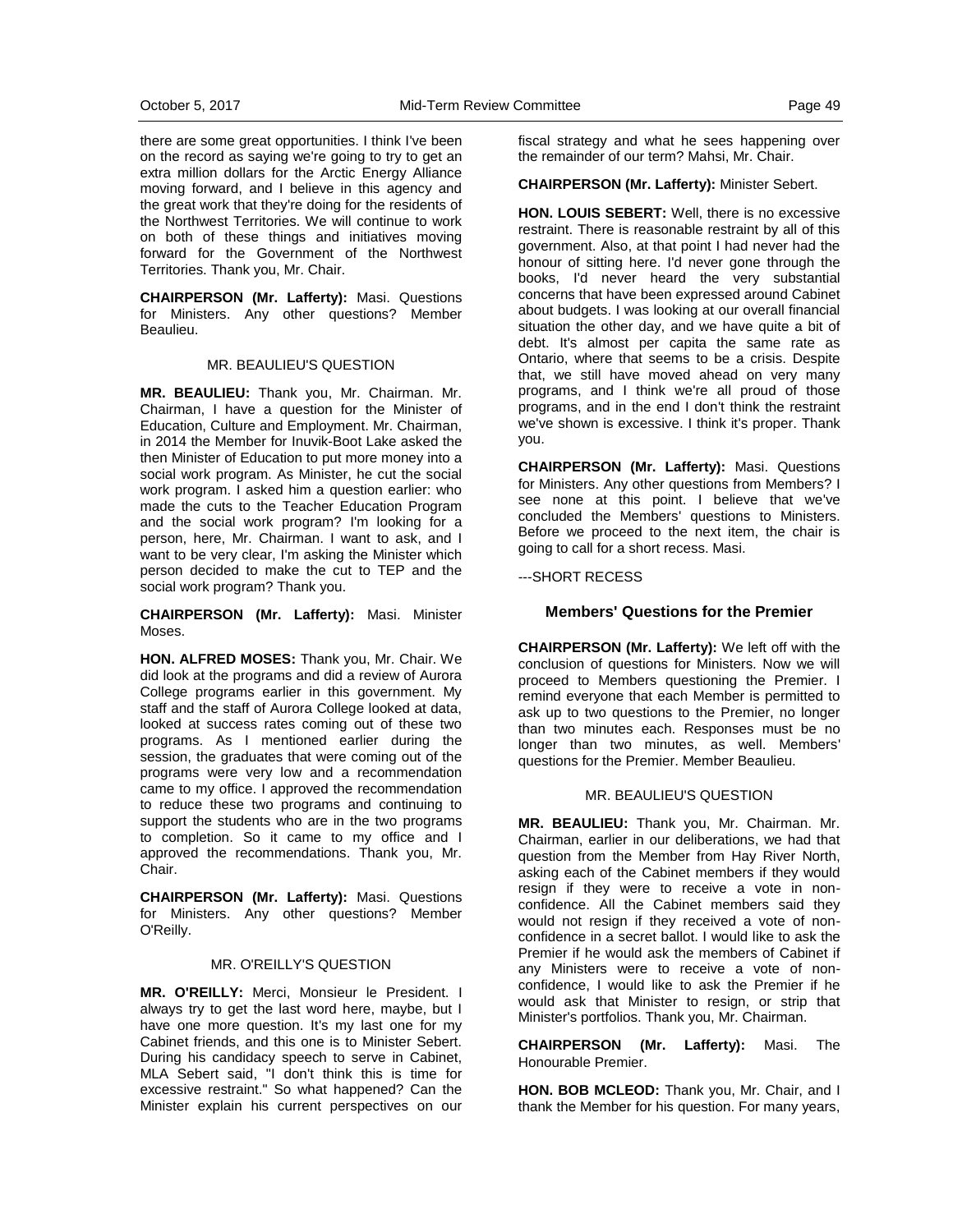this Legislative Assembly has been in place. This is the  $18<sup>th</sup>$  Legislative Assembly. We do have policies, procedures, and conventions that we follow, and every instance – in my case, when I became Premier, it was not at the TLC forum. When a motion was passed in the House, if I recall correctly, the motion was moved by Minister Abernethy. That is the convention and those are the rules of the House, and we have always followed them. As Premier, if people have wanted a Minister removed, they would have to move a motion in the House and everybody would vote on it. That is the procedure that I would follow. Thank you, Mr. Speaker.

**CHAIRPERSON (Mr. Lafferty):** Masi. Questions for the Premier. Member Green.

## MS. GREEN'S QUESTION

**MS. GREEN:** Thank you, Mr. Chair. Mr. Chair, I find the Premier's answer is somewhat disingenuous. We elected him with a secret ballot in the TLC, and the motion was confirmation of the TLC work. I don't follow his reasoning that if the Minister or Ministers lost confidence of the House, that he would not then act on the advice of the House as it were, so I am not appreciating the distinction that the Premier is making there. Why would the Premier want to keep a Minister in whom the House generally doesn't have confidence? Thank you.

**CHAIRPERSON (Mr. Lafferty):** Masi. The Honourable Premier.

**HON. BOB MCLEOD:** Thank you, Mr. Speaker. We are in Committee of the Whole. Motions are made on the floor of the Legislative Assembly. In the  $17<sup>th</sup>$ Assembly, it was the first time in the history of Assembly where we didn't lose a Minister, so there were no motions in House to remove Ministers. In previous governments, when a Minister was removed, that was done through a motion of the House, and that has been the case and I have not seen the rules change.

The rules committee met many times and those rules were not changed, and it is still the case. In the past, when a government was in session and the Premier and Cabinet, when a Minister was removed by on the floor of the House through a motion, then the Premier would take action. It has always been the Legislative Assembly that approves the Ministers and the Premiers, so if the Legislative Assembly moves to remove a Minister, then I would take the appropriate action if I was still Premier. Thank you, Mr. Speaker.

#### MR. NAKIMAYAK'S QUESTION

**CHAIRPERSON (Mr. Lafferty):** Masi. Questions for the Premier. I have next on my list, Member Nakimayak.

**MR. NAKIMAYAK:** Thank you, Mr. Chair. Mr. Chair, in this most recent sessional statement, Premier McLeod talked about his vision for a healthy and prosperous Northwest Territories. He talked about people getting a good-paying jobs built on the foundation of responsible resource development. He also talked about residents breaking free of colonialism to achieve selfeconomic determination. These are powerful words, Mr. Chair, and a powerful vision. Before Christmas, we saw colonialism is still alive in the North when the federal government declared a unilateral moratorium on oil and gas development in the Beaufort Sea. Mr. Chair, I would like to ask the Premier to expand on his vision of the North, and explain what he is doing to ensure that Northerners have real authority to make their own decisions about their economic future. Thank you, Mr. Chair.

**CHAIRPERSON (Mr. Lafferty):** Masi. The Honourable Premier.

**HON. BOB MCLEOD:** Thank you, Mr. Speaker. Ever since 50 years ago  $-$  actually, this is the 50<sup>th</sup> anniversary of the Government of the Northwest Territories moving to Yellowknife – when the government moved from Ottawa to Yellowknife, that was the first step in achieving decision-making by Northerners. With the devolution in 2014, we further took control through Lands and Resources, and there was also a provision through the devolution agreement where 60 days after implementation. We would begin to negotiate the offshore and comanagement of oil and gas, so we were taken aback when the federal government unilaterally imposed a moratorium and it ignored three areas.

One was we had a devolution agreement. There is a land claim with the Inuvialuit that requires a consultation constitutionally protected. Also, we were concerned that Bill 55, where the federal government is looking at – they can take, identify, and establish marine-protected areas without consultation with anybody. We are working with the Aboriginal governments to look at what we can do in terms of dealing with the oil and gas moratorium. It has had negative effects on the other parts of the Northwest Territories. For the first time since 1936, there has been not one drop of oil being produced for the past six months, and it looks like for the foreseeable future. We have to work together and we have to look at resource development as still a very important part of our economy, including mining. Jobs are very important, the Northwest Territories has been the only jurisdiction in the past 15 years whose population has been declining, so we need the good jobs for our people. Thank you, Mr. Speaker.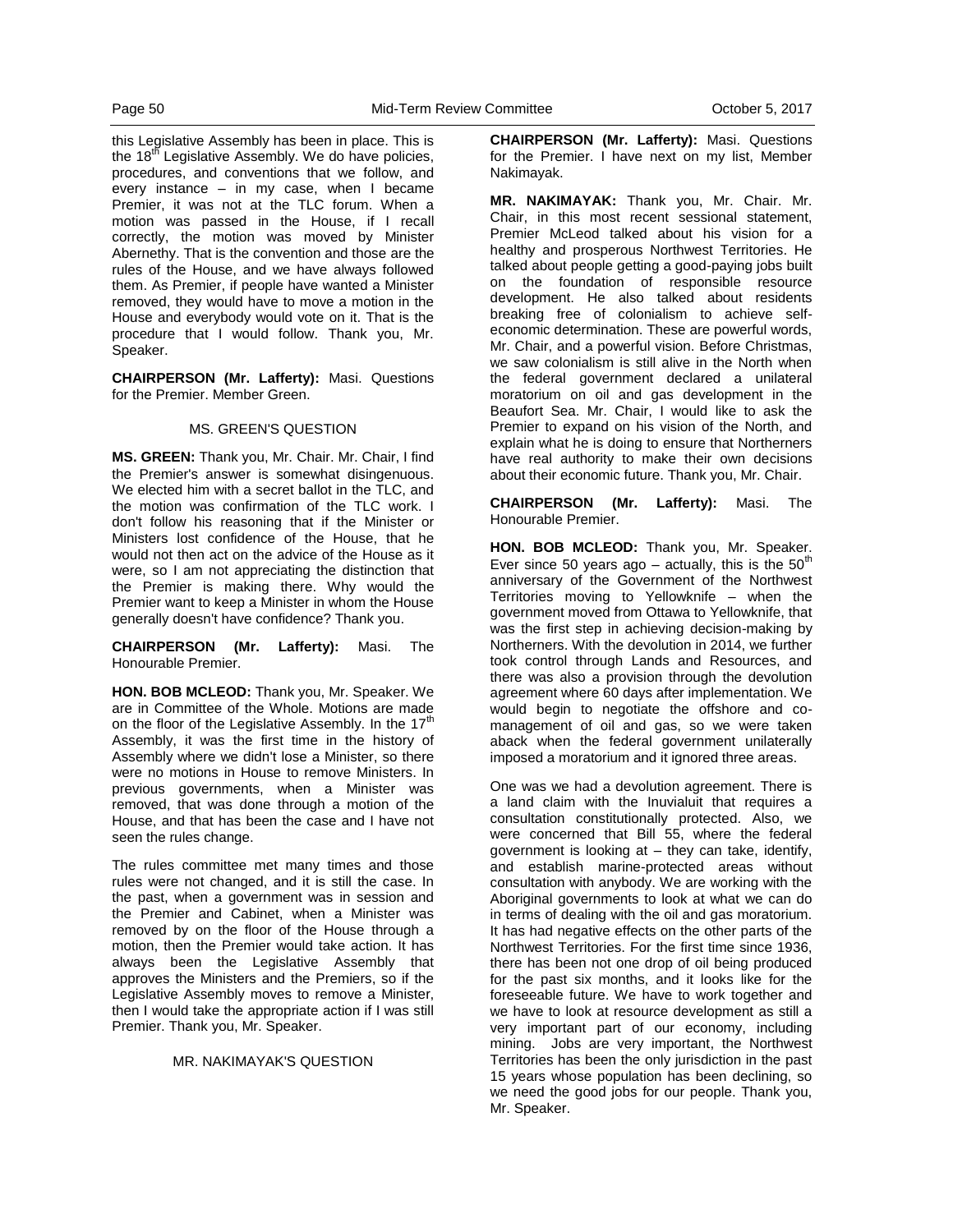**CHAIRPERSON (Mr. Lafferty):** Masi. Questions for the Premier. I have next on my list, Member Blake.

#### MR. BLAKE'S QUESTION

**MR. BLAKE:** Thank you, Mr. Chair. People in the Mackenzie Delta need jobs, Mr. Chair. Employment rates in Fort McPherson and Aklavik are barely over 40 per cent, and many people are living on less than \$15,000 a year. High school students in my region need good jobs to look forward to when they graduate, but there just aren't that many of them out there. It could take them years to find a job in the region. We should be creating jobs in our small communities, Mr. Chair, and I would like to ask the Premier: how will government work with the Regular Members to make progress in these areas, and give our residents opportunities for employment in our smaller communities? Thank you, Mr. Chair.

**CHAIRPERSON (Mr. Lafferty):** Masi. The Honourable Premier.

**HON. BOB MCLEOD:** Thank you, Mr. Chair. This area of economic development in small communities is a top priority of our government, and we continue to support those programs. We have re-established the committee on small communities, where members of Cabinet will work with Members of the Legislative Assembly representing small communities. We have identified \$3 million to provide funding for opportunities in small communities, and our economic development programs recognize that we have to become more self-sufficient and create more employment in the communities.

Our programs are designed in that regard. Our hunting and trapping programs, our traditional programs, are some that provide funding directly to the communities and are some that our government fully endorse. We also have to work to create an investment environment so that the Northwest Territories is seen as a good place to live, work, and invest in. In working with the private sector, we can also create jobs in the communities. I believe that with land claims being settled, we will work very closely with the Aboriginal governments so that we can provide the economic measures that have been negotiated and that Aboriginal governments expect. Thank you, Mr. Chair.

**CHAIRPERSON (Mr. Lafferty):** Masi. Questions for the Premier. I have next on my list, Member McNeely.

## MR. MCNEELY'S QUESTION

**MR. MCNEELY:** Thank you, Mr. Chair. It is no secret that the past few years have been hard on the people of the Sahtu region. Oil and gas exploration has come to a standstill. Even what little activity was going on stopped when Imperial Oil production in Norman Wells ceased because of line 21 pipeline shutdown. It has been almost a year since the shutdown, and we are still waiting on maintenance and repair approvals. Meanwhile, people are having to leave the community to find work elsewhere when we are sitting on the richest oil and gas reserves in the country.

With no oil and gas production in NWT for the first time since the 1930s, residents are assuming, "What is our future?" and "What message are we sending to industry?" My question to the Premier is what he will do to revitalize this industry in our territory? Mahsi.

**CHAIRPERSON (Mr. Lafferty):** Masi. The Honourable Premier.

**HON. BOB MCLEOD:** Thank you, Mr. Chair. As a government, we are very concerned about the state of oil and gas in the Northwest Territories. We recognize that in this economic downturn, it is the time to get ready and prepare for when we can expect the commodity prices for oil and gas to improve. First and foremost, I believe we have been working with industry so that we can see the pipeline maintenance continue, so that it can be done as quickly as possible so that the production can restart in the Norman Wells oilfields.

We are also working really hard with the Inuvialuit to restart negotiations on the devolution on the offshore, and we are also participating with the federal government to a five-year review to remove the permanent moratorium of oil and gas in the Beaufort. All those things will help create an investment climate for oil and gas. We are also developing an oil and gas strategy. We have a committee that is working on an Arctic corridor that we think will allow us to have more investment. There were studies done where we looked at what we would do when we can't go east, west, or south. We have the benefit; we have significant amounts of oil and gas, and we also have access to tidewater. Thank you, Mr. Chair.

**CHAIRPERSON (Mr. Lafferty):** Masi. Questions for the Premier. I have next on my list, Member Thompson.

#### MR. THOMPSON'S QUESTION

**MR. THOMPSON:** Thank you, Mr. Chair. I apologize to the Premier because I was going to ask him the same questions I asked the Ministers, but after hearing all the conversations here and in his opening address, I do have a question with regards to leadership. With some Ministers not performing – if they are not performing to task or to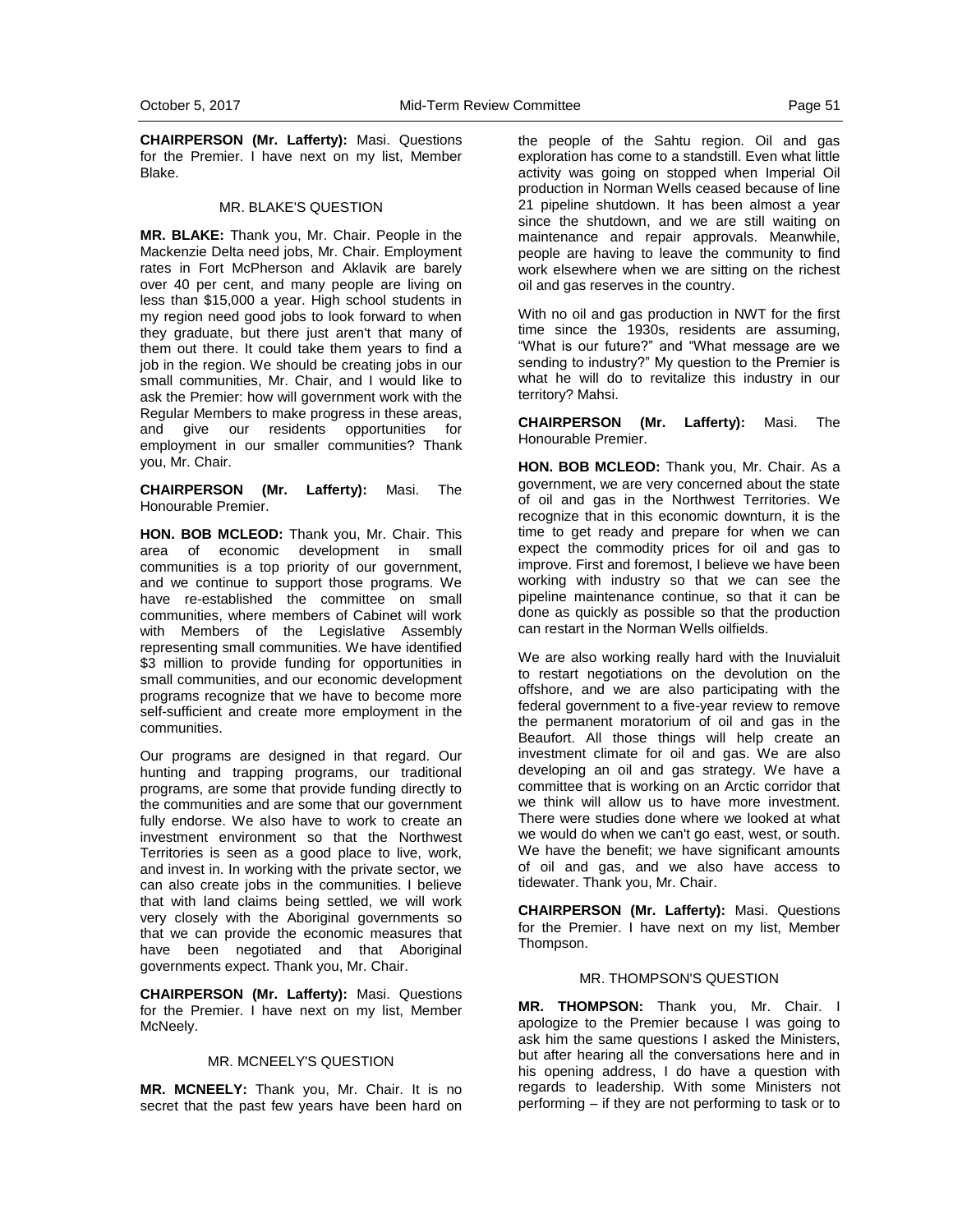the level they should be, what is your role in making sure they perform better and work with us Ordinary MLAs? Thank you, Mr. Chair.

**CHAIRPERSON (Mr. Lafferty):** Masi. The Honourable Premier.

**HON. BOB MCLEOD:** Thank you, Mr. Chair. In the past and until recently, we have worked through the protocol that we have signed off on. We have had a regular what we call "fireside chat" where we could discuss on a confidential basis any concerns that MLAs may have, and we have worked together to improve in certain areas. Communications and responses to constituent issues were a big issue, so we have taken that very seriously. We are tracking all those communications and I can report that we try very hard to adhere to the guideline of responding within five days.

I can report that since October of last year, there has been 1,301 constituent inquiries from MLAs, and if there are other areas of concern, my door is always open. If there are any cases like that, we can work together, too, because we're always interested in improving on our performance and the only way we can find out if there are areas to improve on is if we hear from the MLAs, and we can work much better to improve the delivery of programs and services. Thank you, Mr. Chair.

**CHAIRPERSON (Mr. Lafferty):** Masi. Questions for the Premier. I have next on my list, Member Nadli.

#### MR. NADLI'S QUESTION

**MR. NADLI:** Thank you, Mr. Chair. It's pretty clear that, you know, what was listed as the number of priorities for the mandate, there are about 200 of them, and it's pretty clear that's the agenda of the House, but, you know, matters that are not on the mandate, and part of the mandate, as Premier, how will the Executive Council address those matters that are not part of the mandate? Mahsi.

**CHAIRPERSON (Mr. Lafferty):** Masi. The Honourable Premier.

**HON. BOB MCLEOD:** Thank you, Mr. Chair. We know that there are instances where there are issues that come up that are not on the mandate, and in a few instances, we've dealt with them and worked with committee on them, so if there are areas that the Member has which he feels are of urgent consideration that are not on the mandate, then certainly I believe that the process is flexible enough so that we can all work together on addressing them. I'm not aware of any specific ones that are not on the mandate that the Member is referring to, but I believe that there is enough

flexibility in the mandate process to allow us to deal with them. Thank you, Mr. Chair.

**CHAIRPERSON (Mr. Lafferty):** Masi. Questions for the Premier. Member Vanthuyne.

#### MR. VANTHUYNE'S QUESTION

**MR. VANTHUYNE:** Thank you, Mr. Chairman. Mr. Chairman, lately everybody's heard me talk a lot about the NWT Brewing Company in this House, and it's interesting because it's been an opportunity where we can take essentially one company and put it under a microscope and look at the many challenges that it has faced from its conception to now. In its early days it ran into issues with regard to permitting and the like; later on there were concerns around taxation of their product. There has been concern about access as it relates to liquor licencing and having family hours, and then more recently, of course, there has been the decision by the Liquor Licencing Board with regard to having to have the product moved out to the liquor warehouse, have a fee applied, and then licensees could purchase it from there.

These are all the things that are often referred to as, I'll call it bureaucratic barriers and/or red tape. The Premier is aware that we have had times where the CFIB has continually graded us with an F as it relates to our inability to reduce red tape. I would like to ask the Premier: in support of small business and diversifying the economy, how will he break down some of these barriers and improve the government's support for developing small business? Thank you, Mr. Chair.

**CHAIRPERSON (Mr. Lafferty):** Masi. The Honourable Premier.

**HON. BOB MCLEOD:** Thank you, Mr. Chair. Reducing red tape has always been a priority of this government, and this is an area where with devolution we felt that there was significant advancement in reducing red tape. With regard to small business, legislation is passed for a purpose and we as a government are held to a higher standard in meeting the requirements of the legislation; but certainly, in the interests of efficiency and effectiveness, we are very prepared to review and change our legislation to facilitate. We fully support value added in the Northwest Territories. In this instance, it's beer; we would much rather have beer made here in the North rather than imported from the South. This is something that we support; there are not too many areas where we've been able to have value added in northern manufacturing, so whatever we can do to help facilitate that, we are very prone to do so. I think the responses that we heard from the Minister of Finance would certainly support that, and I think this is something that could be seen as a success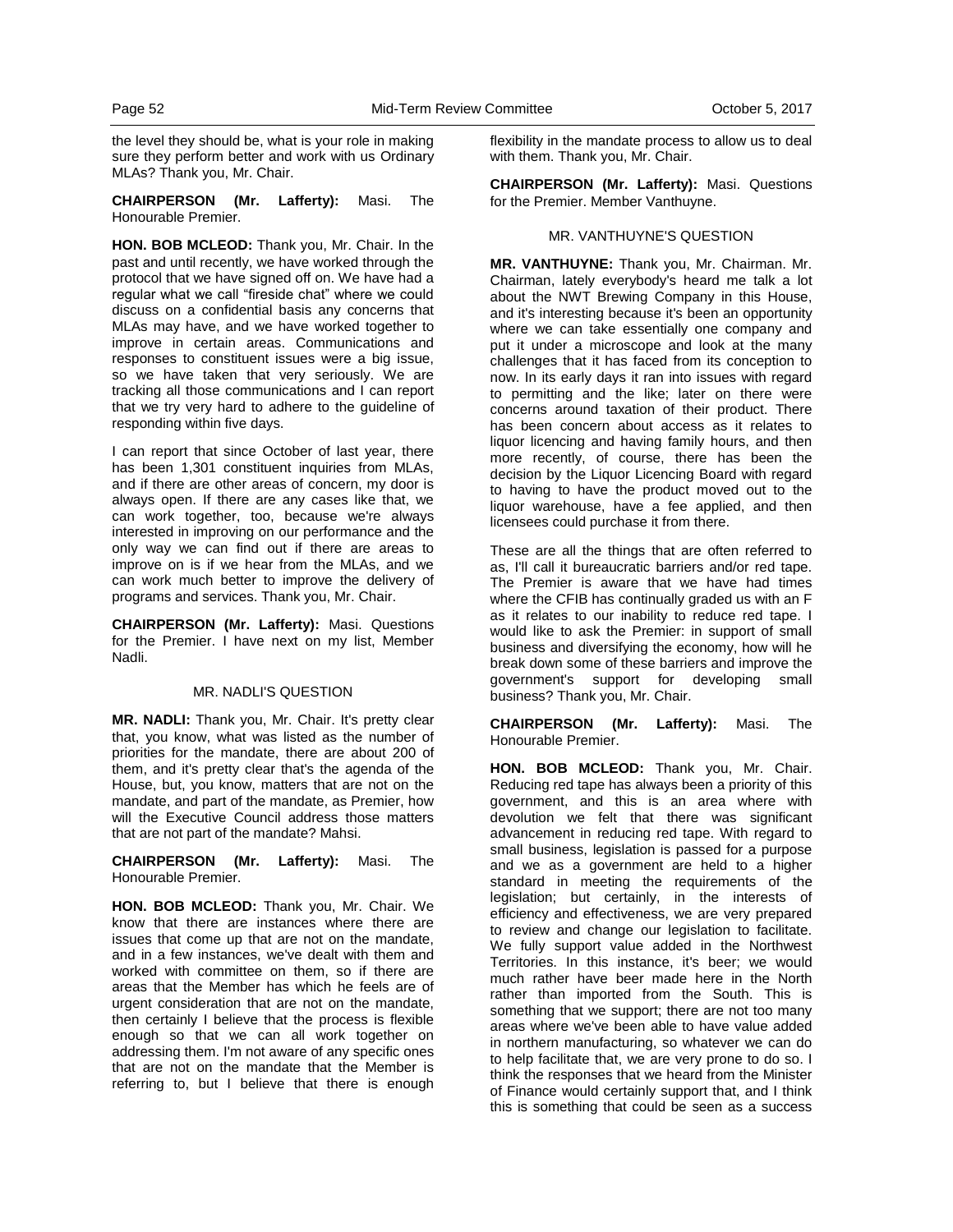story when we go to revisit it again in the near future. Thank you, Mr. Chair.

**CHAIRPERSON (Mr. Lafferty):** Masi. Questions for the Premier. Next on my list, I have Member Testart.

## MR. TESTART'S QUESTION

**MR. TESTART:** Thank you, Mr. Chair. Mr. Chair, Cabinet's role in consensus government is often described as a minority government that depends on support from Members on this side of the House to get business done, which is why cooperation is so important, yet in some cases motions will pass with the majority support of the House that then become resolutions of the House and they are not always supported by Cabinet. This mid-term review motion was one of those, and I can think of a few others. When that happens and the House passes a motion, how does the Premier take it into consideration? Does he accept it as an adopted motion that Cabinet must then adhere to, or does he accept it as mere advice to Cabinet?

The reason why this is important is the expectation from Regular Members is, if we are able to exercise a majority vote in the House, it means the majority of representatives of the people of the Northwest Territories support a particular decision and are encouraging the government to take that decision, and our expectation is that Cabinet will follow through with that. If that's not the case, I think it's important, at least from the perspective of this Premier, I think it's important that our constituents know that. Thank you, Mr. Chair.

**CHAIRPERSON (Mr. Lafferty):** Masi. Honourable Premier.

**HON. BOB MCLEOD:** Thank you, Mr. Chair. I think the way the orientation that all MLAs have when they become elected, I think it's called something about a sausage-maker, and I think that in this case that still applies. I mean, a lot of motions that are passed, if we do not vote on it or we abstain, it's because it's seen as recommendations to the government, and then the government, a lot of times, needs time to review the motion that's been passed and to respond. Most of the motions, we have to respond within 120 days, and so it's dealt with accordingly.

In this case, referring to a motion that the Member is referring to, as I said earlier the process and the convention to remove a Minister is to have a motion in the House, and the process and practice has been that the Premier takes action when the Legislative Assembly passes a motion to remove a Minister. That's the process we've followed, and I think that, if that's going to change, then there

would have to be a different process that we'd have to go through. Thank you, Mr. Chair.

**CHAIRPERSON (Mr. Lafferty):** Masi. Questions for the Premier. I have next on my list, Member O'Reilly.

## MR. O'REILLY'S QUESTION

**MR. O'REILLY:** Merci, Monsieur le President. During questions for the selection of Premier back on December 16, 2015, MLA McLeod said, "I commit here to meeting with leaders within 45 days and presenting new offers within 90 days." New offers to the NWT Metis Nation and Akaitcho Dene First Nations were made on May  $24<sup>th</sup>$  and  $25<sup>th</sup>$  of this year respectively. There was no involvement or consultation with Regular MLAs as part of that process.

He also committed to, "establishing a joint committee of Cabinet and Regular Members to provide oversight and give direction to the negotiating process." This group does not provide oversight and give direction, and has met a total of two times so far. Completion of outstanding land rights agreements should be apriority for our government. What assurance can the Premier give that he will deliver completed land rights agreements by the end of this term, including working more closely with Regular MLAs? Mahsi, Mr. Chair.

**CHAIRPERSON (Mr. Lafferty):** Masi. The Honourable Premier.

**HON. BOB MCLEOD:** Thank you, Mr. Chair. I can certainly go back and read the whole section back to the Member, but he's already done that. We are committed to working very hard to try to achieve settlement of all land claims in the  $18<sup>th</sup>$  Legislative Assembly. We have to recognize there are three unique parties to the negotiations: the federal government, the Government of the Northwest Territories, and the appropriate Aboriginal government. We recognize that there are significant issues and challenges that have led to most of these agreements being under negotiation for over 20 years, 25 years, and it was felt that just making an offer within 45 days would be an empty gesture.

We're working with the Government of Canada. We hired ministerial special representatives to look at the processes, and they came back and made recommendations as to how we could have a way forward. Our negotiators have made offers to the NWT Metis Nation and to the Akaitcho governments, and I think they were well-received. Recently we received a response from the Dehcho. We've met with the federal government, and with clarifications, we're expecting to issue a similar offer. We're also working with the joint Cabinet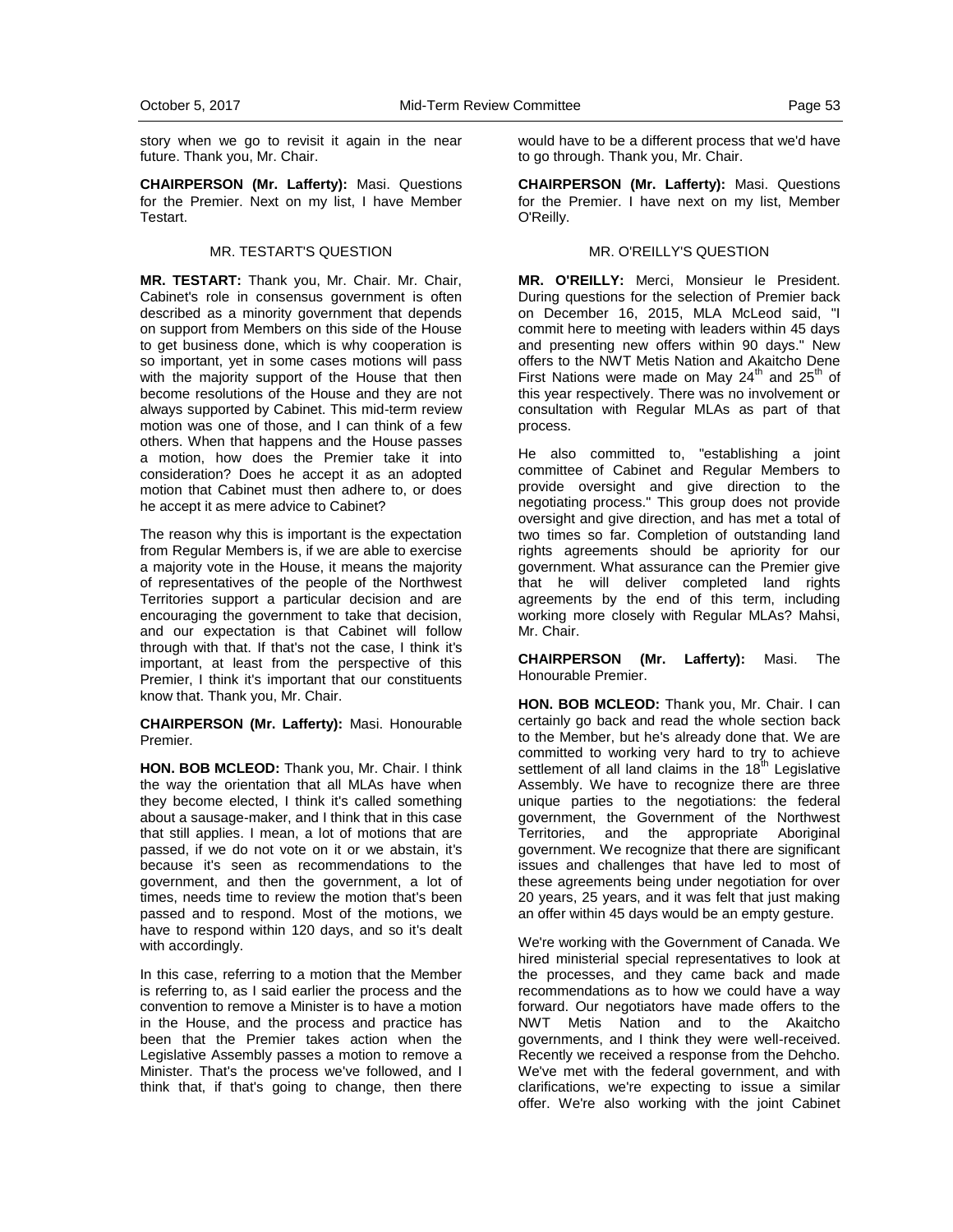committee as per the terms of reference, and we will continue to do so. Thank you, Mr. Chair.

**CHAIRPERSON (Mr. Lafferty):** Masi. Questions to the Premier. I have next on my list, Member Blake.

#### MR. BLAKE'S QUESTION

**MR. BLAKE:** Thank you, Mr. Chair. Mr. Chair, there are 27 small communities in the Northwest Territories, including all the communities that I represent. People in these communities face different challenges than people living in regional centres or Yellowknife. Food and power costs more than it does in larger communities, and they don't get the same kind of programs and services that are available in the bigger communities. In my communities, people have to deal with frequent ferry disruption, face significant housing challenges, and an ongoing lack of jobs. I know the Premier comes from a small community himself. I'd like to know what his vision is for making sure that the people who live in my communities, and other small communities in the territory, have access to the same kind of opportunities and benefits that other people in the Northwest Territories do. Thank you, Mr. Chair.

**CHAIRPERSON (Mr. Lafferty):** Masi. The Honourable Premier.

**HON. BOB MCLEOD:** Thank you, Mr. Chair. I know I've made the statement many times, especially to the federal government, that one shouldn't be penalized for where they live. I certainly had great empathy this summer when I was up in the Beaufort, and I saw the clouds of dust on the Dempster. It reminded me of the old days on the Mackenzie Highway.

We see providing services to small communities as a priority. We want the communities to be healthy communities, sustainable communities, and that was part of the rationale for re-establishing the joint Cabinet and standing committee on small communities, where we have six MLAs and three Cabinet Ministers who all work together to improve in those areas. I remember the days going up to Fort Providence where the ferry would be out twice a year for substantial amounts of time. I know it was a difficult period with the increased costs, and I think that's an area that we need to look at, because it affects a whole region.

We talked to the federal government about the fact that we need more investment in the region. If you're going to take away trillions of dollars of oil and gas and leave it in the ground, we need an economic strategy to replace that, and we are working with them on an Arctic framework development policy which will allow us to work together in those small communities in our territory.

This is an important area for us, and we're going to continue to work very hard to improve the delivery of programs and services. Thank you, Mr. Chair.

**CHAIRPERSON (Mr. Lafferty):** Masi. Questions to the Premier. Member Beaulieu.

#### MR. BEAULIEU'S QUESTION

**MR. BEAULIEU:** Marsi cho, Mr. Chairman. Mr. Chairman, I'm following up on my last question and answer to the Premier. I have a question for the Premier. If a Minister loses the confidence of the house with a secret ballot non-confidence vote, would the Premier direct Cabinet to vote nonconfidence and honour the results of the Mid-term Review? Thank you, Mr. Chairman.

**CHAIRPERSON (Mr. Lafferty):** Masi. The Honourable Premier.

**HON. BOB MCLEOD:** Thank you, Mr. Chair. It is a secret ballot, but we operate under the tenets of consensus government, and the pillar of consensus government is Cabinet solidarity. If we lose that, then there will be anarchy. Thank you, Mr. Chair.

**CHAIRPERSON (Mr. Lafferty):** Masi. Questions to the Premier. I have next on my list, Member Simpson.

#### MR. SIMPSON'S QUESTION

**MR. SIMPSON:** Thank you, Mr. Chair. This is the Premier's second term. It's not an easy position being the Premier. You travel all the time. You work extensive hours. To run for Premier twice, Premier McLeod must have a vision for the territory. I'd like to know: what will be the Premier's legacy when we look back in 20 years? Thank you, Mr. Chair.

**CHAIRPERSON (Mr. Lafferty):** Masi. The Honourable Premier.

**HON. BOB MCLEOD:** Thank you, Mr. Chair. I thank the Member for the question, and I've been very clear since day one. The reason I got into politics was because of my family. I have a son and two grandchildren. I grew up here. I want this to be a good place for them to grow up in, to live here, and to work here. That's the very simple answer, Mr. Chair. Thank you.

#### ---Applause

**CHAIRPERSON (Mr. Lafferty):** Masi. Questions to the Premier. I have next on my list, Member McNeely.

## MR. MCNEELY'S QUESTION

**MR. MCNEELY:** Thank you, Mr. Chair. I commend the Premier on that recent response. The lack of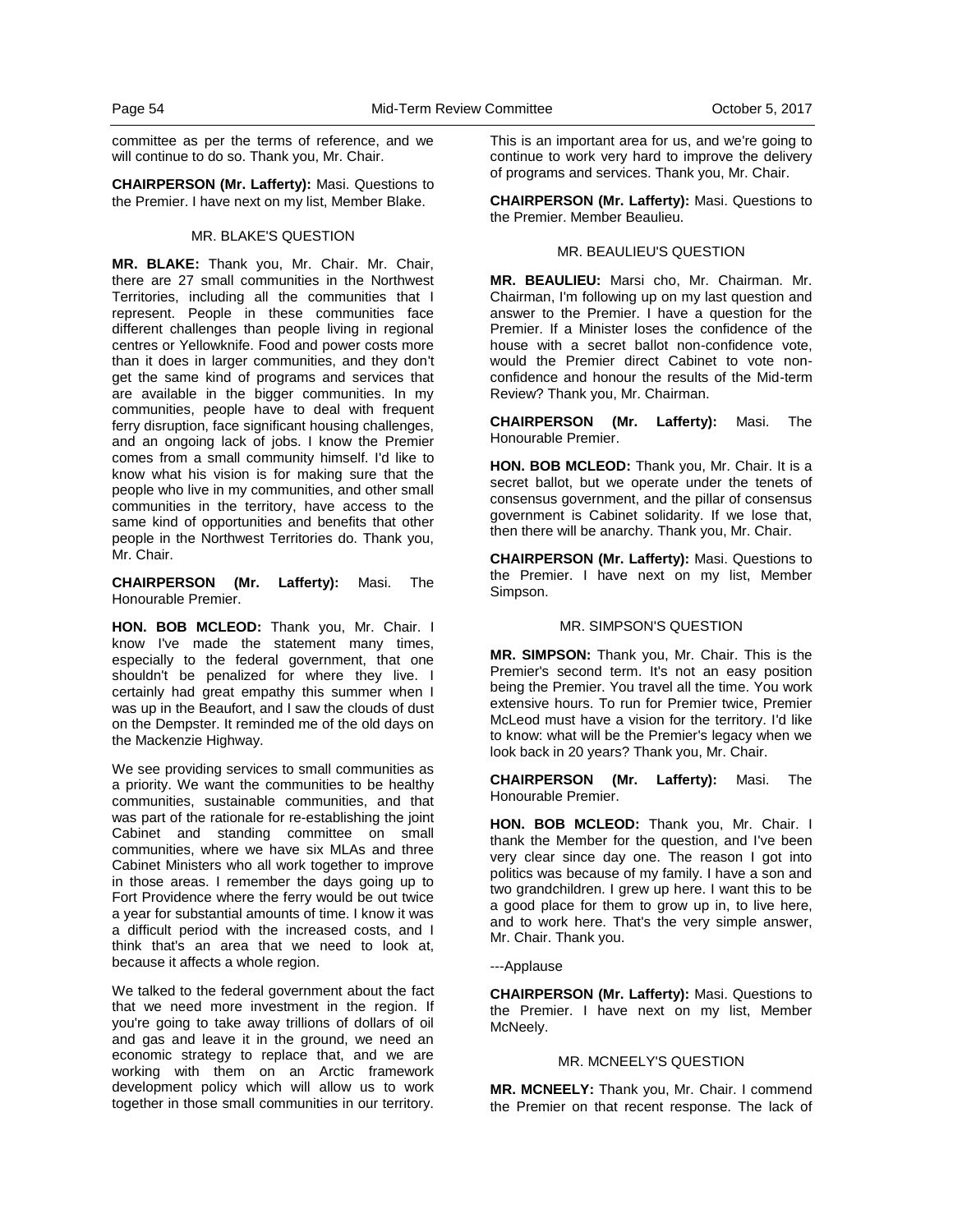infrastructure is one of our biggest challenges facing the NWT and, more importantly, the communities of Sahtu. For more than 40 years, people in my region have looked forward to the day when they can be connected to the Mackenzie Valley Highway. With isolation, Mr. Chair, comes limited opportunity, dependence and physical burden to the government programs, and elements of depression.

We are tired of waiting. We are tired of paying high prices. We are tired of the effect the lack of infrastructure is having on resource development. The people in my region want the same privileges as the residents of Yellowknife, being able to drive in and out, or the other regions. People want to see the region open for exploration and development and, more importantly, as well, the jobs created to bring home family income. Mr. Chair, I ask the Premier to explain to my residents what his government is doing to help advance the Mackenzie Valley Highway extension to the Sahtu region. Mahsi.

**CHAIRPERSON (Mr. Lafferty):** Masi. The Honourable Premier.

**HON. BOB MCLEOD:** Thank you, Mr. Chair. This has been a priority of the government for some time. We've done a lot of work on the technical aspects of it. We've also done a lot of work on developing a business case for the highway. We recognize the important role it would play, and we've been working very closely with the Government of Canada. We make very regular crusades to Ottawa to plead our case.

Ever since the system of winter roads has been in place, we've continued to invest in the Mackenzie Valley Highway. I think they've put in a significant amount of bridges. I think I've lost count; there have been about over 37 bridges put in. We continue to advance wherever we can in that area. We had put in a submission to the Government of Canada. They've come back. They have said they put it on pause now. They've indicated that we can apply in other infrastructure funds. We have put in expressions of interest for funding for not only the Mackenzie Valley Highway. We will advance as much as we can and if we have to, it's not our preference, but our preference would be to see the whole section built from Wrigley to Norman Wells, but if we can get portions of the funding if that's available, then we would seriously look at it. We're very pleased to see the group committee from the Sahtu also helping us work on this important project. I think, together, we can make some important advances. Thank you, Mr. Chair.

**CHAIRPERSON (Mr. Lafferty):** Questions to the Premier. I have next on my list, Member Thompson.

#### MR. THOMPSON'S QUESTION

**MR. THOMPSON:** Thank you, Mr. Chair. I'd like to thank the Premier for his previous answer to that or the way there. Today, we had the opportunity to meet with the standing committee of finance, the federal parties, and it was great meeting. I found it very interactive. However, you know, presently, the Cabinet goes down to Ottawa and tries to lobby those people down there. In previous governments, they had GNWT days. All caucus went down there to lobby the federal government to let them understand our concerns and our needs.

In talking with the honourable Members who are part of that finance committee, that's what they are encouraging. They said, you know, it's great that Cabinet comes and they're hearing the message but they need more people to hear it. I'm not looking for more trips. I'm not trying to put more costs on to the government, but we need to get our message to the people of Canada, the politicians down there. Will the Premier look at working with ordinary MLAs so the next time they go down, a number of us go down there with you guys to give our message to work with them as a team so we can make this place, which my children grow up in and my grandchildren grow up in, a better place for the future. I want to grow up old here, so I'm hoping that the Premier will be able to help us on that. Thank you, Mr. Chair.

**CHAIRPERSON (Mr. Lafferty):** Masi. The Honourable Premier.

**HON. BOB MCLEOD:** Thank you, Mr. Chair. I appreciate the comments from the Member and that we've learned and recognized over the past that where you're very focused with some very specific objectives, you can be very effective and I think we need to agree on the most important thing that we need to focus on and certainly, I think we can look into doing it.

In the past, it's cost some money and the Minister of Finance has indicated that he would be prepared to help us in that regard. I think that this is a very important time, especially with the fragile state of our economy. I think it'd be a good time to go to Ottawa and make our case. Thank you, Mr. Chair.

**CHAIRPERSON (Mr. Lafferty):** Masi. Questions to the Premier. Next on my list, I have Member Green.

#### MS. GREEN'S QUESTION

**MS. GREEN:** Thank you, Mr. Chair. Mr. Chair, the City of Yellowknife is the second largest government in the Northwest Territories. It provides services to the largest Aboriginal community in the Northwest Territories to a population that comes from every community. Many of the issues that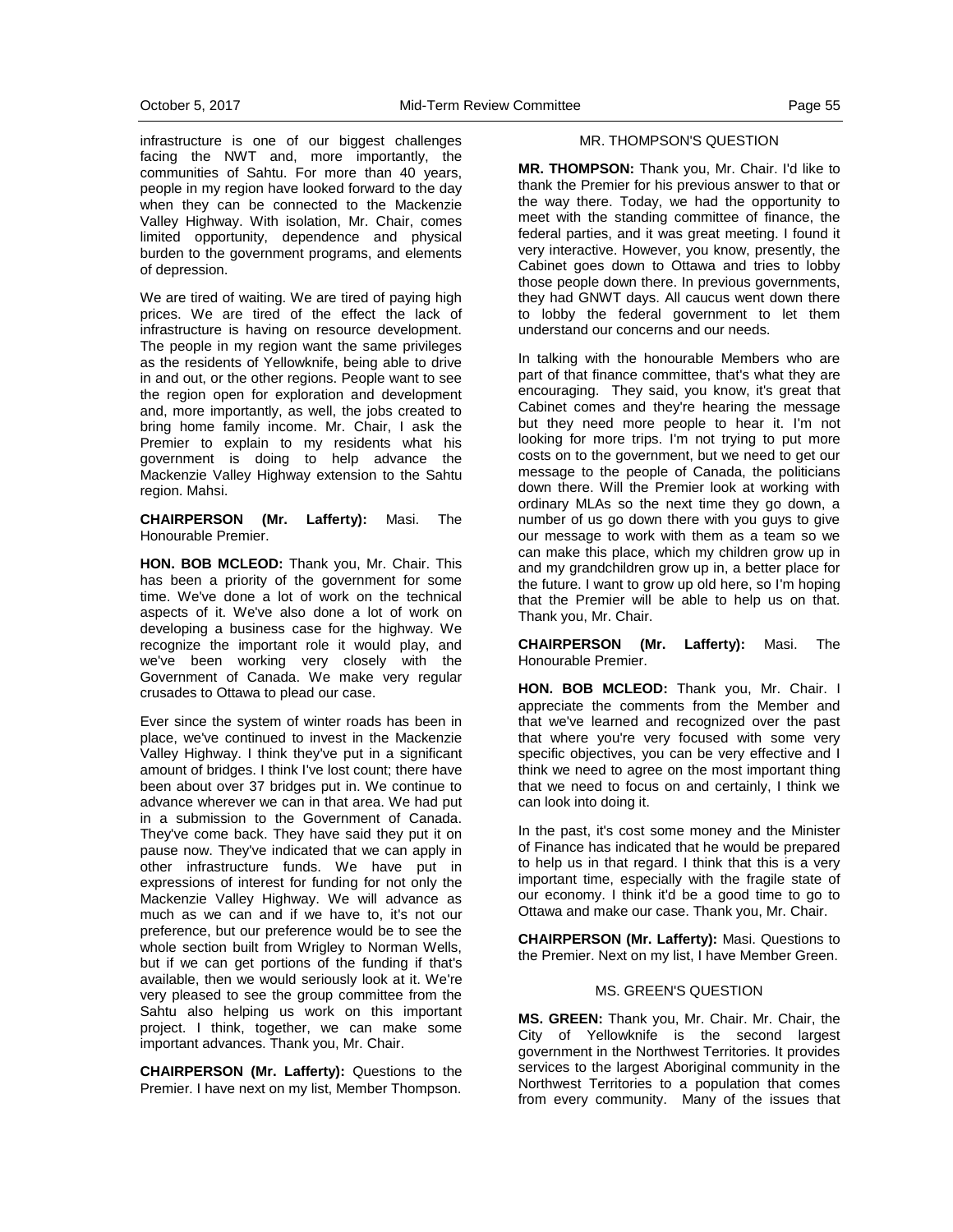exist in Yellowknife are territorial issues. They are not City of Yellowknife issues. To that end, I'm wondering what the Premier has done to develop a government-to-government relationship with the City of Yellowknife to address territorial issues. Thank you.

**CHAIRPERSON (Mr. Lafferty):** The Honourable Premier.

**HON. BOB MCLEOD:** Thank you, Mr. Chair. The government has been operating on an as and when basis with regards to committees. We do have interactions with the city at different departmental levels. Yellowknife MLAs meet regularly with city council before session.

I think it's come to a point where a more significant interaction is required. Just recently, we had received a letter from the mayor and council outlining a whole host of areas in which the city is operating where it appears to be territorial issues as the Member indicates. We're very prepared to sit down with the city as a Cabinet and the appropriate Ministers because we take responsibility for those areas that are the responsibility of the Government of the Northwest Territories. We don't shirk our responsibilities, so we would be prepared to meet with them. If we can set up a process to work together, to improve and make most of these difficult issues to improve, we would be quite prepared to do that. Thank you, Mr. Chair.

**CHAIRPERSON (Mr. Lafferty):** Masi. Questions to the Premier. Next on my list, I have Member Nakimayak.

#### MR. NAKIMAYAK'S QUESTION

**MR. NAKIMAYAK:** Thank you, Mr. Chair. Mr. Chair, I'd like to commend the Premier on his earlier comment about leaving a legacy. Coming from an Indigenous background, I know that for Inuit and for other Indigenous groups remain who we are, we must continue to harvest and co-manage our lands and resources whether it would be living resources or mineral resources of any type. I think all of our actions then and even now and moving forward are very important to the people in the Northwest Territories.

Mr. Chair, there are seven regional Indigenous governments in the Northwest Territories that have their own rights, responsibilities, and priorities in addition to the Government of the Northwest Territories. Since the devolution of lands and resources in 2014, some of those roles and responsibilities have changed. The GNWT has now a bigger role to play in managing lands and resources in the Northwest Territories. At the same time, settled land claims mean that Indigenous governments like the Inuvialuit Regional

Corporation are major land owners in the territory and have their own authority to decide how their lands in the Inuvialuit Settlement Region are managed and developed.

Mr. Chair, I'd like to ask the Premier to talk about how this government works in partnership with Indigenous governments to benefit all residents of the Northwest Territories while respecting the rights and wishes of Indigenous people and governments. Thank you, Mr. Chair.

**CHAIRPERSON (Mr. Lafferty):** Masi. The Honourable Premier.

**HON. BOB MCLEOD:** Thank you, Mr. Chair. We operate with Aboriginal governments in a number of areas. As predicated on the respect, recognition, and responsibility policy that we've developed for our dealings with Aboriginal governments, we have signed intergovernmental MOUs with almost all of the Aboriginal governments where it's a formalized process where we agree to meet on a regular basis to discuss areas of most importance to Aboriginal governments.

We also have established an intergovernmental council where we meet with the Aboriginal governments that own land, major land holders in the Northwest Territories where we have agreed to manage the lands in the Northwest Territories for which each government has responsibilities on a collaborative basis. It's a process that started with the advent of devolution. Our government has been the chair. We have a process where we work together and we're looking at moving the chairmanship around among the different participating governments. I think that it'll provide some consistency and some collaboration and understanding of what everyone's doing in the areas of land management. Thank you, Mr. Chair.

**CHAIRPERSON (Mr. Lafferty):** Masi. Questions to the Premier. Next on my list, I have Member Nadli.

#### MR. NADLI'S QUESTION

**MR. NADLI:** Thank you, Mr. Chair. We've just experienced a very beautiful summer and time has passed and fall is here. Naturally, change is inevitable. My question is to the Premier. What advice can he give to new members of the executive council? Mahsi.

**CHAIRPERSON (Mr. Lafferty):** The Honourable Premier.

**HON. BOB MCLEOD:** Thank you, Mr. Chair. Thank you, Mr. Chair. That's a very interesting question. I think we had several new members of executive council. I guess the most important one is to read all your material, expect to work very long hours,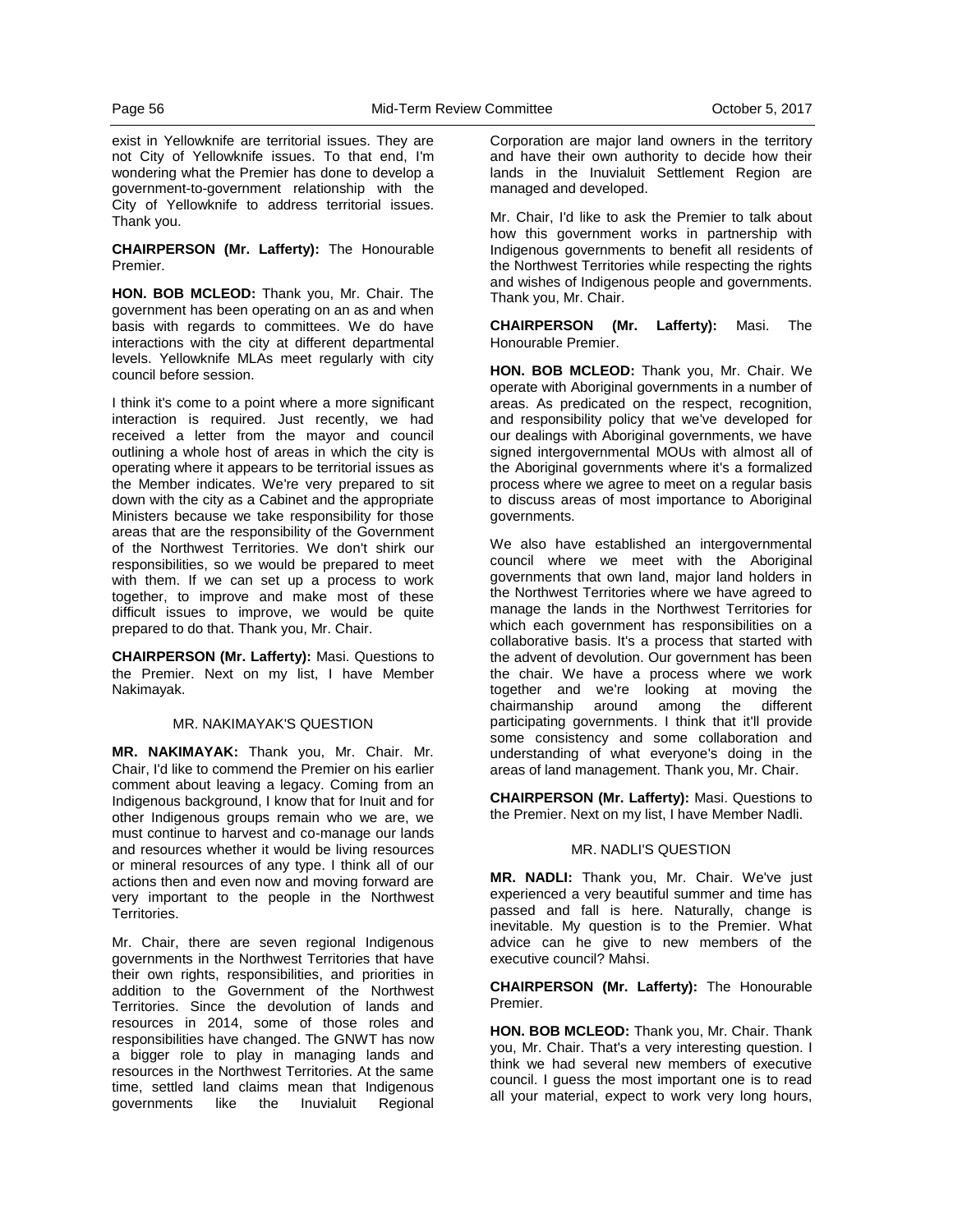and to put in the time to learn your portfolios. It is very important to establish networks and to surround yourself with the brightest, smartest people that you can find to help you achieve the objectives of the government in your areas of responsibility. Thank you, Mr. Chair.

**CHAIRPERSON (Mr. Lafferty):** Masi. Questions to the Premier. Member Testart.

## MR. TESTART'S QUESTION

**MR. TESTART:** Thank you, Mr. Chair. As honourable Members of this House know, I'm a big fan of process, of transparency, and of accountability. The Premier has had a very respectable career, and I applaud him for it. He's been here for three terms, two of those terms as Premier and all of them on Cabinet, as he said earlier.

After all of that experience, especially working very closely within the machinery of government, I'd like to echo a question my colleague Mr. Vanthuyne asked of the Cabinet, which is: what challenges exist within consensus, and how can we improve it? I know we've done a lot of work in this Assembly, but from the Premier's own perspective: what works best, what doesn't work, and how can we fix it? In particular, I'd also like to ask my question of: would he commit to having an open Territorial Leadership Committee vote rather than a secret ballot vote? It seems to be the direction this Cabinet is taking on leadership matters. Thank you.

#### **CHAIRPERSON (Mr. Lafferty):** Masi. The Honourable Premier.

**HON. BOB MCLEOD:** Thank you, Mr. Chair. For the most part with consensus government, I think we're able to achieve some significant objectives. My colleague in Yukon wonders how we can get anything done, especially when he looks at our budget process. They have a majority government. They do up their budget, they slap it down on the table when session starts, and 28 days later, whatever the level of debate is, they pass the budget. He said he can only remember one instance where there was one change made in the budget, as opposed to our process, where there are significant fingerprints on the budget. I think that some areas that we're constantly working to improve on are communication and working with committees on decision-making, and I think that we need to continue to work in that regard.

With regards to the TLC and the vote, I think that's a discussion that should be had. I think if you're looking at that, you might as well throw out whether we should move to a party system or not as well. We might as well look at all of those issues. I think of the Boundaries Commission. I'm not sure when

that - I think it's every second government. For all of those things, if that's what the Members want, then we can have that discussion. Thank you, Mr. Chair.

**CHAIRPERSON (Mr. Lafferty):** Masi. Questions for the Premier. Member O'Reilly.

#### MR. O'REILLY'S QUESTION

**MR. O'REILLY:** Merci, Monsieur le President. During questions back on December 15, 2015, the Premier promised to "have a discussion and a public forum like this on how we would address our fiscal situation." I'm not aware of any such public forum that was held on Cabinet's fiscal strategy of \$150 million in reductions and layoffs. In fact, our first two budgets created huge divisions between Regular MLAs and Cabinet and took an extraordinary amount of time to resolve. My friend on the other side, Minister Abernethy, actually raised this himself today. In my view, the time spent on the budgets could and should have been spent working on important mandate matters. How will the Premier handle the remaining two budgets with regard to public engagement and working with Regular MLAs? Mahsi, Mr. Chair.

**CHAIRPERSON (Mr. Lafferty):** Masi. The Honourable Premier.

**HON. BOB MCLEOD:** Thank you, Mr. Chair. If I recall, both of the budgets in the past two years have been approved by this Assembly, and so we have a process that I think has been working. Business plans will be reviewed with the Members. The Minister of Finance has indicated that we have a consultation process, and we'll be looking at doing something more in depth before the last budget of this government.

We can certainly have a discussion with the Members with regards to where they want to go with this. There are some substantial new initiatives that are coming forward. A lot of it is outside of our control, but we're always ready to have a discussion on these kinds of issues. Thank you, Mr. Chair.

**CHAIRPERSON (Mr. Lafferty):** Masi. Questions to the Premier. Member Vanthuyne.

#### MR. VANTHUYNE'S QUESTION

**MR. VANTHUYNE:** Thank you, Mr. Chairman. I want to just step back again and go back to some question around consensus government. We've asked a few different forms of questions along these lines today. I think that's reflective of how important our form of government is.

One of the questions that was not asked, however, and it continually gets asked during the election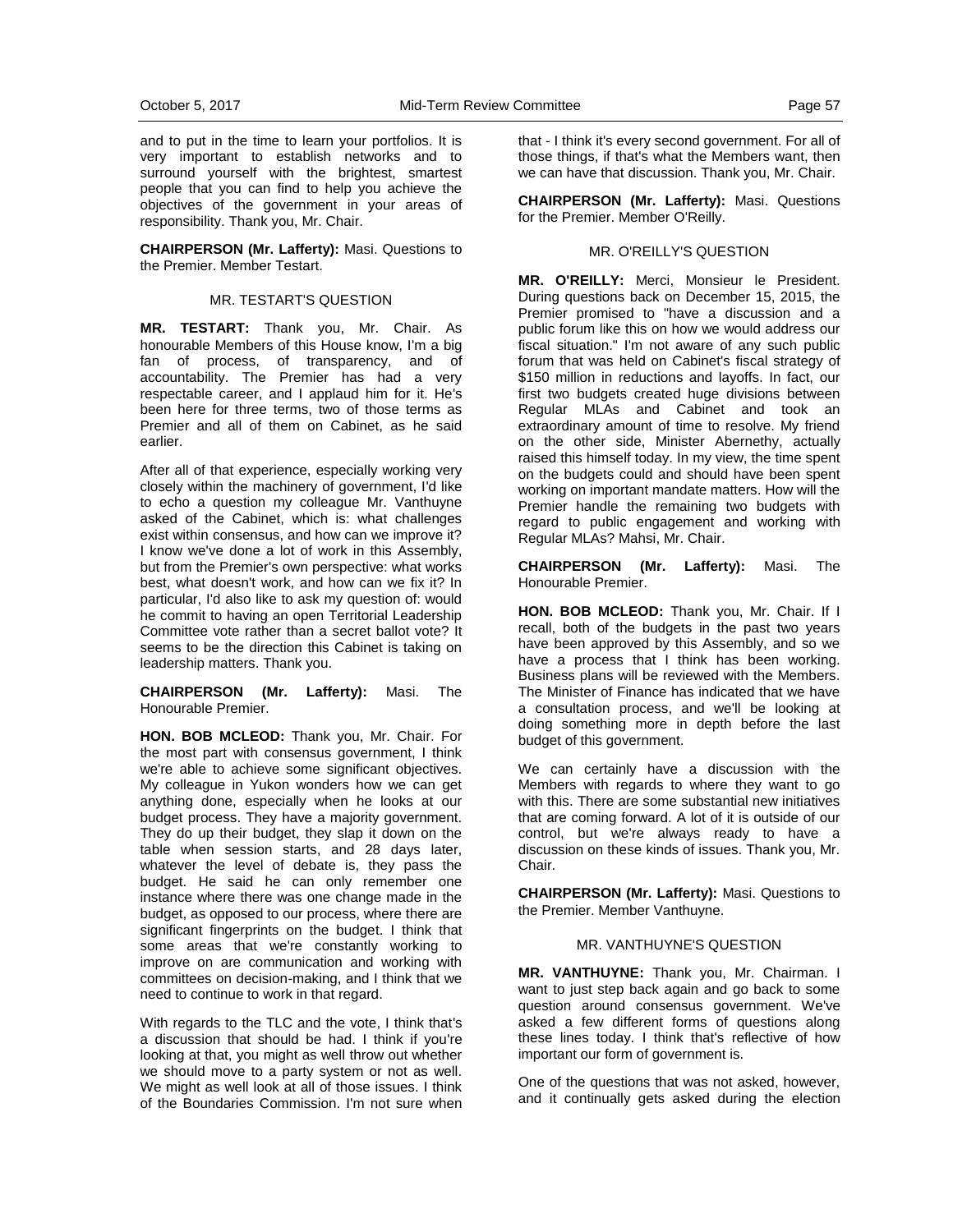times leading up to elections is that our Premier is not publically elected. I want to ask the Premier today what his thoughts are on potential for publically electing a Premier. We're one of the, I think, only two jurisdictions in the country that doesn't allow the public to elect our Premier. Does he believe that that's something that we should consider, and if so, how would we go forward in doing that? Thank you, Mr. Chair.

**CHAIRPERSON (Mr. Lafferty):** Masi. The Honourable Premier.

**HON. BOB MCLEOD:** Thank you. I've thought about this periodically. We could do it like you elect the President of the United States, for example, where you would have an electoral college, I think, where those running for Premier would have to campaign on a territorial basis, which would be significantly more expensive.

When you look at it, let's compare ourselves to the provinces, for example. When a Premier is elected, they're usually the leader of a party. You look at Alberta, for example. They had the NDP government and Social Credit. I think they have UCF now. With somebody runs for the leadership of a party, it's not representative of the whole province. It's just selected by the members of, if I can single out a party, the NDP or the Liberals. They select a leader, and then they go to an election. If they get 30 per cent of the vote or 50 per cent of the vote, and they get enough voters to elect them, then they become the governing party.

I don't know if that's any better of a system in terms of representation, whereas here, we represent all of the population of the Northwest Territories. This way, when the Caucus selects a Premier, I think it's a fair and representative way to do so. Thank you, Mr. Chair.

**CHAIRPERSON (Mr. Lafferty):** Masi. Questions to the Premier. Are there any more questions? I see none at this point. I believe we have concluded with Members' questions to the Premier. We will now proceed to item 8, balloting. At this time, Members are asked to proceed to the Clerk's table to receive their ballot. Please proceed to the voting booth to mark your ballot, and then place them in a ballot box located in front of the Clerk's table or in the back. Mr. Sebert.

**HON. LOUIS SEBERT:** The vote is just by a simple "X"; is that correct?

**CHAIRPERSON (Mr. Lafferty):** That's correct. Members, any other questions on the balloting? If not, the Members can proceed with their voting.

---Balloting

**CHAIRPERSON (Mr. Lafferty):** Members, I declare the voting closed. The ballot box will be taken to the Clerk's office where the ballots will be counted by the Clerks of the table. The bells will be rung for five minutes to call Members back to Chamber once the results are determined. Masi.

#### **Announcement of Ballot Results**

**CHAIRPERSON (Mr. Lafferty):** Masi, Members. We're just returning after our ballots. Members, it is my duty as chair to announce the results.

Members have expressed confidence in the performance and leadership of Cabinet as a whole.

Members have expressed confidence in the performance and leadership of Premier Robert R. McLeod.

Members have expressed confidence in the performance and leadership of Minister Glen Abernethy.

Members have expressed confidence in the performance and leadership of Minister Caroline Cochrane.

Members have expressed confidence in the performance and leadership of Minister Robert C. McLeod.

Members have expressed confidence in the performance and leadership of Minister Alfred Moses.

Members have expressed confidence in the performance and leadership of Minister Wally Schumann.

Members have expressed non-confidence in the performance and leadership of Minister Louis Sebert.

## **Chair's Closing Remarks**

**CHAIRPERSON (Mr. Lafferty):** Members, thank you for your patience and active participation as we undertook this important mid-term review process today. As Members of this Assembly, we committed to conduct this mid-term review early in the life of this Assembly. We have upheld that commitment by conducting the first mid-term review since the  $12<sup>tr</sup>$ Assembly. This meeting of the Mid-Term Review Committee of the 18 $^{\text{th}}$  Legislative Assembly is concluded. We are adjourned.

The third session of the  $18<sup>th</sup>$  Legislative Assembly will resume on October 17, 2017 at 1:30 p.m. Masi.

---ADJOURNMENT